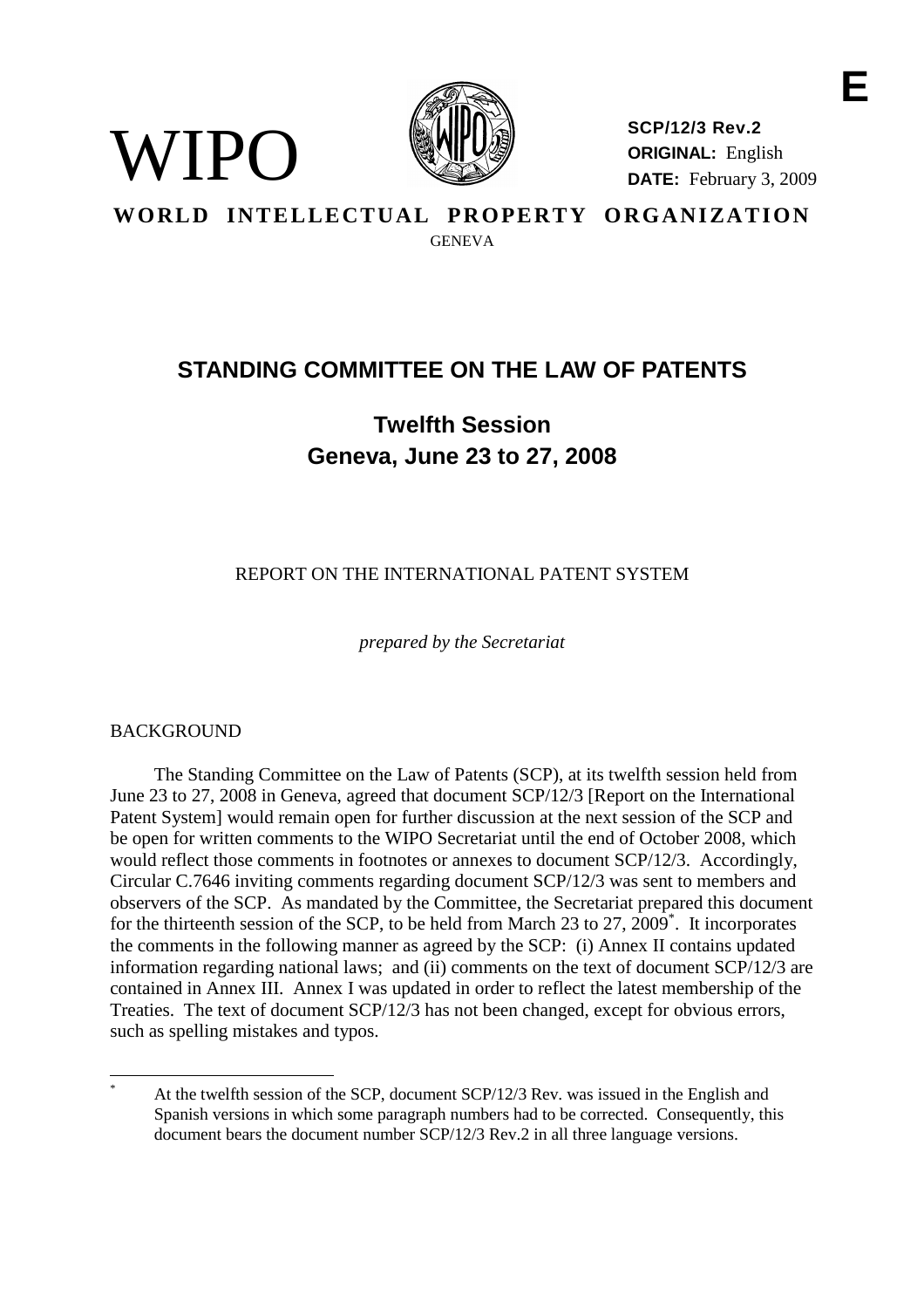## Table of Contents

| I.   |                                                              |                                                                              |  |  |
|------|--------------------------------------------------------------|------------------------------------------------------------------------------|--|--|
| II.  | ECONOMIC RATIONALE FOR PATENTS AND DIFFERENT INTERESTS<br>a. |                                                                              |  |  |
|      |                                                              |                                                                              |  |  |
|      |                                                              |                                                                              |  |  |
|      |                                                              | iii. Technology Transfer, Commercialization, and Diffusion of Knowledge 10   |  |  |
|      | b.                                                           |                                                                              |  |  |
|      |                                                              |                                                                              |  |  |
|      |                                                              |                                                                              |  |  |
|      |                                                              | iii. Non-Resident Patent Filings and Foreign Direct Investment 17            |  |  |
|      |                                                              | iv. International Applications Filed under the Patent Cooperation Treaty  18 |  |  |
| III. | a.                                                           | TECHNOLOGY DISCLOSURE THROUGH THE PATENT SYSTEM  22                          |  |  |
|      | b.                                                           |                                                                              |  |  |
|      | $\mathbf{c}$ .                                               |                                                                              |  |  |
|      | d.                                                           |                                                                              |  |  |
|      | e.                                                           |                                                                              |  |  |
|      | f.                                                           |                                                                              |  |  |
|      | g.                                                           |                                                                              |  |  |
|      |                                                              |                                                                              |  |  |
|      |                                                              |                                                                              |  |  |
|      |                                                              |                                                                              |  |  |
|      |                                                              |                                                                              |  |  |
| IV.  |                                                              |                                                                              |  |  |
|      | a.                                                           |                                                                              |  |  |
|      |                                                              |                                                                              |  |  |
|      |                                                              |                                                                              |  |  |
|      |                                                              |                                                                              |  |  |
|      | b.                                                           |                                                                              |  |  |
|      |                                                              |                                                                              |  |  |
|      |                                                              |                                                                              |  |  |
|      |                                                              |                                                                              |  |  |
|      |                                                              |                                                                              |  |  |
|      | $C_{\bullet}$                                                |                                                                              |  |  |
|      |                                                              |                                                                              |  |  |
|      |                                                              | ii. The Proposal for a Medical Research and Development (R&D) Treaty  38     |  |  |
| V.   |                                                              |                                                                              |  |  |
|      | a.                                                           |                                                                              |  |  |
|      | b.                                                           |                                                                              |  |  |
|      |                                                              |                                                                              |  |  |
|      |                                                              | ii.                                                                          |  |  |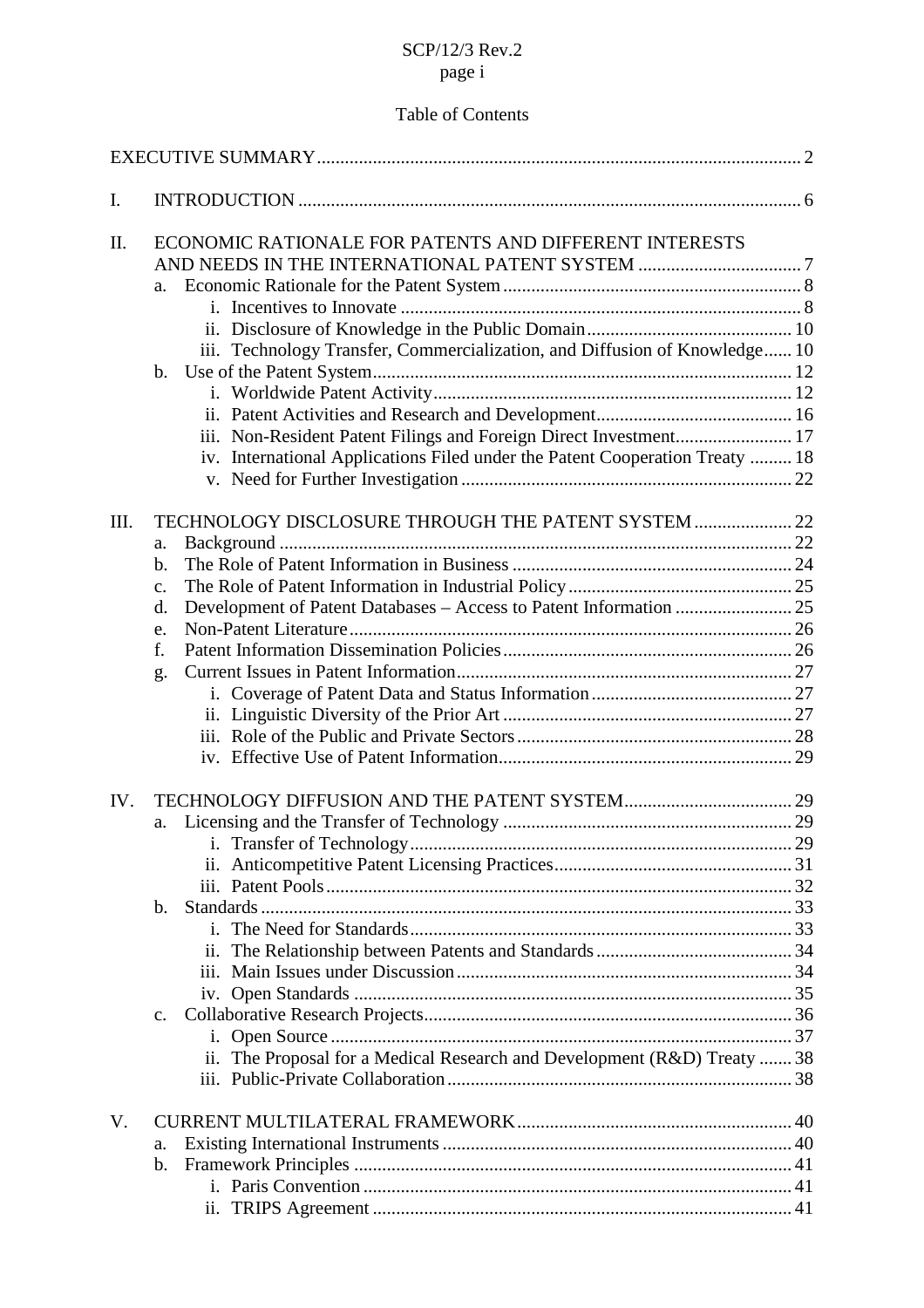|     | $C_{\bullet}$                                                       |  |
|-----|---------------------------------------------------------------------|--|
|     |                                                                     |  |
|     |                                                                     |  |
|     | d.                                                                  |  |
|     |                                                                     |  |
|     |                                                                     |  |
|     | e.                                                                  |  |
|     |                                                                     |  |
|     |                                                                     |  |
|     | f.                                                                  |  |
|     |                                                                     |  |
|     | Recent Discussions on Substantive Patent Law Harmonization;<br>g.   |  |
|     |                                                                     |  |
| VI. | PATENT SYSTEMS AND EXISTING FORMS OF COOPERATION  50                |  |
|     | a.                                                                  |  |
|     | b.                                                                  |  |
|     | $\mathbf{C}$ .                                                      |  |
|     | d.                                                                  |  |
|     | e.                                                                  |  |
|     | f.                                                                  |  |
|     | g.                                                                  |  |
|     | h.                                                                  |  |
|     | $\mathbf{i}$ .                                                      |  |
|     | j.                                                                  |  |
|     | k.                                                                  |  |
|     | 1.                                                                  |  |
|     |                                                                     |  |
|     | ii. Importance of Quality Management at the International Level  67 |  |
|     |                                                                     |  |
|     | m.                                                                  |  |
|     |                                                                     |  |
|     | a.                                                                  |  |
|     | b.                                                                  |  |
|     | $\mathbf{c}$ .                                                      |  |
|     | VIII. PERCEIVED THREATS TO THE EFFECTIVENESS OF PATENTS             |  |
|     |                                                                     |  |
|     | a.                                                                  |  |
|     | $\mathbf{b}$ .                                                      |  |
| IX. | THE INNOVATION INCENTIVE IN THE CONTEXT OF PUBLIC                   |  |
|     |                                                                     |  |
|     | a.                                                                  |  |
|     | $\mathbf{b}$ .                                                      |  |
|     | $\mathbf{c}$ .                                                      |  |
| X.  |                                                                     |  |
|     |                                                                     |  |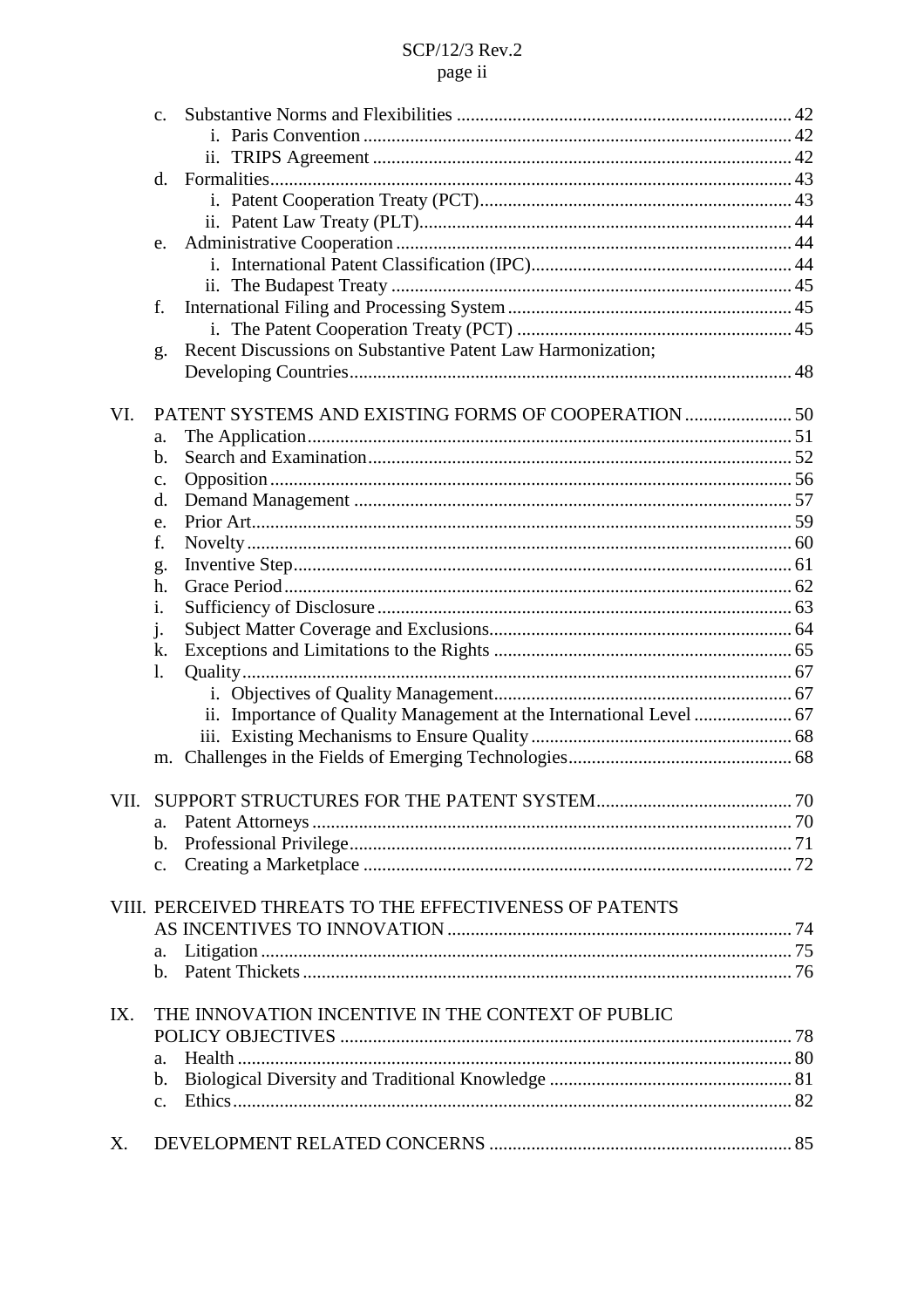## ANNEXES

- Annex I Summary of Treaties in the Field of Patents
- Annex II Certain Aspects of National/Regional Patent Laws
- Annex III Comments on the Report of the International Patent System Received from Members and Observers of the SCP

## TABLES AND FIGURES

| Table 1: |                                                                              |  |
|----------|------------------------------------------------------------------------------|--|
| Table 2: | Number of PCT International Patent Application                               |  |
|          |                                                                              |  |
|          |                                                                              |  |
|          |                                                                              |  |
|          | Figure 3: Resident and Non-Resident Patent Filings by Patent Office: 2005 15 |  |
|          |                                                                              |  |
|          |                                                                              |  |
|          | Figure 6: FDI Inflows and Non-Resident Patent Filings: 2000-2005 Average  18 |  |
|          |                                                                              |  |
|          |                                                                              |  |
|          |                                                                              |  |
|          |                                                                              |  |
|          |                                                                              |  |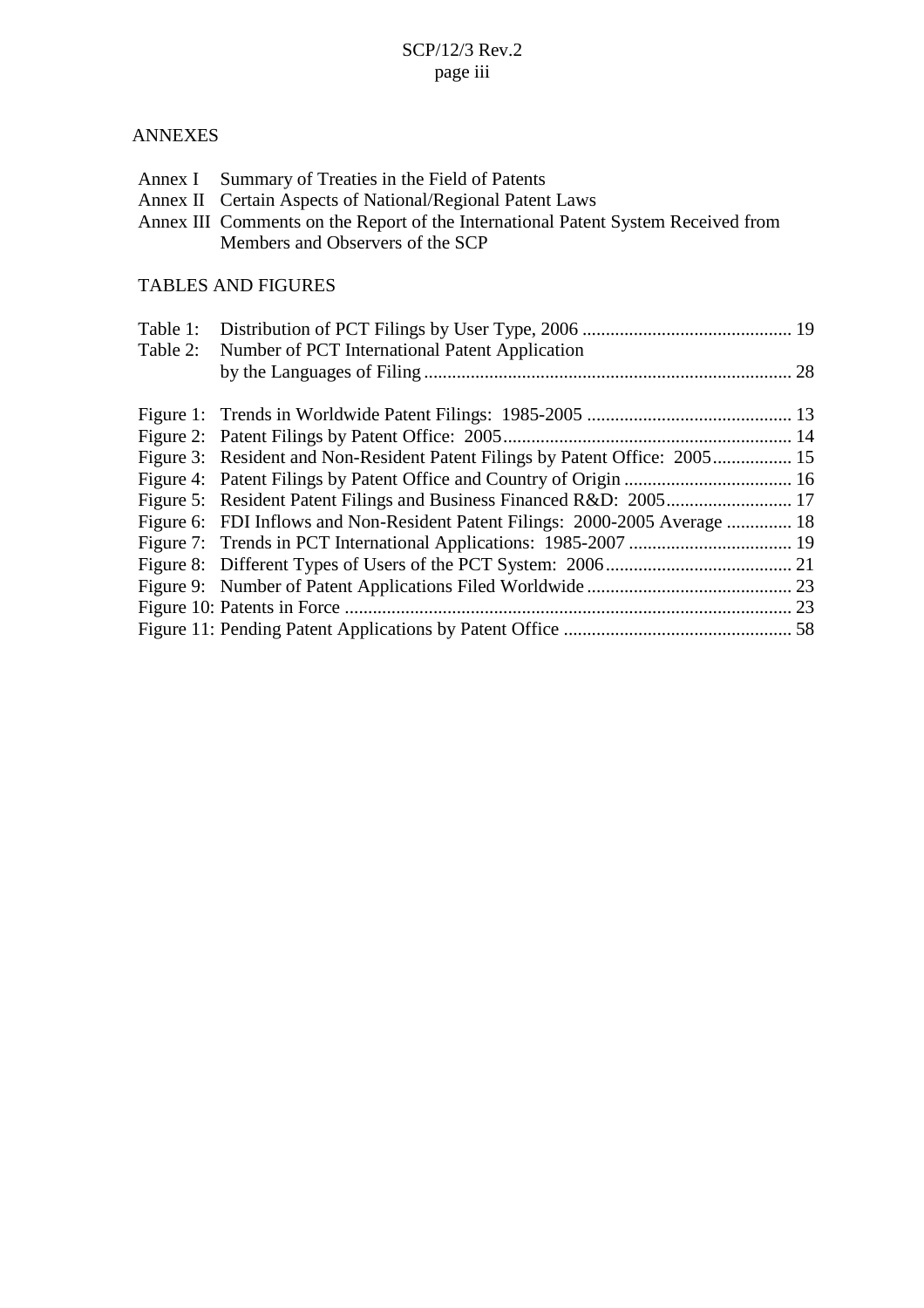#### EXECUTIVE SUMMARY

1. Pursuant to the decision by the  $34<sup>th</sup>$  WIPO General Assembly held in September/October 2007 to submit a Report on the International Patent System to the Standing Committee on the Law of Patents (SCP), the present document is submitted by the Secretariat as a working document for the twelfth session of the SCP, to be held from June 23 to 27, 2008. It contextualizes the existing situation of the international patent system, and attempts to cover the different needs and interests of all Member States. The Report covers three broad issues: Chapters II to IV address the economic rationale of the patent system and its role in innovation and technology dissemination, Chapters V to VIII address legal and organizational aspects relating to the patent system and Chapters IX and X focus on issues that are particularly relevant to broader policy considerations and development concerns.

## *Economic Rationale for Patents and Different Interests and Needs in the International Patent System (Chapter II)*

2. The fundamental role of the patent system from an economist's perspective is to address market failure and restore the incentives to invest in production of knowledge. The patent system is intended to correct market failure and under-provision of innovative activities by providing innovators with exclusive rights to prevent others from exploiting their inventions without the patentee's consent. To correct the potential inefficiencies of the market power which may be created through exclusive rights, the patent system provides for, among other mechanisms embedded in the system, public disclosure of the patented matter. The disclosure of the technical details of the invention through the patent system expands the public stocks of technical knowledge and creates competition among innovators. A third function of the patent system is to encourage technology transfer by creating tradable property rights to improve the efficiency of knowledge flows.

3. Inconclusive empirical evidence on the role of the patent system to encourage research and development (R&D) and technology transfer makes it difficult to draw any clear-cut conclusion about the effectiveness of the patent system for economic development. Nevertheless, since the mid-1990s, demand for patents has been increasing at a rapid rate in the majority of countries under both national systems and the PCT international system. There has also been an increase in the share of non-resident filings, reflecting the increasing level of internationalization. The usage of the patent system varies significantly from one country to another. In recent years, however, the number of patent filing originating from emerging economies has been rapidly increasing.

## *Technology Disclosure through the Patent System (Chapter III)*

4. The technical information derived from patent information serves various functions and user groups. It is widely used in business in formulating a firm's R&D activities, analyzing technology and competitors' trends and facilitating licensing and technology transactions. Further, patent information can be used by policy makers as an industrial policy tool, such as monitoring national technology performance, and as an input into R&D policy. In recent years, patent information is increasingly available via the Internet, free of charge. The expansion of industrial activities around the world results in increasing number of patent documents published in non-European languages. Although technical information derived from patent information is widely available on the Internet, information concerning the legal status of granted patents is more difficult to obtain through an on-line service.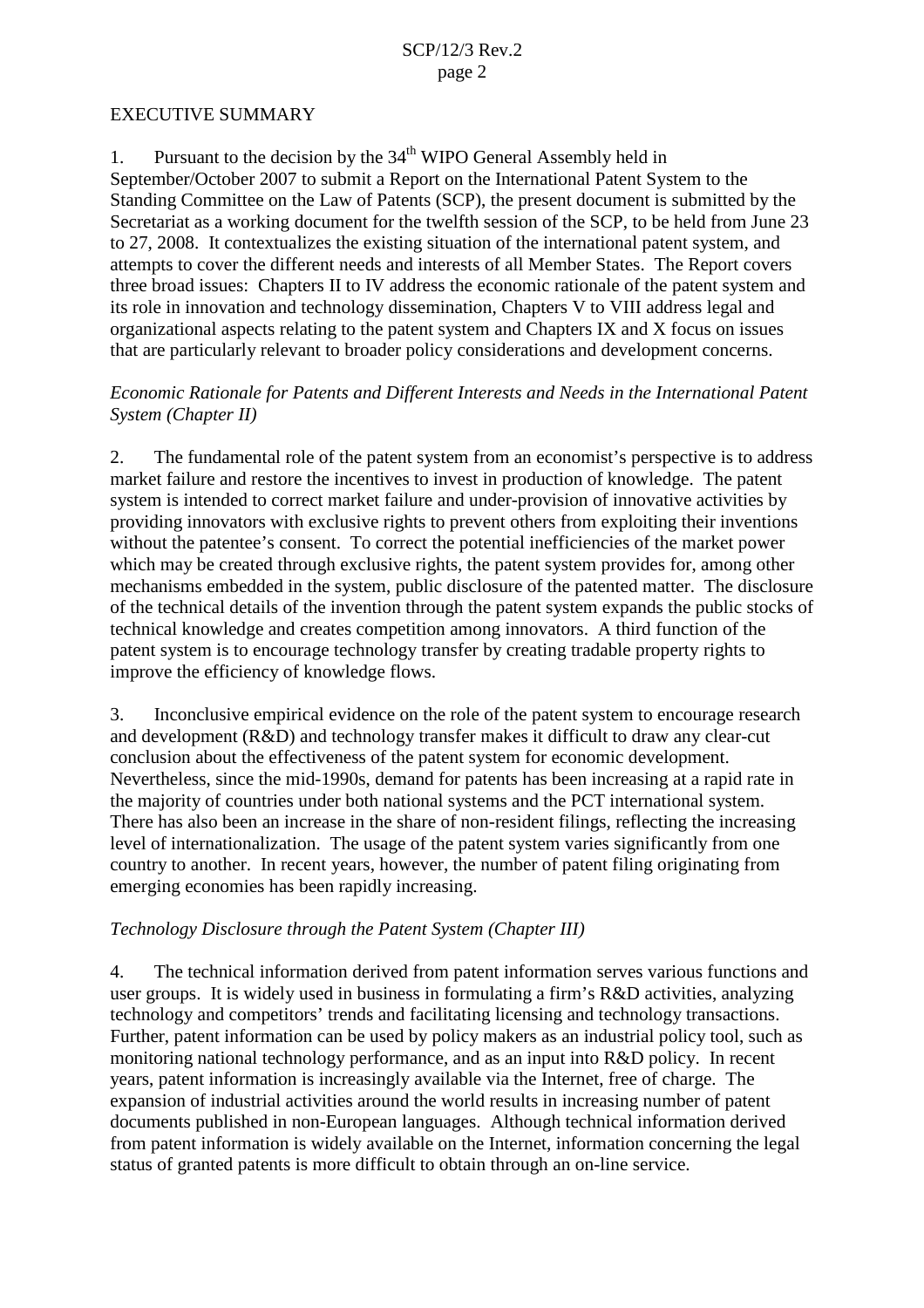## *Technology Diffusion and the Patent System (Chapter IV)*

5. Transfer of technology may be achieved through different means, such as publications, cooperative research and development agreements, joint venture arrangements or foreign direct investments. In many cases, patent and know-how (trade secret) licensing agreements play an important role for successful technology transfer. In this Chapter, the international dimension of technology transfer is discussed in conjunction with the increasing transnational trade flows and globalization. A further dimension of technology transfer is the transfer of basic research results from research institutions to the industry that is capable of developing the research results to tangible products for the market.

6. From the viewpoint of competition policy, in general, technology diffusion through licensing agreements promotes competition in the market. However, where any provision in a licensing agreement conflicts with the prohibition of anti-competitive practices, the agreement is usually considered null and void. Many national competition authorities issue guidelines that clarify licensing practices that are considered to restrict or distort competition. Another issue relating to competition law and patent law relates to the effect of patent pooling agreements on competition.

7. Technological standards play an important role for interoperability of different technological components and for diffusion of technology. A number of questions have been raised with respect to balancing the interests of patent holders whose inventions are essential for the implementation of standards, other producers who need access to the patented invention and the public which seeks a wide choice of interoperable products.

8. Against the backdrop of increasing R&D costs, particularly in the area of complex, and often newly emerging, technologies, various initiatives to support collaborative research that could attract a wide range of researchers and investors have been developed in the recent past. In this Report, some of those collaborative research projects, namely, open source, a proposal for a Medical Research and Development Treaty and public-private collaboration, are summarized.

## *Current Multilateral Framework (Chapter V)*

9. In the field of patents, currently, five multilateral treaties, namely, the Paris Convention for the Protection of Industrial Property (Paris Convention), the Patent Cooperation Treaty (PCT), the Strasbourg Agreement Concerning the International Patent Classification (Strasbourg Agreement), the Budapest Treaty on the International Recognition of the Deposit of Microorganisms for the Purposes of Patent Procedure (Budapest Treaty) and the Patent Law Treaty (PLT), are administered by WIPO, and the Agreement on Trade-Related Aspects of Intellectual Property Rights (TRIPS Agreement), which is an Annex to the Agreement Establishing the World Trade Organization (WTO), is administered by the WTO. The coverage, scope and objectives of those treaties vary significantly, ranging from general principles to an international patent classification standard. In Chapter V, the current international legal framework is briefly described from five different angles: framework principles, substantive norms, formalities, administrative cooperation and an international filing and processing system. Further, recent discussions on substantive patent law harmonization, i.e., the draft Substantive Patent Law Treaty (SPLT) are summarized.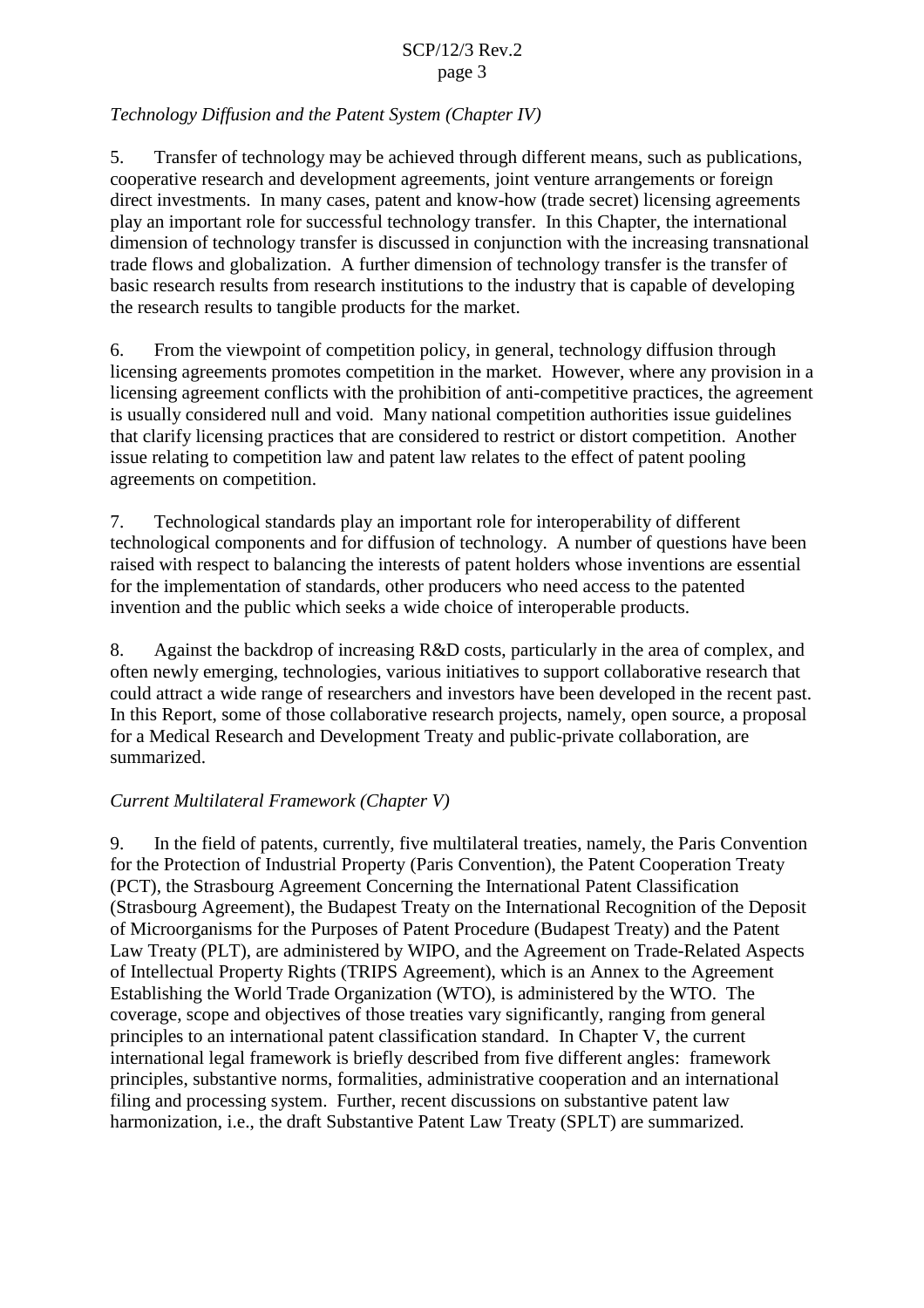## *Patent Systems and Existing Forms of Cooperation (Chapter VI)*

10. Although a number of international treaties have brought national legal frameworks closer together, there are differences in the architecture of national and regional patent systems, accommodating different national interests and needs. Chapter VI focuses on some key elements of the patent system and describes how those elements are implemented in the national patent systems. Further, it describes existing forms of direct and indirect cooperation among Member States.

11. The first set of elements relates to the patenting procedure before a national/regional patent office. It starts from filing an application, processing the application by the office (this may include searching prior art and substantive examination of patentability) and deciding on the grant/refusal of a patent. In certain countries, administrative opposition proceedings are available before the patent office. The second set of elements concerns substantive requirements under the patent law. In this Report, issues such as prior art, novelty, inventive step, grace period, sufficiency of disclosure, patentable subject matter and exclusions from patentability and exceptions and limitations to the patent rights are highlighted. Although patent laws have been constantly reviewed in the face of new technological developments, patents in the fields of biotechnology and information technology, in particular, raise a number of concerns. Therefore, challenges in the field of emerging technologies are addressed in this Chapter. Chapter VI also touches upon one management issue that is important for the functional patent system, i.e., patent quality management.

### *Support Structures for the Patent System (Chapter VII)*

12. It is generally recognized that the patent system should be viewed in the context of national economic and development policies and strategies in order to truly empower the patent system as a tool for technological development and economic growth. While the patent law provides the legal framework, a number of other features need to be in place, including human resource development, education and effective and efficient administration, and judicial systems. As a specialized professional, patent attorneys (patent agents) provide an important service for the "checks and balances" of the national patent system. Their qualification and functions, however, are different from one country to another. In particular, differences with respect to the recognition of a professional privilege with respect to the communications between a patent attorney and his clients cause concerns at the international level.

13. In order to foster the transaction of technology supported by the patent system, measures have been taken by a number of Member States to create a marketplace for technology transfer and to support the funding and transferring of technology. Some of those initiatives are described in Chapter VII.

## *Perceived Threats to the Effectiveness of Patents as Incentives to Innovation (Chapter VIII)*

14. In Chapter VIII, two issues, namely, litigation and patent thickets are considered as to their effects on the functioning of the patent system. With respect to litigation, accessibility to court procedures, legal certainty and timely judgments play an important role for the well-functioning of the patent system. This becomes increasingly important considering the greater than ever international dimension of litigation. Further, with the ever-increasing complexity of technology and the development of patent-based business models, the question as to whether the current level of trade-off between exclusive patent rights and the obligation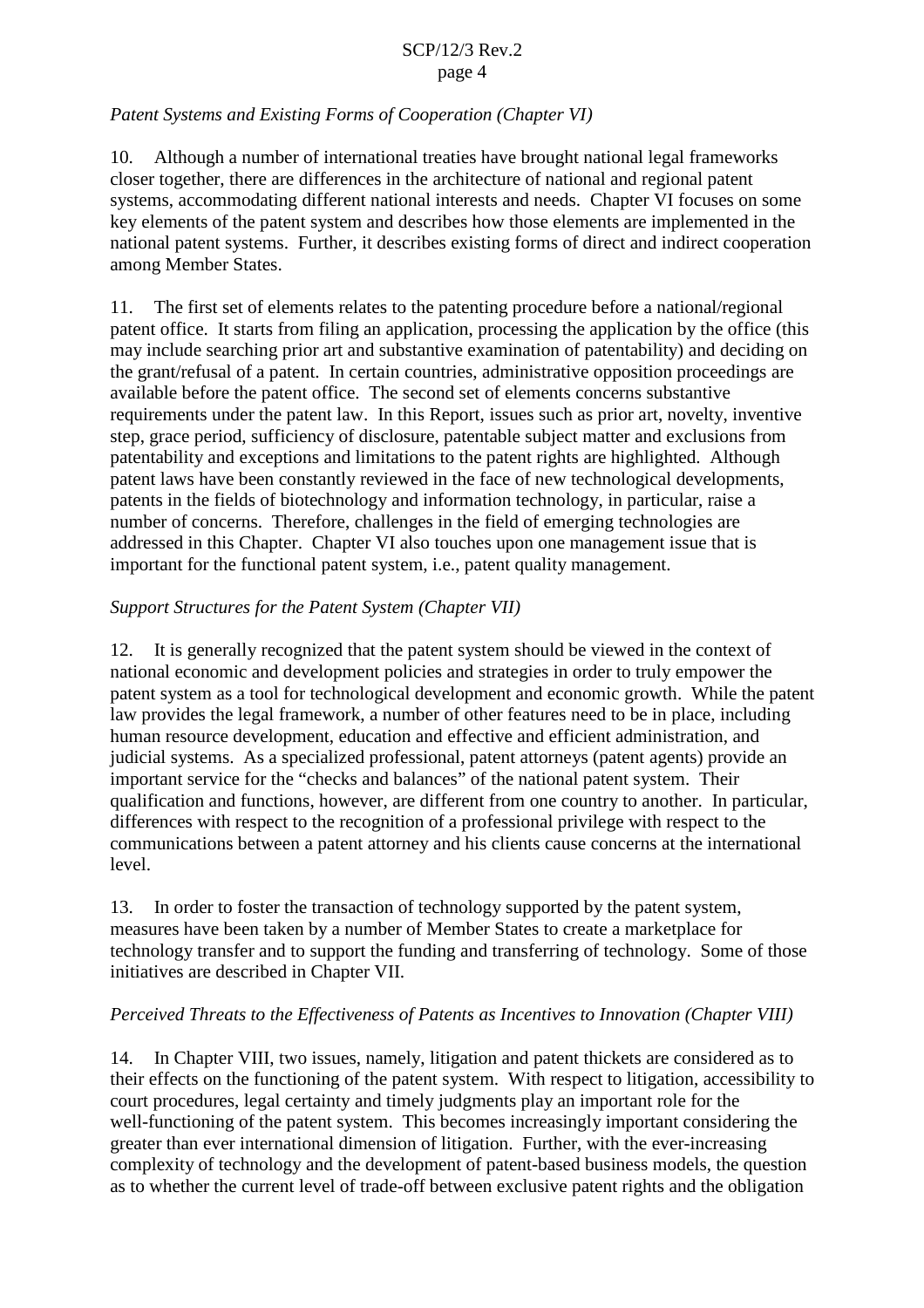to disclose the invention is an effective incentive to boost future innovation has been raised. Certain business strategies, such as patent trolls, and phenomena of patent thickets in particular fields of technology, are seen by many as contributing to unjustifiable increases in the transaction costs, and thus as obstacles to a functioning patent system and to further innovation and research.

## *The Innovation Incentive in the Context of Public Policy Objectives (Chapter IX)*

15. As a policy tool, the patent system was established to grant exclusive rights that would harness private interest sufficiently to create public goods, i.e., produce new technologies effectively made available to the public. On the other hand, in the fields where the public interest is most significant, such as the life sciences and technologies that provide for basic human needs, market-oriented incentives created by the patent system are considered to be not always effective. In this Chapter, the innovation effect of the patent system in the context of public policy is analyzed in three distinct areas: impacts of the patent system on public health; synergy and mutual supportiveness between the patent system and the conservation, sustainable use of biological resources and traditional knowledge and equitable sharing of benefits arising from such use; and ethical concerns relating to, in particular, life science research.

### *Development Related Concerns (Chapter X)*

16. Although many issues that have a bearing on the development dimension are addressed in the preceding Chapters, Chapter X specifically reviews some of the major concerns raised by member States in different fora. Development is one of the most urgent challenges that the international community is facing today. In the context of the WIPO Development Agenda, a Committee on Development and Intellectual Property (CDIP) held its inaugural session in March 2008. In view of the innovation capacity gap not only between developed and developing countries but also among developing countries, questions have been raised as to whether, and to what extent, the international patent system is supportive of national efforts for development. Such concerns include the costs for utilizing and benefiting from the international patent system, the costs for fully benefiting from the disclosure mechanism under the patent system and from access to patent information, and those for tailoring a national patent system in such a way that it responds to national policy objectives and, at the same time, meets international obligations and facilitates international procurement of technology. Many of those concerns have already been expressed in past sessions of the SCP.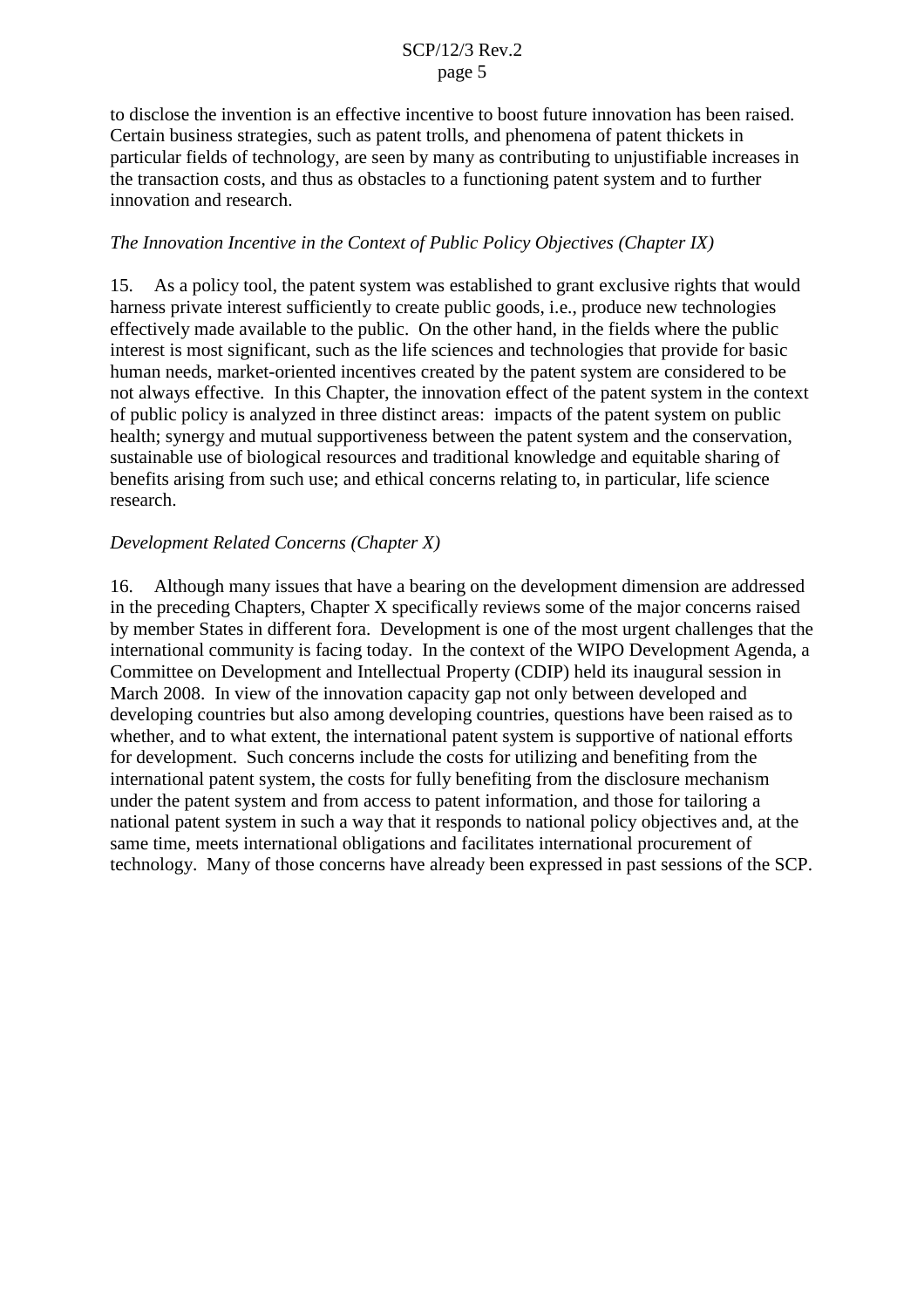## I. INTRODUCTION

17. The WIPO General Assembly, at its 34<sup>th</sup> session held in September/October 2006, requested its Chair to conduct informal consultations for the purpose of discussing and recommending a work program for the SCP to the WIPO General Assembly in September/October 2007. The consultations held by the Chair of the General Assembly were not able, in terms of the substantive contents of a working program for the SCP, to overcome all differences among the various positions, but nevertheless resulted in the following recommendation which was submitted by the Chair to the WIPO General Assembly in September/October 2007.

18. The recommendation stated that the WIPO Secretariat should establish a report on issues relating to the international patent system covering the different needs and interests of all Member States, which would constitute a working document for the next session of the SCP. The Report would contextualize the existing situation of the international patent system, including reference to the WIPO Development Agenda process, and would contain no conclusions. The Report would be made available to all members and observers of the SCP by the end of March 2008. The WIPO General Assembly in September-October 2007 unanimously adopted the recommendation by the Chair of the General Assembly.

19. Accordingly, this report is submitted by the Secretariat as a working document for the twelfth session of the SCP, to be held from June 23 to 27, 2008. As mandated by the WIPO General Assembly, it follows closely the indicative draft outline adopted by the WIPO General Assembly in September-October 2007. The order of the Chapters, however, was revised with a view to provide a better structure of the report into three main areas: Chapters II to IV address the economic rationale of the patent system and its role in technology disclosure and dissemination, Chapters V to VIII address legal and organizational aspects relating to the patent system and Chapters IX and X focus on issues that are particularly relevant for broader policy considerations and development concerns. A considerable number of issues relating to the international patent system have a bearing on development, and many of those are addressed in the various chapters of this document. Chapter X, however, more specifically reviews some of the major concerns raised by member States in different fora, including in WIPO. Since the issue of costs associated with the international patent system relate to a number of aspects of the patent system, that issue is addressed under various topics covered by this document.

20. As the title suggests, the Report covers the so-called "international aspects" of the patent system. The content of the Report, however, is not limited to the international instruments or the international norms. It attempts to cover various issues relating to the patent system that have been debated at the international level or that appear relevant to international discussion and consideration. In order to limit the size of the main Report, additional information has been included in the Annexes.

21. The statistics in this document, where not otherwise indicated, are taken from the WIPO Statistics Database, which is based on information supplied to WIPO by Patent Offices in annual surveys. Each year, WIPO request statistics from national patent offices, including the number of patent applications filed and patent granted and enforced, broken down by country of origin, date and a number of other criteria. Further sources of statistics and indicators used for this report are referenced in the relevant parts of the document itself.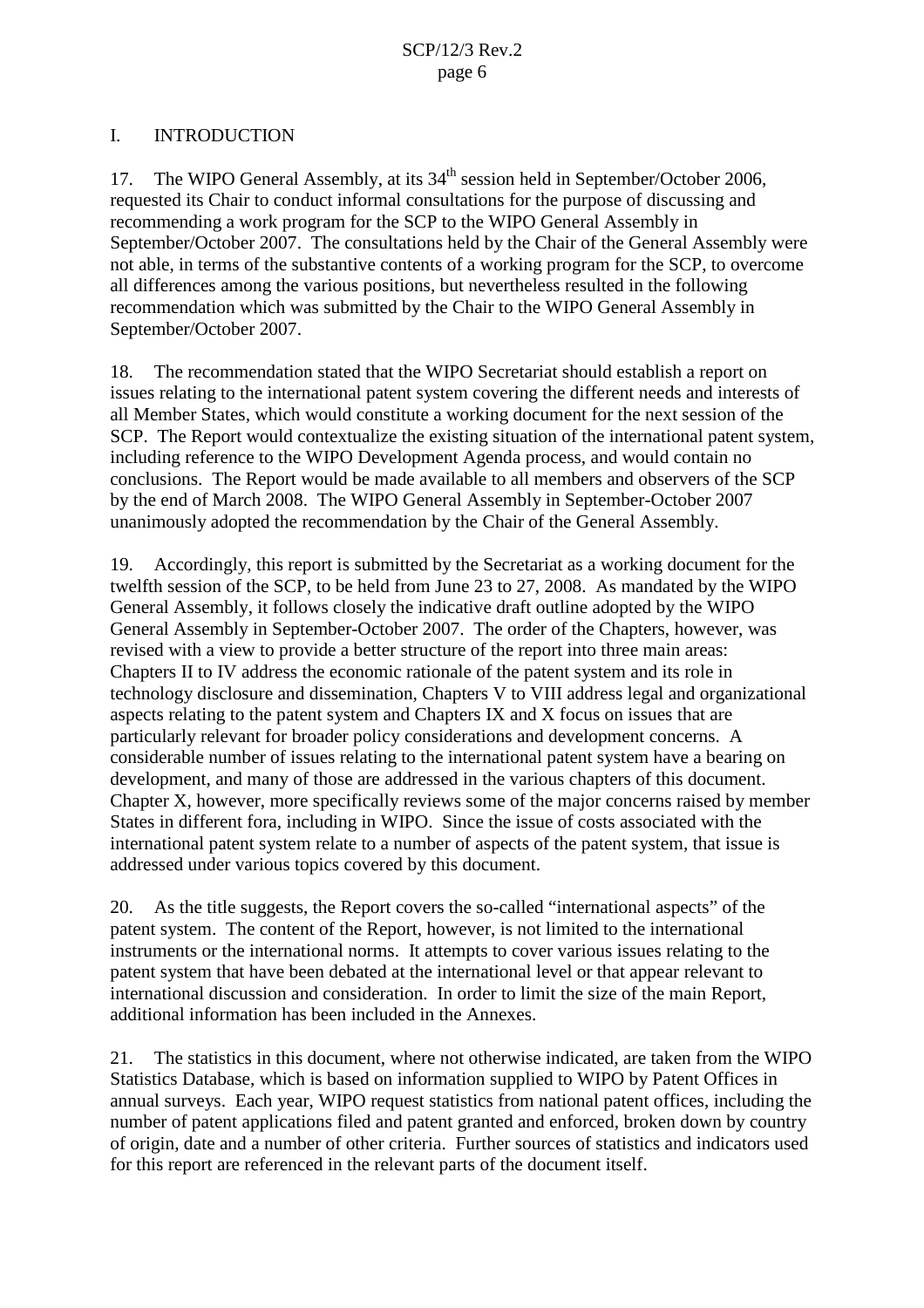### II. ECONOMIC RATIONALE FOR PATENTS AND DIFFERENT INTERESTS AND NEEDS IN THE INTERNATIONAL PATENT SYSTEM

22. Over the past two decades, intellectual property rights have been high on the policy agenda. Important changes in the patent system have taken place across the world and the general view is that the world has moved towards strengthening and harmonization of the patent system.

23. With the move towards a knowledge-based economy,<sup>1</sup> intangible assets (such as trade secrets, patents, trademarks, etc.) have become important resources of businesses. It is common for businesses to treat intangible assets as a strategic business issue.

24. Both developed and developing countries are investing heavily in knowledge production activities. For example, the latest available data shows R&D expenditure of the countries which are members of the Organisation for Economic Co-operation and Development (OECD) amounted to around 772 billion US dollars. China's R&D expenditure amounted to 115 billion US dollars, making it the third largest country in terms of R&D expenditure.<sup>2</sup> Patent data provides a similar picture about the worldwide innovative activities and these figures show the increasing importance of knowledge assets to modern economies.

25. Changes to the patent system, and a considerable increase in patent activity, national and international patent systems have come under close scrutiny. The discussions have focused on three broad issues: functioning of the patent system,<sup>3</sup> effectiveness of patents as a policy instrument to promote economic development, and the use of the patent system by developed and developing countries. This chapter will focus on the latter two issues.

26. The first section will highlight the economic basis of the patent system. It should be noted that the debate surrounding the economic rationale for patents is not a new one – economists have been debating this issue for more than one hundred years. The aim of the chapter is not to provide a detailed analysis and critique of the economics of the patent system, but to outline briefly the main theory behind the patent system.

27. The second section will provide statistical evidence on the use of the national and international patent system. It will provide an overview of patenting activity at the national and international level for both developed and developing countries.

 $1$  For example, in recent years expenditure on intangible assets has been increasing at a faster rate than expenditure on physical assets in the OECD countries. Investment in intangible assets amount to around 10% of GDP in the OECD region. Recent estimates in the United States revealed that investment in intellectual assets by US business in the 1990s was around 800 billion US\$, which is

<sup>&</sup>lt;sup>2</sup> Developing countries R&D expenditure has been increasing at a faster rate than the increase observed for the major developed countries. China's R&D expenditure increased by 18%, a year since 2000 and South Africa's R&D expenditure increased by around 8.5%, a year since 1997 (R&D expenditure of the OECD countries increased by 2.2% since 2001). Non-OECD economies account for a growing share of the world's R&D expenditure.<br><sup>3</sup> There has been a considerable amount of discussion on the impact of increase in patent applications

on the patent offices. With the increase in workload, questions have been raised about the ability of patent offices to process applications in a timely manner and maintain high quality level.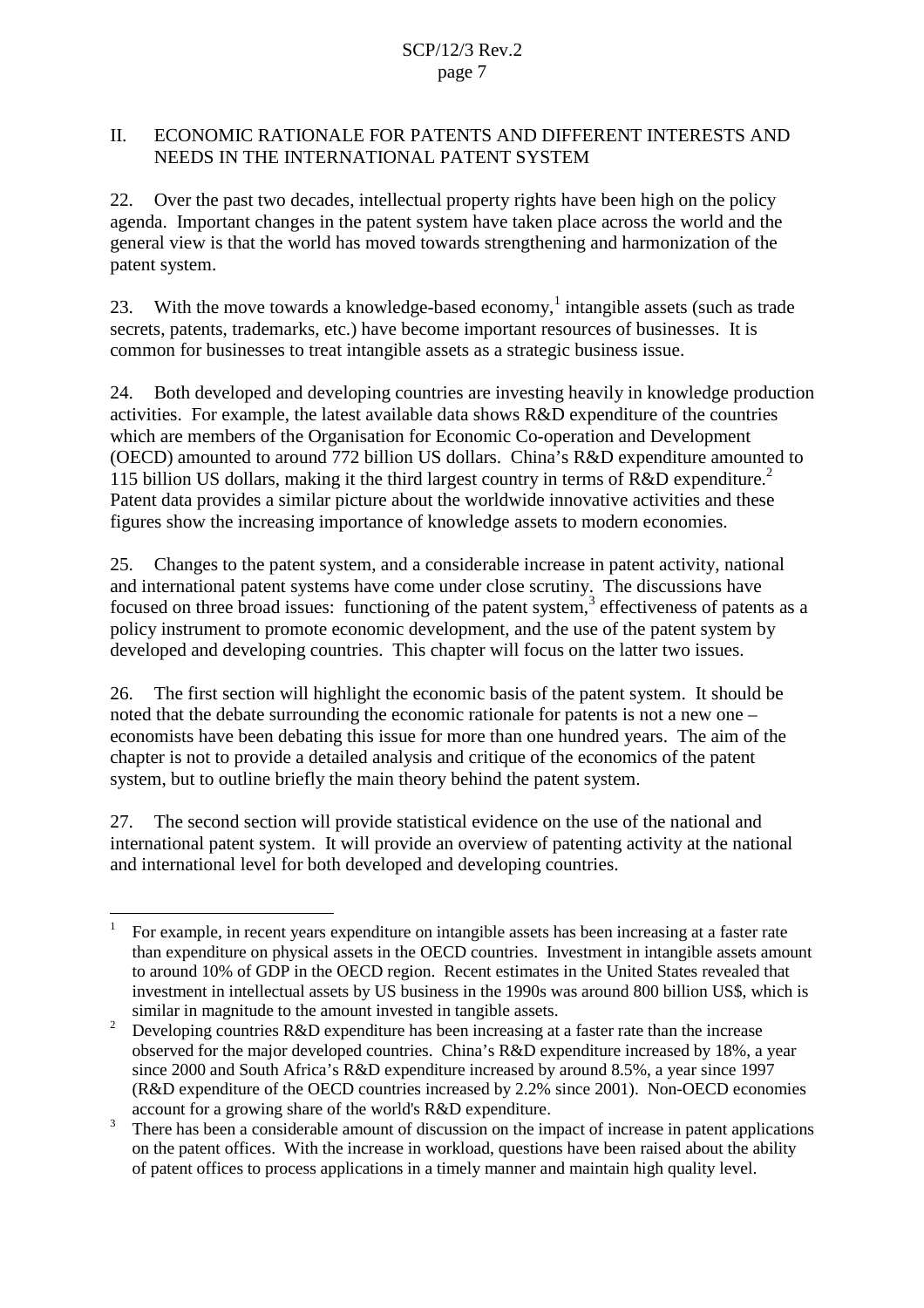## (a) Economic Rationale for the Patent System

## (i) Incentives to Innovate

28. Technology and knowledge are classified by economists as public goods. Public goods are those that are "non-rival" (they can be used simultaneously by many people) and "non-excludable" (people cannot be excluded from freely using the public good). Public goods distort the normal cost-benefit dynamics that regulate the efficient production and use of goods in a competitive market, and are prone to under-provision (e.g. public radio) or to over-use (e.g. roads, fishing resources). This is known as market failure.

29. The fundamental role of the patent system from an economist's perspective is to address market failure and restore the incentives to invest in production of knowledge. In the absence of a patent system, competitive markets will fail to provide sufficient incentives to innovators to undertake costly and risky investments in innovation because of market failure (Arrow, 1962). 4

30. In the case of intellectual property rights, the public good nature of knowledge means that, once an invention has been created, it can be freely used by others at no additional cost. This means that the inventor, who must invest to create a new invention, cannot capture the full benefits of the invention by selling it in the market and so incentives to invent are diminished. Free riders can copy or imitate the invention and undersell the original inventor because they do not bear the cost of development. This would reduce the expected returns of the original inventor and would result, in theory, in under-provision of new inventions.

31. The patent system is intended to correct the market failure that would result in underprovision of innovative activities, by providing innovators with exclusive rights to prevent others from exploiting their invention and thereby enabling the innovators to appropriate the returns of their innovation. Patents provide the owner with an exclusive right for a limited time period, which would increase his/her incentive to innovate. However, where the exclusive right allows the firms to establish a monopoly position, it may lead to market distortions. A monopoly typically results in overall loss of efficiency in a market because of higher prices and under-provision of the final goods. In the case of patents, the potential inefficiencies of monopoly are higher prices for the finished goods and under provision of the finished goods, but not of the inventive activity. The monopolistic market situation means that overall social benefits may not be maximized.<sup>5</sup> This loss of efficiency compared to competitive markets is known as a static deadweight loss.

32. To correct for the potential inefficiencies of the monopoly market power, the patent system provides for, among other mechanisms embedded in the system, public disclosure of the knowledge, thus ensuring that society can, eventually, fully benefit from the inventive activity. The disclosure function of the patent system is discussed in the next section.

<sup>4</sup> Arrow, K. "Economic Welfare and the Allocation of Resources for Inventions." In The Rate and Direction on Inventive Activity: Economic and Social Factors. Edited by R. R. Nelson. Princeton, NJ: Princeton University Press.<br>Social welfare is not maximized because the marginal cost of production and dissemination of

knowledge is near zero after the invention. Resources are allocated efficiently if prices are equal to marginal cost. However by allowing the inventors to charge a price above the marginal cost resources are not allocated efficiently.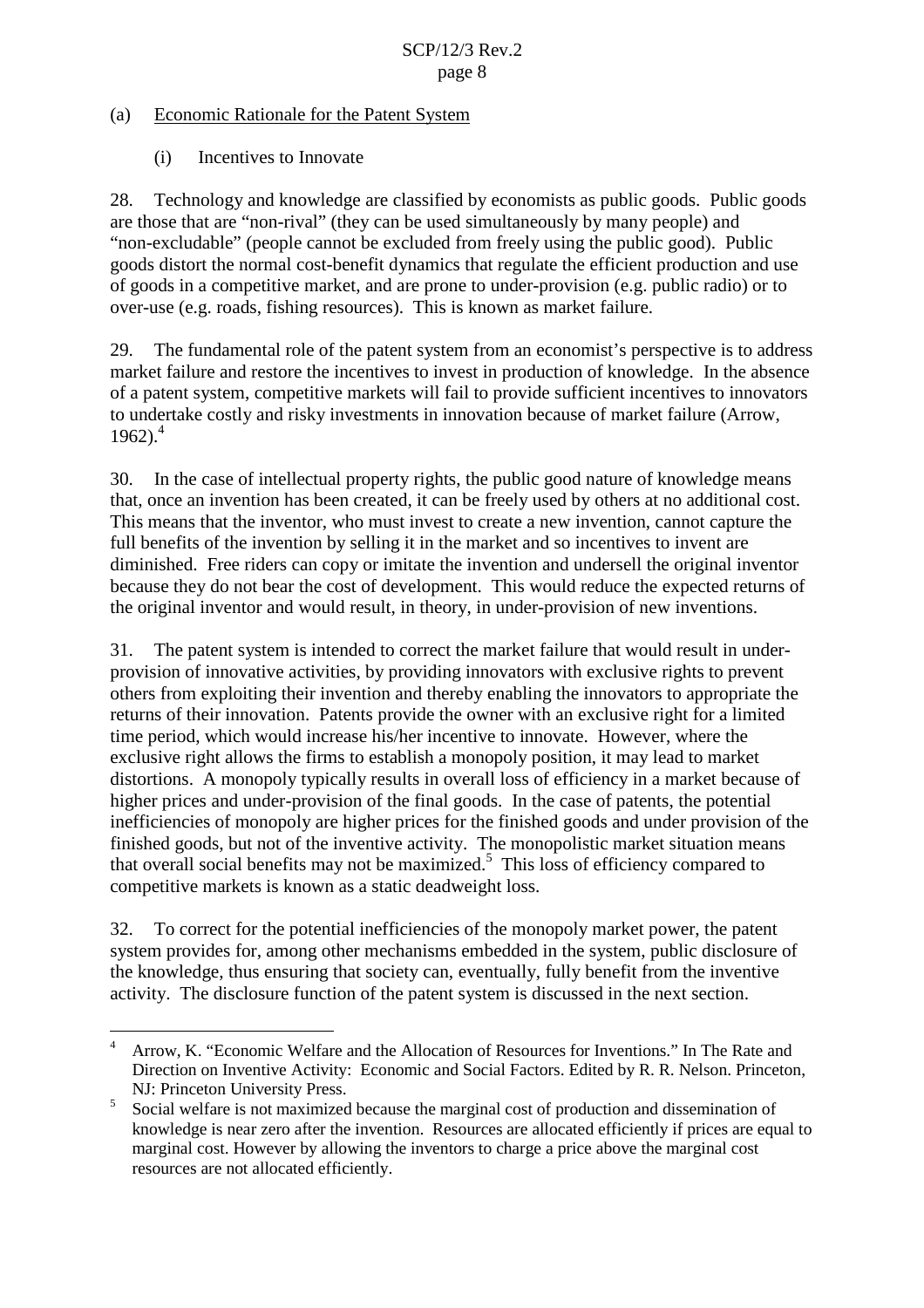33. To summarize, the patent system involves a trade-off between providing incentives to private agents to invest in innovative activities on one hand and the potential inefficiencies of short-lived monopoly power. An unreasonably weak protection of inventors' work may lead to underinvestment in innovative activities, whereas an inappropriately strong patent protection may lead to excessive monopoly distortion. The challenge for the policy makers is to design an optimal protection that will provide enough incentives to investment in innovative activities and at the same time minimizes the deadweight loss caused by the monopoly situation. The patent system is the second best solution that corrects the market failure by restoring the incentives to innovate. The first best solution – providing incentives to undertake socially desirable level of R&D investment without monopoly distortion – is unattainable.

### *Empirical evidence*

34. At an aggregate level Kanwar and Evenson (2003)<sup>6</sup> analyzed the impact of stronger intellectual property rights (IPR) on R&D expenditure for 32 countries. They report that stronger IPR has a positive and significant impact on R&D investment. Chen and Puttitanun  $(2005)^7$  analyzed the impact of IPR on innovation for 64 developing countries and report a positive impact of IPR on innovation and suggest a U-shaped relationship between IPR and economic growth, i.e., there may be an optimal level of IP protection beyond which the costs exceed the benefits in terms of economic growth. (Mansfield 1986)<sup>8</sup> provides empirical evidence in support of the view that patents are quite effective in encouraging innovation in pharmaceuticals and chemical industries.

35. There is also ample evidence on the limitations of the patent system in encouraging innovation activities. Sakakibara and Branstetter (2001) <sup>9</sup> analyzed the impact of the 1988 patent reform in Japan and concluded that R&D effort and innovative output in Japan was unresponsive to the change in patent scope. Hall and Ziedonis  $(2001)^{10}$  studied the semiconductor industry of the United States of America and concluded that stronger patent protection did not drive the innovative effort of firms.

36. Inconclusive empirical evidence on patent strength and innovation relationship makes it difficult to draw any conclusion about the effectiveness of patent system to encourage R&D investments. For example, a recent study concluded that stronger patent protection provided for in "patent laws by itself do not promptly stimulate domestic innovation". However,

<sup>6</sup> Kanwar, S.and R. Evenson (2003), "Does intellectual property protection spur technological

change?", Oxford Economic Papers, 55(2), pp. 235-264.<br>Chen, Y. and T. Puttitanum (2005), "Intellectual property rights and innovation in developing countries.", Journal of Development Economics, 78, pp.474-493.<br>Mansfield, E. (1986), "Patents and innovation: an empirical study.", Management Science, 32(2),

pp. 173–181.<br><sup>9</sup> Sakakibara, M, and L. Branstetter (2001), "Do stronger patents induce more innovation? evidence from the 1988 Japanese patent law reforms.", Rand Journal of Economics, 32(1), pp.77-100.<br><sup>10</sup> Hall, B. and R. Ziedonis (2001), "The patent paradox revisited: an empirical study of patenting in

the U.S. semiconductor industry, 1979-1995.", RAND Journal of Economics, 32(1), pp. 101-128.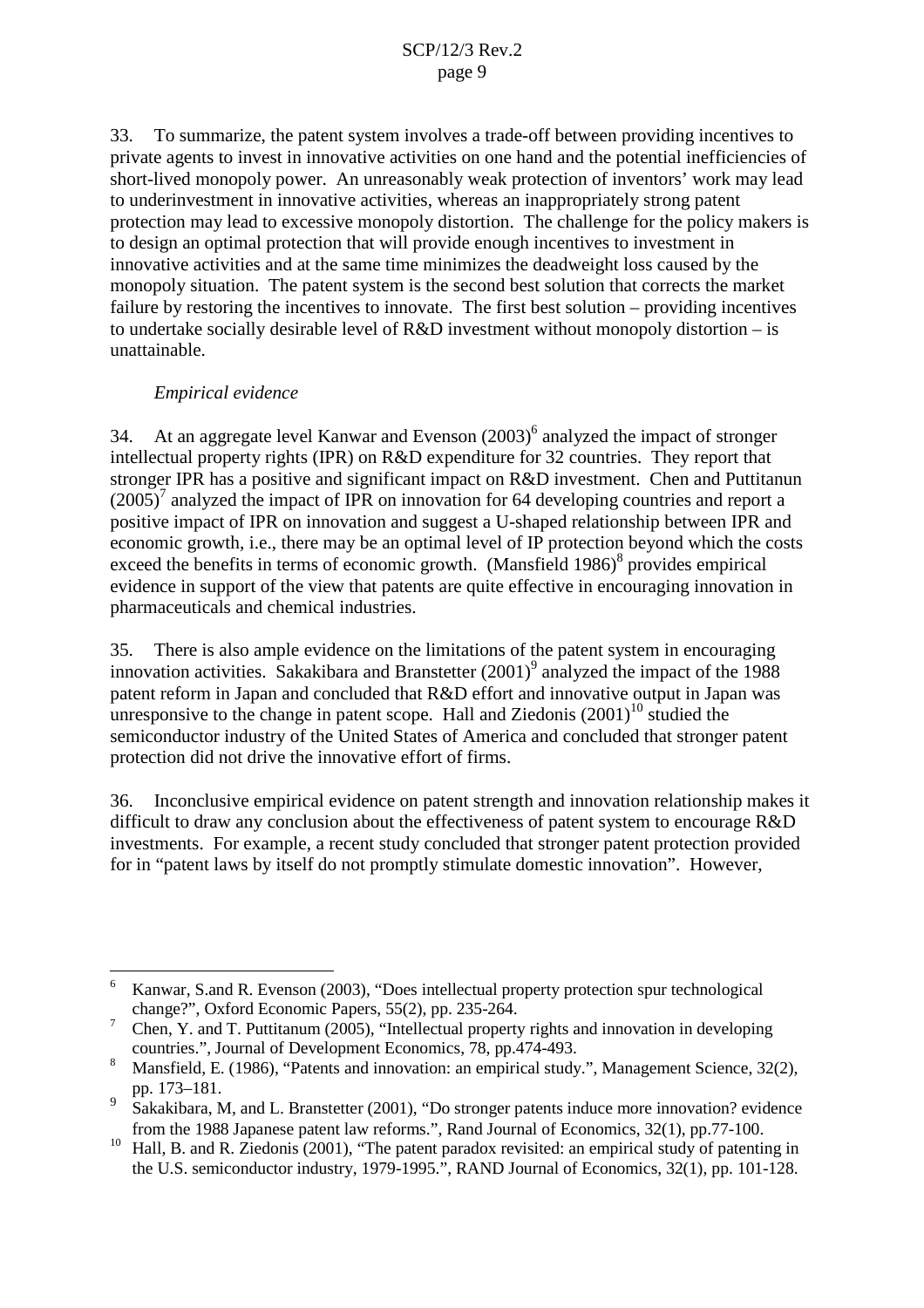implementation of patent laws will stimulate innovation in countries with high level of economic development, education and economic freedom (Qian, 2007).<sup>11</sup>

(ii) Disclosure of Knowledge in the Public Domain

37. Patent holders are given exclusive rights to prevent others from exploiting the patented inventions and, in return for the exclusive rights, patent holders are required to disclose information relating to the invention. The disclosure of information is an essential element of the patent system. It is the basis of the balance between inventor's interests and those of society.

38. For each patent, applicants are required to provide technical details of the invention, which are made publicly available after 18 months.<sup>12</sup> At the end of the patent term, others may use the claimed invention. Even during the term of the patent, others are free to incorporate the information into new inventions as long as it does not infringe the granted patent. Granted patents may also encourage others to invent around the patent. For example, others can use the disclosed information to develop new technologies that fall outside the exclusive rights of the issued patent. In this respect, the patent system creates competition which benefits consumers in the long-run.

39. In the absence of a patent system, or in the absence of the public disclosure function of the patent system, inventions would tend to remain secret and the information regarding the invention would not reach the public domain. The patent system facilitates the disclosure and dissemination of information and access to knowledge. This results in the expansion of public stocks of technical knowledge and an increase in the overall social benefits. Since the mid-1980s, on average, more than a million patent applications were filed and published each year across the world. This makes patent information one of the most important resources for information about technological knowledge.

40. The patent system also has the potential to reduce duplication of R&D: the availability of information in patented technology provides innovators with an indication about a competitor's research activities and the evolution of technology. Companies can target their research efforts accordingly. They will also clearly not undertake R&D to duplicate something that has already been invented.

(iii) Technology Transfer, Commercialization, and Diffusion of Knowledge

41. A third important function of the patent system is to encourage technology transfer, nationally and internationally, by creating tradable property rights. In the absence of a patent system, firms will be reluctant to share technology know-how when there is a high risk of imitation by the prospective buyer or a third party. An effective deterrence of imitation will reduce the costs of enforcing contracts and at the same time increase the expected returns on foreign direct investment (FDI) and licensing, which will have a positive effect on technology transfer. Patent rights encourage technology transfer by providing owners with legal

<sup>&</sup>lt;sup>11</sup> Oian, Y. (2007), "Do national patent laws stimulate domestic innovation in a global patenting environment? a cross-country analysis of pharmaceutical patent protection, 1978–2002.", Review of Economics and Statistics, 89(3), pp. 436-453.<br><sup>12</sup> Public disclosure after 18 months is the norm in most jurisdictions. However, some conditions

may apply in certain countries.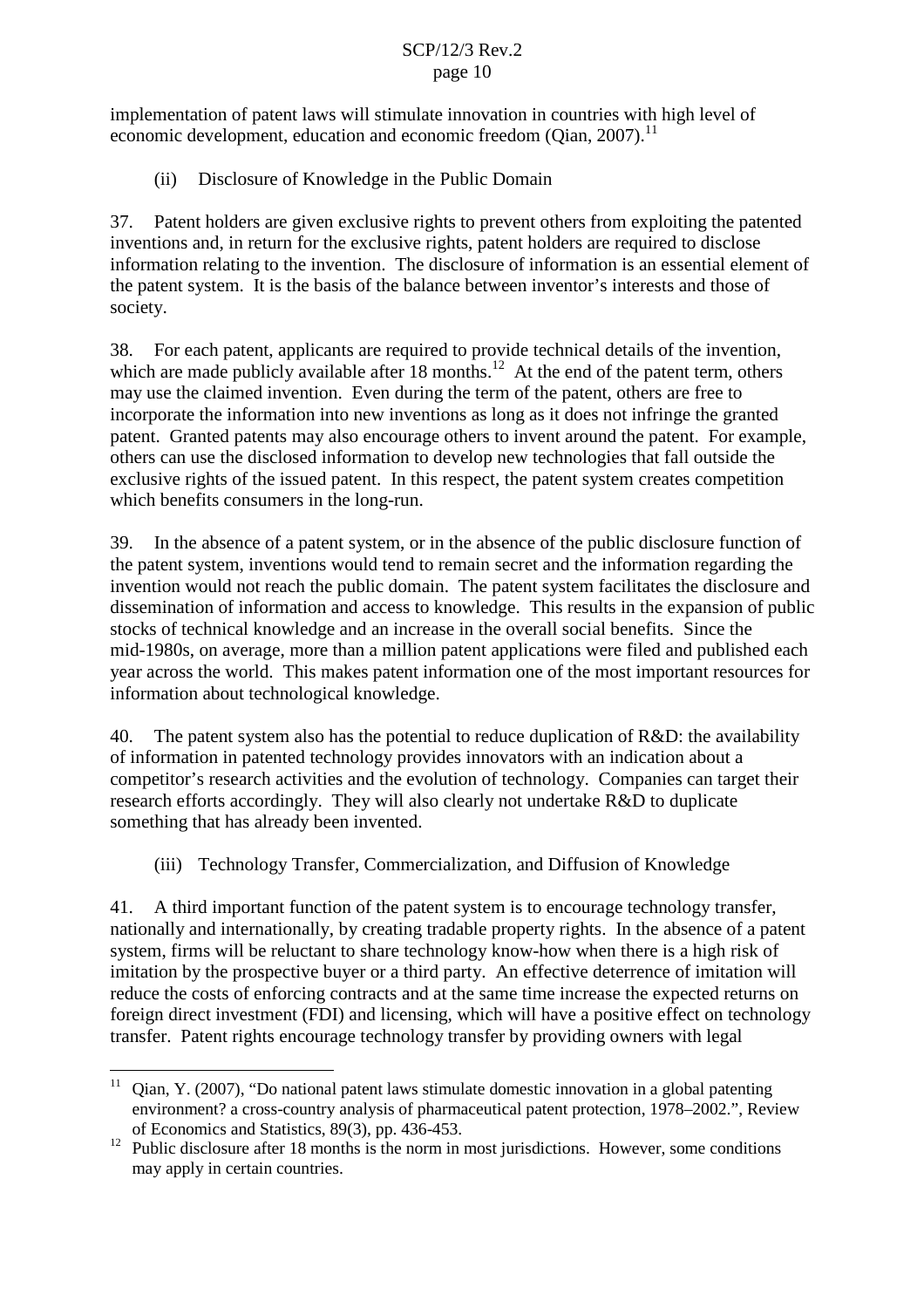certainty. Technology transfer takes place through different channels: trade, FDI, licensing, and joint ventures (Maskus, 2000).<sup>13</sup>

42. The patent system contributes to the creation of markets for technology that facilitate transfer of technology by improving the efficiency of knowledge flows<sup>14</sup> (Arora, et. al., 2005). <sup>15</sup> By creating transferable property rights, patents can help to structure a complex transaction that also includes unpatented knowledge, such as know-how (Foray, 2004).<sup>16</sup>

43. There is evidence of a growing international technology market (Arora, et. al. 2001)<sup>17</sup> estimated the size of the global technology market to be around US\$ 35 billion in the mid-1990s. A recent survey by the Economist (2005)<sup>18</sup> estimated that technology licensing generates around US\$ 45 billion (annually) in the United States of America and US\$ 100 billion worldwide. Athreye and Cantwell (2007)<sup>19</sup> estimated the size of the technology market to be of a similar magnitude.<sup>20</sup>

44. At the national level, the patent system also plays a crucial role in technology transfer between public (e.g. university) and private sectors. In recent year, there has been an increase in the level of patenting by universities, especially in the United States of America. This issue has received a considerable amount of attention from both researchers and policy makers. In addition to the commonly used argument for patent system (incentives to innovate), university patenting encourages knowledge transfer between university and companies and facilitates the commercialization of knowledge by creating a market for technologies.

## *Empirical evidence*

45. Technology transfer via trade: The results from various empirical studies support the view that stronger IPR protection can lead to higher trade flows between countries. Maskus and Penubarti  $(1997)^{21}$  analyzed the exports from 22 OECD countries to a sample of 25 developing countries. They conclude that stronger patent laws in developing countries

<sup>&</sup>lt;sup>13</sup> Maskus, K. (2000), "Intellectual Property Rights in the Global Economy", Institute for

International Economics, Washington D.C.<br><sup>14</sup> The patent system can improve the efficiency of knowledge flows in several ways. Direct cost of knowledge transfer is lowered when knowledge is codified and organized in a systematic way. The patent system provides incentives to codify knowledge. Know-how is costly and contracts for know-how are inefficient which increases transfer costs. The patent system improves the efficiency of the licensing contract and the tacit knowledge component of the technology is included in the licensing contract. <sup>15</sup> Arora, A., A. Fosfuri, and A. Gambardella (2001), "Markets for technology and their implications

for corporate strategy.", Industrial and Corporate Change, 10(2), pp. 419–451.<br><sup>16</sup> Foray, D. (2004), "The economics of knowledge.", MIT Press, Cambridge.<br><sup>17</sup> Arora, A., A. Fosfuri, and A. Gambardella (2001). op. *cit*.

<sup>&</sup>lt;sup>18</sup> The Economist (2005), "A market for ideas: a survey of patents and technology.", The Economist, October  $22<sup>nd</sup>$ , 2005.

<sup>&</sup>lt;sup>19</sup> Athreve, S. and J. Cantwell (2007), "Creating competition?: globalisation and the emergence of

new technology producers.", Research Policy,  $36(2)$ , pp. 209-226.<br><sup>20</sup> It should be noted that the figures on revenue generated by technology licensing include patent

licensing, royalty receipts, copyrights, know-how, and other types of intellectual assets.<br>Maskus, K. and M. Penubarti (1997), "Patents and international trade: an empirical study.", Edited by K. Maskus, P. Hooper, E. Leamer, and J. Richardson, Quiet pioneering: The international economic legacy of Robert Stern (Ann Arbor: University of Michigan Press), pp. 95-118.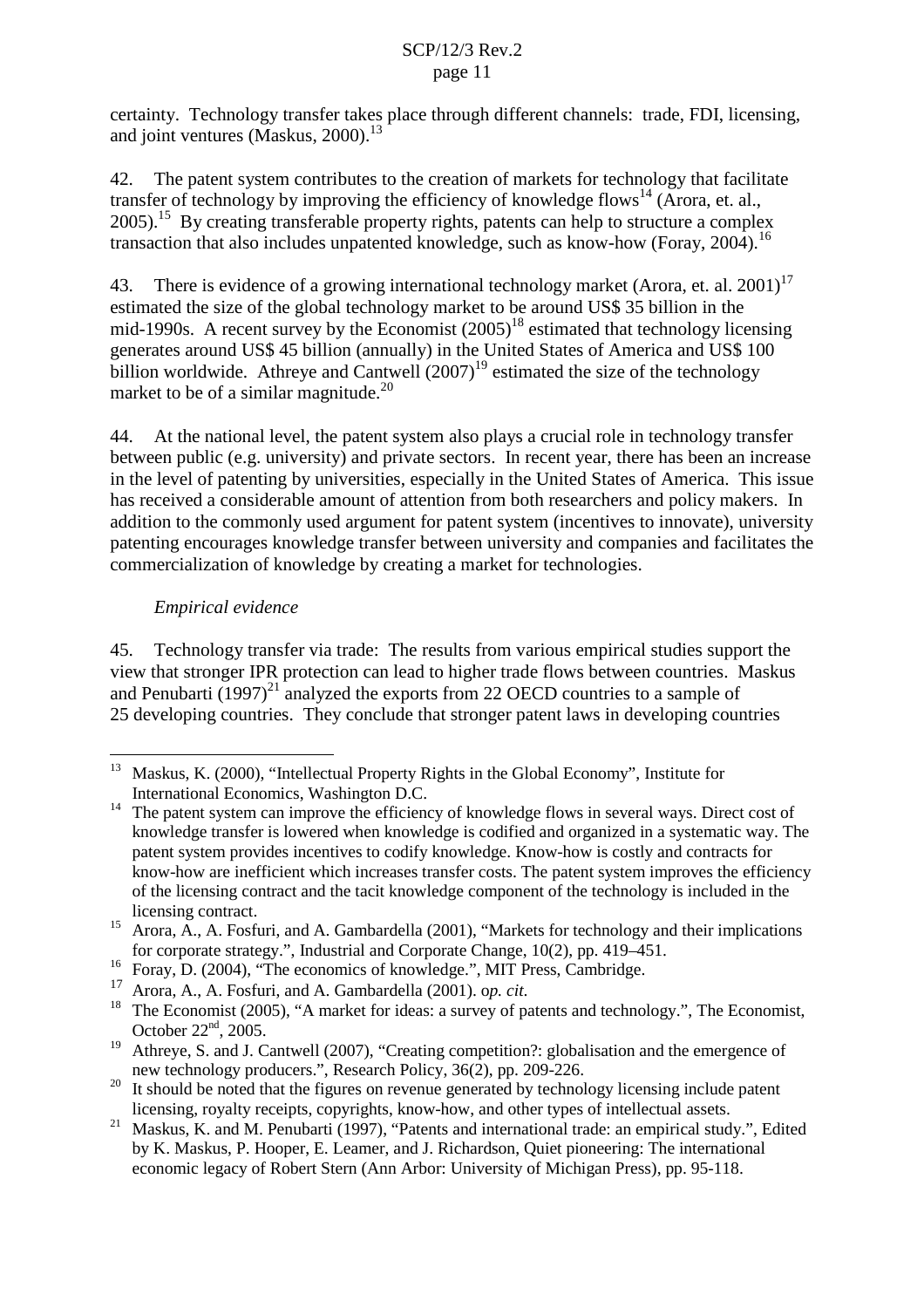have a positive impact on bilateral imports into both small and large developing countries. Smith (1999)<sup>22</sup> examined the exports of United States of America (at state level) to 96 countries and found that the effect of IPR depends on the ability of local firms to imitate the exporter's technology. Smith's finding suggests that weak IPR system is a barrier to the United States exports for those countries that pose a strong threat of imitation.

46. Technology transfer via FDI: A number of empirical studies found a positive relationship between IPRs and flows of FDI.<sup>23</sup> Branstetter et al.  $(2006)^{24}$  examined whether technology transfer behavior of US multinational firms changes in response to IPR reforms. They found evidence that changes in the IPR regime abroad lead to increase in technology transfer by US multinationals to IPR reforming countries.<sup>25</sup> In a firm level study, Smarzynska-Javorcik (2004)<sup>26</sup> found that a weak IPR regime deters foreign investors in technology intensive sectors that depend heavily on IPRs. An OECD  $(2002)^{27}$  study reported a positive association between patent rights and FDI. The effects of IPRs on FDI vary by country's level of economic development and by industry.

(b) Use of the Patent System

(i) Worldwide Patent Activity

47. Figure 1 represents the recent trends in worldwide patent filings. From the mid-1980s to mid-1990s, the number of worldwide patent filings was relatively stable (averaging around one million per year). However, since 1995, patent filings have grown at a rapid rate. In 2005, the total number of worldwide patent filings exceeded 1.6 million, a substantial increase from the 1995 level (1 million). Approximately half of the worldwide filings originated from Japan and the United States of America.<sup>28</sup> The share of worldwide patent filings originating from Japan decreased from 38.3% to 31.4% between 1995 and 2005. In contrast, the shares of China, the Republic of Korea and the United States of America increased over the same period.

48. The distribution of worldwide patent filings by residents and non-residents applicants shows that the share of non-resident patent filings has been increasing. In 2005, non-resident

<sup>&</sup>lt;sup>22</sup> Smith, P. (1999), "Are weak patent rights a barrier to U.S. exports?", Journal of International Economics, 48, pp. 151-177.<br><sup>23</sup> Ferrantino (1993), Mansfield (1993), and Maskus and Eby-Konan (1994) find no effect of IPR on

FDI. However, Maskus (2000) questions the validity of these studies and points out that they

suffered from limited specification of models and employed poor measurement of IPRs. <sup>24</sup> Branstetter, L., R. Fishman, and C. Foley (2006), "Do stronger intellectual property rights increase international technology transfer? empirical evidence from U.S. firm-level panel data.", Quarterly

Journal of Economics, 121 (1), pp. 321-349.<br><sup>25</sup> They analyze the effects of IPR reform on the royalty payments, R&D expenditures of US multinational affiliates and the level and growth rate of patent filings by non-reside

<sup>&</sup>lt;sup>26</sup> Smarzynska-Javorcik, B. (2004), "The composition of foreign direct investment and protection of intellectual property rights: evidence from transition economies.", European Economic Review,

<sup>48(1),</sup> pp. 39-62.<br><sup>27</sup> OECD (2002), "The impact of trade-related intellectual property rights on trade and foreign direct investment in developing countries.", OECD Trade Directorate, Trade Committee Discussion Paper, TD/TC/WP(2002)42/FINAL.<br><sup>28</sup> Those two countries also account for roughly 60% of OECD-wide R&D expenditure.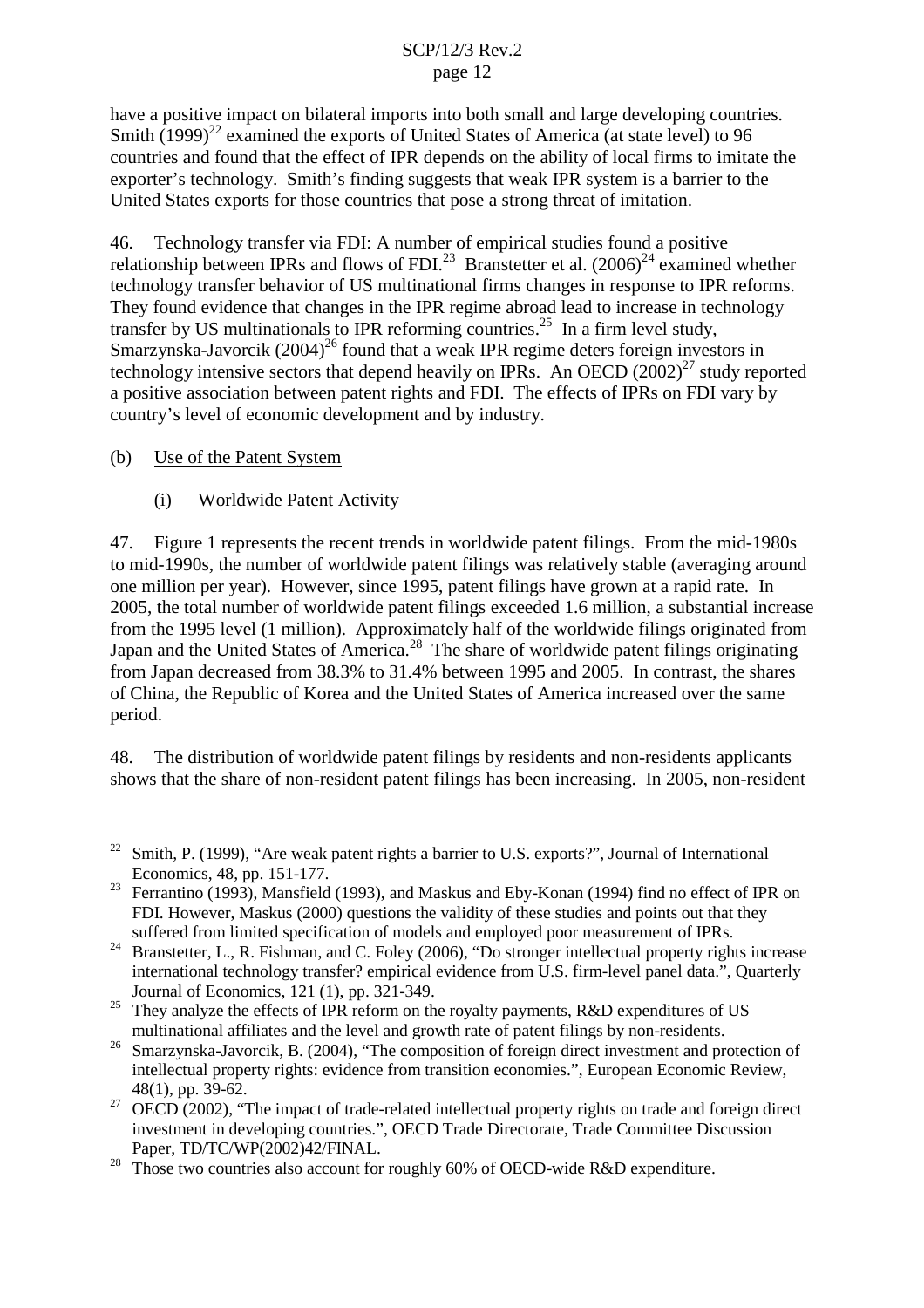patent filings accounted for 37.8% of the worldwide patent filings, which represents a 5.6 percentage point increase from the 1995 figure.



49. There is a significant variation in the volume of patent filings received by national and regional patent offices (see figure 2). The patent offices of Japan and the United States of America<sup>29</sup> received the highest number of filings in 2005. Since the mid-1990s, the majority of patent offices have experienced an increase in the level of patent filings. This has caused an increase in the workload of the patent offices. Patent offices face a major challenge with regard to processing filings in an efficient and timely manner, while maintaining a high quality level. For example, in 2005, the backlog of applications awaiting a first review by an examiner at the USPTO was around 600,000 and this figure is expected to increase to above 1,000,000 by 2010. 30

<sup>&</sup>lt;sup>29</sup> The volume of filings received by patent offices depends on factors such as market size, R&D investment, economic development, etc. The large number of patent filings in China, Japan, and the United States of America is due to their market size and R&D expenditure.<br><sup>30</sup> www.uspto.gov/web/offices/com/speeches/2005sep08.pdf.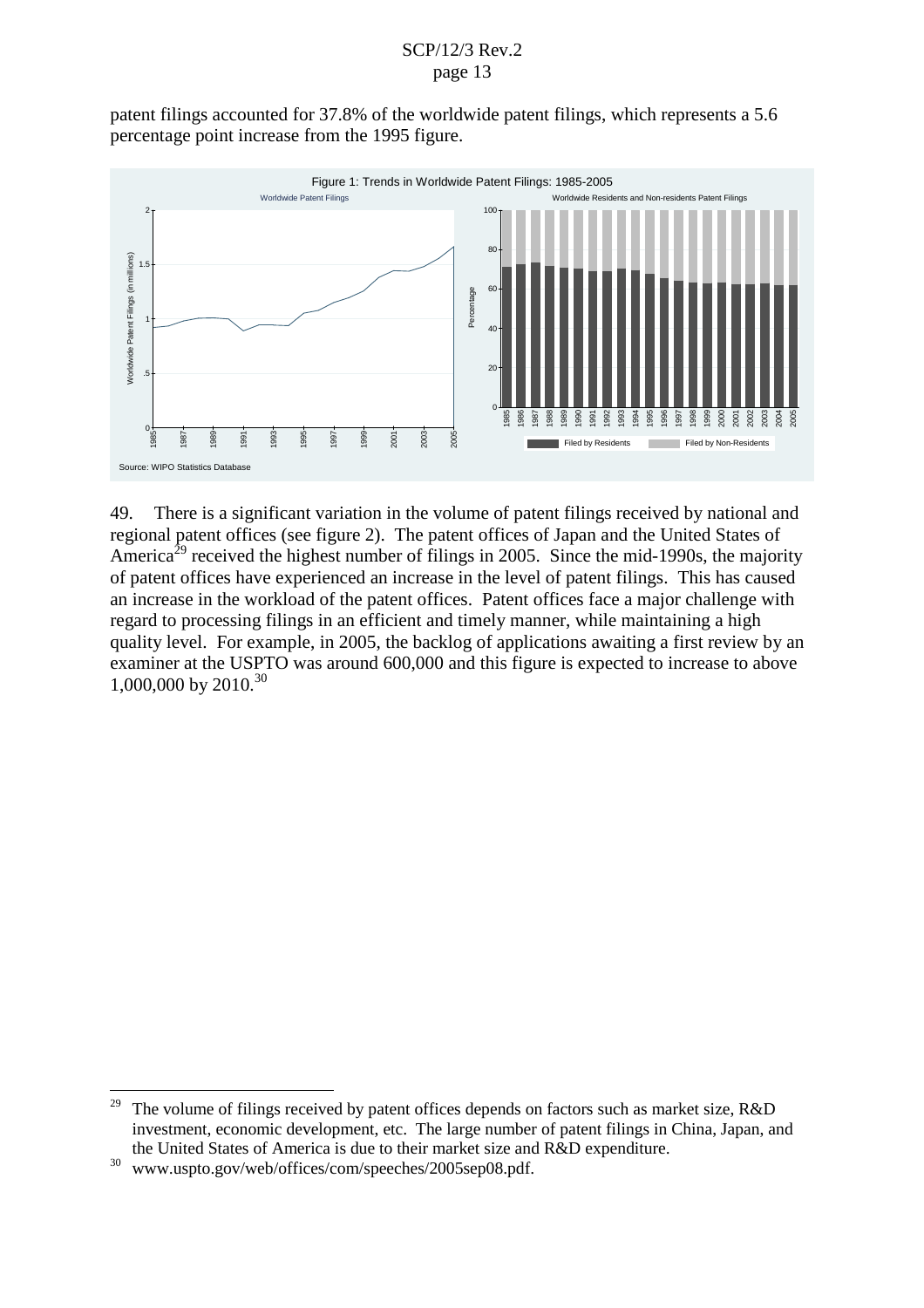

50. There has been an increase in the level of internationalization of patent filings. Applicants are increasingly filing for patent rights in foreign markets. The share of resident and non-resident patent filings varies across patent offices (see figure 3). In 2005, non-resident patent filings accounted for 98% of total filings in Hong Kong SAR, China. In contrast, non-resident filings accounted for less than 1% in Armenia. Hong Kong SAR, China, Ecuador, Macau, Peru, and Mexico have a high share of non-resident filings: more than 95%. Non-resident patent filings share is low in Central/Eastern European countries, Nordic countries, Austria, Spain and Japan: non-resident filings in those countries accounted for less than 15% of the total filings.<sup>31</sup> In most patent offices, the share of non-resident filings was higher in 2005 compared to mid-1990s.

<sup>&</sup>lt;sup>31</sup> Low share of non-resident filing with the Offices in European countries may be explained by the existence of parallel patent system in Europe – i.e., existence of national patent office and European Patent Office.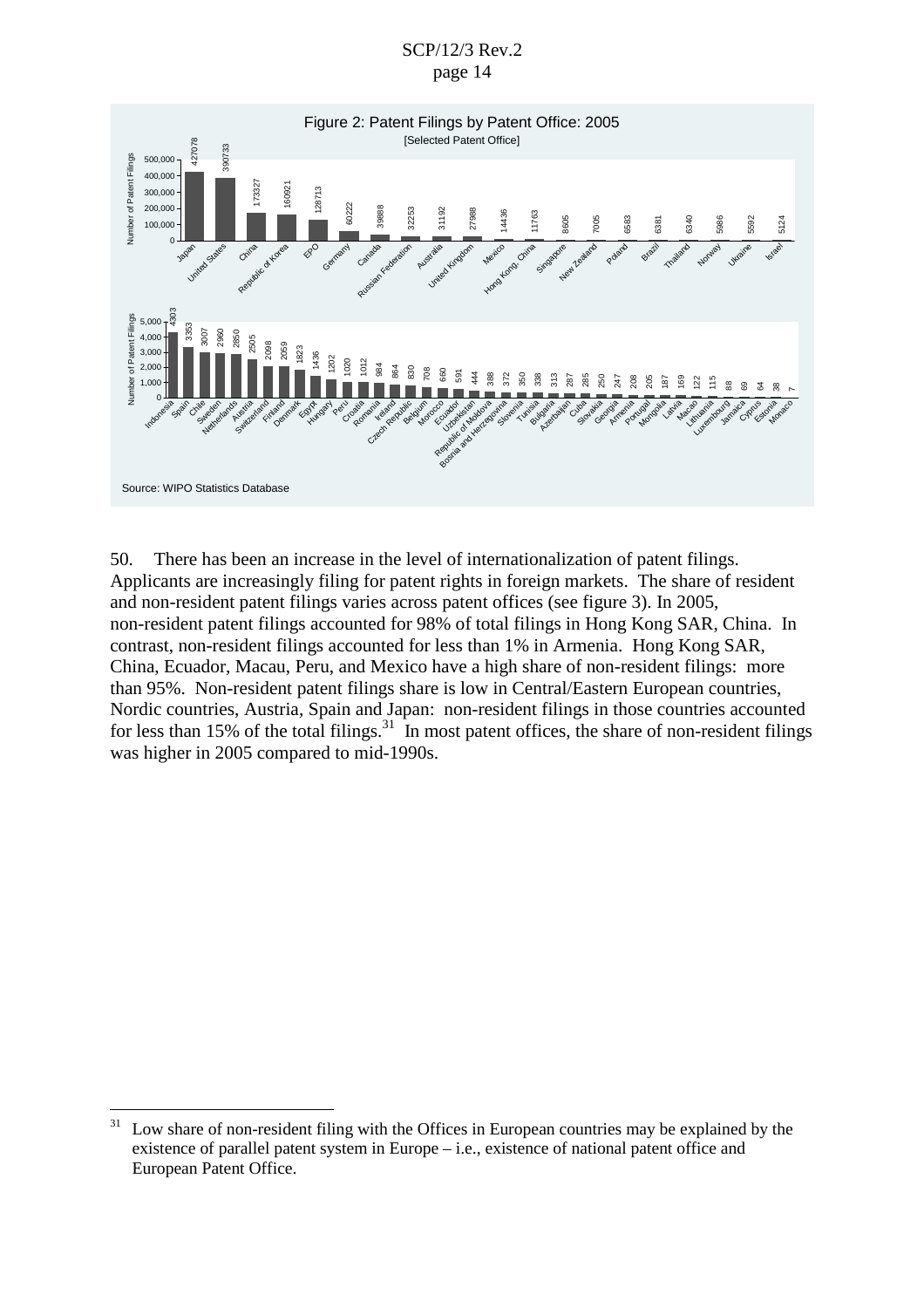

51. Figure 4 presents non-resident patent filings by country of origin and target office (patent filings normalized by GDP). The country of origin is the source of patent filings and the target office is the patent office where protection is being sought. Countries such as Australia, Canada, Japan, the Republic of Korea and the United States of America, have a high non-resident filing to GDP ratio, both as a country of origin and as a target office. This indicates that they are heavy users of the patent system (with regard to filing abroad) and attractive target countries (with regard to receiving demand for patent rights from non-residents). A group of national offices in the European countries (EPO member countries) has a high ratio of non-resident filing to GDP, as an origin country, but low non-resident filing to GDP ratio, as a target office. This could be due to the existence of a parallel patent system in Europe – i.e. existence of national patent office and European Patent Office (for European countries, figure 4 includes only direct filings to the national patent office). In contrast, emerging and developing countries such as Brazil, China, and South Africa are high target countries (i.e., attracts high numbers of non-resident filing), but they are not heavy users of the patent system.

52. These differences in usage patterns reflect different needs in different parts of the world. Those patent offices that receive relatively large numbers of non-resident patent filings have different needs from those that tend to receive more filings from their own residents, or from those that have relatively low levels of patent filing activity. For example, solutions to the problem of increasing workloads may be different for countries that tend to receive non-resident patent filings (that are often duplicated in other offices) compared to those that are receiving a high proportion of first filings.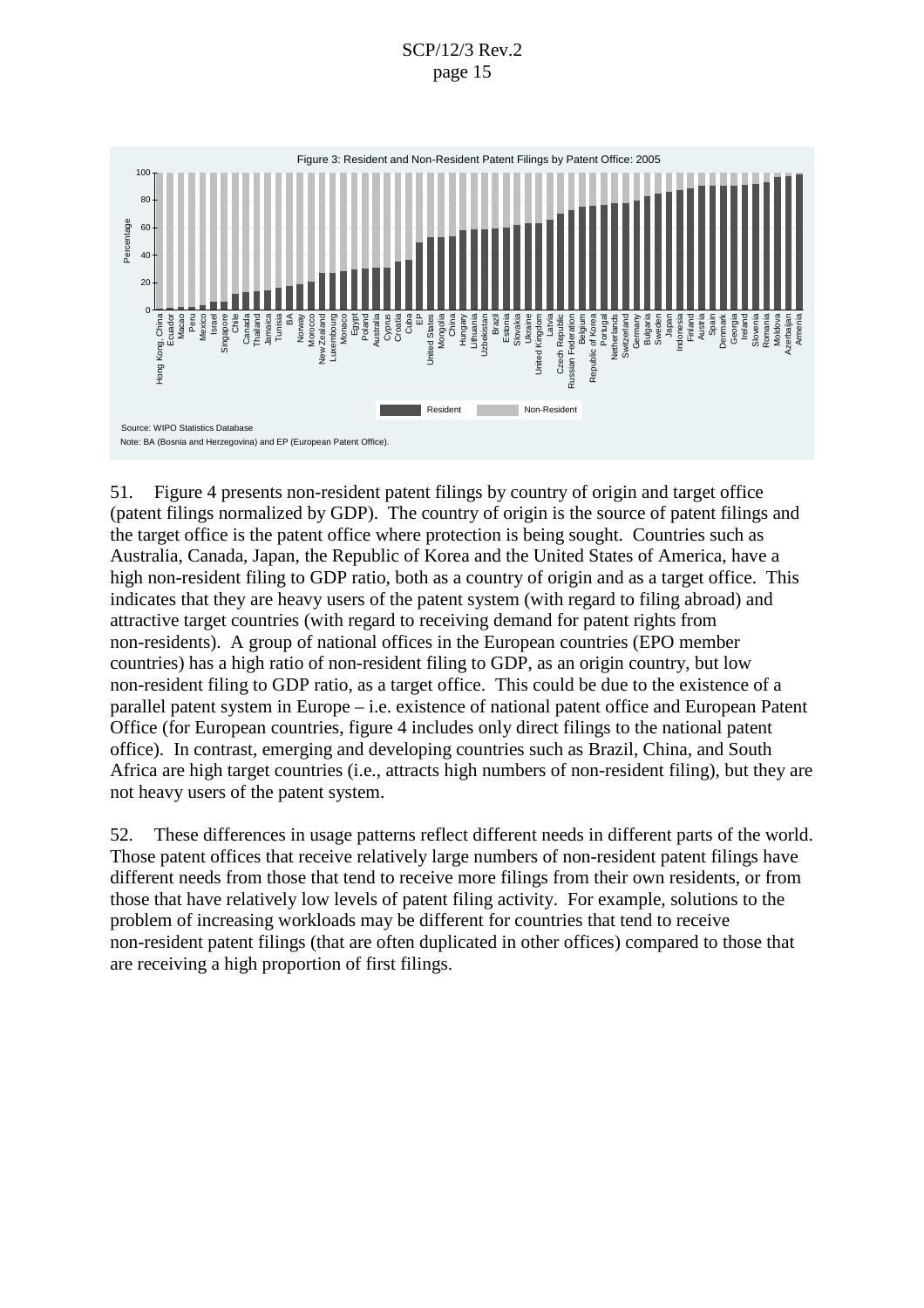

(ii) Patent Activities and Research and Development

53. Traditionally, patents are considered to be an output measure on innovative activity. Expenditure on R&D and innovation is considered to be an input measure. The relationship between patents as an intermediate output resulting from R&D inputs has been investigated extensively. Figure 5 shows that there exists a strong correlation between business financed R&D and resident patent filings (R2=0.85). Countries with a high level of business financed R&D expenditure (such as China, Japan, the Republic of Korea and the United States of America) also have a large number of patent filings. In contrast, Iceland, Luxembourg, Portugal and Slovakia have low levels of business financed R&D expenditure and resident patent filings.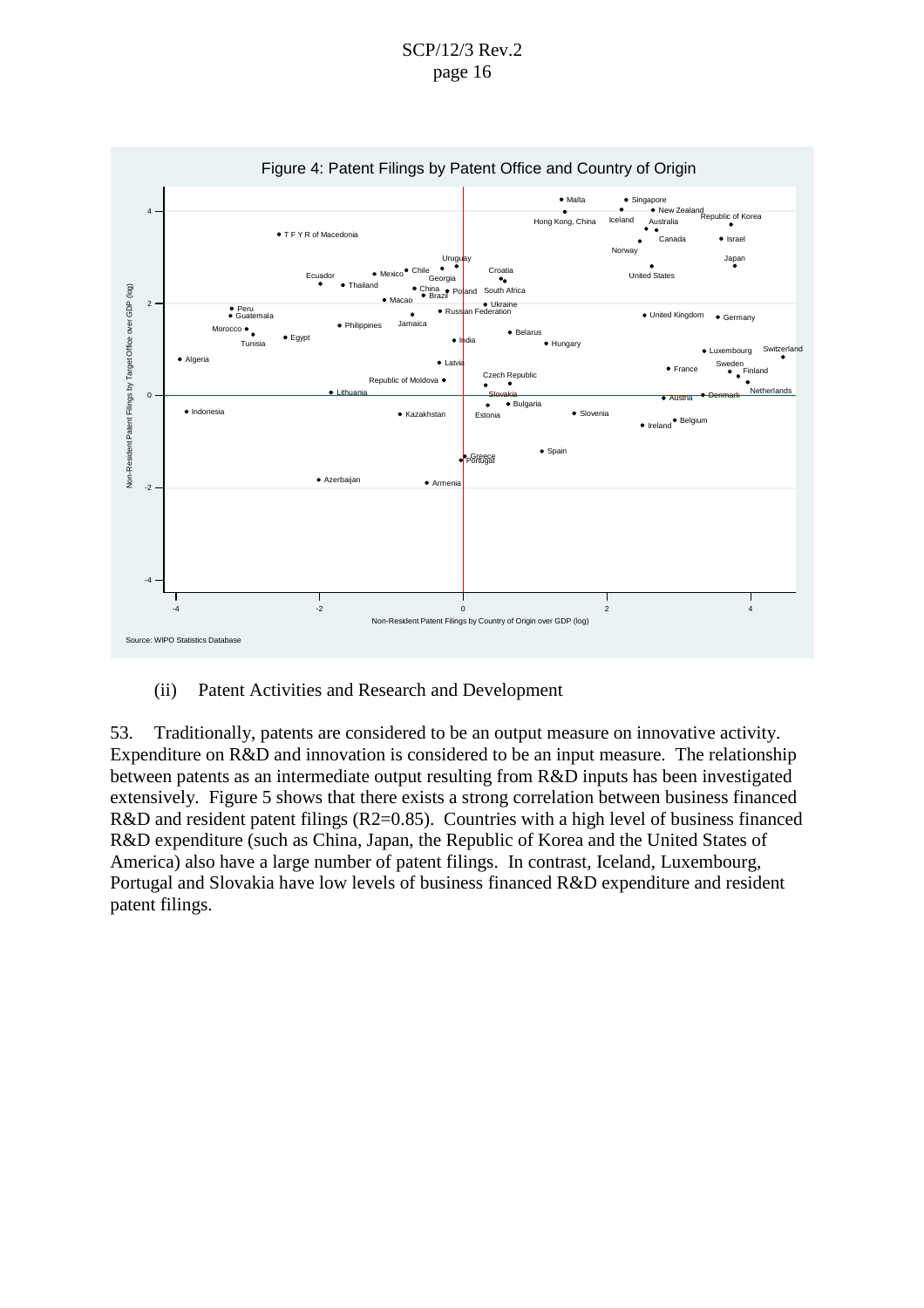

(iii) Non-Resident Patent Filings and Foreign Direct Investment

54. As mentioned above, one of the main arguments in favor of the patent system is that it facilitates transfer of technology across countries. A number of empirical studies report a positive relationship between IPRs and FDI. Figure 6 shows a positive correlation between inward foreign direct investment and non-resident patent filings (note that Figure 6 plots FDI with non-resident patents instead of IPRs). Countries with high level of inward foreign-direct investment receive a large number of non-resident patent filings. Developing economies such as Brazil, China, Mexico, Poland and the Russian Federation have attracted a significant amount of foreign direct investment as well as a large number of non-resident patent filings.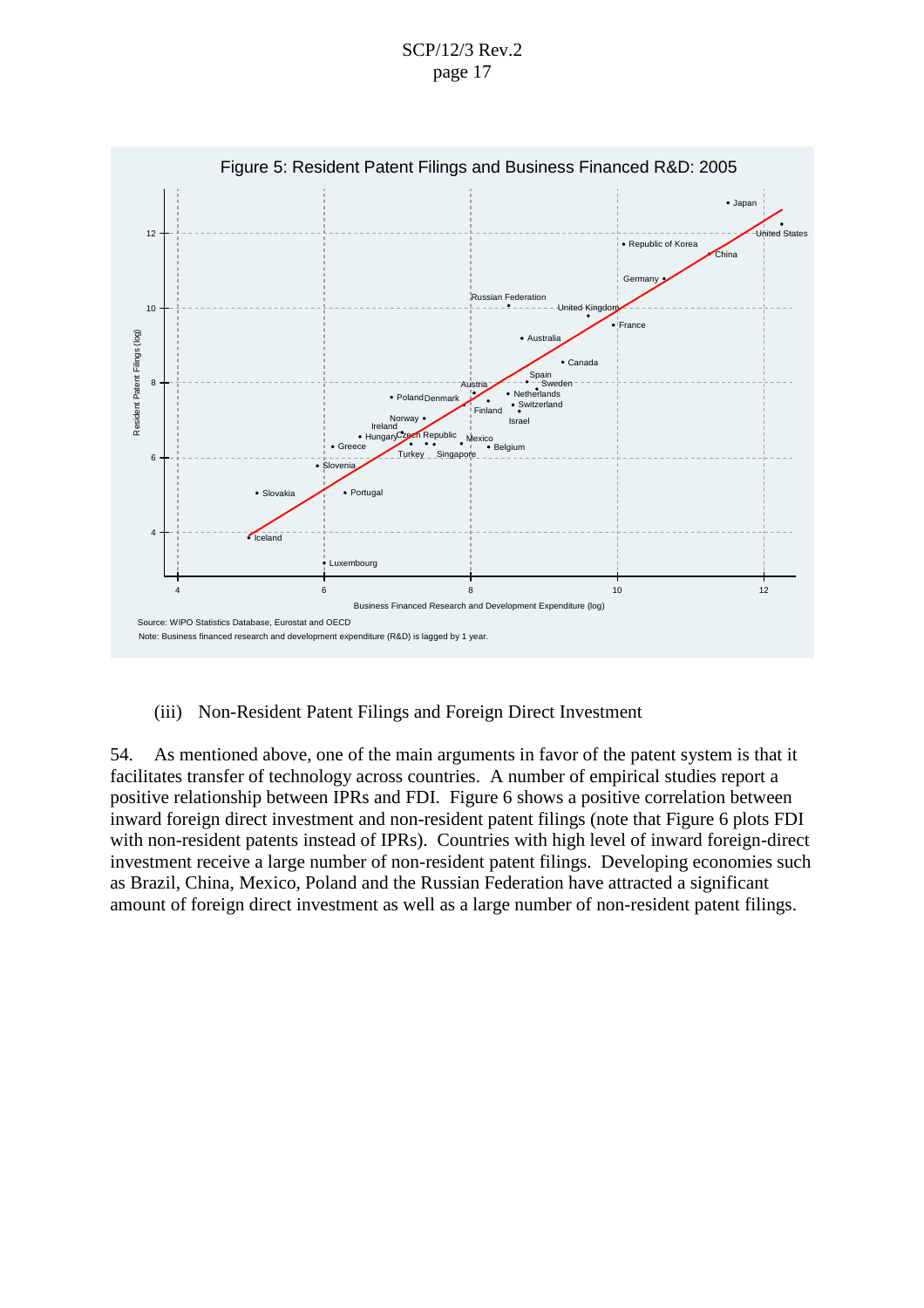

(iv) International Applications Filed under the Patent Cooperation Treaty (PCT)

55. The PCT procedure makes it possible to seek patent protection for an invention simultaneously in a large numbers of countries by filing a single "international" patent application. The PCT procedure has become a popular method for filing international patent applications. The latest available data shows that around 156,100 international applications were filed in 2007,<sup>32</sup> representing a substantial increase from the mid-1980s level (see figure 7).

 $32$  2007 data is WIPO estimate.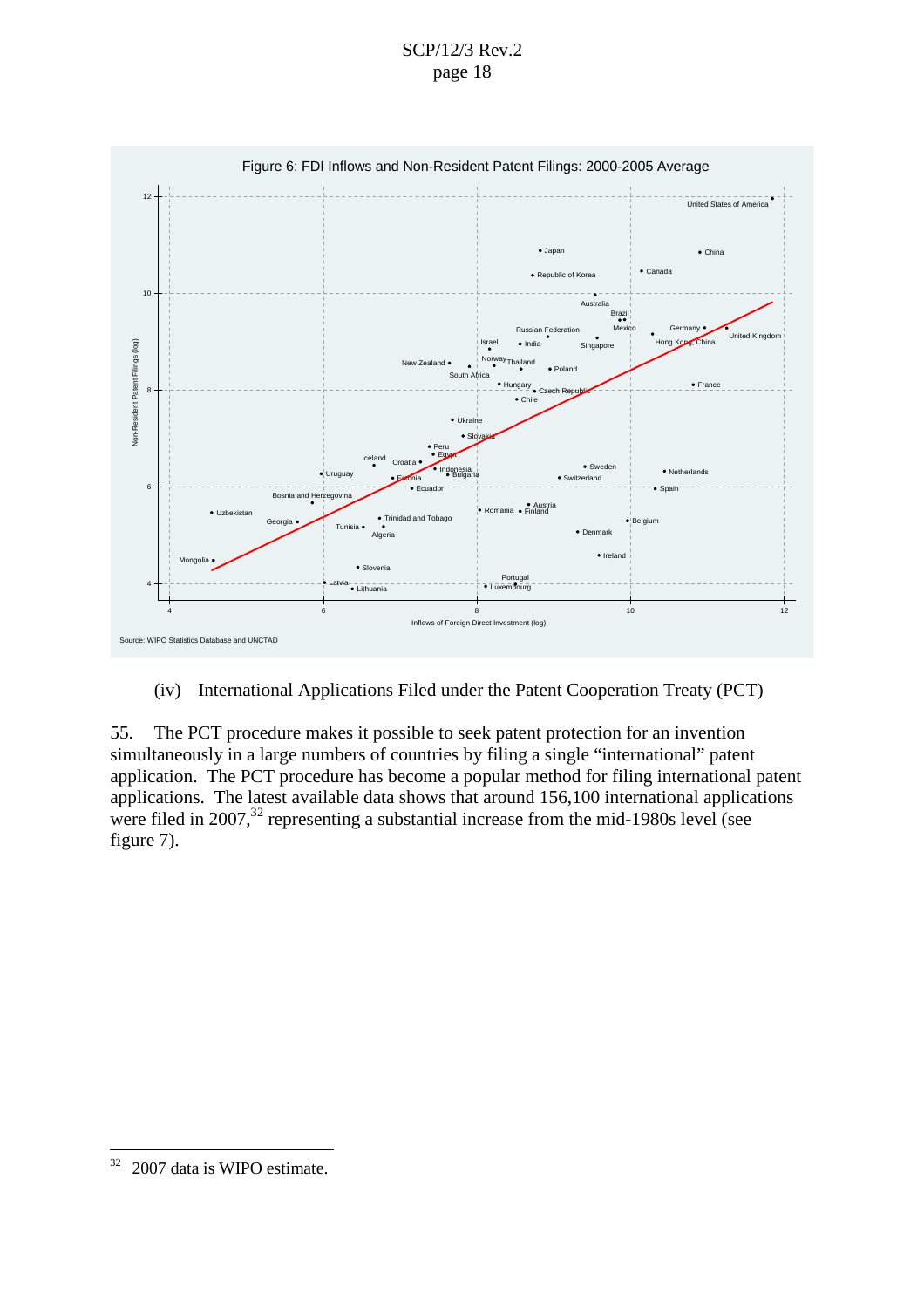

56. Although there are 139 member states of the PCT (as of April 10, 2008), there is a significant heterogeneity across the countries with regards to their use of the PCT system (Table 1). In 2006, 18 countries, classified as intensive users, accounted for 94.8% of total PCT filings (see figure 8). In contrast, medium and low users consist of 102 countries, but they accounted for 5% of total filings. Between 1995 and 2006, medium and low users had a higher growth rate than the intensive users, and increased their share in total PCT filings. In 2007, the largest number of PCT filings originated from the United States of America (33.3%), Japan (17.8%) and Germany (11.5%). Between 1995 and 2006, the share of the United States of America decreased by 9.5 percentage points, while Japan increased its share by 10.9 percentage points.

|                                                                                                                                                                                                                                        | "Intensive"<br>User <sup>1</sup> | "Medium"<br>User <sup>2</sup> | "Low"<br>$User^3$ |
|----------------------------------------------------------------------------------------------------------------------------------------------------------------------------------------------------------------------------------------|----------------------------------|-------------------------------|-------------------|
| Number of Countries                                                                                                                                                                                                                    | 18                               | 26                            | 76                |
| Number of PCT Filings                                                                                                                                                                                                                  | 141 369                          | 6812                          | 656               |
| Average Annual Growth Rate (1995-2006, %)                                                                                                                                                                                              | 12.6                             | 14.4                          | 18.8              |
| Share in Total PCT Filings (%)                                                                                                                                                                                                         | 94.8                             | 4.6                           | 0.4               |
| Change in Share of Total PCT Filings (1995-2006) <sup>4</sup>                                                                                                                                                                          | $-0.9$                           | 0.7                           | 0.2               |
| 1. Intensive users: more than 1000 PCT Filings in 2006.<br>2. Medium users: between 50 and 1000 PCT Filings in 2006.<br>3. Low users: less than 50 PCT Filings in 2006.<br>$\mathbf{A}$ . The second contract is a set of $\mathbf{A}$ |                                  |                               |                   |

Table 1: Distribution of PCT Filings by User Type, 2006

4. Percentage points.

57. The Republic of Korea and China are increasingly using the PCT system to file for foreign patent rights. Between 1995 and 2007,<sup>33</sup> the number of PCT filings originated from the Republic of Korea and China increased by 34.9%, and 38.9%, a year, respectively. The

<sup>&</sup>lt;sup>33</sup> 2007 data is WIPO estimate.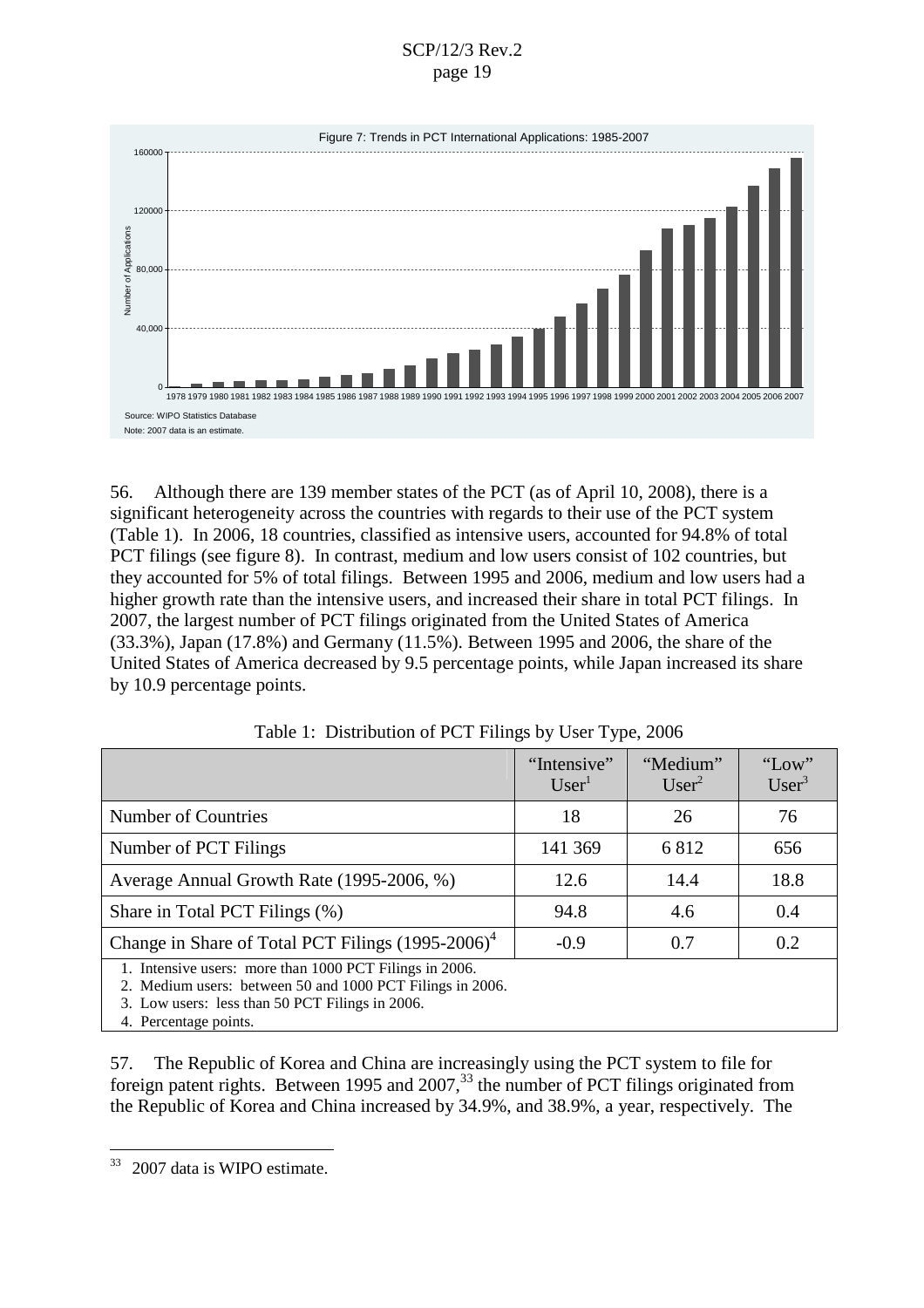average annual growth rate of those two countries is far above that of the other "intensive users" countries. In 2007, the Republic of Korea and China are ranked fourth and sixth, respectively.

58. The medium user group consists of 26 economies, which are mostly small open economies (such as Austria, Ireland, Norway and Singapore), and emerging economies (such as Brazil, India, the Russian Federation and South Africa). Although starting from a low base, most of the countries from this group recorded a high growth rate between 1995 and 2006.

59. Although the number of PCT filings originating from the low user group has been increasing at a faster rate than the other groups, the total number of PCT applications originating from the low user group is relatively small. In 2006, their combined share in total PCT filings was around 0.4%, a slight increase from the 1995 share.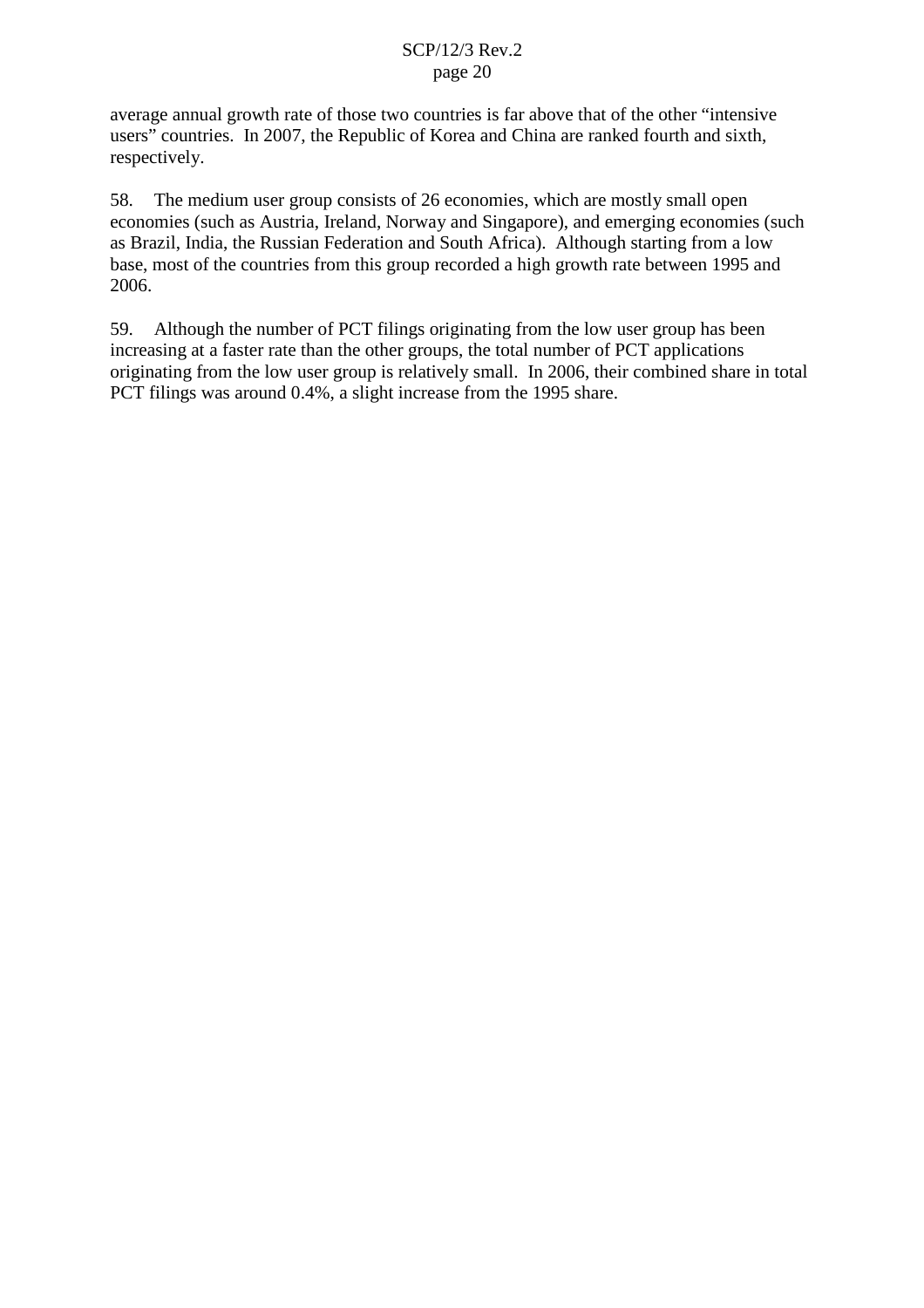

Figure 8: Different Types of Users of the PCT System: 2006

Source: WIPO Statistics Database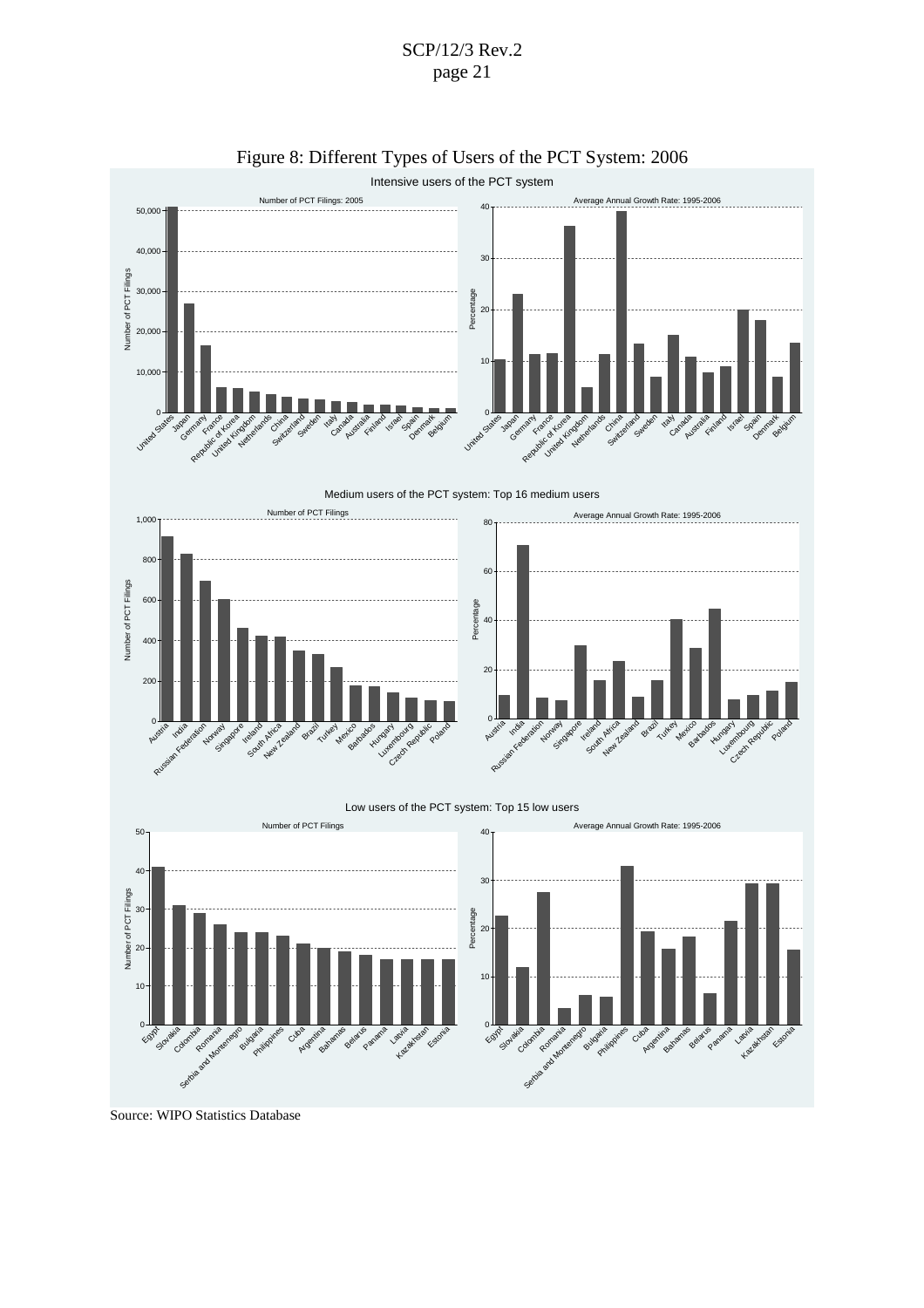## (v) Need for Further Investigation

60. Economists have analyzed the rationale for a patent system quite extensively. However, the majority of the studies have focused on developed countries. The effect of a stronger patent system on stimulating innovation, especially in developing countries, is open to debate. Therefore, further work in this area will enhance the existing literature and contribute to our understanding of the role of a patent system in the context of developing countries.

61. Over the last two decades, the patent system has evolved towards a more inclusive system. Data presented in this report shows that the usage rate of the patent system differs across countries. There is a lack of empirical studies on the usage of the patent system and the effectiveness of the existing international patent system to meet different user needs. Further work in this area could contribute to the debate on the effectiveness of the patent system in knowledge transfer. Those issues may include: extensive literature review on the economics of the patent system; empirical study on the relationship between IP and innovation, with specific focus on developing countries; interaction between patents and other forms of IP, including trademarks, copyrights, and trade secrets; develop more detailed indicators at industry and country level on the use and value of the patent system from the developing countries perspective; empirical study on international collaboration and knowledge flows between developed and developing countries.

## III. TECHNOLOGY DISCLOSURE THROUGH THE PATENT SYSTEM

## (a) Background

62. The patent system is based on the fundamental principle of society granting an inventor a temporary exclusive right in return for the inventor's disclosure of his invention to society. This balances the provision of a temporary exclusive right which, although it rewards the inventor for his ingenuity and creativity, nevertheless may impose restrictions on the free use of the invention, and the public disclosure of the invention which aims to stimulate further innovation and economic growth. In recent years, because of the increasing ease in accessing and retrieving patent information via the Internet, this balance has shifted in favor of the positive benefits derived from such disclosure.

63. The balance between protection and disclosure is further differentiated in that protection is territorial and refers to one country or region, whereas disclosure is global. This means that manufacture and marketing are restricted within the territorial and legal scope of protection but the information disclosed may be freely used by anyone. The patent system also allows the legal use of technology and knowledge when the patent has expired or been abandoned and the knowledge enters the public domain, useable by everyone.

64. In recent years, the generation and dissemination of knowledge, led by the development of communication and information networks such as the Internet, has become more important in industrialized economies. The patent system plays a key role in the knowledge-based economy, not only in providing protection for the underlying inventions by encouraging investment, the availability of venture capital and making products marketable, but also in disseminating technical information and knowledge.

65. The recent increase of the number of patent applications filed reflects the continued importance of innovation in modern economies. It also reflects an increasing volume of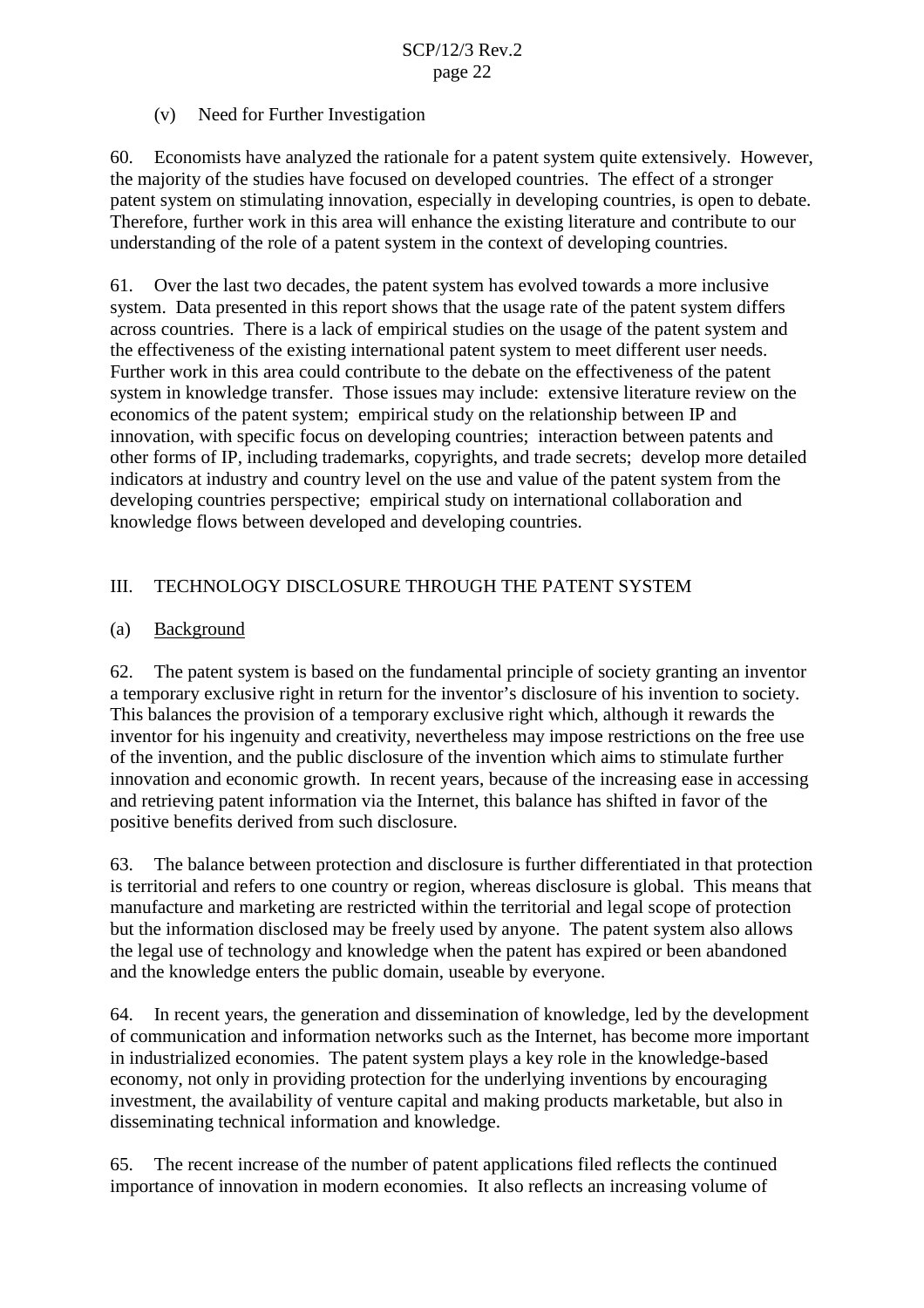technical knowledge that is disclosed worldwide. Figure 9 represents total patent application numbers filed worldwide per year.



66. Given that at the end of the year 2005, more than 4.9 million patents were in force (see figure 10), a very substantial proportion of patent documentation is now in the public domain.

67. In 2005, approximately 5.6 million patents were in force worldwide. The majority of the total patents in force were granted by the patent office of the United States, Japan, Germany, the United Kingdom and France. However, their share in total patents in force has been following a downward trend over the past five years. In contrast, the share of patent in force for patent granted by other patent offices, most notably China and the Republic of Korea, has been increasing over the same period.

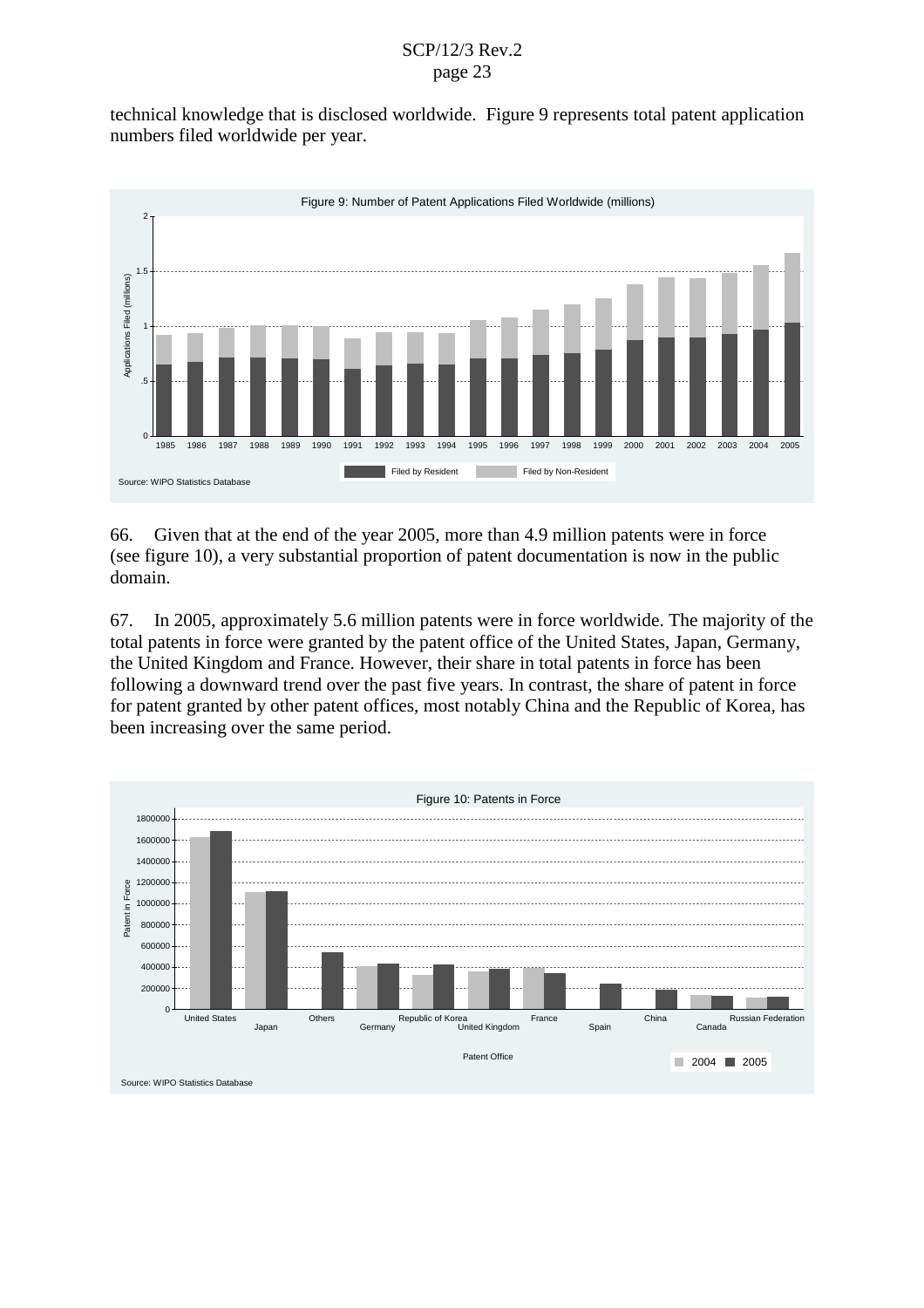## (b) The Role of Patent Information in Business

68. The technical information derived from patent information serves various functions and user groups. It is widely used in business in formulating a firm's IP strategy, as an input into research and development processes, to facilitate licensing and technology transactions, for technology transfer and for analysis of markets and competitors.

69. Patent information is indispensable for formulating IP policy at the company level. A company must decide what to patent, how to draft patent applications effectively, the extent of geographical coverage for patent applications, how long a patent should be maintained in force in each jurisdiction, and must monitor potential infringement or freedom-to-operate issues. These decisions are driven by the need to use resources efficiently so as to obtain maximum benefit from expenditure on IP. In this respect, patent information is a critical part of the decision-making process.

70. Patent information also plays an important role as an input into research and development activity from the outset of planning, when it assists in forecasting market trends and needs in specific technical fields, as well as indicating problems and solutions in a particular technology. Patent information is important when assessing the current state of the prior art in a specific technical field in order to realize what has been invented to date and make sure that time and energy is not squandered on inventions already invented. The availability of this knowledge avoids "reinventing the wheel" and duplicating R&D which results in the waste of resources. It is also important in the evaluation of developments in a specific technical field, where patents directly reflect the output of research and development and indicate whether a technology is growing, in a mature state or in decline.

71. Once this information is known, it stimulates further innovation by helping to develop technology which surpasses the known technology (also known as "leapfrogging"), encourages alternative solutions for the same problem, or it may indicate how to solve comparable problems in other technical fields. In all these cases, the availability of technical information through patents is a stimulus for further innovation.

72. By creating a legally enforceable property right, the patent system also makes the invention an intangible asset which can be traded, such that the invention becomes part of the economic process itself, creating new "goods" and value in the economic process. Patent information is, therefore, an important contribution to market information regarding technology licensing and technology transfer. It provides more information to buyers and sellers and helps to make technology markets more efficient.

73. The technical information contained in the description of a patent document is a source of inspiration for inventors and engineers. But patent information is also valuable for analysis and monitoring of markets and competitors. The fact that patent owners and inventors are disclosed in a patent document means that the information can be used to analyze firms and industries, especially when combined with other sources of information. A company's patenting behavior can reveal its activity in certain technological fields and the level of development achieved. Similarly, the future direction of a company's technology can be derived from its present patenting activity. This information can be valuable for competitors, financial analysts, financial institutions and others wishing to assess the current and future value of a company.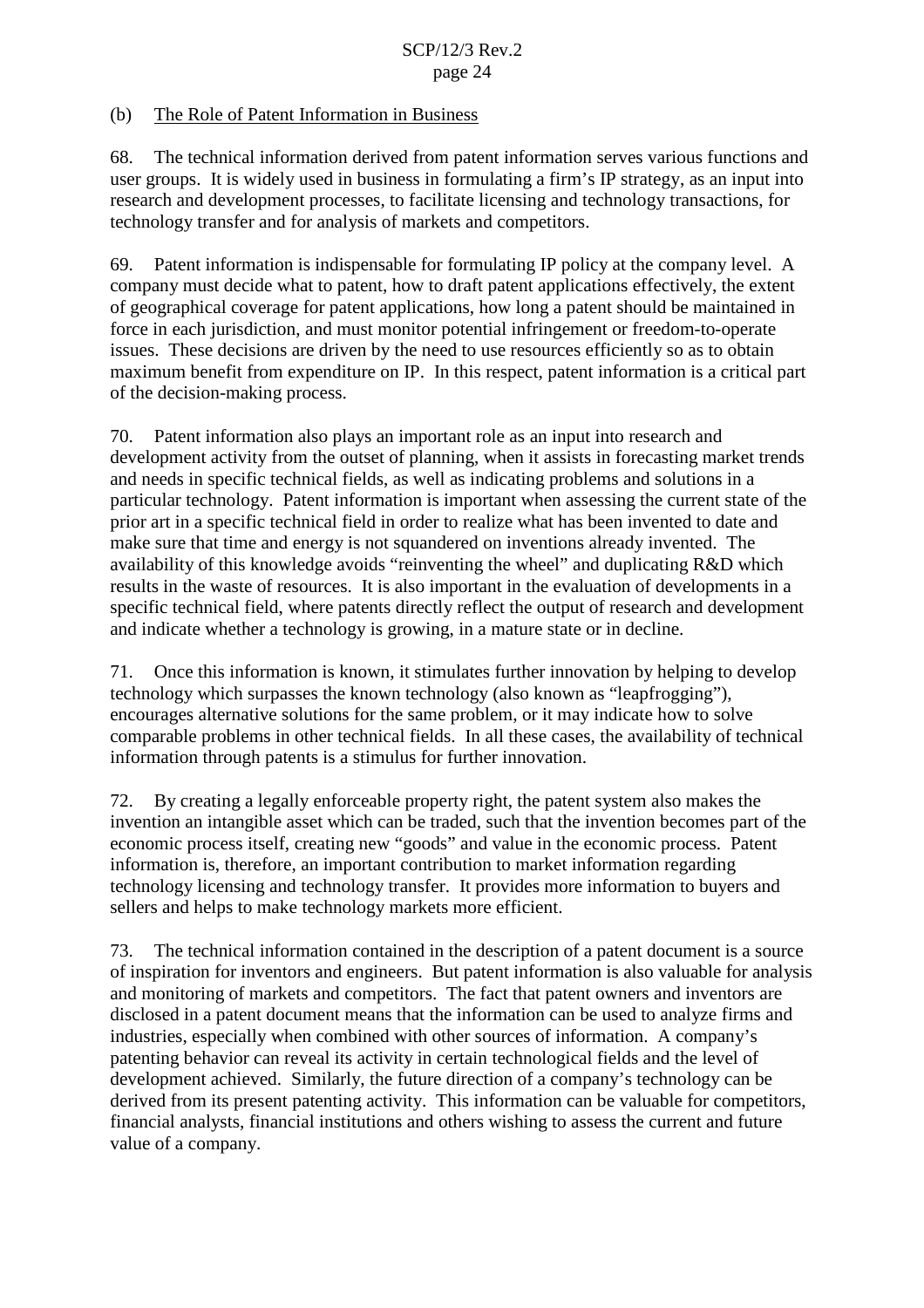74. Research and Development departments and financial institutions or government officials, for example, require a sound analysis of patent information before deciding on important issues such as investment and research strategies, strategic planning, technology transfers, joint-ventures, licensing or financing an industrial project or industrial polices.

## (c) The Role of Patent Information in Industrial Policy

75. At the national level, patent information can be used as a part of industrial policy in several ways. It can be used to monitor national technology performance, as an input into R&D policy and to encourage the use of information to make technology dissemination more efficient. Moreover, detailed empirical information can be used to validate theoretical models in various fields including companies' strategic behavior, competition policy, etc.

76. Patent information can be used in monitoring national technology performance in specific technical fields, in particular to highlight strengths or weaknesses. Moreover, patent activity can be used as an indicator of knowledge production, acquisition and for cross-country comparisons.

77. Patent information can also serve as input into a national industrial policy strategy in general or into R&D policy more specifically. Often patent analysis is also required before state funding is approved for public projects.

78. A national industrial policy should in return promote the dissemination of patent information in order to encourage national technology markets, in particular technology transfer from public institutions to private companies or cross-licensing between private firms for a more efficient use of national technology resources.

79. The role of patent information in economic development is especially important for emerging economies, which benefit not only from the available knowledge derived from prior art, but can identify potential licensing and technology transfer partners. The role of patent information in development is reflected in the recently adopted WIPO Development Agenda, which includes several proposals for increasing the availability of patent information in developing countries.

## (d) Development of Patent Databases – Access to Patent Information

80. Patent information is increasingly available via easily-accessible services that are delivered over the Internet. There are two main categories of database service available: free services, typically provided by patent offices and other public sector institutions, and fee-based services provided by the private sector.

81. The availability of a wide selection of free databases provides for the basic needs of patent searches carried out by non-professionals, particularly individual inventors, students and small and medium enterprises (SMEs). Such services are provided mostly by national and regional patent offices, by WIPO and by academic institutions.<sup>34</sup> Even if these free-of-charge databases are initially intended only to provide very basic functionality, the

<sup>&</sup>lt;sup>34</sup> WIPO provides the PATENTSCOPE<sup>®</sup> Search Service http://www.wipo.int/patentscope]. The URLs of other databases are available at: http://www.wipo.int/ipdl/en/resources/links.jsp.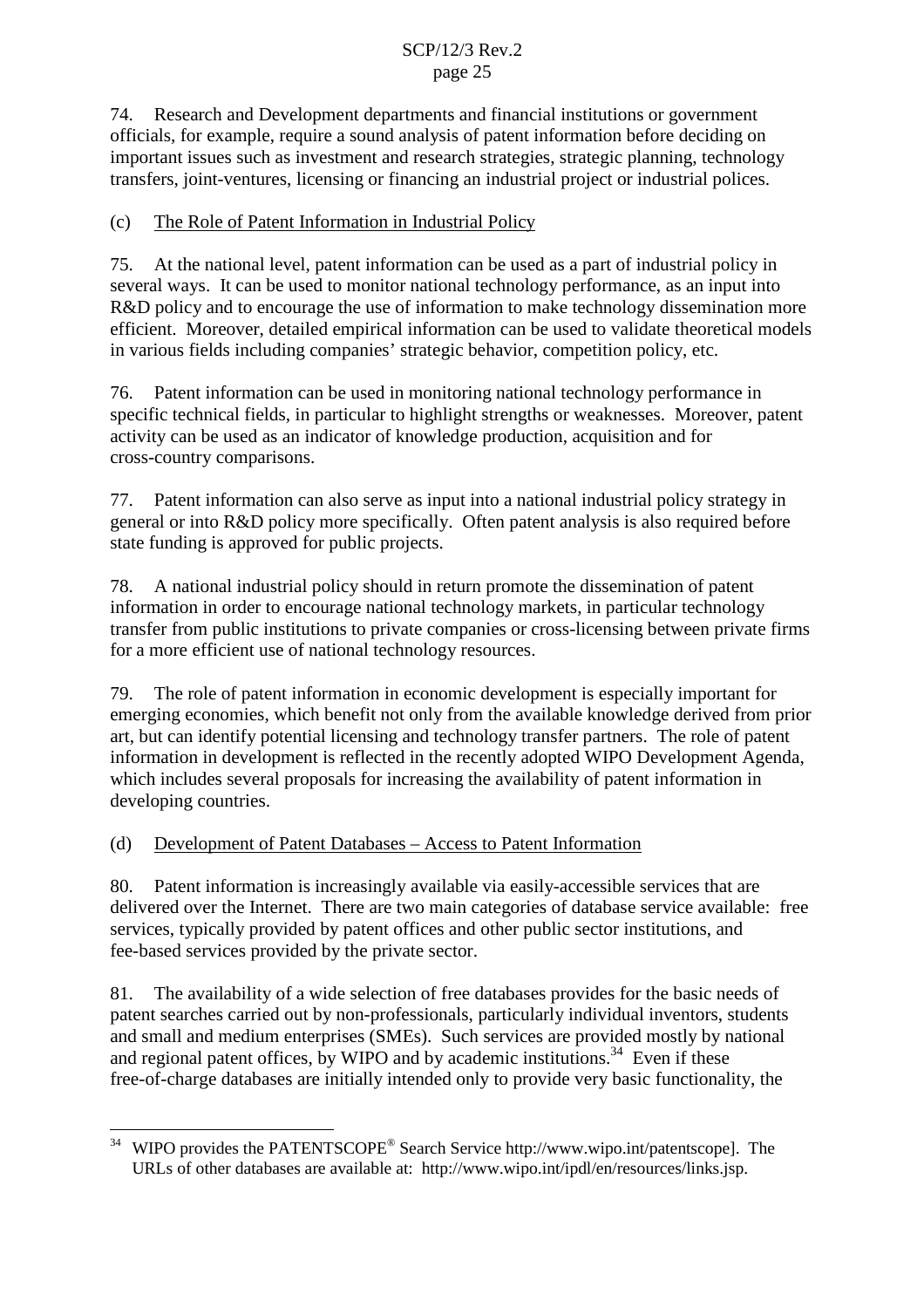decreasing cost of information technologies has enabled the free public sector database services to develop rapidly and to provide more powerful search functionalities for users.

82. Commercial patent information providers tend to provide more sophisticated and value-added services. Such services may be tailored to specialist user groups, and they often match patent data with other technological and commercial information, as well as providing more sophisticated analysis, monitoring and reporting tools.

83. The success of searchable patent databases to identify relevant technical knowledge has been greatly assisted by the fact that all patents are classified according to specific patent classification systems, allowing a far more effective retrieval of such documents. Many technical and scientific papers, articles and documentation, the so-called non-patent literature (NPL), is now also being systematically classified according to technology-specific classification and, in some cases, patent classification as well.

84. Patent information is also playing a role in making the patent system more efficient. Given the growing number of patent applications across the globe, many patent offices are currently experiencing difficulties in mastering their workload. By searching the state of the art in patent information databases prior to drafting and filing patent applications, thereby providing a better indication of prior art, applicants increase the likelihood of obtaining patents on their inventions, and at the same time, assist patent office examination procedures. Moreover, this is also the case when third parties or peers provide examiners during a patent granting procedure with prior art relevant in deciding whether to grant or refuse a patent application.

## (e) Non-Patent Literature

85. The accessibility and retrieval of non-patent literature is rapidly developing, expanding and complementing the existing search possibilities of technical information in general, which until recently could only be searched using classified patent databases. Moreover, in certain technical fields, such as biotechnology, medical technology and computing, NPL provides the most important contribution within the available prior art. However, unlike basic patent documentation, which is made available free of charge by patent offices around the world, access to NPL is not always available free of charge and is often only available via subscription.

## (f) Patent Information Dissemination Policies

86. In providing patent information, every patent office follows a patent information dissemination policy which can differ from country to country. The policy normally takes into consideration the role of the public sector, principally the patent offices which are subsidized by patent fees, and the private sector, which takes the raw information from the patent offices and develops it into value-added services and products.

87. In some countries, a strong private patent information industry is encouraged, sometimes by direct funding of public or semi-public enterprises, or by contracts with patent information providers that guarantee a certain level of patent information dissemination within the country. In these cases, the patent office itself typically provides minimal services directly. In other countries, the patent offices support free and wide distribution of patent data and this can spawn a very active private sector with very sophisticated uses of patent information, although the office itself may not actively participate in creating the private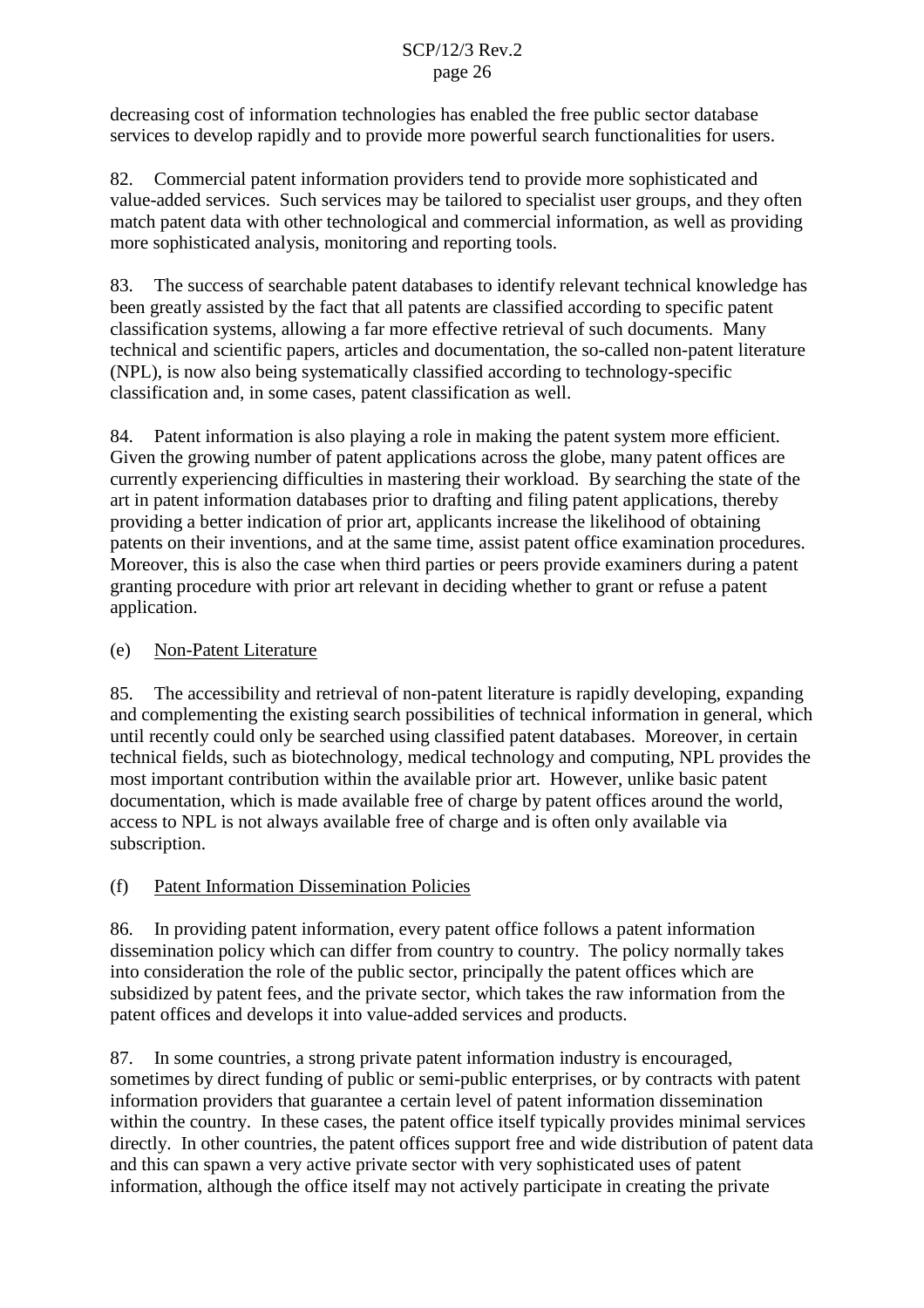sector except by making data easy to access. While other offices in some countries only provide basic information in paper-form in gazettes with no electronic documents, in which case wider dissemination of patent information is more difficult.

88. Patent offices, policymakers and international bodies should encourage the availability of more reliable and timely information from patent offices. Today, it is difficult to easily access information concerning the legal status of patents granted all over the world (for example, on the Internet), which creates uncertainty and hinders efficient decision-making by companies and by policymakers. Such legal status information includes, for example, information as to whether a patent is still in force, abandoned or expired, any correction made to a patent and any change in ownership of a patent.

## (g) Current Issues in Patent Information

89. The changing nature and importance of the patent system, demands of users and availability of new information technologies, combined together, pose new challenges for the effective use of patent information. This section briefly outlines some of the current issues.

(i) Coverage of Patent Data and Status Information

90. Although there are currently 184 member states of WIPO, patent data is only available in electronic format for around 80 patent authorities. Much of that data is simple bibliographic data records, often without a title or an abstract for search and retrieval purposes. Full text of patent documents is only available for a minority of patent authorities. Similarly, detailed status information, regarding the ownership and legal status of patents, is only available in electronic format for a small number of patent authorities. This means that it can be very difficult to obtain reliable information about the geographical coverage and legal status of patents in different parts of the world, particularly in developing countries.

91. In many cases, patent authorities devote their limited resources to processing and examining patent applications rather than dissemination of patent information. Such offices need technical assistance for the digitization and dissemination of their patent data, in order to improve the accessibility of information nationally and internationally.

(ii) Linguistic Diversity of the Prior Art

92. Since the industrial revolution, most of the world's technology has been documented in European languages, the majority in English, German and French, and more recently in Japanese. However, the dramatic growth of new users of the patent system means that there is now a very large volume of technical information which is only available in Asian languages, especially Japanese, Chinese and Korean (see Table 2). The expansion of industrial activity around the world can be expected to add more languages to this base in the future.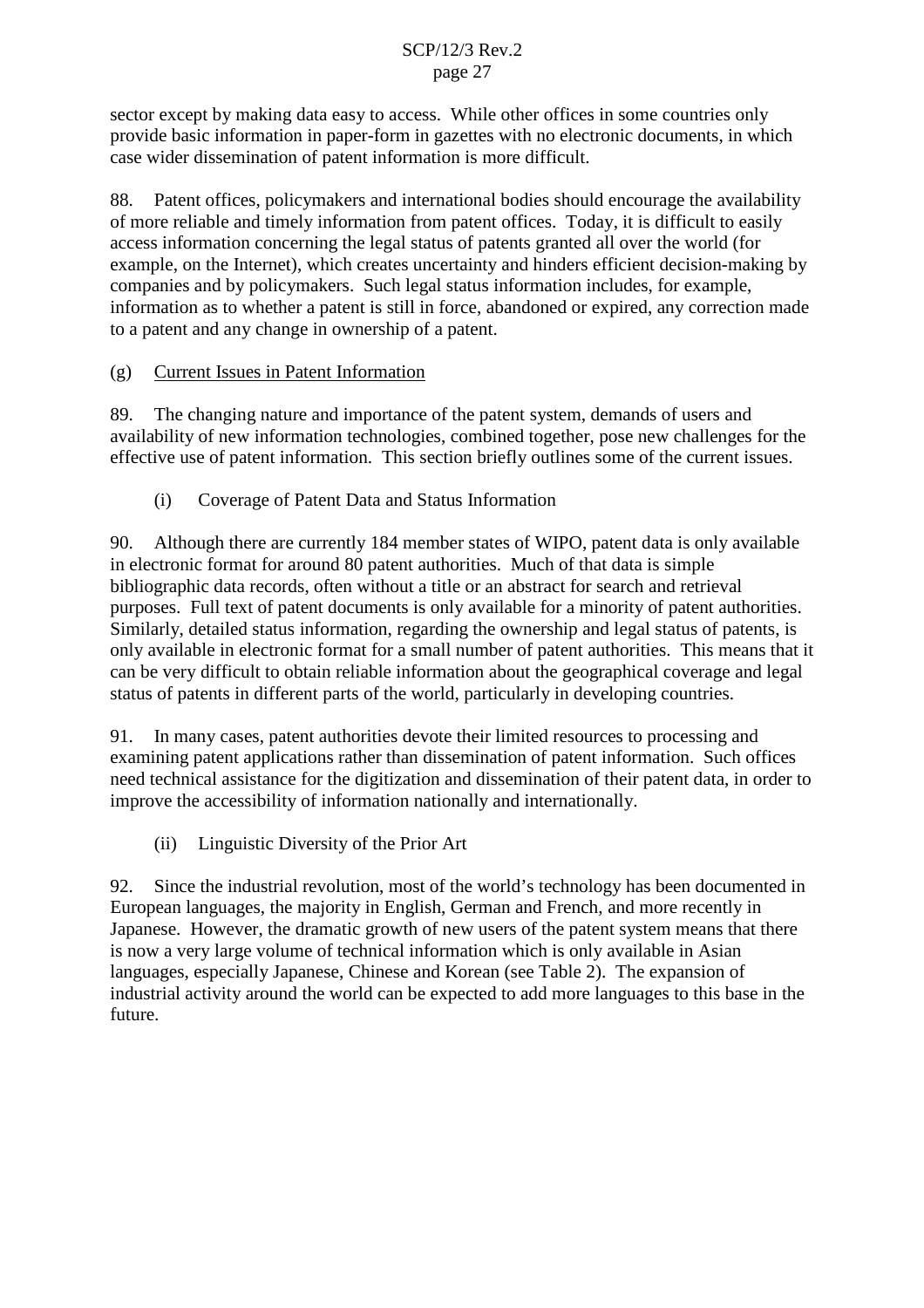| Table 2: Number of PCT International Patent<br>Applications by the Language of Filing |         |            |  |  |
|---------------------------------------------------------------------------------------|---------|------------|--|--|
| Languages of Filing                                                                   | 2007    | 2007 Share |  |  |
| English                                                                               | 91'114  | 58.4%      |  |  |
|                                                                                       | 27'106  | 17.4%      |  |  |
| Japanese                                                                              |         | 11.7%      |  |  |
| German                                                                                | 18'336  |            |  |  |
| Chinese                                                                               | 5'009   | 3.2%       |  |  |
| Korean                                                                                | 4'931   | 3.2%       |  |  |
| French                                                                                | 4'540   | 2.9%       |  |  |
| Italian                                                                               | 1'288   | 0.8%       |  |  |
| Spanish                                                                               | 1'175   | 0.8%       |  |  |
| Russian                                                                               | 587     | 0.4%       |  |  |
| Finnish                                                                               | 526     | 0.3%       |  |  |
| Swedish                                                                               | 515     | 0.3%       |  |  |
| Dutch                                                                                 | 512     | 0.3%       |  |  |
| Norwegian                                                                             | 179     | 0.1%       |  |  |
| Danish                                                                                | 136     | 0.1%       |  |  |
| Hungarian                                                                             | 46      | $< 0.1\%$  |  |  |
| Slovenian                                                                             | 21      | $< 0.1\%$  |  |  |
| Czech                                                                                 | 20      | $<0.1\%$   |  |  |
| Portuguese                                                                            | 19      | $< 0.1\%$  |  |  |
| Turkish                                                                               | 17      | $< 0.1\%$  |  |  |
| Slovak                                                                                | 11      | $< 0.1\%$  |  |  |
| Croatian                                                                              | 10      | $< 0.1\%$  |  |  |
| All Others                                                                            | 2       | $< 0.1\%$  |  |  |
| Total                                                                                 | 156'100 | 100%       |  |  |

Source: WIPO Statistics Database Note: 2007 data is an estimate.

93. This increasing linguistic diversity makes it more difficult for patent offices to conduct extensive prior art searches, which affects the legal certainty of the patenting process. The diversity of languages also makes it more difficult for users of patent information to access the full range of available information.

94. Several solutions are being proposed to increase the accessibility of information in different languages. Because manual human translation is very expensive given the volume of information, most work is being conducted in the area of machine translation and cross-language tools. Human translation is still the basis for legally-authentic translations, and will probably continue to be so for the foreseeable future.

95. The development of machine translation has greatly assisted these efforts and constitutes the basis of understanding different language documents. However, languages with certain scripts and structural differences create difficulties for machine translation systems, e.g. between Chinese and English. Patent documents also tend to contain very specialized language forms and terminology which are difficult for commercial machine translation systems to work with effectively. Patent offices are investing in specialized patent translation systems and terminology databases in order to improve the reliability of machine translation.

(iii) Role of the Public and Private Sectors

96. The primary role of the public sector, i.e. of patent offices, should be to ensure that reliable information is available in a usable format. Some patent offices may need assistance to achieve this goal. In general, the public sector should encourage dissemination and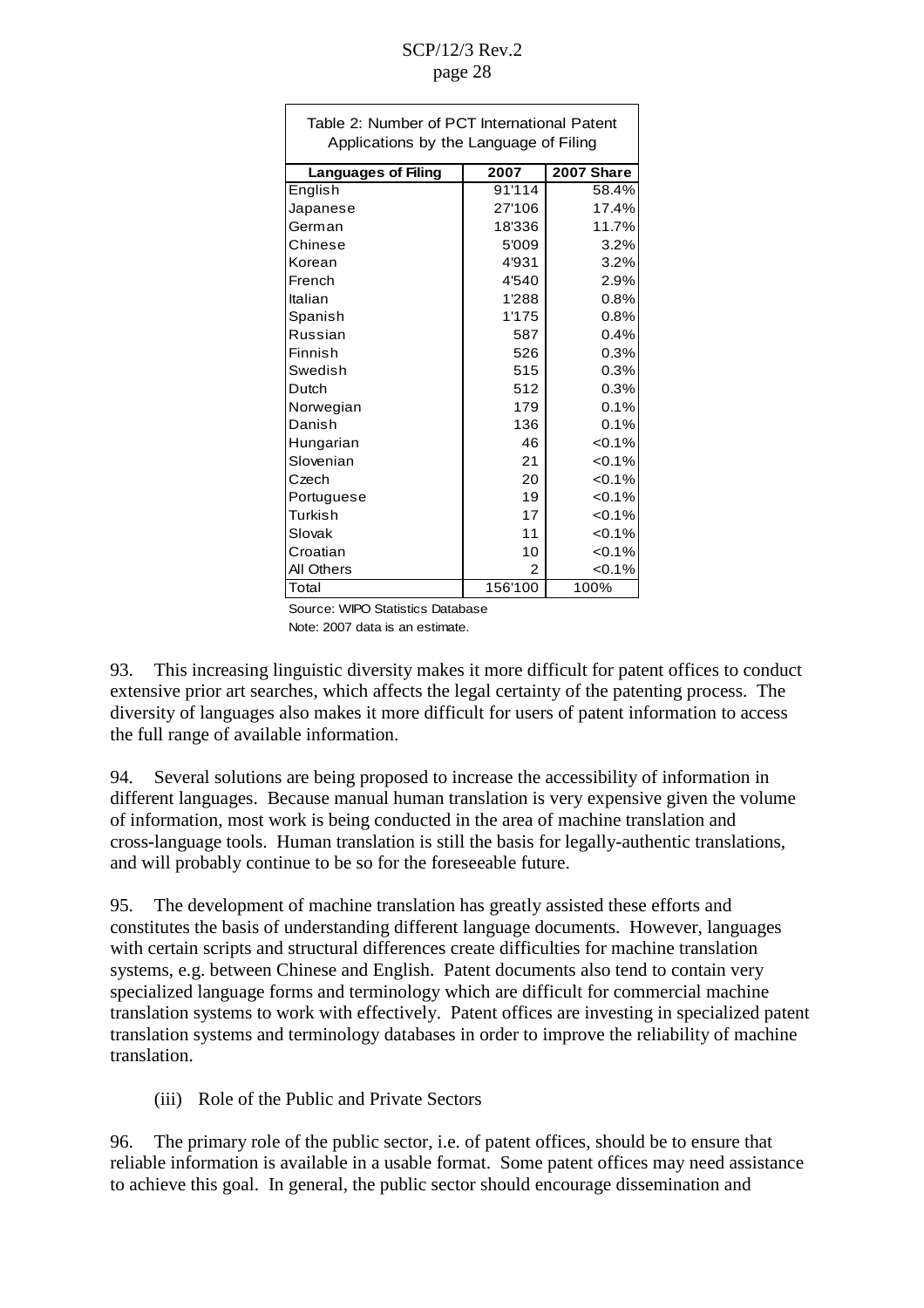effective use of patent information, either by providing such services itself, or by encouraging the private sector to do so.

97. The wider national and international dissemination of patent information can result in a loss of control over the information by the authority that created it. Patent information dissemination policies should take into account the right of patent offices to maintain rights on the use and re-distribution of their data, in particular the right to receive income from the commercial use of the information.

## (iv) Effective Use of Patent Information

98. Patent information is currently under-used in developing countries and in SMEs around the world. Effective use of patent information should be further encouraged by patent offices by providing information materials, training and online services.

## IV. TECHNOLOGY DIFFUSION AND THE PATENT SYSTEM

## (a) Licensing and the Transfer of Technology

99. Although there is not much hard evidence on the subject, research generally suggests that a functioning patent system, including adequate enforcement measures, does rather encourage technology transfer and foreign investment,<sup>35</sup> but that it is only one among many other factors influencing such a transfer, which include the size of the market, the faculty to absorb the technology, financial incentives and the existing infrastructure, among others. At the same time, it is recognized that too strong a protection of patent rights, in particular, in the early stage of industrialization when learning takes place through reverse engineering and duplicative imitation, or an abusive use of such rights, may also hinder a transfer of technology,<sup>36</sup> and increase the cost of licenses. As to how the owner of a patent can exploit his invention, he can either do it himself (through his enterprise or by creating a business for manufacturing and marketing the product resulting from the invention) or by exploitation through third parties, by assigning his right or by granting licenses to others. The latter choice, licensing, means the manufacturing and marketing of the product resulting from the invention through an enterprise other than the intellectual property right owner against royalties (license fees). Licensing agreements are one means through which a transfer of technology can be carried out. This part will address, more specifically, the role of licensing in relation to some aspects of technology transfer (in particular to developing countries), anticompetitive practices and patent pools.

(i) Transfer of Technology

100. Technology transfer may be achieved through several means, such as publications, cooperative research, development and marketing agreements between governments and research institutions, joint venture arrangements or foreign direct investments. The mere existence of dozens of millions of publicly available patent documents is in itself a giant

<sup>&</sup>lt;sup>35</sup> Among others, Arora, et. al., 2005; Maskus and Penubarti, 1995; Xu and Chiang, 2005.<br><sup>36</sup> Among others: L. Kim, Technology Transfer and Intellectual Property Rights: Lessons from the

Korean Experience, UNCTAD-ITCSD Issue Paper, 2002,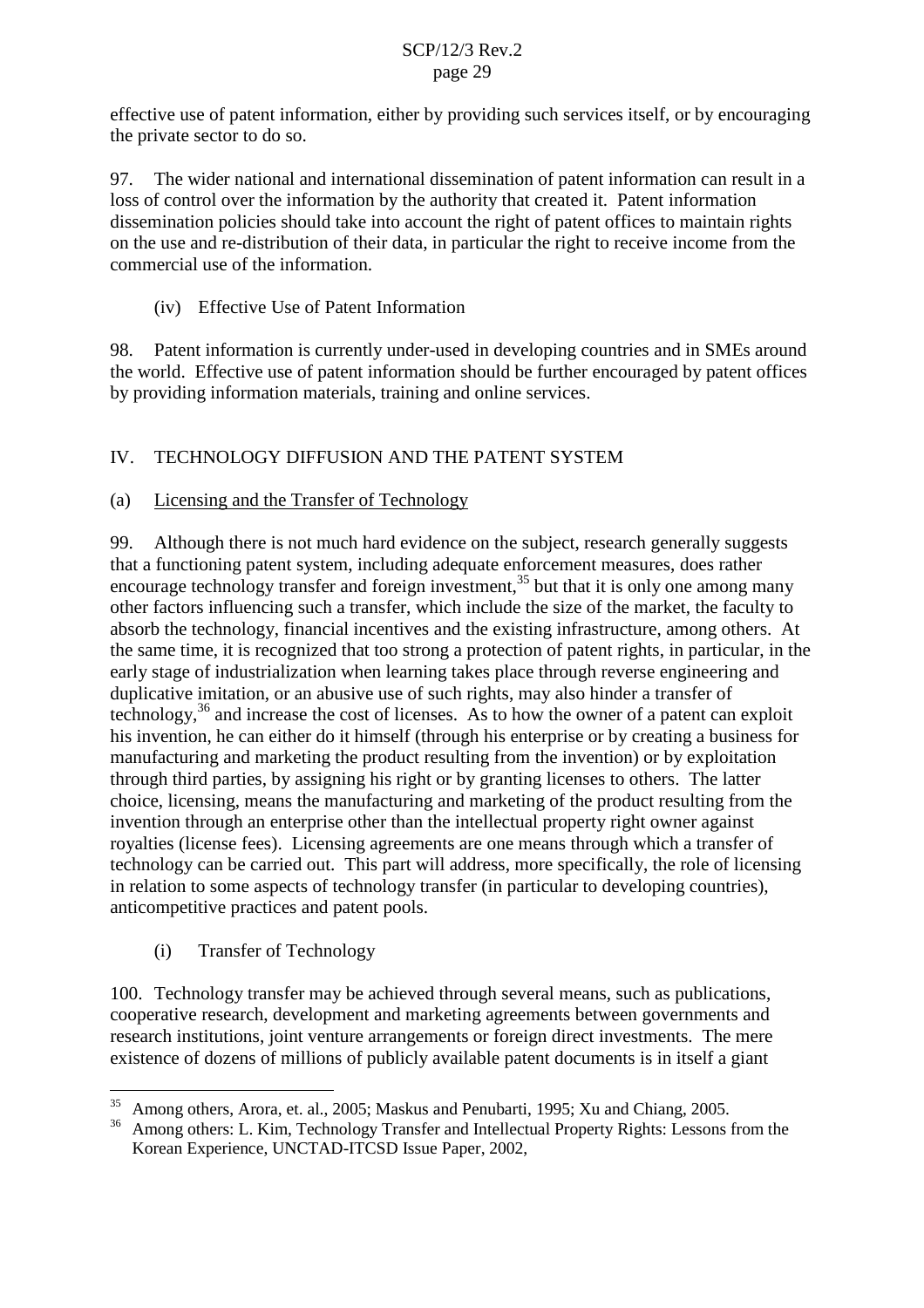source of technological knowledge that can be used to identify business partners and licensors, as is described in Chapter III above*.*

101. In many cases of transfer of technology, patent licensing agreements play an important role, as they allow access to the technology in question. In addition, licensing agreements frequently also contain clauses on technical assistance and know-how needed to work the invention and, in the case of some products, to obtain regulatory approval. It goes without saying that, for a patent licensing agreement to work properly, patent protection in the relevant jurisdiction must exist. With the increase of globalization and transnational trade flows, the link between patents and technology transfer has been increasingly recognized at the national and international levels, as can be seen, for example, from Articles 7 and 8 of the TRIPS Agreement or Article 16 of the Convention on Biological Diversity. This relationship is generally understood to have both positive aspects, namely where useful technology is indeed transferred to the recipient, and a negative component, namely where patent rights or an abusive use of such rights, may equally hinder a transfer of technology.

102. Beyond this international dimension to transfer of technology as described above, there is a further aspect that needs to be looked into, namely the transfer from results of research institutions to real, tangible products for the market. One example is the Bayh-Dole Act in the United States of America, through which research institutions and universities can obtain patent protection for their inventions and thus enter into licensing agreements with industry. This allows some of them to generate considerable income and to finance further research. In addition, the practical result of such agreements may result in the creation of spin-off companies enriching the economic landscape of a given country. In view of these examples, a number of developing countries have also established patent and technology transfer systems in the public sector.

103. One argument that is put forward in favor of technology licensing in developing countries claims that such policies would create incentives for building technical know-how and expertise in those countries, which could encourage the creation of local industries. On the other hand, some question whether licensing is sufficient to achieve this purpose, considering that the licensing agreements do not necessarily disclose all the know-how necessary to exploit the technology, and suggest that more should be invested in tuition and education, as well as in improved public-private partnerships. In addition, it is sometimes also argued that in certain specific areas, for example, the health sector in developing countries, a licensing system based on the existing patent system will not produce the desired results, as this may rather attract funding into research that may result in profitable patents, but will not foster research into diseases targeting particularly developing countries, because developing markets cannot afford the costs of the resulting products. If institutions in developing countries aim their research toward obtaining patents to generate licensing income, they too are likely to pursue research on topics for which there is a market to generate industry licensing interest. Some data suggest that increased technology licensing has not significantly altered research priorities in the United States of America.<sup>37</sup> At the same time, as developing countries are in the process of building and expanding their research ability, one of the major objectives to consider in those countries is to encourage incentives increasing that capacity. In this respect, a sensible use of the patent system, and of its use for both international transfer of technology and public-private partnerships at the different stages

<sup>37</sup> Gregory K. Sobolski et al., Technology Licensing: Lessons From the US Experience, *JAMA.*2005; 294:3137-3140.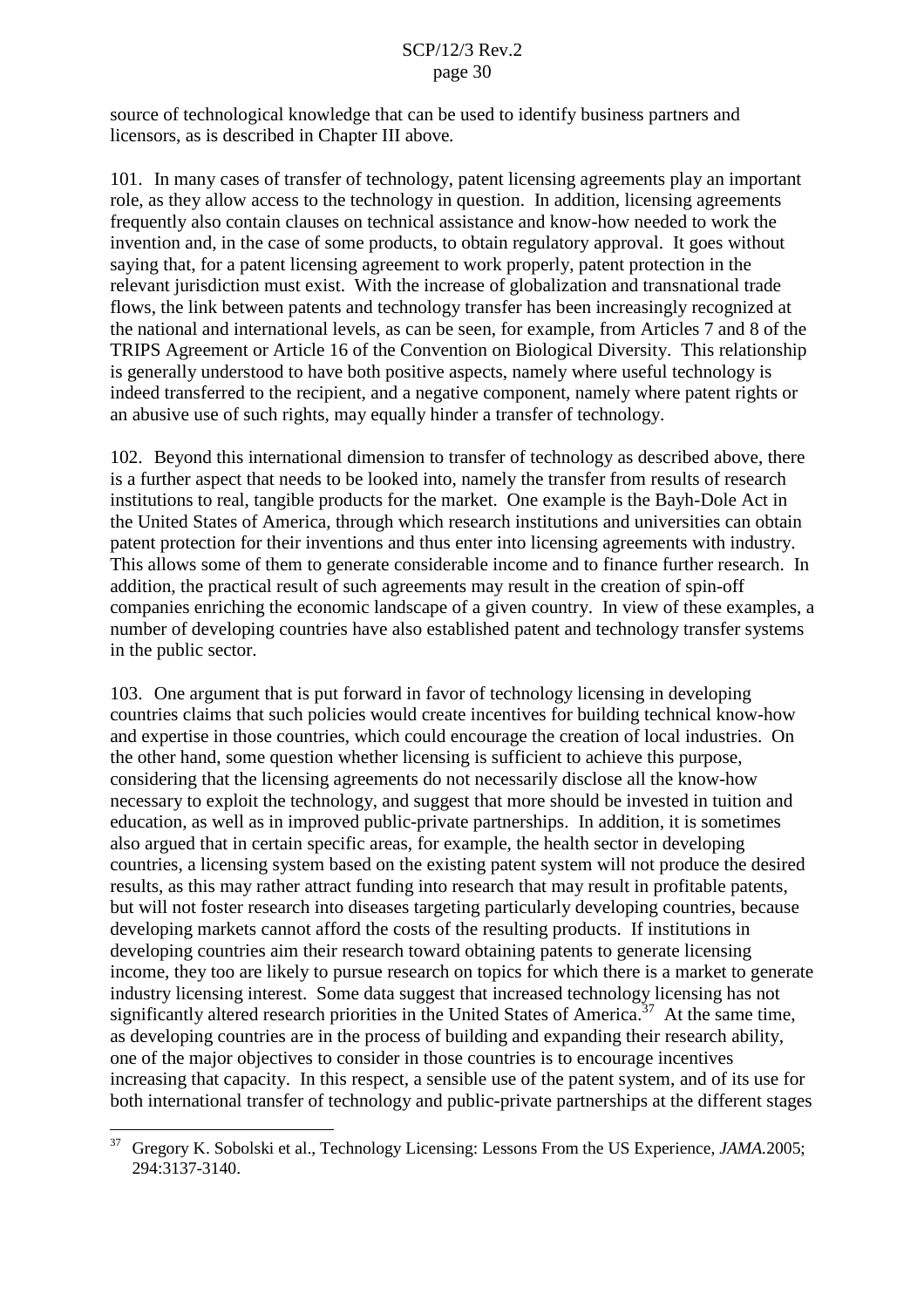of research and development should be considered carefully, taking into account the flexibilities that the system offers in order to avoid abuses.

104. An issue which is different from the question of whether and which national licensing policies should be adopted by the various countries relates to making technologies from industrialized countries available to developing countries at affordable conditions, in order to increase flows of technology to developing countries. While many governments, sometimes for constitutional reasons, may not be in a position to dictate the conditions at which their companies have to give away their technologies, they may nevertheless provide various incentives, for example, of a fiscal nature, for such a transfer. In addition, they may consider establishing technology transfer programs that cover state-owned technologies. It should again be recalled, however, that such efforts may only be useful if they are accompanied by measures that foster economic growth in developing countries and by actions that ensure that such technologies can be absorbed in a given country.

105. In the past decades, the discussions on transfer of technology have gone through different phases:<sup>38</sup> while in the 1970s, countries focused on the differences among countries in respect of technology development, the weakness of companies in developing countries compared to those in industrialized countries and the effects of the patent system, in the 1990s, the accent was placed more on capacity-building and a better understanding and assimilation of technology. Today, while at least some of the concerns just mentioned are still valid, the focus is more on how to bridge the still existing technological divide, on how to have all countries participate in norm-setting, and how to best make use of existing flexibilities. The relationship between patents and transfer of technology is clearly a multifaceted one. In the further analysis that may be made on the subject, aspects such as the impact of patents on transfer of technology in respect of the decision to transfer, the method chosen to transfer technology, the effects on local innovation, and the broader issue of how the legal framework is adapted to contribute to technology transfer may be considered.

(ii) Anticompetitive Patent Licensing Practices

106. Licensing is important for economic development and consumer welfare, as it helps disseminate innovation. But equally important is competition as one of the main driving forces of innovation, and it is thus important to find the right balance between protecting competition and protecting intellectual property rights.

107. Under general legal principles applicable to contracts, parties are free to determine the contents of contracts and may derogate by mutual consent from the provisions relating to license contracts only where they are not barred by law. However, licensing agreements can also be used for anti-competitive purposes. For instance, when two competitors use a license agreement to divide markets between them, or when an important licensor excludes competing technologies from the market. Therefore, provisions in licensing agreements having monopoly effect or conflicting with the prohibition of antitrust or anti-competitive practices are usually considered null and void. The most important forms of abuse include, for example, tie-in clauses, export bans, tied royalties, grant-backs, conditions preventing challenges to validity and coercive package licensing. Tie-in clauses provide that the licensee

<sup>38</sup> Among others, Pedro Roffe, Technology transfer on the international agenda, in International Public Goods and Transfer of Technology, edited by Maskus and Reichman, 2005.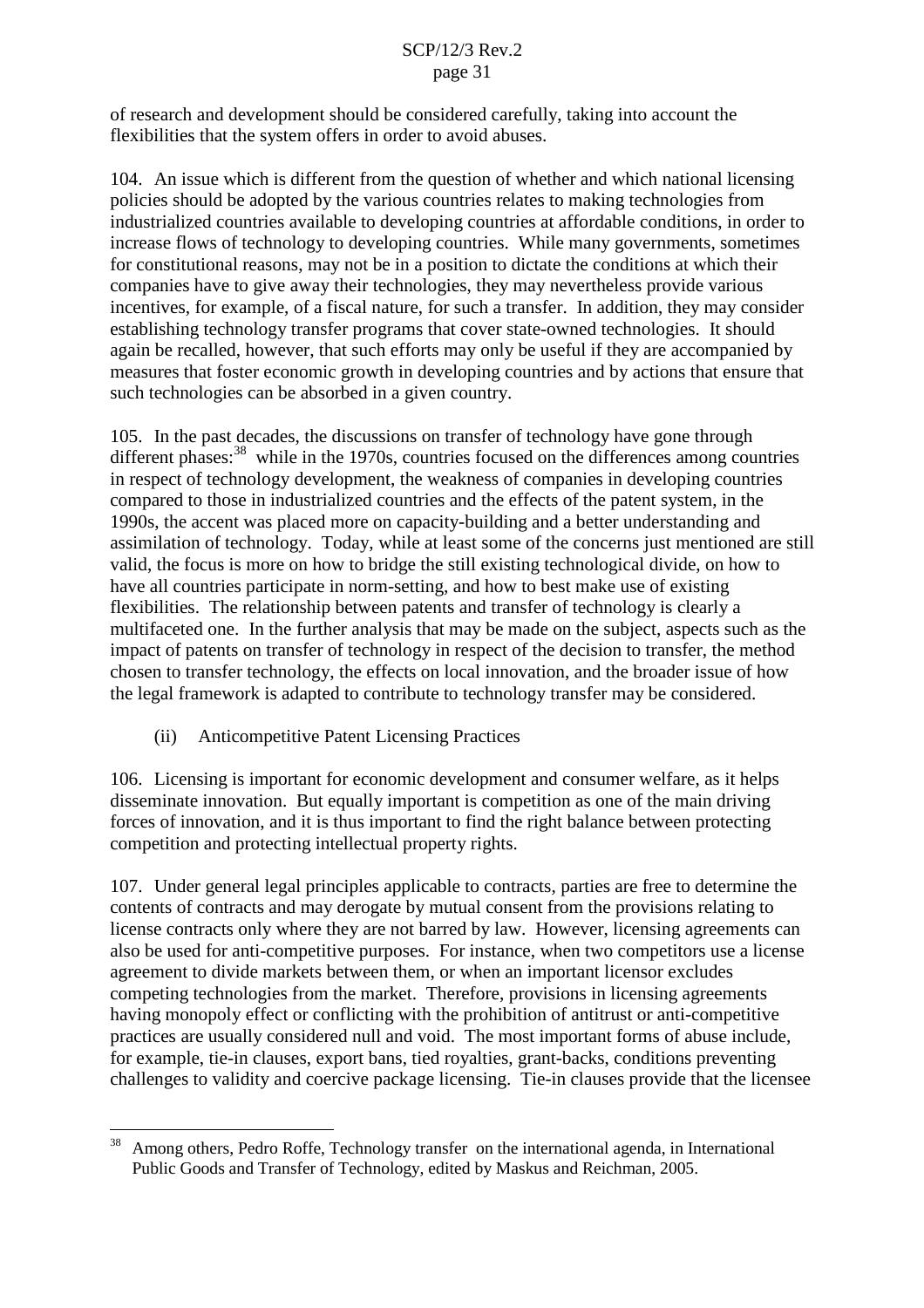may purchase materials only from certain sources; grant-back clauses secure exclusive rights to improvements in favor of the licensor.

108. The above restrictions of the freedom of contract are reflected at the international level, as is shown by the following non-exhaustive list of examples:

- WTO Members are free, according to the TRIPS Agreement, to specify in their legislation licensing practices or conditions that may in particular cases constitute an abuse of intellectual property rights having an adverse effect on competition in the relevant market. A WTO Member may adopt, consistently with the other provisions of the Agreement, appropriate measures to prevent or control such practices in the light of the relevant laws and regulations of that Member.
- Article 81(1) of the EU Treaty prohibits agreements which may affect trade between Member States and which have as their object or effect the prevention, restriction or distortion of competition within the common market. Under Article 81(3) an anti-competitive agreement may be exempted from the prohibition of Article 81(1) if the positive effects brought about by the agreement outweigh its negative effects, through so-called "block exemption" Regulations and Guidelines. The block exemption Regulation creates a safe harbor for most licensing agreements.
- In the United States the Department of Justice adopted certain antitrust guidelines that are similar to the European guidelines, which make it clear that antitrust concerns may arise in a licensing agreement if the restraints harm competition among entities that would have been actual (or likely) potential competitors. Further, a restraint in a licensing agreement will be subject to antitrust scrutiny "if it facilitates market division or price-fixing". The Guidelines also provide for a safety zone, with comparable objectives as the European block exemption.
- In Japan, the Unfair Trade Guidelines list several types of clauses as being highly likely to be deemed to be unfair trade practices, such as restricting the price of goods, imposing obligations after the termination of the agreement or expiration of the patent, imposing limitations on research and development programs of licensee.
- (iii) Patent Pools

109. One issue that is at the heart of the potential conflict between patent law and competition law concerns the situation where many patent rights cover one technology, so that the sum of the licensing fees becomes prohibitive, not mentioning the difficulty to negotiate separate agreements with all rightholders. One way to deal with the situation where different patentees own a number of patents relevant to a technology is called a patent pool, which is an agreement enabling participating patentees to use the pooled patents, provide a standard license for the pooled patents to licensees who are not members of the pool, and to allocate each member of the pool a portion of the licensing fees in accordance with the agreement. Such patent pools are most frequent in the process of standardization, which, in certain areas such as digital technology and telecommunication, frequently involves many patents. One of the most successful patent pools is a pool established for the MPEG-2 standard: MPEG-2 is a widely used digital technology for video compression. A patent pool was established in order to ensure a fair, reasonable and non-discriminatory way to access the patented technology incorporated in the standard. In accordance with the pooling agreements, patentees license their MPEG-2 related patents to an administrative body, MPEG LA. It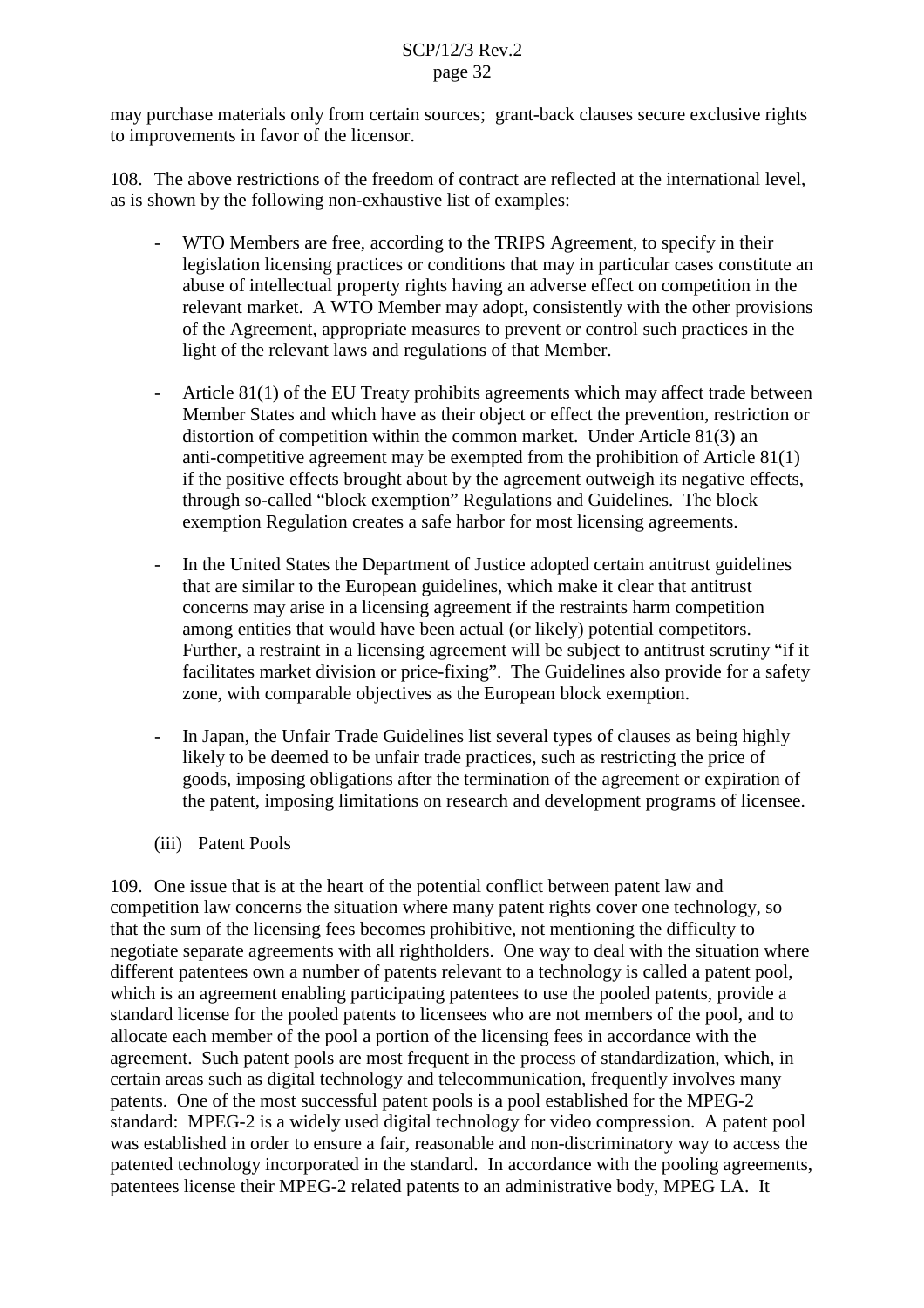offers a license that allows access to the pooled patented technologies on the same terms at fixed rates under a single license. In addition, it constantly reviews new patented technologies which merit inclusion in the pool. The pool covers over 120 "Essential Patents" and many more "Related Patents".

110. Although many jurisdictions recognize that patent pools can have pro-competitive effects, there are also concerns that they might have negative effects. For example, patent pooling agreements could include concerted pricing practices or contain grant back provisions, to the effect that licensees would have to grant licenses to the pool on patents derived from the pools patents.

## (b) Standards

(i) The Need for Standards

111. Interoperability is the key to the interplay of different technological components, in particular in, but not limited to, the field of information and communication technologies (ICT). More and more products need to be compatible and to interoperate, and this is often achieved by so-called technical standards, which are technical specifications allowing the replacement of one part of a given product with another part, or the assembly of such parts. Standards reduce transaction costs by providing uniform technical platforms and economies of scale for all the companies involved in a particular technical field. Standards create predictability, interoperability and competition between implementations, without imposing homogeneity. In sum, standards are considered vital to wide adoption of new technologies in the market place, in particular in the field of electronics and telecommunication.

112. A vast majority of products currently on the market were developed in compliance with one or more standards. Beyond ensuring interoperability, standards can also contain information about the quality, safety, reliability or a product's effects on the environment.

113. Generally speaking, there are two categories of technical standards: *de facto* standards and *de jure* (or "formal") standards. A *de facto* standard exists when a particular technology is widely implemented and deployed in the market. *De jure* standards are set up by standard setting organizations, which are often under some governmental influence. The standard setting organizations may be international (for example, the International Organization for Standardization (ISO)), regional (for example, the European Telecommunications Standards Institute (ETSI) and the African Organization for Standardization (ARSO)), or national (for example, the American National Standards Institute (ANSI)). These organizations are independent and coordinate and facilitate a voluntary standard-setting process through the involvement of technology suppliers. In certain cases, companies form a consortium to establish technical standards in a particular field, mainly in the telecommunication and computer technologies. The Internet Engineering Task Force (EITF) and the World Wide Web Consortium (W3C) are major international standard setting organization for the Internet and the world-wide-web.

114. Implementation of standards is, in general, voluntary and market-driven, safe exceptional cases such as public safety and health.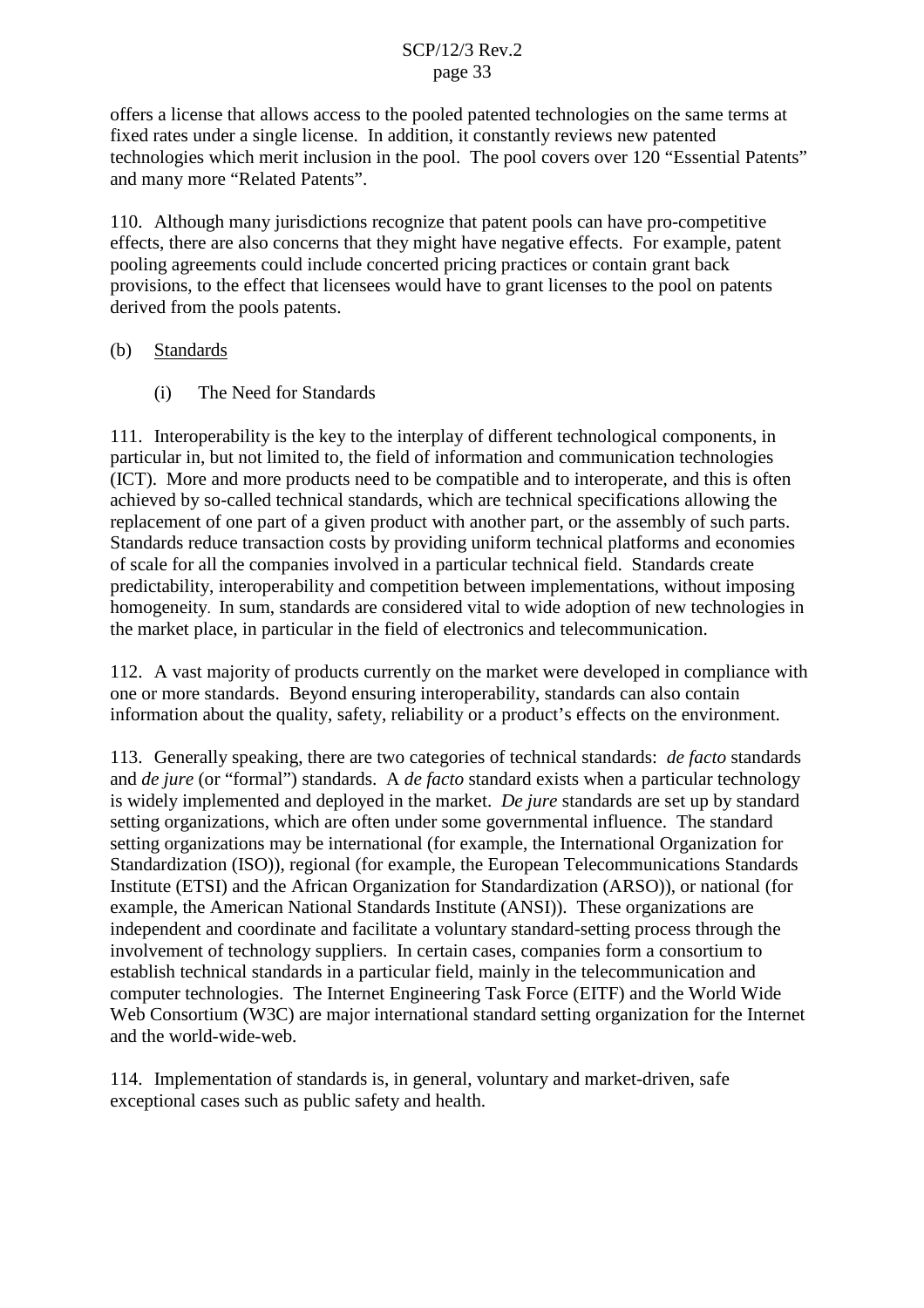## (ii) The Relationship between Patents and Standards

115. Patents and standards serve common objectives, insofar as they both encourage investment in innovation as well as the diffusion of technology. Filing a patent application allows technology producers to disclose their achievements openly and early. Patent protection works as an incentive for companies to contribute their technologies to standardization and allows licensing to implementers. In the framework of a standardization procedure, technical specifications, frequently incorporating patented technology, can be disclosed early for the benefit of industry and of the public. In the absence of such a possibility, technology producers may well opt for keeping their developments secret or for disclosing just the minimum required by the standardization procedure.

116. At the same time, inherent tensions exist between patents and standards, which become apparent when the implementation of a standard calls for the use of technology covered by one or more patents. Indeed, on the one hand, the objective of a standard setting organization (SSO), which in many cases consists of companies interested in the development of the technology in question, is to establish standardized technology that can be used as widely as possible in the market. On the other hand, patent owners in the relevant area may have an interest in the adoption, in the standard, of their own patented technology in order to benefit, at a later stage, from royalties.

117. In order to balance these competing interests, many SSOs have established patent policies that encourage the parties involved in the standard-setting process to disclose, to other members of the SSO, the existence of any relevant patents (and, sometimes, also patent applications) on technologies essential for the implementation of the technical standard under consideration, so that this fact can be taken into account during the standard setting process. In addition, SSOs typically require the patentee to agree to license the patented technology on reasonable and non-discriminatory (RAND) terms. If the patentee does not agree with such condition, the standard under consideration may not be adopted, and the SSO may decide to further review the standard. Some SSOs, for example W3C, have adopted a royalty free (RF) licensing policy, according to which patent holders are required to enter into reciprocal RF licenses. In other words, the patent holder makes his technology available royalty free provided that the licensee makes his patented technology, which is necessary to implement the standard, on the same RF condition. Even when they are royalty free, SSOs' IPR policies typically provide for other reasonable and non discriminatory conditions, such as field of use, reciprocity or restrictions on sublicensing.

(iii) Main Issues under Discussion

118. In recent years, the relationship between patent rights and standards has been increasingly debated. This is due, *inter alia*, to factors such as the greater attention given by companies to patents as important intangible assets, the rising number of standards that involve patented technologies (this being the case at least in certain specific technologies, such as ICTs) and issues relating to the perceived consequences of patents on the development and implementation of standards for consumers, competitors and society in general.

119. From a policy standpoint, the most essential objective appears to be, while keeping in mind the encouragement of innovation, to strike a balance between the interest of patent holders in exploiting their patents, the producers who want to license and produce the goods covered by the standard at a reasonable price, and the public which seeks the widest possible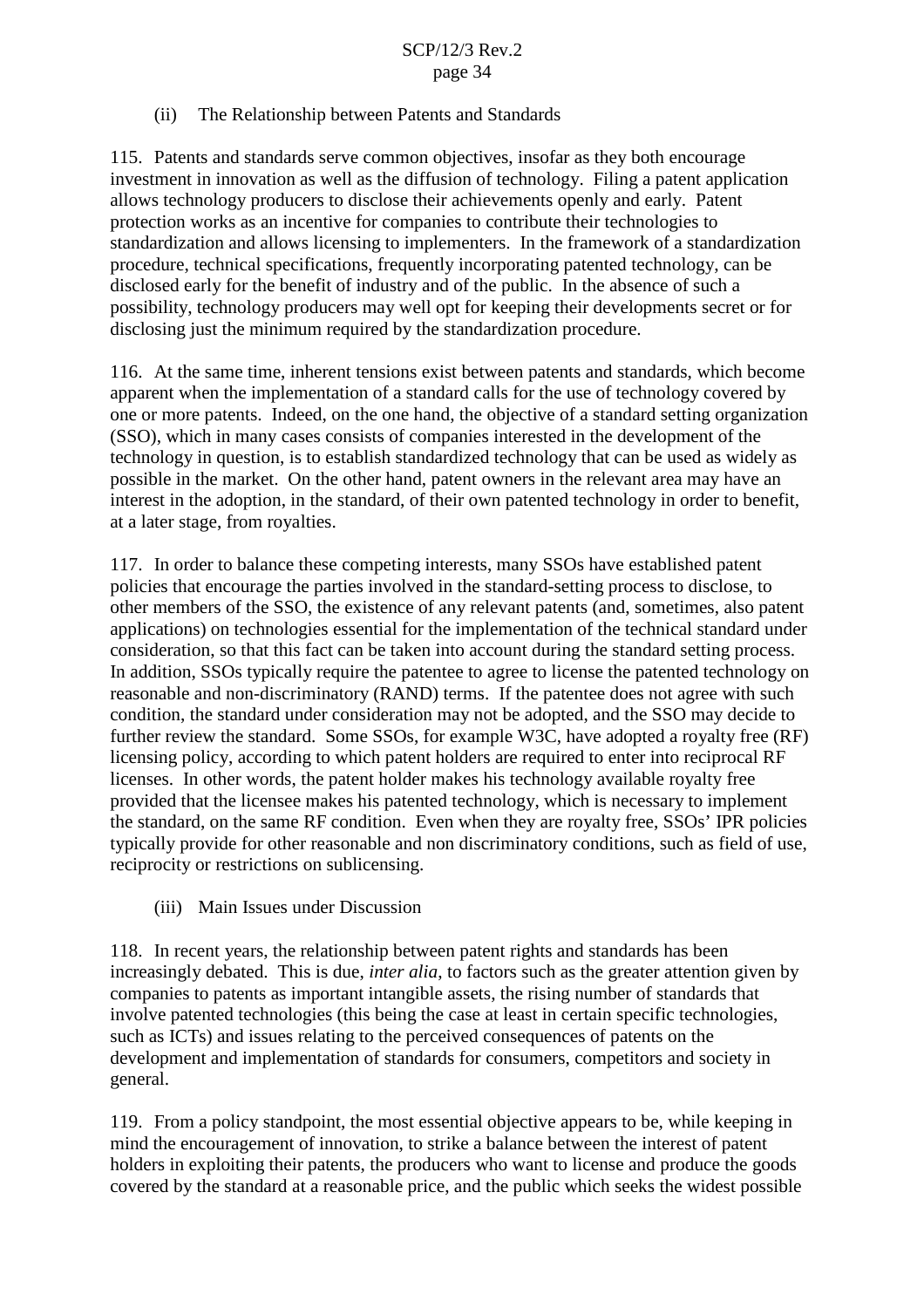choice among interoperable products. Some of the main concerns that have been put forward as possibly threatening this balance are: firstly, the possibility that a patent owner may conceal (or at least not adequately disclose) existing or pending essential patent rights during the process of adopting a standard, and disclose the rights only after such adoption (also called patent ambush), thus potentially allowing the patent holder to block the implementation of the standard.<sup>39</sup> Secondly, some competition issues are at the heart of the debate, such as the situation where the patent holder requires a level of royalties that makes it very difficult to produce the standard or leads to a significant impact on the price of the standardized  $\text{technology;}$ <sup>40</sup> perhaps to a lesser extent, there is the issue that possible price agreements during the standardization process have the potential for excluding third parties from that process. The patent policies adopted by many SSOs aim precisely at minimizing the risk of such conflicts and at assuring the smooth and wide dissemination of standardized technologies.

120. With the growing importance of standards, several avenues are being pursued to prevent conflicts from arising: one is to improve the self-regulatory mechanisms of SSOs, i.e., their patent policies, including considering patent searches, further encouraging early disclosure of essential patents and patent applications, and finding solutions to the issue of cumulative royalties by introducing criteria and mechanisms such as RAND or FRAND (fair, reasonable and non-discriminatory) criteria in respect of licenses granted by patent holders. A second avenue which is being looked into involves the application of legal mechanisms either internal or external to the patent system. The latter relates, in particular, to competition law that allows addressing certain aspects of the problem, such as abuse of a dominant position in fixing license fees or the violation of a SSO patent policy. However, where a company does not participate in a standard-setting process, or where no dominant position is abused, competition law may not offer a satisfactory solution. The former legislative approach addresses the issues from within the patent system, and may cover options such as limited exceptions, compulsory licensing or limitations on the enforcement of the patent rights. The advantage of those solutions is that they are universal, and also apply to non-members of a standard-setting process. Opponents to a legislative approach argue, however, that interfering too much in the standard-setting process via legislative measures would stifle this mainly industry-driven process and prevent the adoption of the optimal technologies in a standard.

(iv) Open Standards

121. Among technology standards, there is particular interest for "open standards". While there is no universally accepted definition of that term, all open standards have the following common characteristics: (i) the specification is publicly available without cost or for a reasonable fee to any interested party; (ii) any IP rights necessary to implement the standard are available to all implementers on RAND terms, either with or without payment of a reasonable royalty or fee; and (iii) the specification should be in sufficient detail to enable a complete understanding of its scope and purpose and to enable competing implementations by

<sup>&</sup>lt;sup>39</sup> For example, a San Diego federal court ruled in August 2007 that Qualcomm had engaged in standards abuse and aggravated litigation misconduct for deliberately concealing two patents as a committee developed the H.264 video standard. Qualcomm declared it would appeal the decision.

In January 2008, the U.S. Federal Trade Commission has settled a complaint against Negotiated Data Solutions, a company that owns patents to a widely used Ethernet standard, saying the patent owner was attempting to collect huge license fees despite a prior commitment to the contrary (see http://www.ftc.gov/os/caselist/0510094/index.shtm).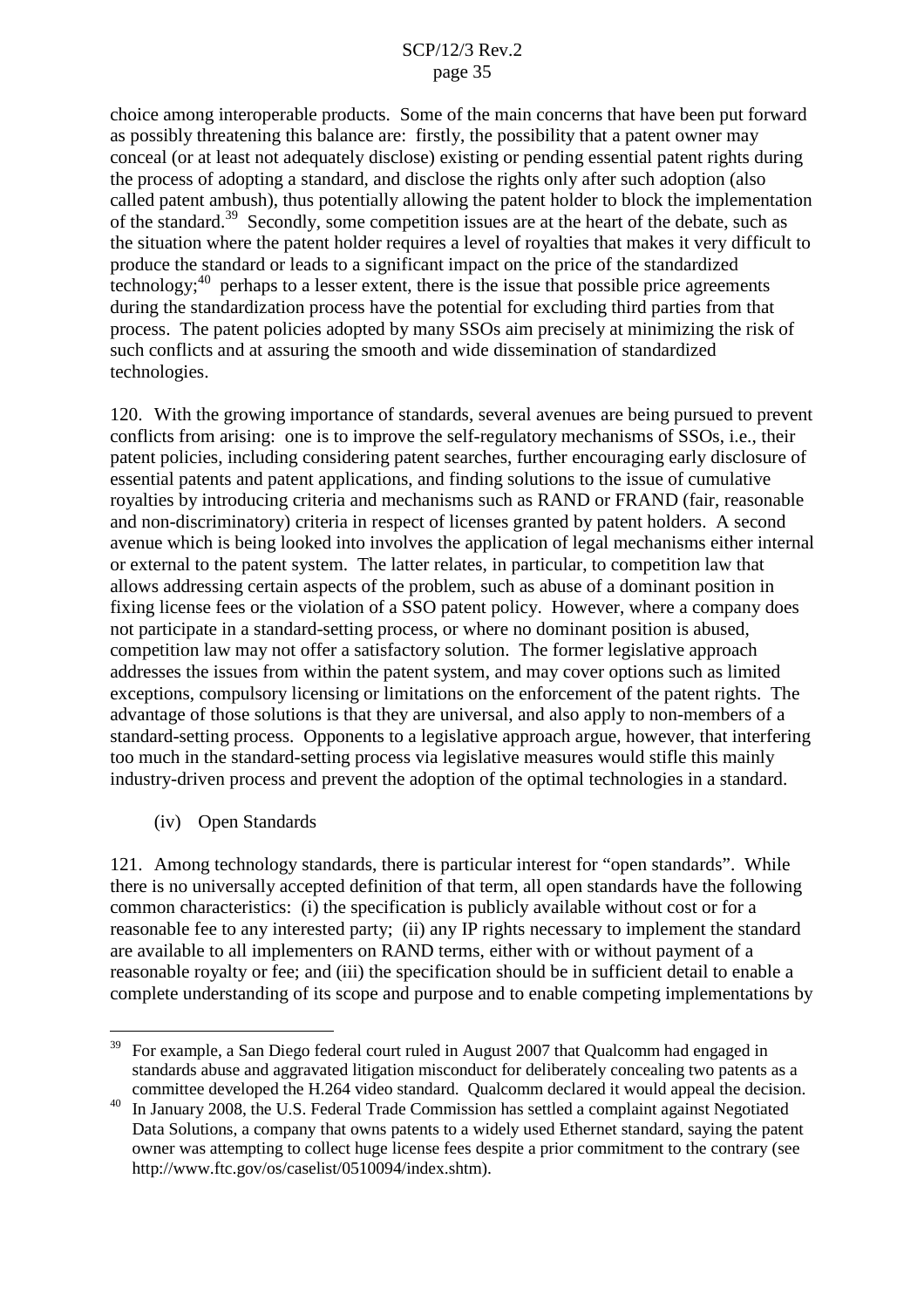multiple vendors. Some define open standards as publicly available technical specifications that have been established in a voluntary, consensus-driven, transparent and open process, others appear to add to this definition the requirement that an open standard has to be available royalty-free. The defenders of the first definition favor patent policies on a RAND basis, which they believe to maximize flexibility through a commitment to license combined with the right of patent holders to receive reasonable and adequate compensation for their sharing of their technology, and trust in the co-existence of this model and a royalty-free model. They also question how, in a royalty-free environment, investments in research and development could be maintained in the long run and how a broad participation in standard-setting processes could be maintained. On the other hand, the advocates of the latter approach are convinced that society as a whole would benefit from the open and royalty-free access to standards, as it is the case, for example, in the Internet context, which had been established precisely in order to allow the free publication and retrieval of information from the web. According to them, this model would best ensure interoperability, greater innovation and consumer welfare. In addition, they argue that, even where a royalty-free policy is adopted, the benefit of standardization may outweigh the loss of royalty income in certain technologies, simply through greater quantities of a certain product being sold.

122. In this context, the notion of "open source" is often mentioned, but it should not be confused with open standards. While open standards are technical specifications developed in transparent and open processes and are available for implementation on reasonable and non discriminatory terms, but not necessarily royalty free, "open source" rather refers to a software distribution model based on an IPR, mainly copyright. Generally speaking, open-source software refers to software for which the source code (underlying programming code) is made freely available for use, reading the code, changing it or developing further versions of the software, including adding amendments to it (see sub-Chapter (c)(i) below for further details regarding open source). While open source software has been used to implement some ICT standards, other standards are implemented through proprietary software or, as is increasingly the case, through the use of mixed platforms that combine both open source and proprietary software. When governments and other users are in the process of selecting a specific technology to meet their needs for interoperability and/or free use of that technology, in addition to the open or proprietary nature of any software involved, factors such as overall costs, the maturity of the technology, and the support offered, should be taken into account.

#### (c) Collaborative Research Projects

123. In a more and more complex world, research has not only become more international, but it has become dependent on a broad range of different - and often newly emerging technologies, on increased cooperation between various research teams and on sufficient funding to face the exponential rise of costs over the past years. Business strategies today therefore need to be supporting global competitiveness, innovation and rapid market responsiveness. These factors have contributed, since the early 1980s, to the development of various initiatives in different areas of technology (e.g. computer sciences; mobile communication technologies; biotechnologies or, perhaps more importantly, public health) to address research in a more collective way at different levels, with the objective of establishing excellence in research projects and networks able to attract researchers and investments from many countries and industries, raise sufficient funding for such R&D and to turn the fruits of that research into concrete and useful products for society.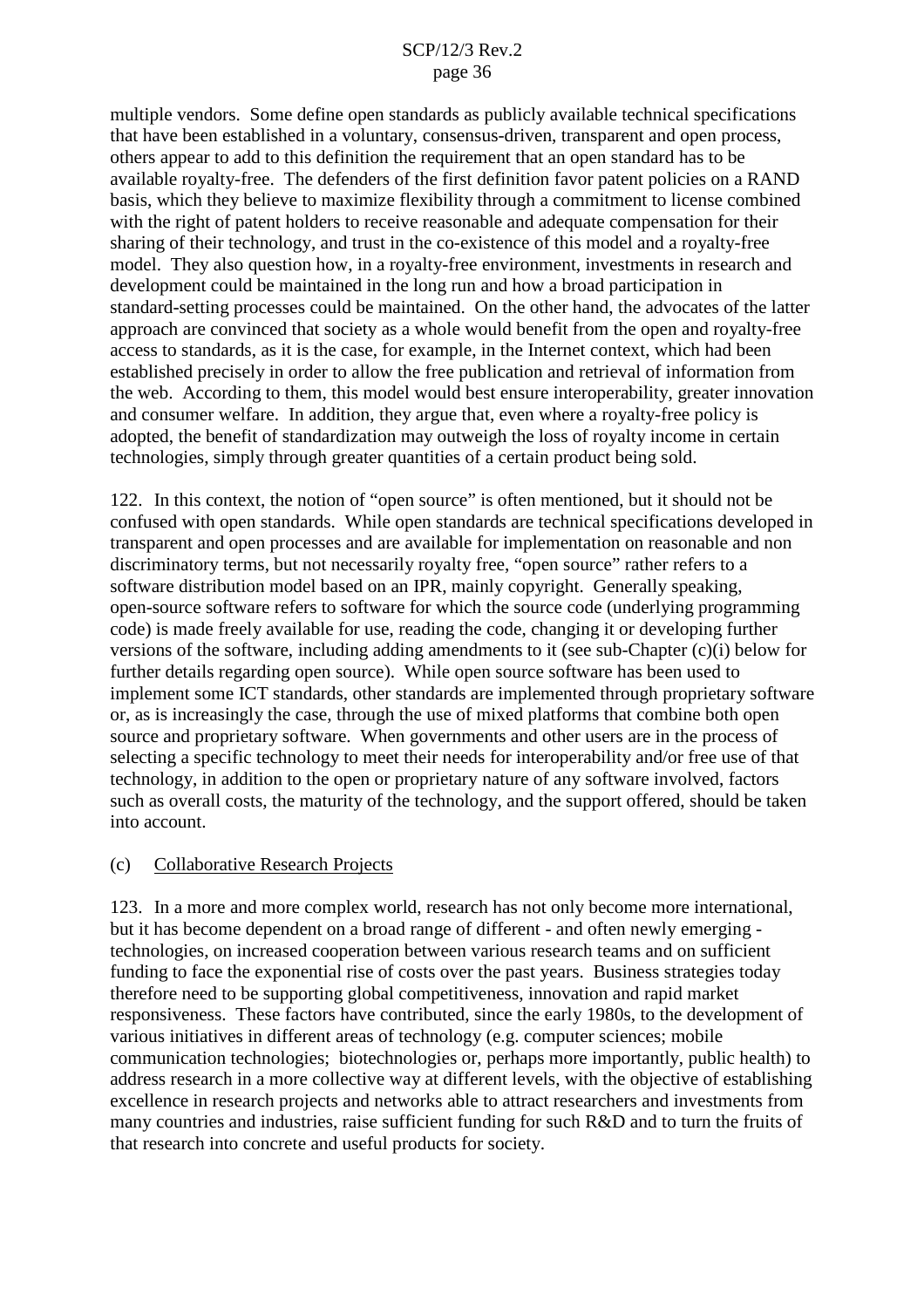124. In this context, the argument is made by the advocates of the patent system that it offers an adequate incentive structure to foster innovation, as it uses the private sector with its financial and expert resources to achieve public policy objectives, has built an enormous source of technical knowledge that is freely available for further research and can be used for various other purposes. Its is further argued that the patent system, where it is considered not to be appropriate for certain countries or situations, contains a number of flexibilities that can be used, in particular, research exemptions and compulsory licenses. Others have voiced disagreement with this approach, as the patent system may stand in the way of the above-mentioned collaborative approaches to research and development by, in particular, blocking access to or use of necessary information. They argue, in particular, that the patent system prevents access to certain inventions needed for further research, increases cost and complexity by encouraging a system creating multiple licenses and does direct research towards products that are only expected to generate high benefits, thereby neglecting, for example, diseases that affect specifically poor countries. Therefore, according to these voices, collaborative models rather than exclusive rights have to be promoted. Two examples of such collaborative business models are briefly introduced here, namely the Open Source model and the so-called Research and Development (R&D) Treaty.

(i) Open Source

125. The open source model has been well known for many years in the area of software, where it has been established as a distribution model that is based on intellectual property rights (in the case of software, often copyright). 'Open source' software is often used as a general expression for many forms of non-proprietary software, which differ principally in respect of the licensing terms under which changed versions of the source code may be further distributed. The basic idea of open source is to make available the source code of the computer program and to thus permit a more collaborative way of follow-on innovation, subject to certain conditions, which are often more open than those governing traditional licenses, as they would give access to the programming code of the software and prevent the possibility of obtaining an exclusive right on follow-on innovation (see for example  $GPL^{41}$ ). Indeed, under open source, adding, for example, a new functionality to a specific software may be done without the permission of the creator of the original software, but no patent could for example be claimed on the result, even if it did, in principle, meet patentability requirements. The open source approach is not necessarily against intellectual property, as it is based on intellectual property rights, and is sometimes also used by businesses as a complementary strategy complementing intellectual property policies making use of patents and copyright, for example by IBM or SUN who use and promote open source as part of their business strategy.

126. Although some of the open source features developed in the area of software cannot be simply transposed to other areas, the main principle that certain parts of the commons should not be the subject of a proprietary right has been found interesting enough to be tested and applied in other areas. Examples include the Hapmap Project that compares the genetic sequences of individuals to identify halotypes. The information is made available to researchers freely, but subject to a data access policy, which forbids the users from reducing the access to data and shares the data with only those who had made the same agreement. Another example is the SNP consortium, which aims to create a public resource the access to which would not block access to data by other researchers and companies. One further

<sup>41</sup> http://www.gnu.org/copyleft/gpl.html.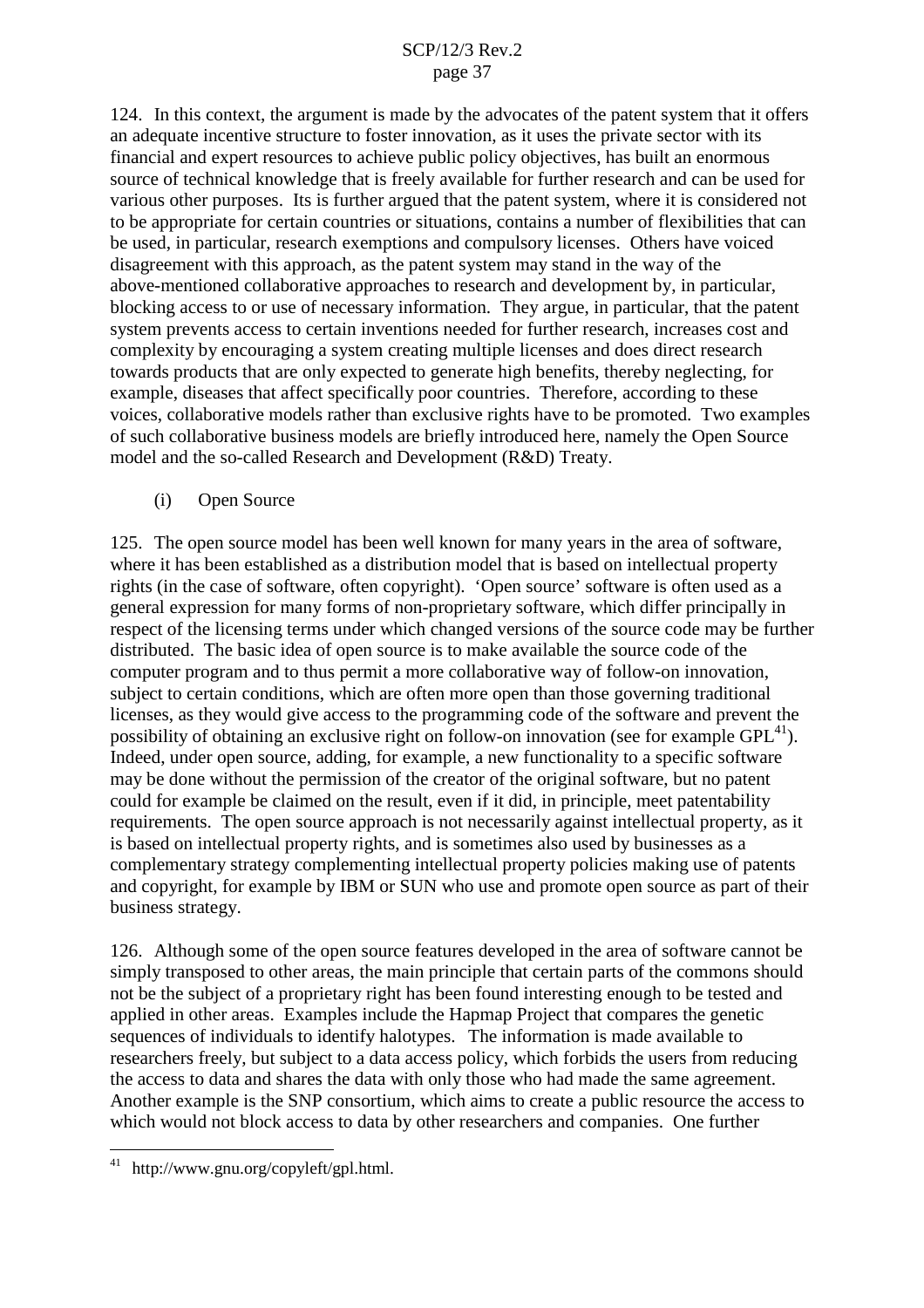example is the BIOS (Biological Innovation for Open Society) project by CAMBIA,<sup>42</sup> under which biotechnological inventions should be available to researchers with least restrictions. Under the BIOS project, BiOS Licenses have been developed as a model largely inspired by the GPL philosophy. It permits the use of all intellectual property for development and commercialization, but the licensee has an obligation to also grant licenses on further improvements.

## (ii) The Proposal for a Medical Research and Development (R&D) Treaty

127. In the context of public health and the influence on it of intellectual property rights, it has been suggested to develop a so called medical R&D Treaty. The argument is that current pharmaceutical research and development results in too many resources being invested in the diseases affecting rich countries, thus neglecting poor countries' diseases, and that only a fundamental restructuring of the current research and development model can guarantee that the latter diseases are adequately addressed. The proposed draft R&D treaty would provide new obligations and economic incentives to invest in priority research projects, and addresses several other important topics such as open access publishing. It includes agreements that member countries reduce intellectual property protection in certain areas, such as to permit research exceptions for patents, and exceptions to patentability relating to certain open source medical databases. The core country obligation is to support medical R&D, which could be achieved, in particular, through public sector funding, tax credits, or purchases of patented medicines (measured by the R&D stimulated by such purchases), as well as through newer methods, such as medical innovation prize funds, competitive intermediaries, or various open source collaborative research projects. Countries may be obliged to provide a percentage of their GDP, under a progressive rate, for medical R&D, with minimum investments for priority research projects, such as investment in neglected diseases or global infectious diseases. The proposal would also create a system of credits to reward and stimulate investments in research projects considered socially important. Member countries meeting the obligation under the R&D Treaty would be exempted from obligations under other trade agreements on patents or drug prices. Critical voices of the initiative claim that it might weaken the incentives of pharmaceutical companies to continue investing in R&D and that all attempts to base research on a public approach rather than on private initiative have failed in the past.

(iii) Public-Private Collaboration

128. Among the various partnerships and networks that we have witnessed in the past years, a considerable part consists of inter-firm relationships, but collaborative innovation networks embrace more and more interaction among players from the private sector and government-funded agencies (so-called public-private partnerships). To a certain extent, almost all these collaboration models rely on patent strategies and contain provisions on the management and use of patent rights. In the present context, we will focus on the role of patent rights in the framework of collaborative research projects, as these rights are sometimes considered to be helpful to research networks in some aspects, but sometimes to be in the way of that same research cooperation, triggering fears that public policy interests may not be adequately protected.

<sup>42</sup> http://www.bios.net/daisy/bios/home.html.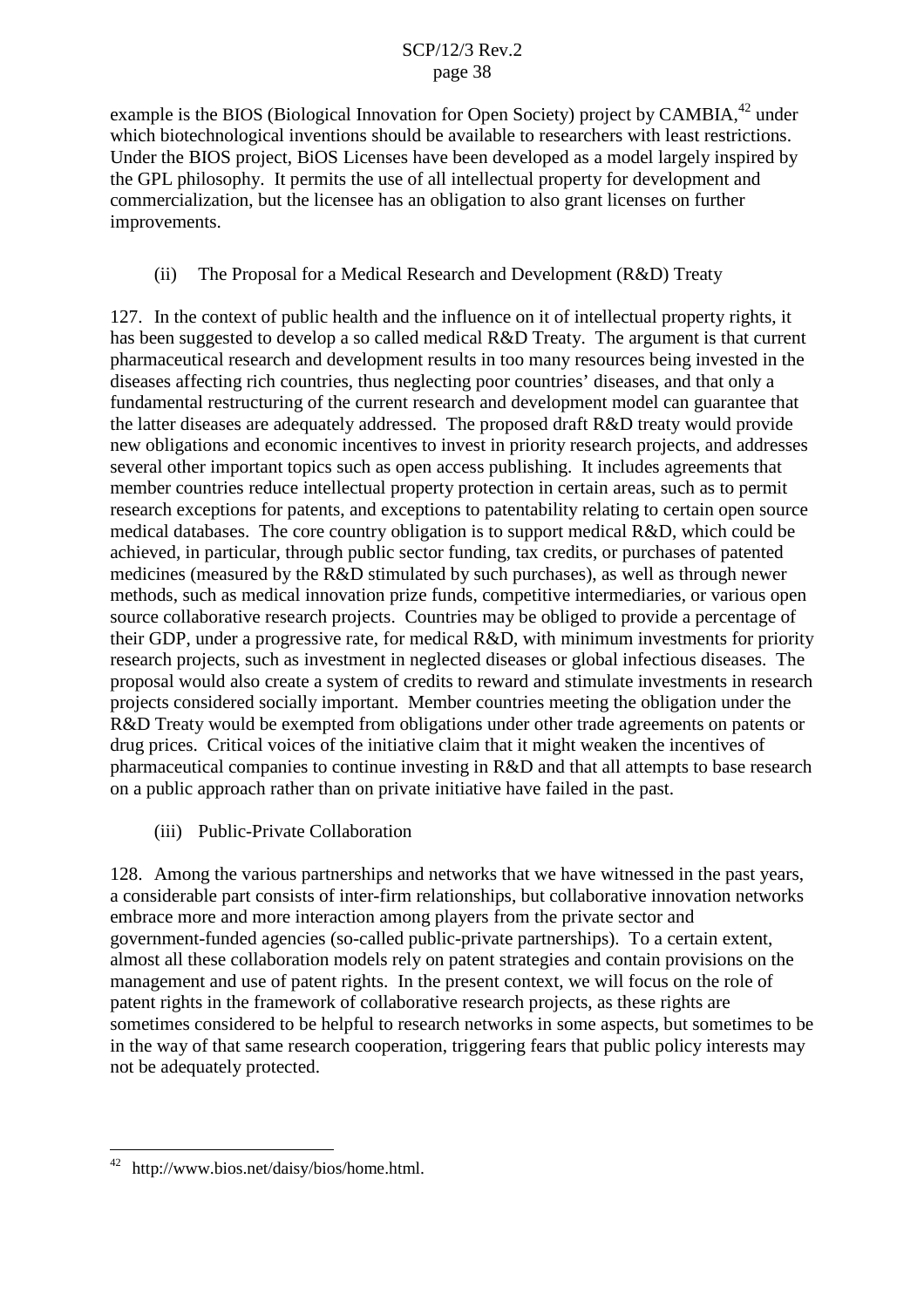129. One of the main questions is to identify the types of patent rights' management that would best serve advancing the creation and development of useful products for society with the participation of private companies, which is the fundamental objective of the patent system. This process covers, expressed very simply, three distinct aspects, namely the research phase which will form the basis of the creation of the new products, the transformation of those results into concrete new products and, finally, the distribution aspect of those products, including infrastructure, distribution channels and access in general. The following remarks will be limited to the first two phases mentioned and, in particular, to the second one, namely the transformation of academic results into tangible products for the market.

130. For a long time, universities and public research institutions were not able to get the results of their research converted into viable projects, mainly because of the absence of sufficient cooperation with the private sector. Frequently, patent rights belonged to the state, so that the research institutions could not assign or license their inventions. However, in order for the private sector to invest heavily into public research activities that are often aimed at basic research and thus may involve relatively long time frames, private companies frequently request some guarantees, one of which is ownership of patents. In this logic, the patent system may be considered to be one element of the bridge between basic research of the public sector and the marketing of products by the private sector. The patent system, in the framework of public private partnership agreements, is also used to control and regulate certain activities, such as for example, how the invention should be marketed and under which conditions. At an early stage of the research, the patent system will be helpful in identifying whether any basic technologies required for the research are protected or not and whether any partners and/or licenses are available. Equally, the access to the technology by the partners and by third parties may be regulated through some licensing system. Let us finally recall in this context that, should the conditions for access to certain products be considered insufficient, governments may decide to consider instruments to protect the public interest, such as compulsory licensing.

131. One of the first countries to recognize the role of the patent system for this type of partnerships and to act accordingly was the United States of America: the so called Bayh-Dole Act of 1980 allowed and encouraged research institutions in the USA to patent technology developed with federal funding, and to license those technologies in return for royalties. The Bayh-Dole Act triggered a substantial increase in patenting activity from US universities, in particular, and has been at the heart of the establishment of technology transfer offices in many US research institutions. This has resulted in a substantial growth of licensing revenues in those universities and research institutions, which has reached several billion \$ US in licensing fees per year. It is, however, also important to note that the vast majority of institutions earn relatively little income with licensing fees, while a relatively small number of those institutions share the bigger part of the total income. But even for the most successful institutions, the return on sponsored research rarely exceeds 10%. According to some research, the positive economic effects of investing in and funding research institutions are not so much realized by patenting and licensing technology from research institutions, but rather tend to be indirect through spin-off companies.

132. As mentioned earlier, a number of developing countries have moved toward establishing patent and technology transfer systems in the public sector. While it is not sure that these will fulfill the expectation of being able to fund subsequent research to a great extent, it is hoped that such policies would create incentives for building local technical know-how and scientific expertise that could encourage domestic production in various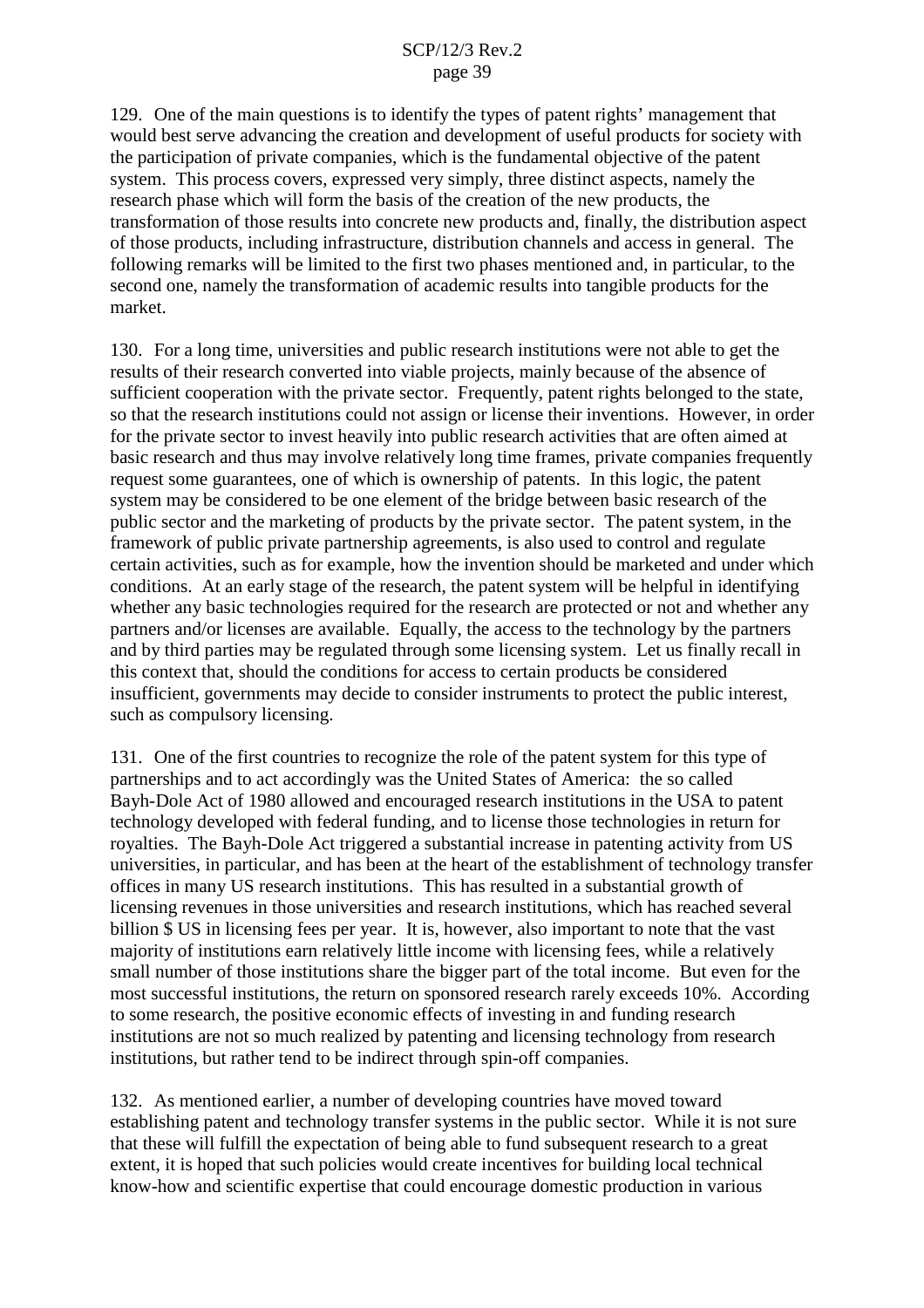industries. Experience shows, however, that the successful development of new products often requires a certain form of cooperation between the public and the private sectors. In order to achieve such results, it may be argued that funding for research projects run by public-private partnerships in developing countries should be increased, in particular to augment such cooperation with companies from industrialized countries. Where this is the case, careful attention should be given to patent clauses, which may constitute a helpful instrument in managing research aspects, ownership, access and marketing of inventions.

## V. CURRENT MULTILATERAL FRAMEWORK

#### (a) Existing International Instruments

133. By the second half of the 19th century, many countries had recognized the value of the patent system as a tool for technological and economic development. Consequently, they established a system for the protection of inventions at the national level. Since no international convention in the field of industrial property existed at that time, it was rather difficult to obtain patents in foreign countries. For instance, a stringent working requirement and differential treatments between foreign applicants and national applicants were often applied. Moreover, patent applications had to be filed roughly at the same time in all countries in order to avoid publication in one country destroying the novelty of the invention in the other countries. Such inadequate protection for foreign inventors made them refuse to participate in an international exhibition on inventions hosted by the Government of Austria-Hungary in 1873 in Vienna. This led the government to host the Congress of Vienna for Patent Reform in 1873 and eventually, the Paris Convention for the Protection of Industrial Property was adopted in 1883.

134. Since then, a number of international treaties have been concluded in the field of patents. Five treaties, namely, the Paris Convention for the Protection of Industrial Property (Paris Convention), Patent Cooperation Treaty (PCT), the Strasbourg Agreement Concerning the International Patent Classification (Strasbourg Agreement), the Budapest Treaty on the International Recognition of the Deposit of Microorganisms for the Purposes of Patent Procedure (Budapest Treaty) and the Patent Law Treaty (PLT), are administered by WIPO, and the Agreement on Trade-Related Aspects of Intellectual Property Rights (TRIPS Agreement), which was contained in an Annex to the Agreement Establishing the World Trade Organization (WTO), is administered by the WTO. A brief summary of each treaty is presented in Annex I.

135. It should be noted that, in addition to the above international treaties, a number of regional agreements have contributed to the development of the international patent system through the harmonization and simplification of regional patent laws. Examples of such regional agreements are: (i) the European Patent Convention (34 member States); (ii) the Eurasian Patent Convention (9 member States); (iii) the Harare Protocol (African Regional Intellectual Property Organization (ARIPO)) (16 member States); (iv) the Bangui Agreement (African Intellectual Property Organization (OAPI)) (16 member States); (v) the Patent Regulation of the Cooperation Council for the Arab States of the Gulf (Gulf Cooperation Council (GCC)) (6 member States); (vi) Decision 486, a common intellectual property regime of the Andean Community; and (vii) legislations by the European Community.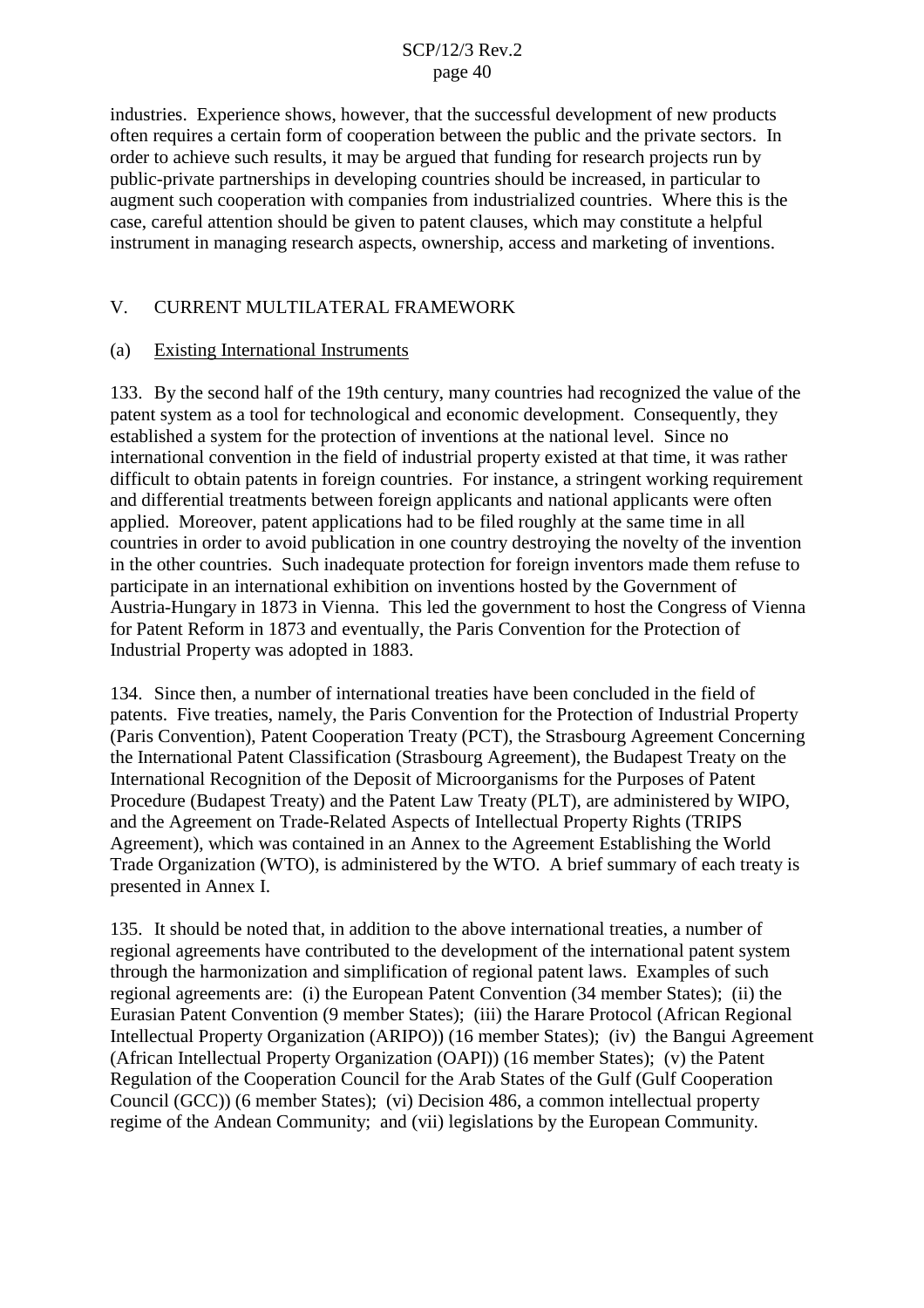## (b) Framework Principles

(i) Paris Convention

136. The Paris Convention lays down a number of principles for the protection of industrial property abroad. Firstly, each member State of the Paris Union shall apply the principle of national treatment which obliges each member State to extend to the nationals of any other member States (including those persons and enterprises domiciled or having a commercial or industrial establishment in any other member States) the same treatment in respect of industrial property as it applies to its own nationals. The national treatment rule guarantees that foreigners will not be discriminated against in any way.

137. Another basic right known as the right of priority was adopted in view of the costs and additional work involved in preparing and filing patent applications in foreign countries. Any person who filed, in a Contracting State, an application for an industrial property title (patent, utility model, trademark or industrial design) shall enjoy a right of priority for the subsequent filing in any other member State within a defined priority period (twelve months for patents and utility models and six months for trademarks and industrial designs), provided that he meets the formalities prescribed in the Convention. Consequently, any subsequent application in another country before the expiration of the priority period shall not be invalidated by reason of any acts accomplished in the interval. For example, a subsequent application would not be refused because of any relevant prior art made available between the priority date and the actual filing date of the subsequent application.

138. In addition, patents granted in different Contracting States for the same invention are independent of each other. This means that the grant of a patent in one country for a given invention does not oblige any other member country to grant a patent for the same invention. Furthermore, a patent cannot be refused, invalidated or otherwise terminated in any Contracting State on the ground that a patent for invention for the same invention has been refused, invalidated, or terminated in any other Contracting State.

139. The Paris Convention, in Article 19, acknowledges the right of Contracting Parties to conclude special agreements among themselves for the protection of industrial property in so far as they do not contravene with the provisions of the Convention. A number of treaties, including the PCT, are such special agreements under the Paris Convention.

(ii) TRIPS Agreement

140. The TRIPS Agreement contains the national treatment principle and the most-favored-nation principle. The latter principle provides that any advantage, favor, privilege or immunity granted by a Member to the nationals of any other country (whether a Member or not) shall be accorded immediately and unconditionally to the nationals of all other Members, with certain specified exemptions. As is the case for national treatment, procedures provided in multilateral agreements concluded under the auspices of WIPO relating to the acquisition or maintenance of intellectual property rights are exempted from this principle.

141. Article 7 of the TRIPS Agreement in conjunction with the preamble of the Agreement sets out the objectives of the Agreement: the protection and enforcement of intellectual property rights should contribute to the promotion of technological innovation and to the transfer and dissemination of technology, to the mutual advantage of producers and users of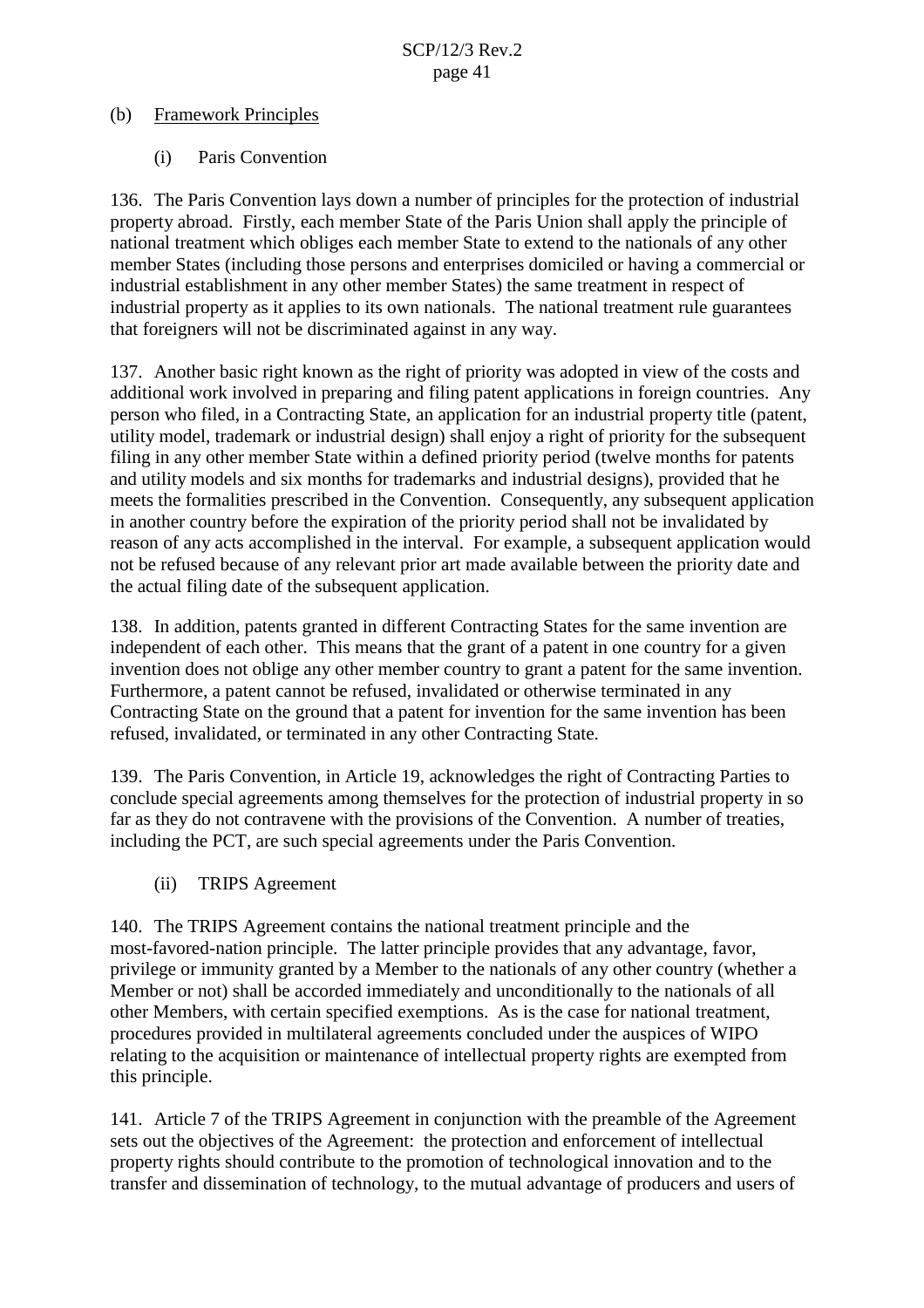technological knowledge and in a manner conducive to social and economic welfare, and to a balance of rights and obligations. Article 8 provides "principles" which recognize the rights of Members to adopt measures necessary to protect public health and nutrition, and to promote the public interest in sectors of vital importance to their socio-economic and technological development, provided that such measures are consistent with the provisions of this Agreement. It also recognizes that appropriate measures, provided that they are consistent with the Agreement, may be needed to prevent the abuse of intellectual property rights by right holders or the resort to practices which unreasonably restrain trade or adversely affect the international transfer of technology.

142. Compared with the treaties adopted under the auspices of WIPO, one of the main particularities of the TRIPS Agreement is the dispute settlement system established under the WTO Agreement. Articles XXII and XXIII of GATT 1994 (except subparagraph 1(b) and 1(c) of Article XXIII), as elaborated and applied by the WTO Understanding on Rules and Procedures Governing the Settlement of Disputes, apply to consultations and the settlement of disputes under the TRIPS Agreement. This means that benefits enjoyed in another trade area may be withdrawn in retaliation for the violation of the TRIPS Agreement (so-called cross-retaliation).

## (c) Substantive Norms and Flexibilities

(i) Paris Convention

143. The Paris Convention provides certain common rules that are either required or permitted to be implemented under the national legislation. In the field of patents, they include the right of the inventor to be mentioned in the patents (Article 4*ter*), questions as to importation of articles covered by patents, failure to work the patented invention and compulsory licenses (Article 5A), grace period for the payment of maintenance fee (Article 5*bis*), limitation of patent rights where the patented invention is on a means of transportation entering temporarily in the territory (Article 5*ter*), process patent protection where a product manufactured by such process was imported (Article 5*quater*) and temporary protection in respect of goods exhibited at international exhibitions (Article 11). Many of those provisions leave a number of issues open to national legislators. For instance, Article 11 requires member States to provide temporary protection in respect of goods exhibited at international exhibitions, leaving member States to choose the means for implementing such protection by the domestic legislation.

144. The Convention also leaves the member States free to establish a number of fundamental issues concerning substantive patent law, such as the criteria for patentability, term of protection, rights conferred by a patent and enforcement of rights.

(ii) TRIPS Agreement

145. In addition to the general obligation to comply with the substantive provisions of the Paris Convention (1967), the TRIPS Agreement established standards concerning the availability, scope and use of patent rights. They include: (i) basic standards for patentability and a limited list of exceptions to patentable subject matter<sup>43</sup> (Article 27); (ii) in terms of the

Inventions may be excluded from patentability if their commercial exploitation is prohibited for reasons of public order or morality; otherwise, the permitted exclusions are for diagnostic,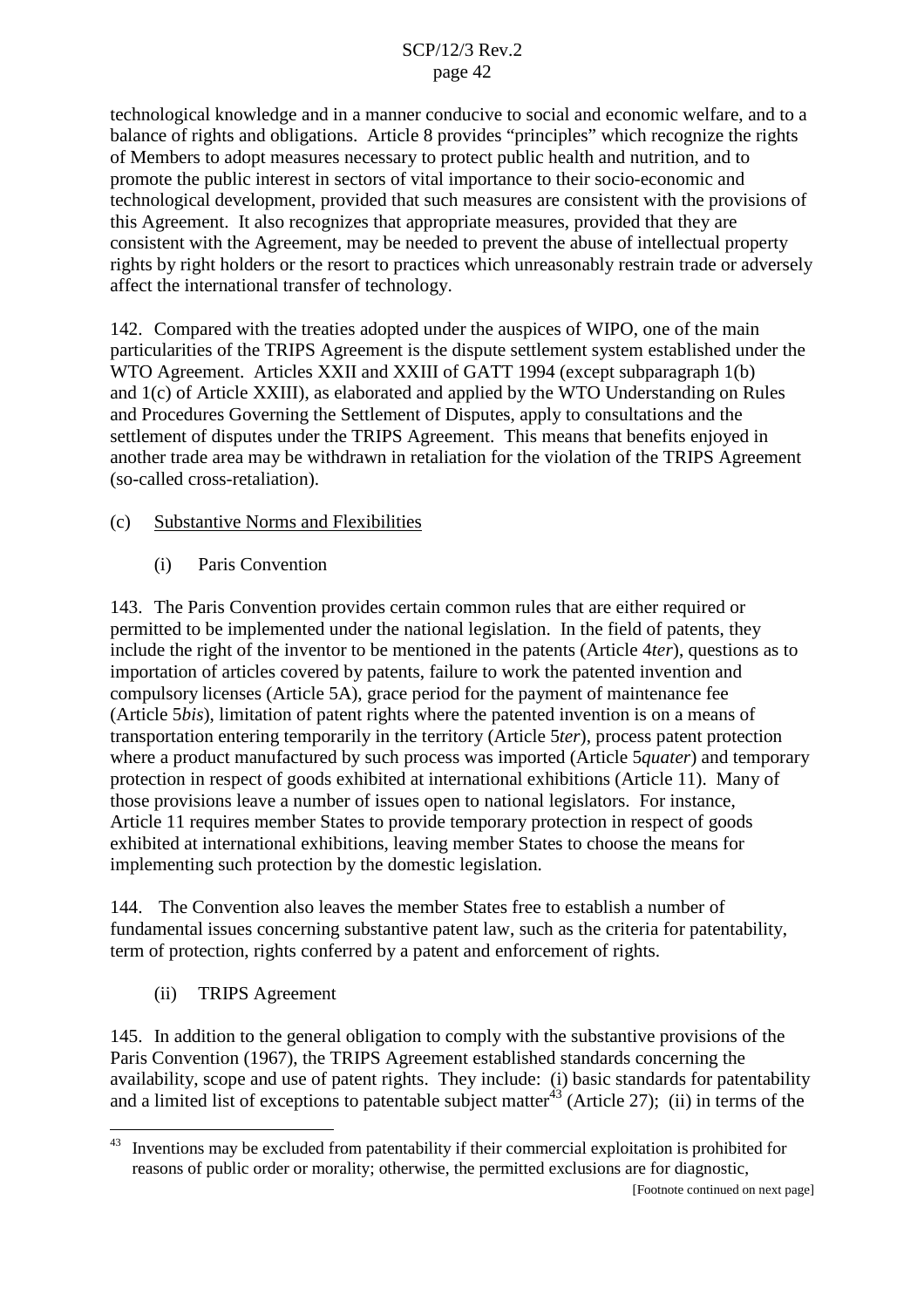availability of patents and the enjoyment of rights, no discrimination as to the field of technology, the place of invention and whether products are imported or locally produced (Article 27.1); (iii) rights conferred by a patent (Article 28) and exceptions to the rights (Article 30); (iv) conditions concerning the disclosure of the invention in a patent application (Article 29); (v) compulsory licenses (Article 31); (vi) availability of judicial review process for any decision to revoke or forfeit a patent (Article 32); (vii) the term of protection (Article 33) and (viii) the burden of proof in deciding whether a product was obtained by a patented process (Article 34).

146. The TRIPS Agreement is a minimum standards agreement, which allows Members to provide more extensive protection of intellectual property if they so wish. Members are left free to determine the appropriate method of implementing the provisions of the Agreement within their own legal system and practice. The Agreement leaves flexibilities for the Members to design their patent system since certain issues are not addressed under the Agreement (for example, ownership of patents), not defined in the Agreement (for example, the definition of "invention"), or prescribed as alternative choices for the Members (for example, whether the best mode requirement be required or not).

### (d) Formalities

(i) Patent Cooperation Treaty (PCT)

147. Under the PCT system, an applicant may file a single "international patent application" that has the same effect as a national application in each Contracting Party to the PCT. It also provides a streamlined procedure in those countries by establishing a single international procedure for certain operations to process patent applications (international phase). Consequently, the applicant can file an application and process his application under a single procedure with a single set of formality requirements during the international phase in accordance with the PCT and its Regulations. In accordance with PCT Article 27(1), as far as form or contents of the international application is concerned, the PCT provides standardized formality requirements that the applicants should fulfill. Details concerning the PCT are contained in sub-Chapter (f)(i) below.

148. The standardized formality requirements under the PCT, however, are not applicable to national applications filed under the national patent system of the member States. Further, with respect to any formality requirements which are not regulated by the PCT, a Contracting Party to the PCT may prescribe any requirements under the national law for the purpose of processing international patent applications after the international phase (national phase). This is where the PLT comes into play.

<sup>[</sup>Footnote continued from previous page]

therapeutic and surgical methods, and for plants and (other than microorganisms) animals and essentially biological processes for the production of plants or animals (other than microbiological processes). Plant varieties, however, must be protectable either by patents or by a *sui generis* system (such as the breeder's rights provided in a UPOV Convention). Further, detailed conditions are laid down for compulsory licensing or governmental use of patents without the authorization of the patent owner. Paragraph 6 of the Doha Declaration on the TRIPS Agreement and Public Health in August 2003, allows WTO Members to issue a compulsory license in view of exporting patented pharmaceutical products to countries with no or insufficient manufacturing capacity under certain conditions. New Article 31bis TRIPS states that a member may grant a compulsory license for the purpose of production of a pharmaceutical product and its export to an eligible importing Member.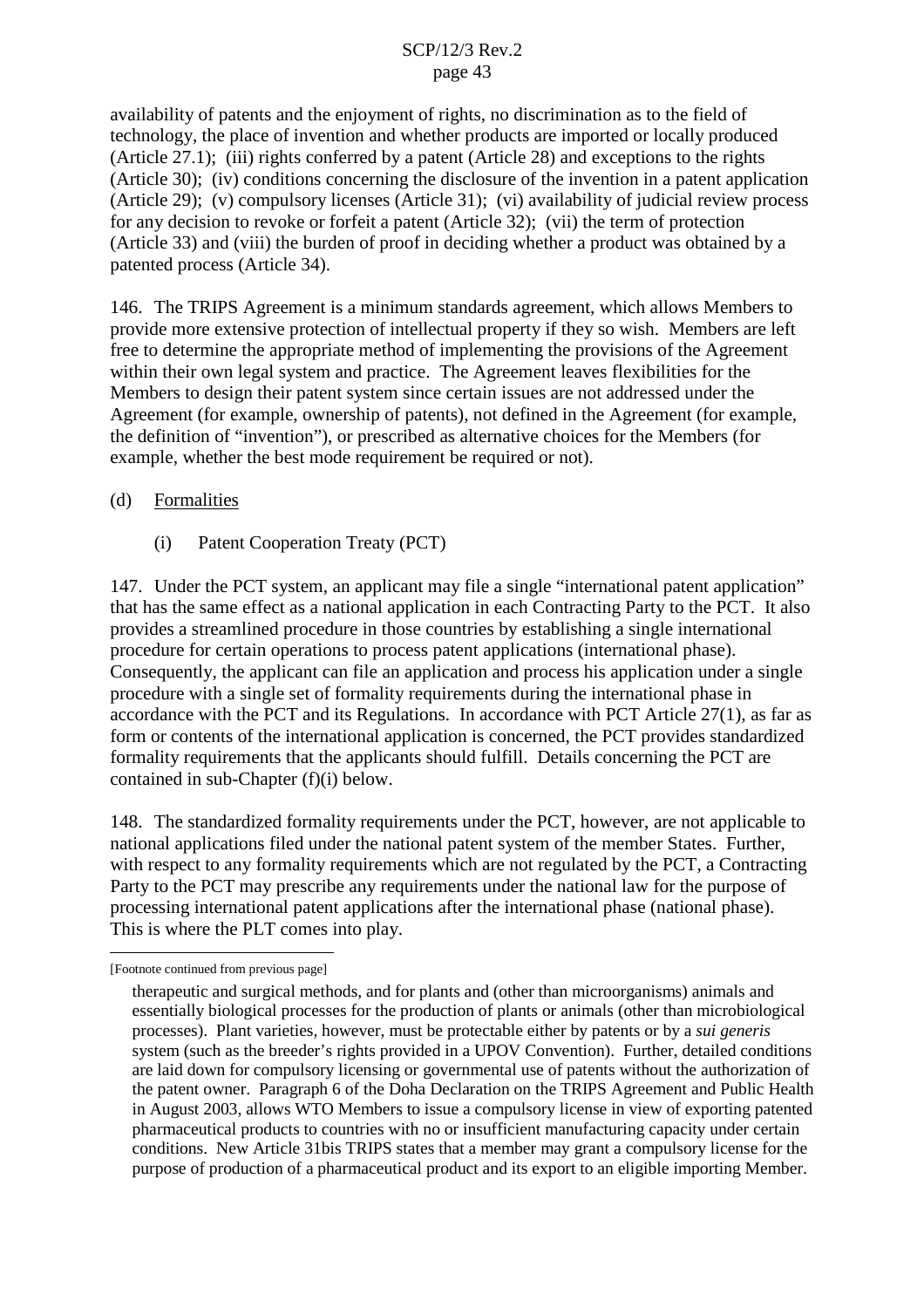(ii) Patent Law Treaty (PLT)

149. The aim of the Patent Law Treaty (PLT) is to harmonize and streamline formal procedures in respect of national and regional patent applications and patents. With the significant exception of the filing date requirements, the PLT provides maximum sets of requirements, which the Office of a Contracting Party may apply. This means that a Contracting Party is free to provide for requirements that are more generous from the viewpoint of applicants and owners, but are mandatory as to the maximum that an Office can require from applicants or owners.

150. The Treaty contains, in particular, provisions on the following issues:

- Standardized filing date requirements;
- A maximum set of formal requirements for national and regional applications, which are, as much as practical, in line with the requirements relating to form or contents of PCT international applications;
- Standardized Model International forms which shall be accepted by the Contracting Parties;
- Simplified procedures before the office such as the restriction on requiring evidence on a systematic basis and the exceptions from mandatory representation;
- Procedures for the avoidance of unintentional loss of substantive rights as a result of the failure to comply with certain formality requirements within a time limit.
- (e) Administrative Cooperation
	- (i) International Patent Classification (IPC)

151. The Strasbourg Agreement (of 1971) concerning the International Patent Classification provides for a common classification for patents for invention, including published patent applications, utility models and utility certificates. The International Patent Classification (IPC) is a hierarchical classification system in which the whole range of technology is divided into a number of sections, classes, subclasses and groups, in total approximately 70,000 subdivisions.

152. Classification is indispensable for the retrieval of patent documents in the search for "prior art." Such retrieval is needed by patent-issuing authorities, potential inventors, research and development units, and others concerned with the application or development of technology, for establishing the novelty of an invention or for determining the state of the art in a particular area of technology.

153. Although only some 60 States are party to the Agreement, the IPC is used by the patent offices of more than 100 States, four regional offices and the International Bureau of WIPO under the Patent Cooperation Treaty (PCT).

154. In order to keep the IPC up to date, it is continuously revised and a new edition is regularly published. The current (eighth) edition entered into force on January 1, 2006. The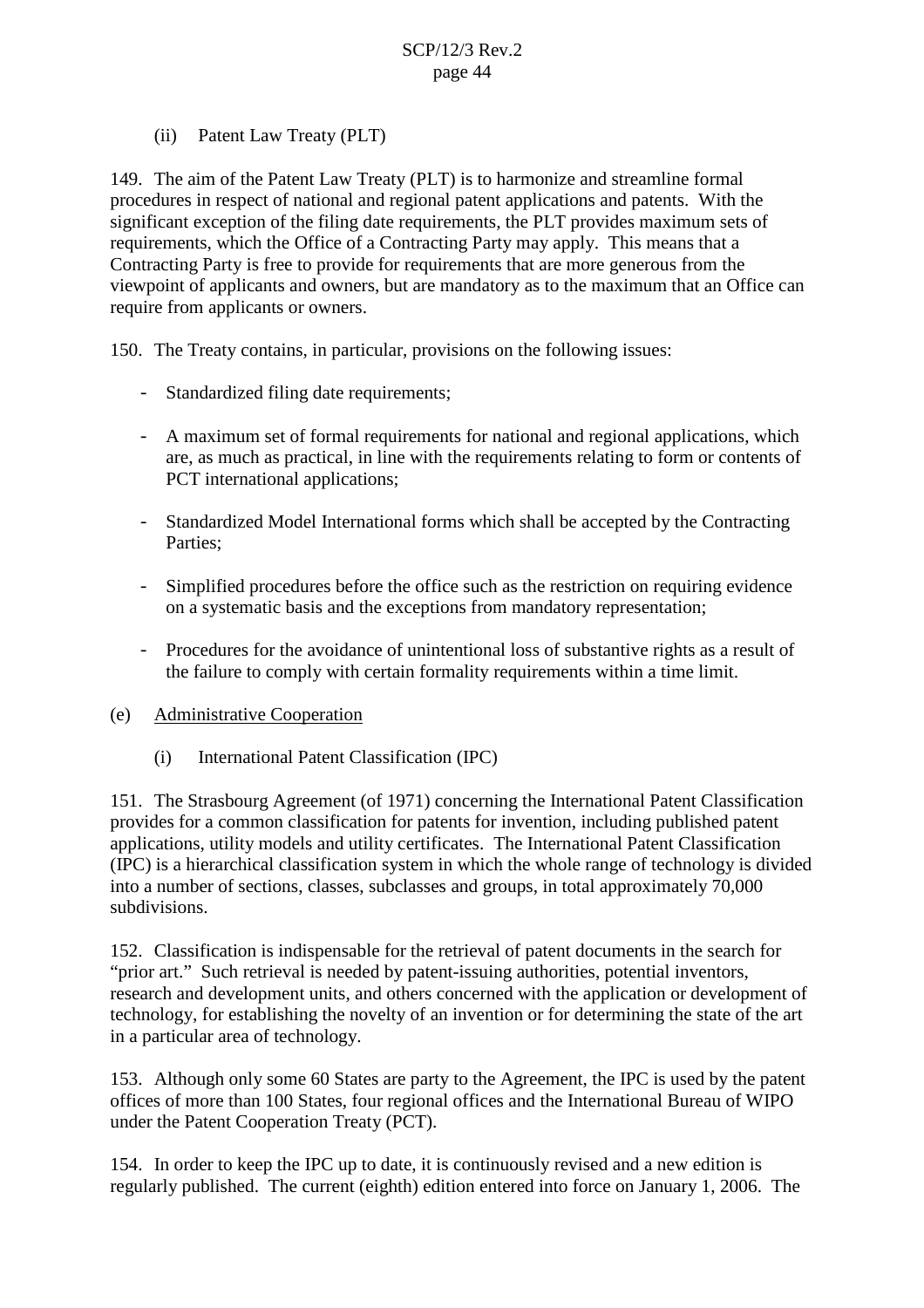revision is carried out by a Committee of Experts set up under the Agreement. All States party to the Agreement are members of the Committee of Experts.

(ii) The Budapest Treaty on the International Recognition of the Deposit of Microorganisms for the Purposes of Patent Procedure

155. Disclosure of the invention is a requirement for the grant of patents. Normally, an invention is disclosed by means of a written description. Where an invention involves a microorganism or the use of a microorganism, disclosure is not always possible in writing but can sometimes only be effected by the deposit, with a specialized institution, of a sample of the microorganism.

156. In order to eliminate the need to deposit in each country in which patent protection is sought, the Budapest Treaty provides that the deposit of a microorganism with any "international depositary authority" suffices for the purposes of patent procedure before the national patent offices of all of the contracting States and before any regional patent office (if such a regional office declares that it recognizes the effects of the Treaty). The European Patent Office (EPO), the Eurasian Patent Organization (EAPO) and the African Regional Intellectual Property Organization (ARIPO) have made such declarations. The "international depositary authority" is a scientific institution - typically a "culture collection" - which is capable of storing microorganisms. Presently, there are 37 such authorities.

157. The Treaty is primarily advantageous to the depositor who is an applicant for patents in several countries. Instead of depositing the microorganism in each and every country in which he files a patent application referring to that microorganism, he can deposit it only once, with one depositary, with the consequence of saving costs incurred by multiple deposits. Further, the security of the depositor is increased by the fact that, for an institution to become an international depositary authority, solemn assurances as to the seriousness and continued existence of that institution must be given by a State or by an intergovernmental industrial property organization.

(f) International Filing and Processing System

(i) The Patent Cooperation Treaty (PCT)

158. Lastly, no description of the current multinational framework can be complete without the mentioning of the Patent Cooperation Treaty (PCT).

159. The PCT is a multilateral treaty among countries which are members of the Paris Convention, administered by the World Intellectual Property Organization (WIPO). The PCT makes it possible to seek patent protection for an invention simultaneously in each country party to the treaty (as of December 2007, 138 countries<sup>44</sup>) by filing a single "international" patent application instead of filing several separate national or regional patent applications. And the effect of an international patent application in each PCT Contracting State is the same as if a national patent application had been filed with the national patent office of that State.

The list of those States can be found on the WIPO web site at www.wipo.int/treaties/en/documents/word/m-pct.doc.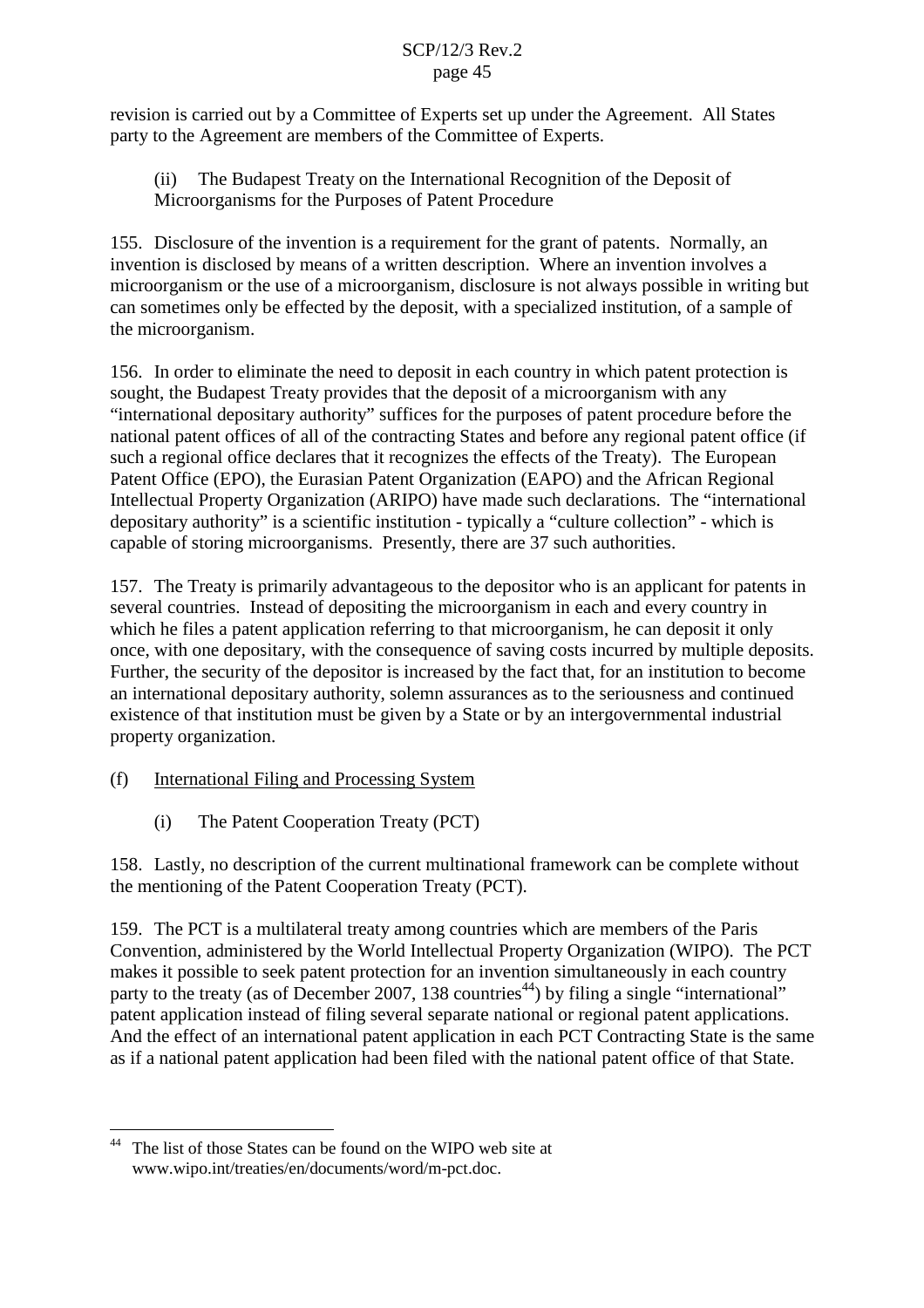160. The "international phase" consists of the international search (which outputs an international search report and a preliminary patentability opinion by the searching Office),<sup>45</sup> the international publication of the application, <sup>46</sup> and the optional international preliminary examination, during which the applicant can seek to obtain a positive patentability report through amendment of the application and by dialogue with the examiner. After the end of the international phase, the applicant must "enter the national phase," by furnishing to each Office in which he desires to actively seek patent protection a translation of the application into its official language and paying the requisite official fees. Ideally, the decisions of these national and regional patent offices should be facilitated by the contents of the search report, written opinion and, where available, by the international preliminary report on patentability.

161. The PCT procedure has significant advantages, including 18 months more time (than under the traditional patent system) for applicants to come up with the significant amounts of money required to internationalize a patent application, value-added information contained in the various search reports and patentability opinions on which to base the decisions about proceeding with the pursuit of patents, harmonization as to formality requirements which must be accepted in the national phase, international publication thus putting the world on notice of the application, and publication as well of the international search report, thus putting third parties in a better position to formulate a well-founded opinion about the potential patentability of the invention. Ultimately, the PCT brings the world within reach, postpones the major costs associated with international patent protection, provides a strong basis for patenting decisions, and is used today by the world's major corporations, research institutions and universities when they seek international patent protection.

162. Most recently the PCT Regulations have been amended to provide for:

- new solutions where elements or parts of the international application are missing;
- restoration of the right of priority;
- lowering the standard for rectification of obvious mistakes;
- modification of the physical requirements to facilitate scanning and OCR;
- the addition of patent documents of the Republic of Korea to the PCT minimum documentation;
- the addition to the minimum requirements for the appointment of new International Searching Authorities of quality management systems;

<sup>45</sup> To date, 15 patent offices have been appointed as PCT International Searching and Preliminary Examining Authorities: Austrian Patent Office, Australian Patent office, Brazilian National Institute of Industrial Property, Canadian Intellectual Property Office, State Intellectual Property Office of the People's Republic of China, European Patent Office, Spanish Patent Office, National Board of Patent and Registration of Finland, Indian Patent Office, Japan Patent Office, Korean Patent Office, Federal Service for Intellectual Property, Patents and Trademarks (Russian Federation), Swedish Patent and Registration Office, United States Patent and Trademark Office, Nordic Patent Institute. <sup>46</sup> <sup>10</sup> publication languages as of <sup>1</sup> January 2009.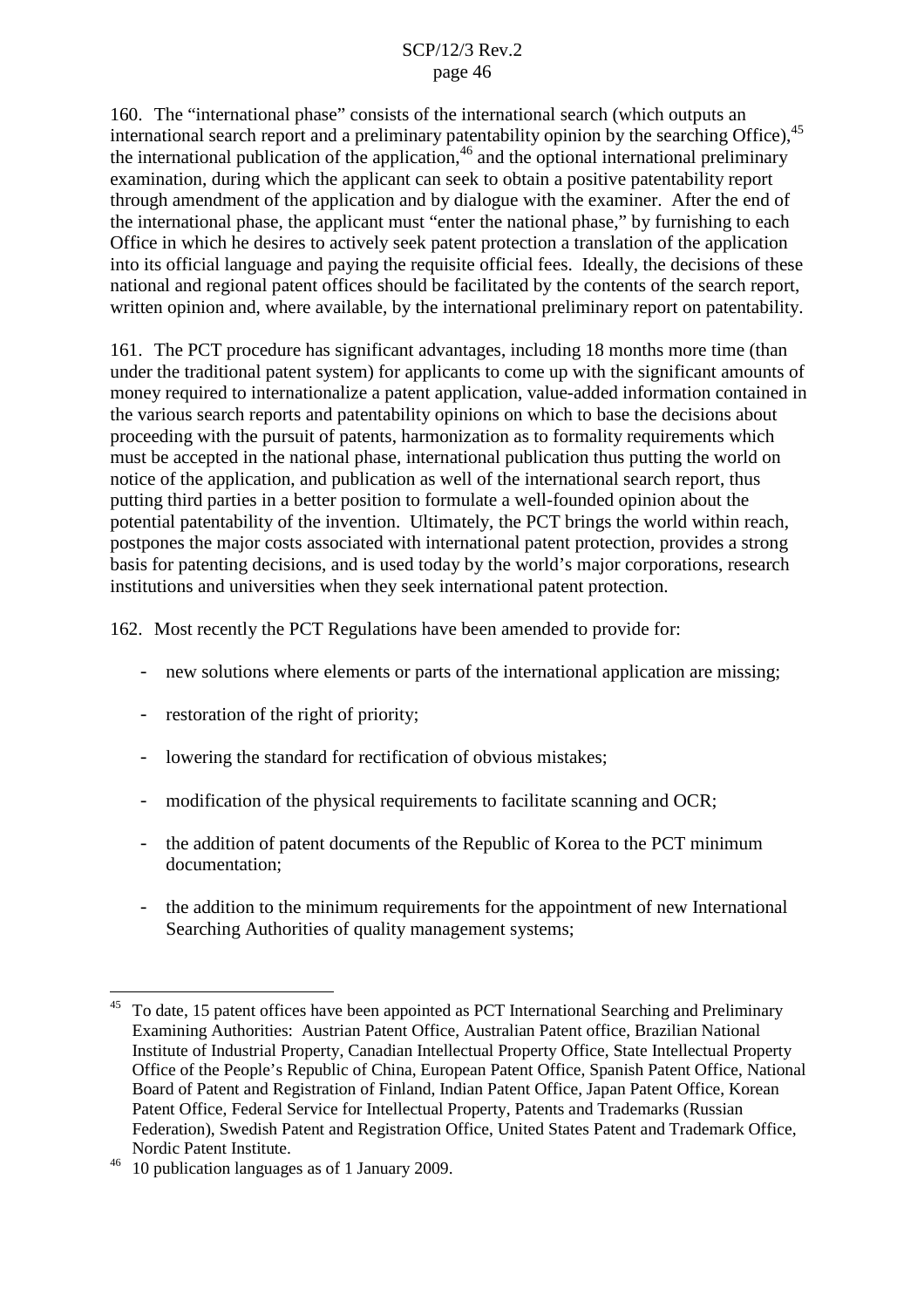- two new publication languages;<sup>47</sup> and
- the option of obtaining supplementary international searches.<sup>48</sup>

163. Further, at the PCT Assembly in September 2008, modifications to the fee reduction already in place for applicants from certain developing and least developed countries will be proposed in order to widen its coverage.

164. By any measure, the PCT has been a real achievement—the number of Contracting States, the number of applications filed, the companies which consistently file PCT applications, the practical harmonization that has taken place around its requirements, innovations in the PCT including electronic filing, electronic publication and dissemination of documents, etc. It has effectively become the cornerstone of the international patent system as it exists today. However, the PCT faces a number of particular challenges at this point in its history, including:

- limitations inherent in the current legal structure, which make it difficult to innovate and respond to evolving best practices, and to simplify the texts;
- the growth in the number of Contracting States and in the system's use;
- the performance of Offices and International Authorities, especially the timeliness of their work $49$  and its quality;
- balancing the needs, desires and expectations of the Contracting States and the PCT users;
- the appearance of a number of "alternatives" to the PCT;
- ensuring that PCT contributes positively to solving the problems faced by the international patent system today.

165. A number of the problems which the PCT was originated to address still exist in the international patent system: high patent application backlogs, long pendency times, duplication of work by multiple offices on the same application,  $etc.<sup>50</sup>$  It is safe to say that

<sup>&</sup>lt;sup>47</sup> Portuguese and Korean as of 2009.<br><sup>48</sup> Applicants may request, during the international phase of the PCT application, additional international searches to be made by additional International Search Authority (Authorities) so that international search covers the fullest prior art as possible. It is an optional system, both for

applicants and for international authorities.<br><sup>49</sup> In relation to the time limits fixed in the Treaty and Regulations.<br><sup>50</sup> The first official statement made by a BIRPI body was made on September 29,1966, by the Executive Committee of the Paris Union. It reads as follows: "The Executive Committee of the International (Paris) Union for the Protection of Industrial Property," "Having noted: that all countries issuing patents, and particularly the countries having a preliminary novelty examination system, have to deal with very substantial and constantly growing volumes of applications of increasing complexity, that in any one country a considerable number of applications duplicate or substantially duplicate applications concerning the same inventions in other countries thereby increasing further the same volume of applications to be processed, and that a resolution of the difficulties attendant upon duplications in filings and examination would result in more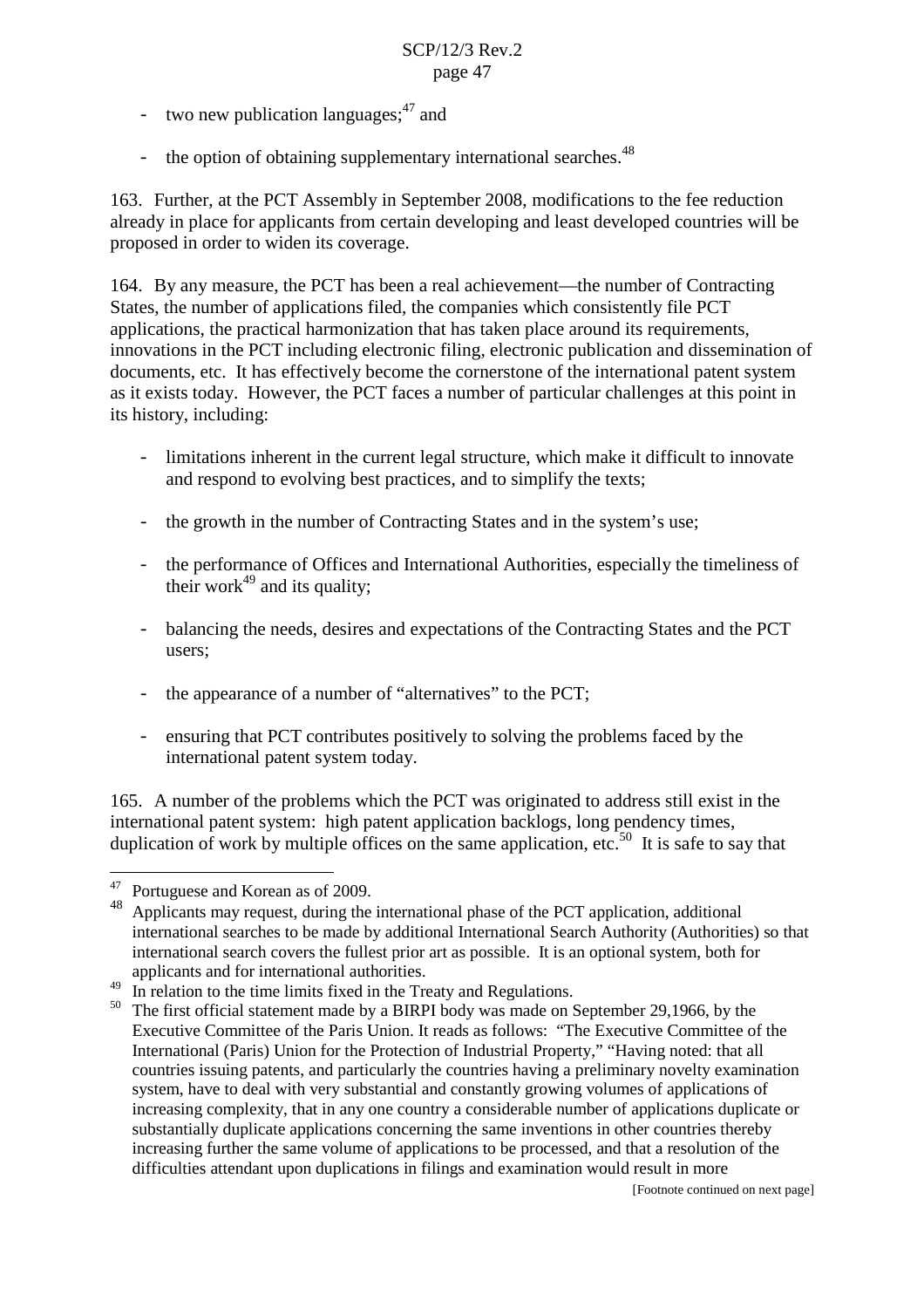these existing problems would be significantly worse today had the PCT not been created. The creators of the PCT knew that they would not be able to completely solve those problems, and the PCT was, after all, a compromise. Former WIPO Director General Arpad Bogsch stated:

"In the second half of the 1960s (when the plans for a PCT were under discussion) and in the 1970s (when the PCT was adopted and signed), this compromise was the maximum of simplification that could be agreed upon. It still seems to be the maximum 25 years later. But I do not believe that it will remain the maximum also in the 21st century. On the contrary, I believe that further streamlining the procedures and a higher degree of relying on the results of the international search and examination can and will be realized. They should remain on the agenda of WIPO and should be vigorously pursued by the governments and the patent offices as well as by the International Bureau of WIPO."<sup>51</sup>

166. It seems clear that further opportunities to improve the international patent system will be able to be built on the foundation of the Patent Cooperation Treaty.

## (g) Recent Discussions on Substantive Patent Law Harmonization; Developing Countries

167. As a number of questions relating to the harmonization of national and regional patent laws had not been dealt with either in the TRIPS Agreement, in the PLT or in any other patent-related treaty of global reach, following the conclusion of the PLT, the SCP took the decision, in November 2000, to undertake discussions in relation to the harmonization of certain substantive patent law requirements, with a view to finding solutions, in particular, to the problem of the significant cost of obtaining international patent protection, to facilitating cooperation among Patent Offices in respect of search and examination results in order to reduce the workload they face and to address the issue of quality of patents. The set of general items to be covered by a draft Substantive Patent Law Treaty (SPLT) should include, according to the SCP at that time, issues of direct relevance for the grant of patents, including, in particular, provisions relating to the definitions of prior art, novelty, inventive step (nonobviousness) and industrial applicability (utility), the sufficiency of disclosure of the invention in the application, and the structure and interpretation of the claims.

168. Since May 2001, the SCP has discussed several versions of the draft SPLT. While these discussions have produced agreement in principle on a number of points (such as the right to a patent, prior art, sufficiency of disclosure or the requirements of novelty and inventive step), other subjects have given rise to more significant difficulties. These difficulties were partially

<sup>[</sup>Footnote continued from previous page]

economical, quicker, and more effective protection for inventions throughout the world thus benefiting inventors, the general public and Governments," "*Recommends*: that the Director of BIRPI undertake urgently a study on solutions tending to reduce the duplication of effort both for applicants and national patent offices in consultation with outside experts to be invited by him and giving due regard to the efforts of other international organizations and groups of States to solve similar problems, with a view to making specific recommendations for further action, including the conclusion of special agreements within the framework of the Paris Union." See The First Twenty-Five Years of the PCT  $(1970 - 1995)$ , pg. 12.

<sup>&</sup>lt;sup>51</sup> The First Twenty-Five Years of the PCT (1970 – 1995), pg. 11.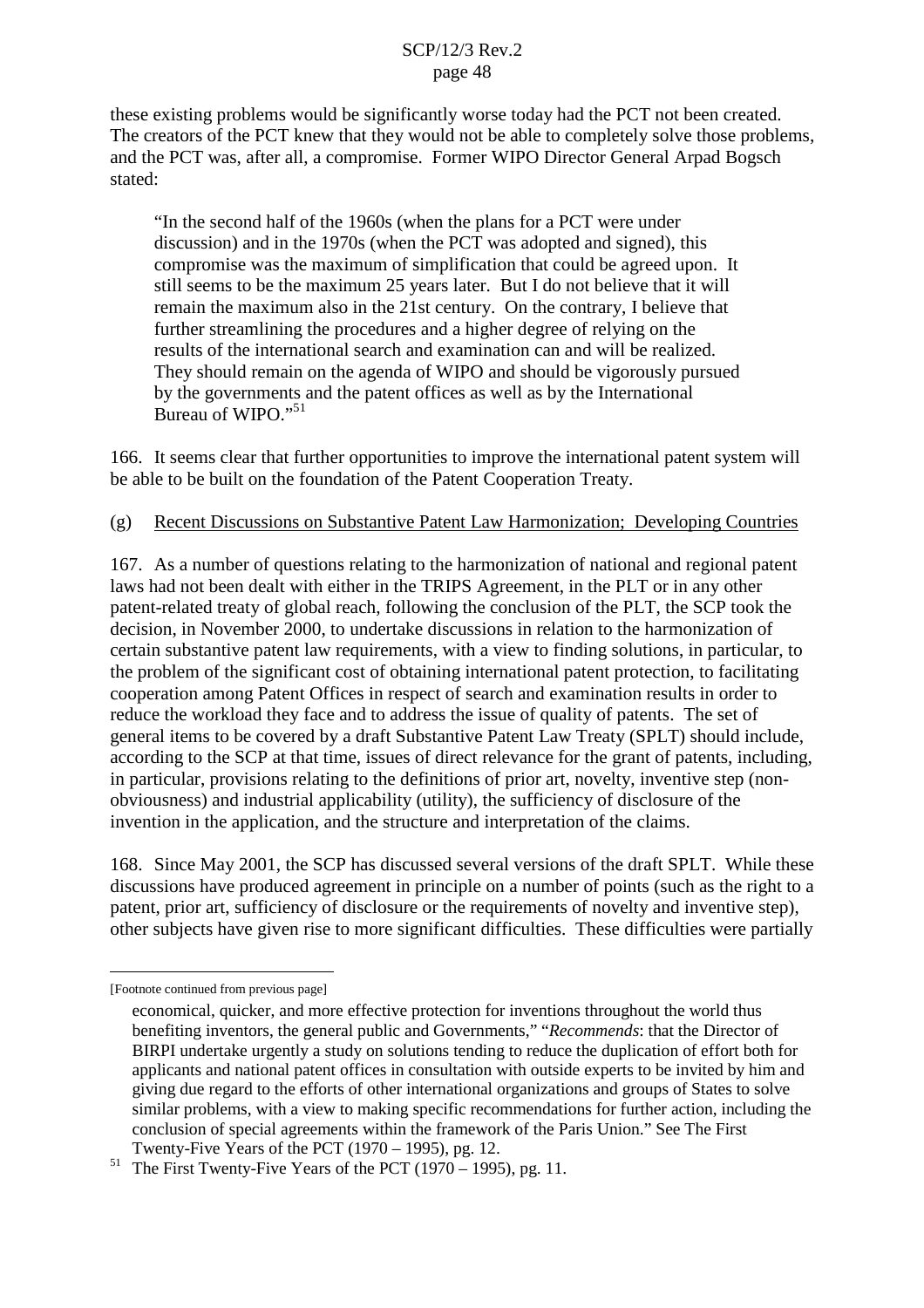due to differences in opinion among industrialized countries (technical character of an invention, principle of first-to-file or grace period), but also to concerns expressed by developing countries. Indeed, the latter have expressed fears, for example, regarding the possibility of introducing into the SPLT provisions going beyond the TRIPS Agreement, in particular regarding patentable subject matter, and losing certain existing flexibilities.

169. With a view to overcoming those differences, different user groups and certain countries undertook, outside the context of WIPO, discussions on the possibility of limiting the draft SPLT to a reduced number of provisions, including those relating to prior art, but excluding provisions of a more controversial or political nature. Such discussions took place between October 2003 and February 2004 as part of the trilateral cooperation between Japan, the United States of America and the European Patent Office, at meetings of the International Association for the Protection of Intellectual Property (AIPPI) and of the International Federation of Intellectual Property Attorneys (FICPI), and during a meeting of 24 non-governmental organizations.

170. Further to those developments, the United States of America, Japan and the European Patent Office submitted a joint proposal designed to limit the draft SPLT to the provisions relating to the definition of prior art, the grace period, novelty and inventive step at the tenth session of the SCP, which took place from May 10 to 14, 2004. The choice of these provisions was based*, inter alia,* on the following reasoning: (i) the prior art-related provisions of the SPLT would provide the best opportunity for near-term agreement and results, since more controversial issues would be left to national regulation; (ii) agreement on these issues would result in consistent examination standards throughout the world, improve patent quality, and reduce the duplication of work performed by patent offices; and (iii) an internationally recognized definition of prior art would improve patent quality and address concerns regarding protection of traditional knowledge, as discussed by the WIPO Intergovernmental Committee on Intellectual Property, Genetic Resources, Traditional Knowledge and Folklore (IGC).

171. This proposal obtained the support of a number of delegations, in particular those from industrialized countries. Other delegations, however, opposed it and emphasized the need to examine all the provisions of the current draft as a whole, taking into account their interdependent nature, and recalled the importance they attached to other matters that would be left outside the scope of discussions. During the following sessions of both the SCP and the General Assembly, positions remained divided, and Member States were unable to reach a consensus on a work program for the SCP. Among the arguments raised, the following may be mentioned:

Delegations from the industrialized nations stated that it was in the common interest of all WIPO Member States and their nationals to improve patent quality, to simplify the procedures, to reduce the costs for users, and to reduce duplication of work by patent offices. In order to reach those objectives, it was necessary to establish more consistent and common examination standards among WIPO Members, so that offices could increase, if they so wished, mutual cooperation in terms of the use of search results. The delegations were convinced that the results of that work would be of benefit to the patent protection systems in both developed and developing countries. Some of those delegations stated that limiting the scope of the SPLT to discussions regarding the definition of prior art, grace period, novelty and inventive step provide the best opportunity for achieving near-term agreement of core prior art related principles of patent law and thereby provide the best opportunity for meaningful results. Agreement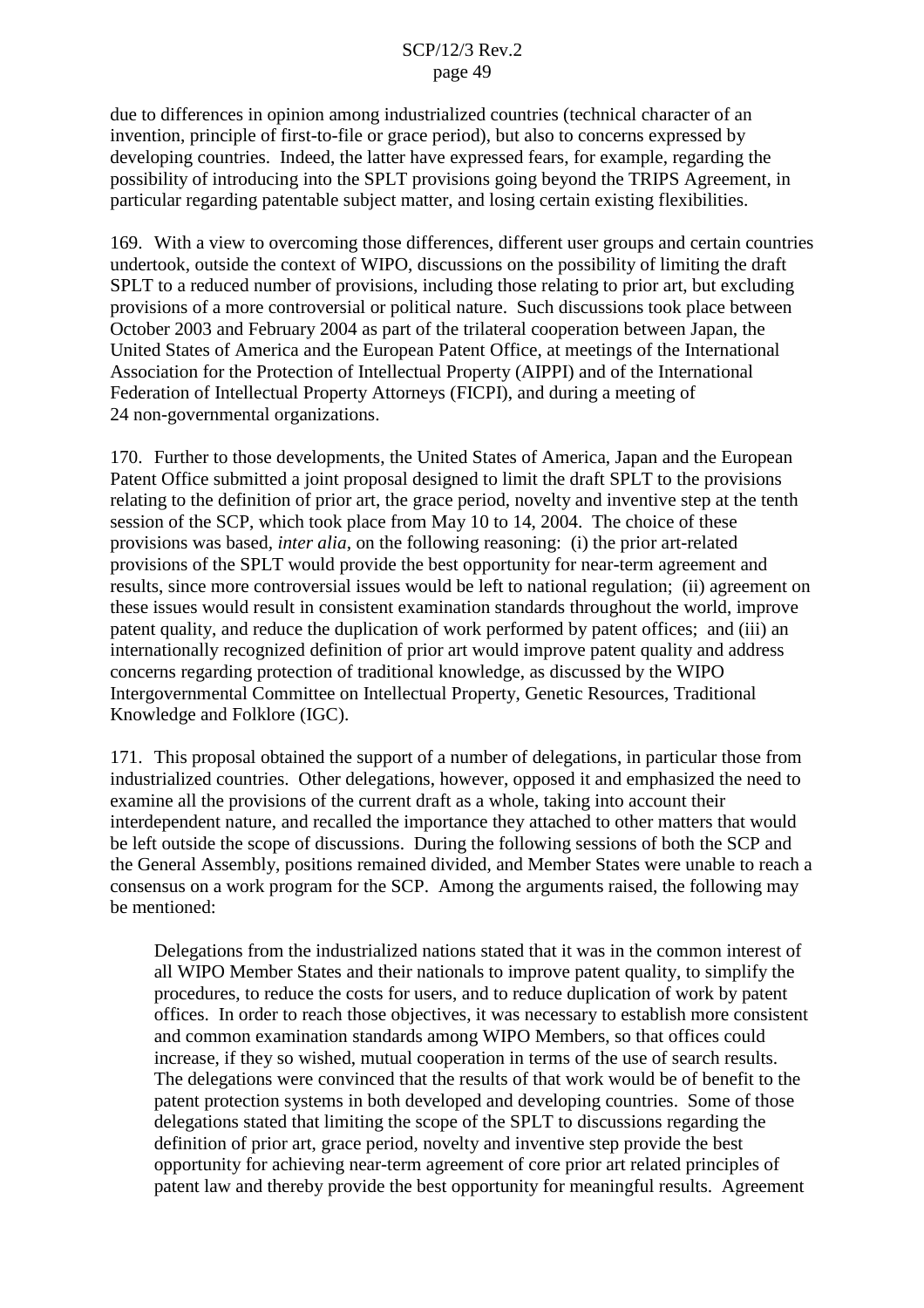on those issues would promote higher patent quality, facilitate work sharing and, more importantly, would allow innovators, in particular, individuals and small- and medium-sized enterprises, to benefit from their own innovation in a way that was not possible due to existing differences in laws throughout the world. As examples that may be of particular relevance to developing countries, the following were mentioned: introducing a worldwide prior art notion would prevent inventions based on public, but non-written traditional knowledge to obtain a patent everywhere in the world; imposing a strict inventive step requirement may prevent the patenting of many trivial inventions and a grace period could be helpful for those who are not fully aware of the complexities of international patent protection. At the same time, cooperating more closely on this type of technical issues would improve the international patent system without removing the liberty of countries to make full use of the flexibilities contained in the system today, for example, in the TRIPS Agreement.

172. Other delegations, in particular, those of developing countries, stated that negotiations on the draft SPLT should be addressed adopting an inclusive approach to examine the concerns of all member States. They were of the view that concerns of developing countries, such as the cross-cutting nature and the significant implications of this process on public policy objectives for developing countries, together with the importance of subjects such as public interest, flexibility on existing intellectual property laws, transfer of technology, curbing of anti-competitive practices and disclosure of the origin of genetic resources in patent applications for developing countries, needed to be duly considered. The proposal to narrowly focus the discussions on the SPLT on only four provisions, while leaving aside or deferring to other fora the issues and proposals of interest to developing countries, was not consistent with the "development dimension". Some delegations were of the view that a fragmented approach to negotiations would in fact not allow all Member States to make their proposals in the negotiations on issues that they considered relevant. In order to strike a balance between the rigidities that would be created in the international intellectual property system by demands on upward harmonization of national patent laws, on the one hand, and the safeguarding of existing flexibilities and national policy space, on the other, it was considered that negotiations on the SPLT should take on board issues of concern to all Members as a single undertaking.

## VI. PATENT SYSTEMS AND EXISTING FORMS OF COOPERATION

173. As indicated in Chapter V, the current international framework is characterized by a number of international norms which have brought national legal frameworks closer together. However, in order to accommodate different national interests and needs, there are differences in the architecture of the patent systems at the national level. While more commonalities among the national legal systems are found in respect of certain elements of the patent system, other aspects reflect substantially different approaches.

174. In addition to those international norms, other forms of bilateral and multilateral cooperation exist in respect of various aspects of the patent system. This Chapter focuses on some key elements of the patent system and describes how those elements are currently applied at the national level with a short explanation on existing cooperation mechanisms. With respect to sub-Chapter (e) to (k), information concerning current practices under various national/regional laws is provided in Annex II.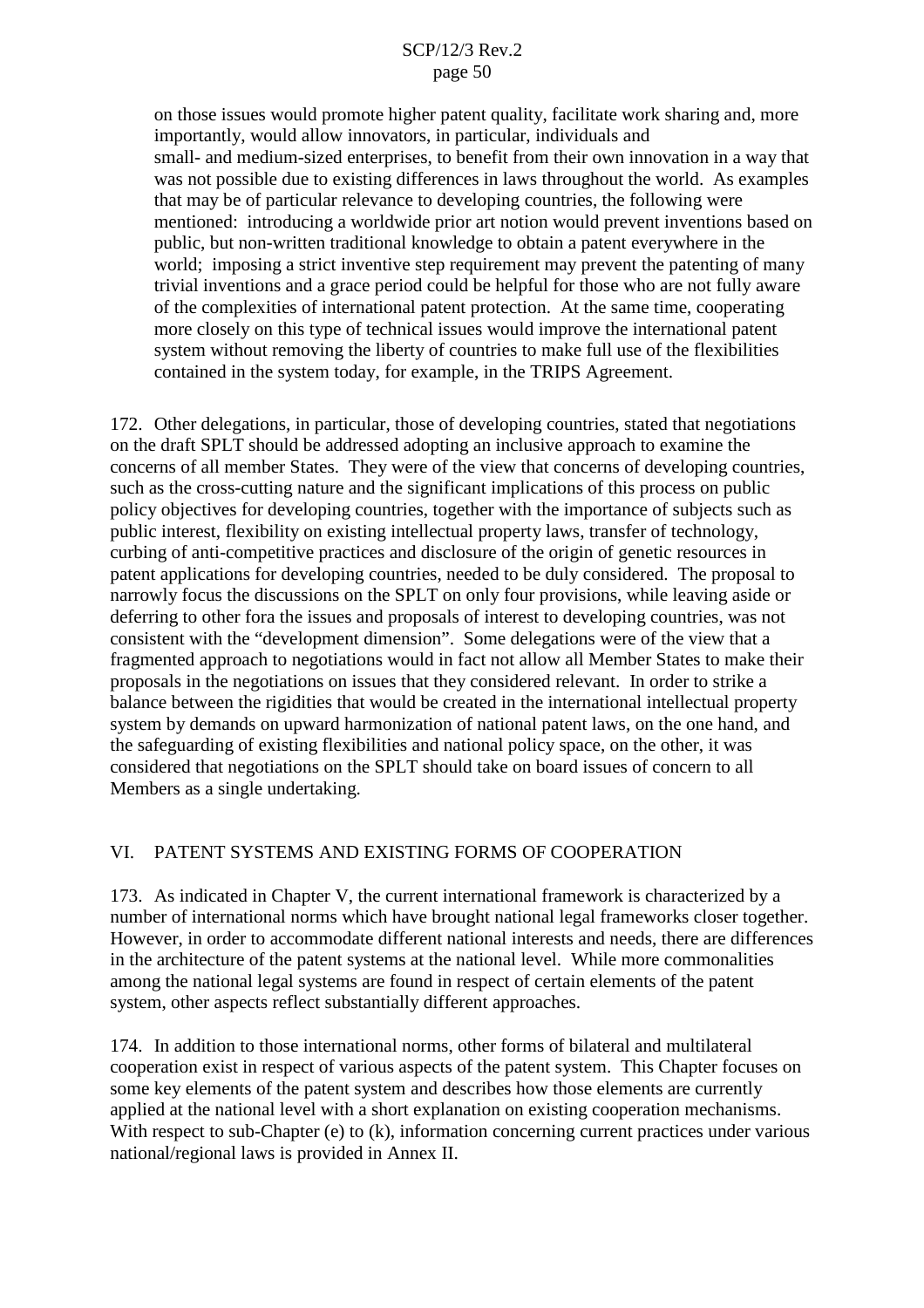### (a) The Application

175. Since the patent right is a territorial right, in principle, an application has to be filed in each country in which patent protection is sought. For applicants who wish to obtain patent protection in a number of countries, it is cumbersome and costly to prepare various applications each of which must meet different national requirements. This difficulty was partly relieved by the establishment of regional patent offices, which provide the possibility to file regional applications in order to obtain patent protection in all or part of the member States of such regional organizations. As indicated in Chapter V, the PCT further provides one set of requirements regarding the form and contents of international applications which have the effect of a regular national application in each designated State as of the international filing date.

176. In certain cases, for example, where an applicant seeks patent protection only in two or three countries, he may choose to file national applications in each country separately, claiming priority under the Paris Convention rather than using the PCT. The national/regional formality requirements relating to national and regional applications are partially harmonized by the PLT. The said requirements, however, are maximum requirements. Therefore, each PLT Contracting Party may provide different national/regional requirements under the applicable law within the maximum set of requirements permitted by the PLT. Although it is limited to the request part of the application, the PLT provides a Model International Request Form, which shall be accepted by all Contracting Parties. The Trilateral Offices adopted, in November 2007, a Common Application Format which will allow applicants to prepare a single application that should be accepted by each participating Office without the need for further amendments to be made to comply with formal requirements. The Common Application Format is based on the existing PCT format taking into consideration the promotion of electronic filing and processing.

177. In addition to the need to accommodate the application format to various national/regional requirements, in general, a patent application, or a translation of such application, has to be submitted in a language prescribed by the applicable law. For those applicants who wish to obtain patents in countries having different official languages, it is costly to prepare the necessary translations of the application in those different languages. As one example to reduce the cost for translation, the Member States of the European Patent Organisation concluded the London Agreement in 2000. The Parties to the Agreement undertake to waive, entirely or largely, the requirement for translations of European patents to be filed in their national language.<sup>52</sup>

178. In general, a patent application consists of the following parts: a request, a description, claims, drawings and an abstract. Although drafting requirements and practices differ from country to country, there are typically three basic requirements to be complied with. Firstly, the description shall disclose the invention in a clear and complete manner so that the invention could be carried out by a person skilled in the art. Sub-Chapter (i) below will specifically deal with this aspect. Secondly, the application shall relate to one invention only or to a group of inventions linked in a certain way, the so-called "unity of invention". The unity of invention requirement not only increases legibility of the application, but also has a bearing on the financial income of the patent Office by preventing the applicant to include an

Details concerning the London Agreement are found at: http://www.epo.org/patents/law/legislative-initiatives/london-agreement.html.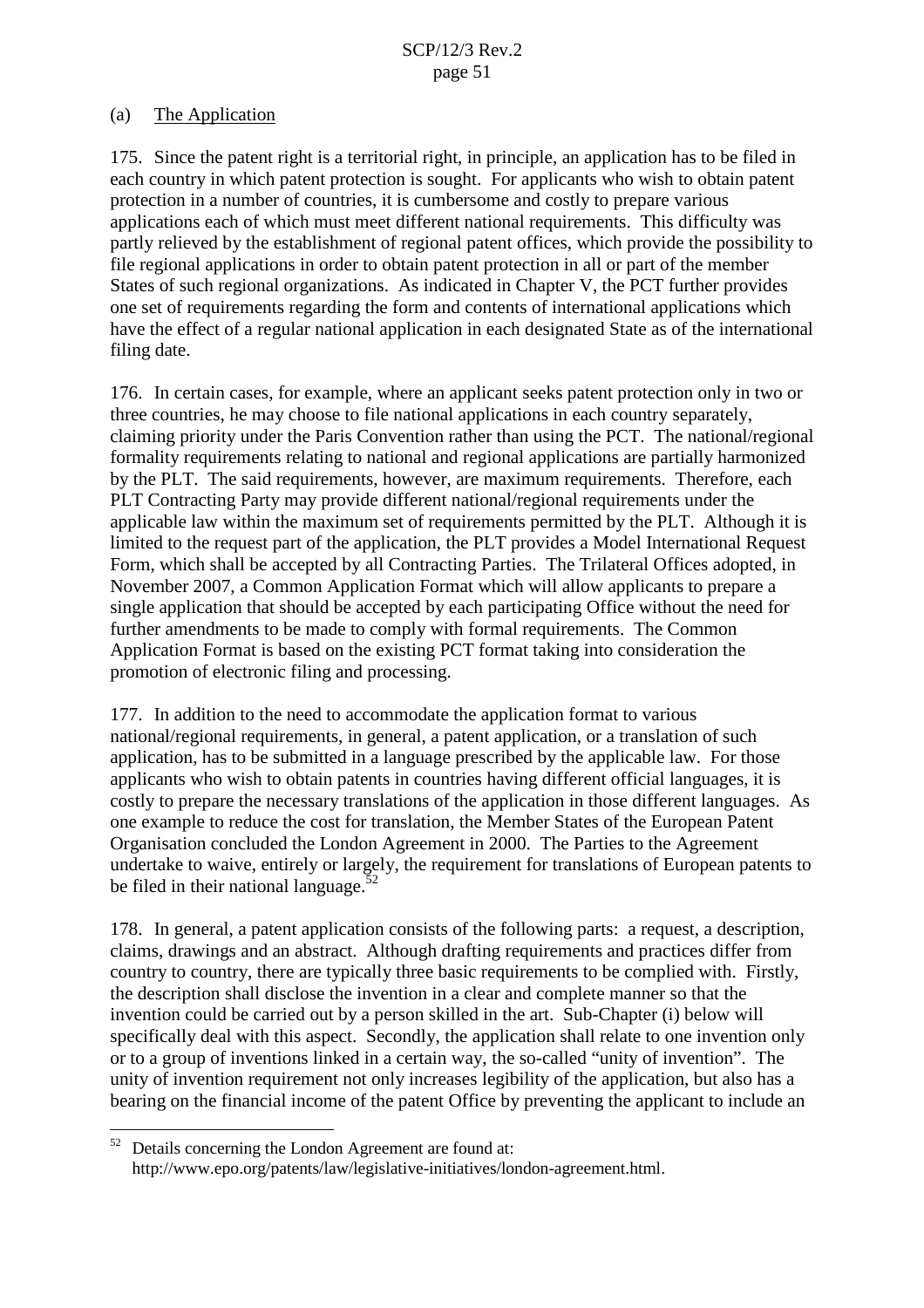unlimited number of inventions in the same application. Although the PCT provides a harmonized rule on the determination of unity of invention, bearing in mind that not all national patent Offices conduct substantive search and examination, to what extent the grouping of inventions is permitted in one application differs from one country to another.<sup>53</sup>

179. Thirdly, for the application to proceed, it must contain claims which should be clear and concise. Since the claims define the scope of protection, the drafting and interpretation of the claims are crucial not only for the applicant but also for third parties who, as a general rule, would be obliged to obtain consent by the patentee to use the invention once it is patented. The national/regional practices regarding the drafting and interpretation of the claims, however, significantly differ from one jurisdiction to another. The format of claims (for example, multiple dependent claims) and any limitation to a number of claims accepted under the national/regional practices are different from one country to another. <sup>54</sup> Many national and regional laws provide different provisions that regulate the relationship of the claims to the disclosure.<sup>55</sup> Further, certain types of claims in particular, for example, product-by-process claims and means-plus-function claims are interpreted differently among the courts in different countries. One of the most difficult areas of patent claim interpretation is the determination of an infringement of a patent where one of the elements of the patented claim is substituted by an equivalent element. The doctrine of equivalents is applied significantly differently among the courts in various jurisdictions.

180. In sum, with respect to the formality requirements relating to patent applications, the PCT and the PLT have addressed a number of issues and have brought national/regional laws closer together. However, they fall short of establishing one application form or format accepted under the national systems of member States. The substantive requirements relating to patent applications are less harmonized. In particular, the national/regional practices regarding drafting and interpretation of the claims significantly differ from one jurisdiction to another. In certain cases, claims with exactly the same text could be interpreted differently, and thus the scope of protection would not be the same in different jurisdictions.

(b) Search and Examination

181. National/regional patent laws provide substantive patentability requirements that need to be fulfilled in order to enjoy patent rights. In some countries, the prior art search and substantive examination are conducted by the national/regional patent office in order to check the compliance with the conditions of patentability prescribed by the applicable law. Once all the requirements under the applicable law are met, the patent will be granted. The search and examination thus ensure that granted patents meet *a priori* the requirements prescribed under the applicable law. As a consequence, patent owners will enjoy more legal certainty when enforcing their patent rights. Such a higher quality of granted patents is also advantageous for third parties, since the cost of challenging issued patents in court is often expensive. On the other hand, a poor search and examination might be more misleading than no search and examination at all, since it may raise an incorrect expectation of validity. The quality of the

<sup>&</sup>lt;sup>53</sup> "Summary of Responses and Points for Discussion" (WIPO document SCP/WGM/2/1)<br>http://www.wipo.int/scp/en/working\_group/session\_2/documents/doc/scp\_wgm2\_1.doc.

 $\frac{1}{24}$  "Summary of Responses and Points for Discussion" (WIPO document SCP/WGM/2/1)

http://www.wipo.int/scp/en/working\_group/session\_2/documents/doc/scp\_wgm2\_1.doc.<br><sup>55</sup> "Requirements Concerning the Relationship of the Claims to the Disclosure" (WIPO document SCP/7/6) http://www.wipo.int/edocs/mdocs/scp/en/scp\_7/scp\_7\_6.doc.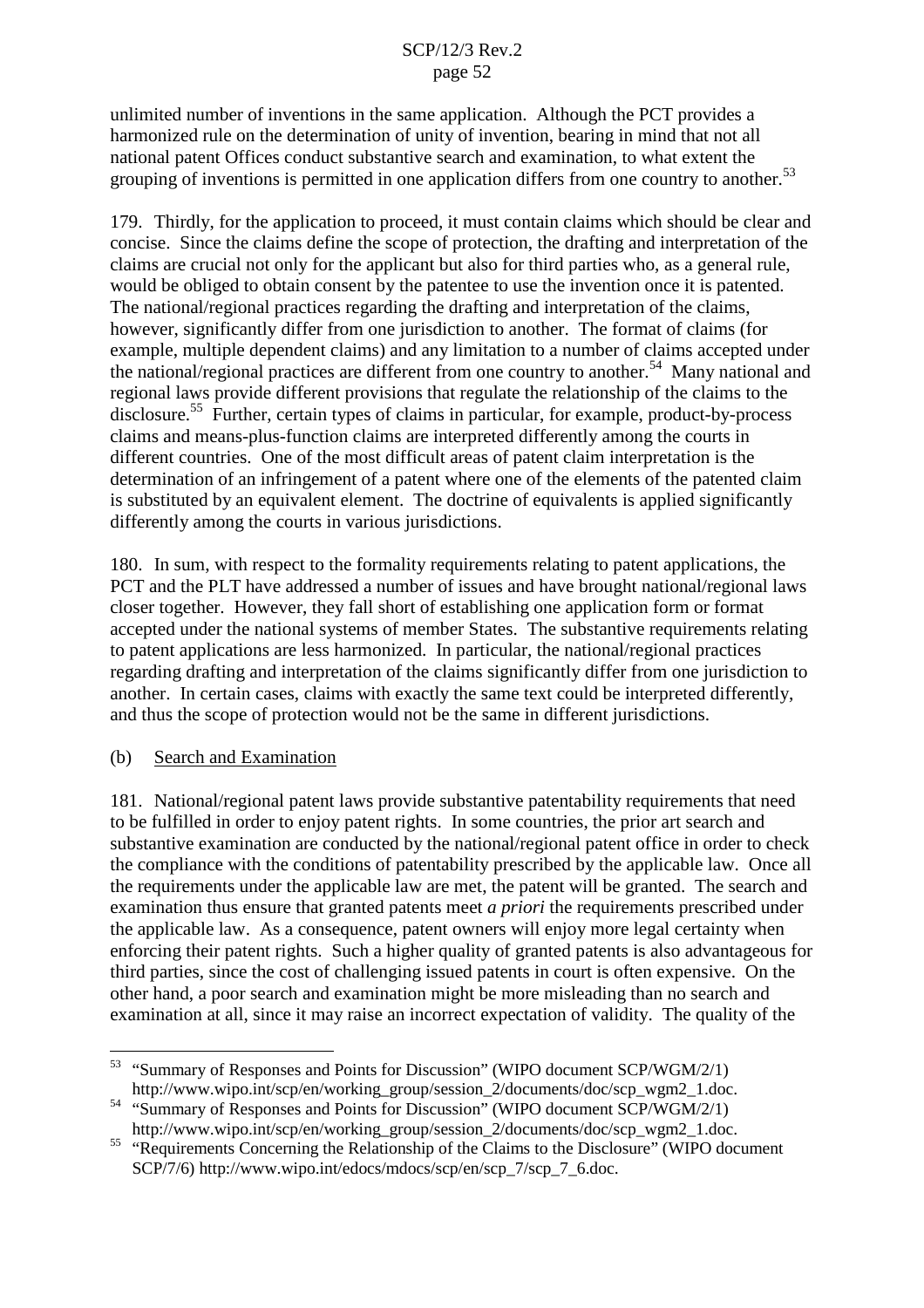search and examination, therefore, is important for the legal certainty of the patent system as well as for the confidence in the patent system by society at large. On the other hand, it is expensive to maintain full substantive examination. It requires a significant number of highly qualified examiners who are well acquainted with the patent law as well as the latest technological advances in their specialized field of competence. Further, in order to search prior art, the maintenance of an up-to-date prior art documentation is essential, which also requires important financial and human resources.

182. Conducting search and substantive examination for all applications may thus not be the best approach for all the patent offices in the world. The policy choice of the legal and administrative framework depends on various factors such as a rational use of resources and market demand. Complex tasks and costs associated with the administration of search and examination are well recognized, and finding the best way to allocate limited resources is a well-known challenge. The choice may also be dictated by both the administrative costs for the authorities concerned and the social costs for the inventors who wish to obtain and enforce their patents. Further, costs for third parties should also be considered so that society at large would benefit from the patent system. No single system can be applied to all countries. The different existing systems reflect these differences on the one hand, and the policy choice of governments wishing to maximize the benefits from the patent system, on the other hand. The organizational structure and administrative system relating to search and examination vary significantly from one country to another.

183. One option that some countries have chosen is to have the patent Offices check the formalities of the patent applications and, once the formality requirements are met, to grant the patent without substantive examination. When a patent is enforced at a later stage, the validity of the patent may be challenged by the alleged infringer in court. From the point of view of the patent Office, this leads to considerable cost saving in terms of staff expenditure, and the country may be able to allocate its resources to other areas of priority. However, since no search and substantive examination are carried out before the grant of the patent, there is no guarantee that the patents are valid. The costs for examining the validity of those patents which purport to protect an invention of significance to a competitor are transferred to the post-grant phase, in particular, to courts as well as to patent owners and third parties, who have to prove the validity (or invalidity) of the patent in court.

184. Another option for countries is to have the patent Office conduct a prior art search and to establish a search report by a search examiner of the national patent Office, once a patent application is filed and the formalities of the application are checked. The patent will be granted without examination as to the patentability of the invention, and the search report will be published together with the granted patent. Since there is no substantive examination, the procedure is less complex than if a full examination was conducted. The published search reports will, nevertheless, allow third parties to better assess the validity of the granted patents. The patent Office has to allocate resources for employing search examiners, who need technical expertise, and for maintaining prior art documentation (databases). Such a system may also permit an easy and effective outsourcing of the work to another office if it is desired not to maintain a local body of search examiners; arrangements of this nature are made by a number of countries, often by the establishment of "international-type" search reports by an International Authority under the PCT. For most international applications under the PCT, an international search report will be available already.

185. Yet another possibility for countries with limited resources is to re-register patents granted in another country, instead of providing formality checks and substantive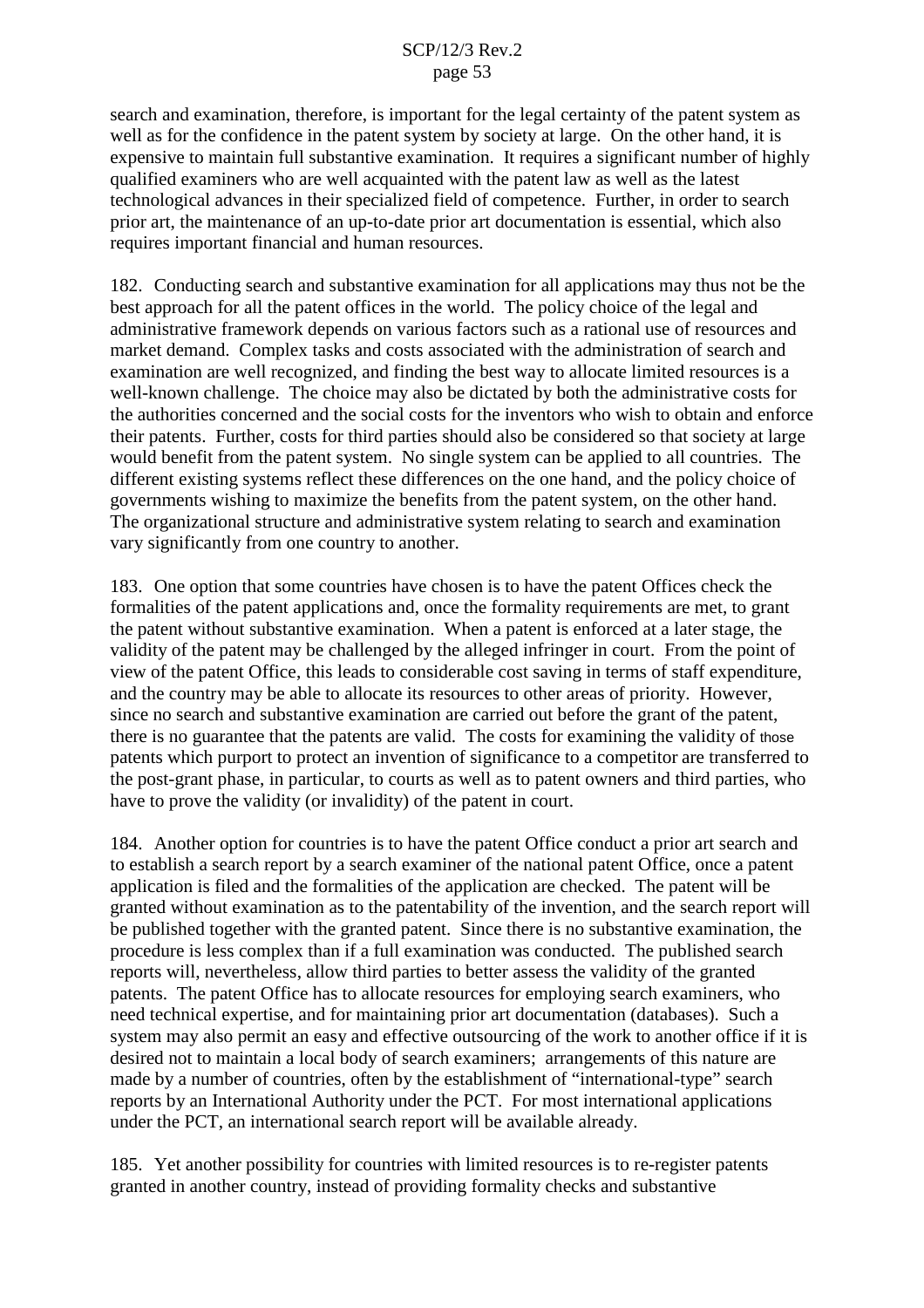examinations. In general, an application for re-registration has to be filed with the Office within a certain time limit after the grant of the foreign patent. Thus, the validity of patents is guaranteed to a certain extent, since the patents have been subjected to substantive examination in another country. This system may only work satisfactorily if the legal and linguistic backgrounds of the country that grants the patent and of the country that re-registers the patent are very similar, if not identical. The country that re-registers foreign patents would have to accept the decisions made by the other Office as regards the grant of the patent, although it may be possible to revoke the re-registered patents on the basis of requirements under the national law. It may also be useful to establish a mechanism facilitating the obtention of patents abroad for national applicants, for example, by forwarding their patent applications to the foreign patent Offices concerned.

186. Yet another possibility is to entrust all the work relating to patent administration to another country. In particular, if the other country offers effective administration and high quality services, the country can benefit from such services. For example, by means of a bilateral agreement, Liechtenstein and Switzerland form a common territory for the purposes of patent protection, with the exception of certain enforcement aspects. Swiss patent law applies in the territory of Liechtenstein, and Swiss patents automatically extend to Liechtenstein. Further, Switzerland has concluded treaties with third States also on behalf of Liechtenstein. This type of arrangement may require not only similar legal and linguistic backgrounds between the two countries concerned, but also close political, economic and diplomatic ties. Since patent rights are granted and the patent registry is maintained by another country, the country applying the foreign law and administration would have very little control over the administration and patent policy in that country.

187. In view of the limited resources of patent offices, which are, in general, public administration bodies, in some countries, additional resources are sought for in the private sector or through consultation of the general public to assist search and examination procedures before the offices. For example, private entities are commissioned to conduct at least part of the search and/or examination work under the supervision of a patent office. In this case, the patent office should have the competence to evaluate the commissioned work. Another example is the involvement of third parties in the search and examination procedure. Already in a number of countries, based on the published applications, third parties may submit any prior art information to the office, which will be taken into account during the examination procedure. One office has launched a pilot program to determine the extent to which the organized on-line submission of prior art by the public will provide useful information for examiners. <sup>56</sup> It consists of a collaborative, online process in which members of the public pool together their knowledge and locate potential prior art.

188. The major concern of countries regarding the search and examination procedure is how to maximize the quality of granted patents with the limited resources of their patent office. The question has been primarily posed by countries whose patent offices have limited resources to conduct a full scale of search and substantive examination. However, in recent

<sup>56</sup> Under the Peer Reviewed Prior Art Pilot being conducted by the United States Patent and Trademark Office, patent applications are (with the consent of their owners) put forward to a website run by the independent Community Patent Review Project and assessed by a public group which identifies what it considers to be the most relevant prior art, to be sent back to the Office for consideration at the end of the review period.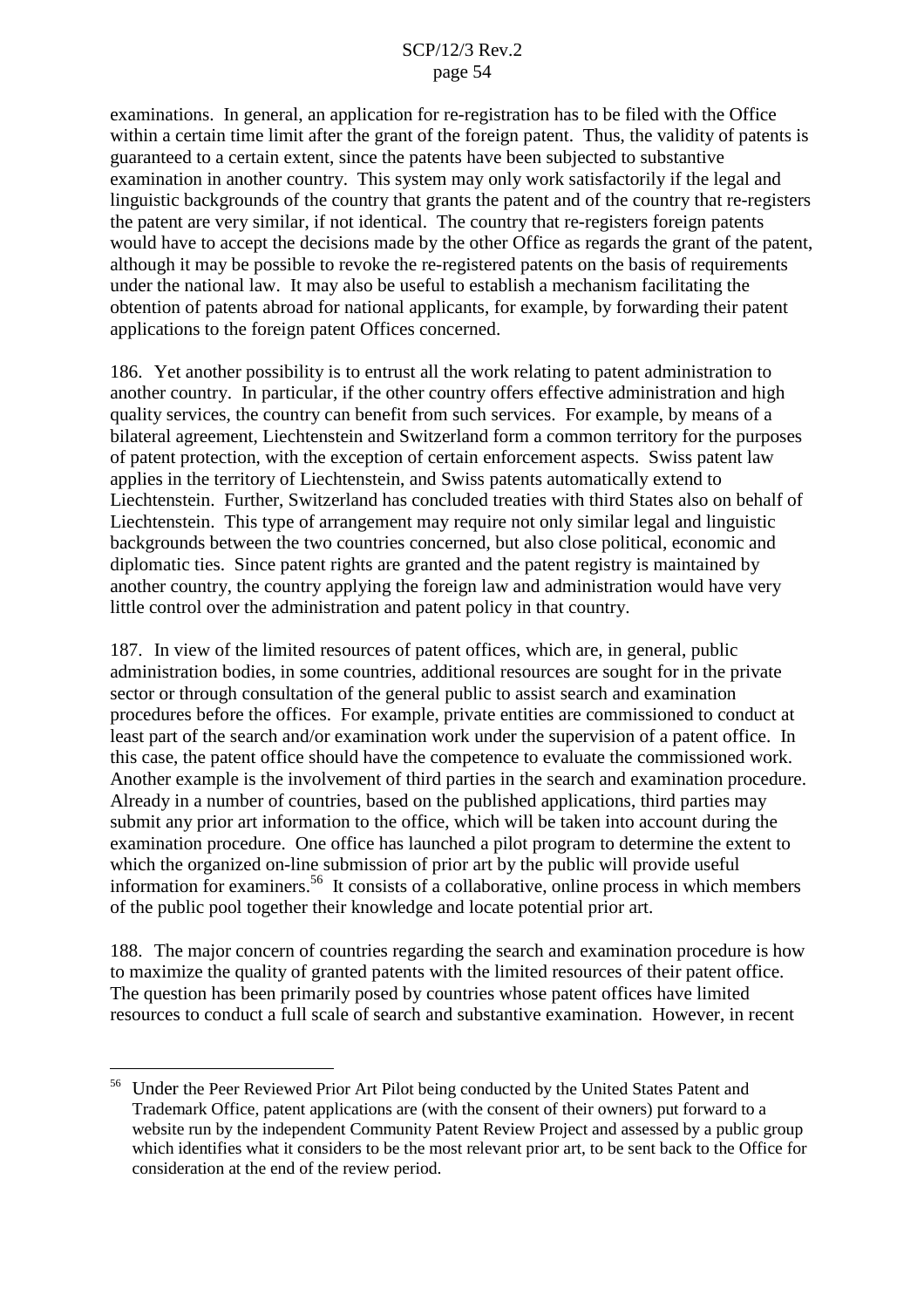years, the countries with full search and examination systems have been increasingly posing the same question because of their increasing backlogs (see sub-Chapter (d) below).

189. One answer to such concern is international cooperation. In certain regions, in order to make the procedures more efficient and economical, countries have established regional patent organizations that grant regional patents. The objectives of intergovernmental regional cooperation are generally to reduce the administrative burden of the States involved, to promote cost-effective IP systems for users and to foster trade and investment within the region concerned.

190. Another way to cooperate internationally is to utilize, in various ways, search and examination reports prepared by other offices.

191. Some offices, for example those of Australia, Malaysia and Singapore, require a search and examination to be carried out before grant, but allow the systematic replacement of a part or all of the national search and examination process by evidence that equivalent work has already been done before another (recognized) office. This might be in the form of an applicant supplying a search report, a search and examination report, or the specification of a patent actually granted on an equivalent application. This system permits the office to focus most of its resources on search and examination of local applications which have no equivalent in other States, while ensuring that all applications are searched and examined. Regulations generally determine the extent to which a local examination needs to take place should different types of documents be supplied, which ensures that important local requirements are checked if necessary.

192. Other offices always conduct their own complete search and examination, but require the applicant to submit information concerning searches, grants or refusals of equivalent applications in other States in order to provide additional information, which can then be used by the examiner to assist or improve the search and examination process.

193. The effective use of search and examination reports established by other offices depends on the knowledge of their existence, effective mechanisms for their access and an appropriate timing of work by different offices. Traditionally, this has required direct intervention by the applicant: informing offices of co-pending applications, sending copies of search results and, where necessary, requesting either accelerated or delayed processing in different offices to allow work to be completed in one place in time for use in another office. Furthermore, except in cases where an office is specially contracted to conduct out-sourced search and examination on specific applications for another office, the arrangements are generally unilateral ones: the office conducting the earlier search simply carries out its work in accordance with its regular national procedures, and that work is then passed on to other offices by the applicant. Recognizing that there may be efficiencies in making such arrangements more widely used and effective, a number of offices have initiated pilot projects, often in the form of bilateral arrangements, which aim to provide mutual benefits for the offices concerned. The Patent Prosecution Highway, Triway and SHARE projects, involving the Trilateral Offices and a range of other partner offices, are noteworthy examples. While the specific details of these arrangements vary, in general they include at least some of the following features:

- the office where the application is first filed accelerates the processing in order to ensure that the results of search or examination are available rapidly for use by other participating offices;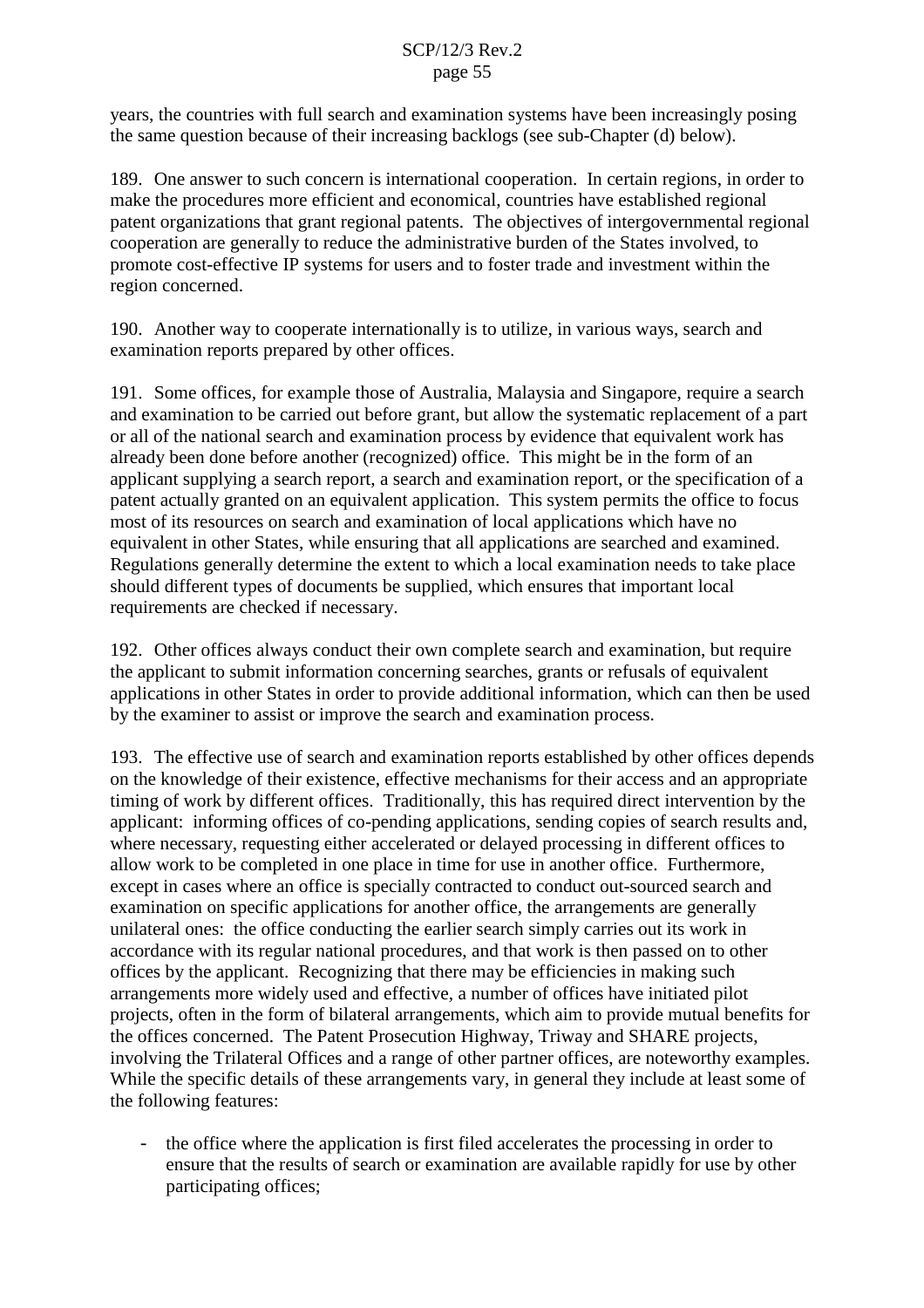- offices where the subsequent applications are filed delay processing pending the search or examination report becoming available from the office where the application was filed first;
- offices may make arrangements for direct access to search and examination reports by the other office(s), to provide a more efficient process for the second office and reduce the burden of applicants; the first office may also be able to access the results of the later search and examination reports by other offices;
- an accelerated examination procedure may be available if the application is reported as being in order for grant by the other participating office(s).

194. There are also cases where no corresponding applications can be found in other countries. Some patent offices with limited resources, therefore, entrust the prior art search and examination to other patent offices, in general against payment.

195. For international applications, an international search report and an international preliminary report on patentability are, in principle, established before the application enters the national phase. This provides a high quality search and an opinion on novelty, inventive step and industrial applicability which, while not stating whether the invention is patentable according to any individual national law, will usually give a good impression of whether the most important aspects of most laws are likely to have been complied with. The international route also assists in identifying equivalent applications in the national phase so that further search and examination reports can be viewed when they are published by individual offices. In addition to the fact that family matching of applications is more reliable for PCT applications than for families constructed using Paris Convention priority details, 30 States (with more to come soon) provide details of their national phase entries through the PATENTSCOPE® Search Service, in some cases providing links directly to national websites with details of the national phase application.

196. Patent offices of developing countries may also use the service of WIPO under the ICSEI (International Cooperation for the Search and Examination of Inventions) program.<sup>57</sup> The program is intended to assist the offices of developing countries in examining pending applications which have been filed by non-residents of their respective countries.

197. In sum, based on a cost and benefit analysis, member States are creative in designing the search and examination mechanism that fits their national/regional patent system best. The shared challenge of patent offices, be it from a developing country or from a developed country, or an office with 20 staff or 2000 staff, is how to maximize the quality of granted patents with often limited resources. Although various forms of international cooperation have been developed already, more effective mechanisms to tackle this challenge are being sought by a number of Offices.

(c) Opposition

198. Although not ideal, in reality, it may happen that a substantive examiner overlooks a piece of prior art and advertently reaches a positive decision regarding the patentability of the

 $57$  http://www.wipo.int/patentscope/en/data/developing countries.html#P109 10719.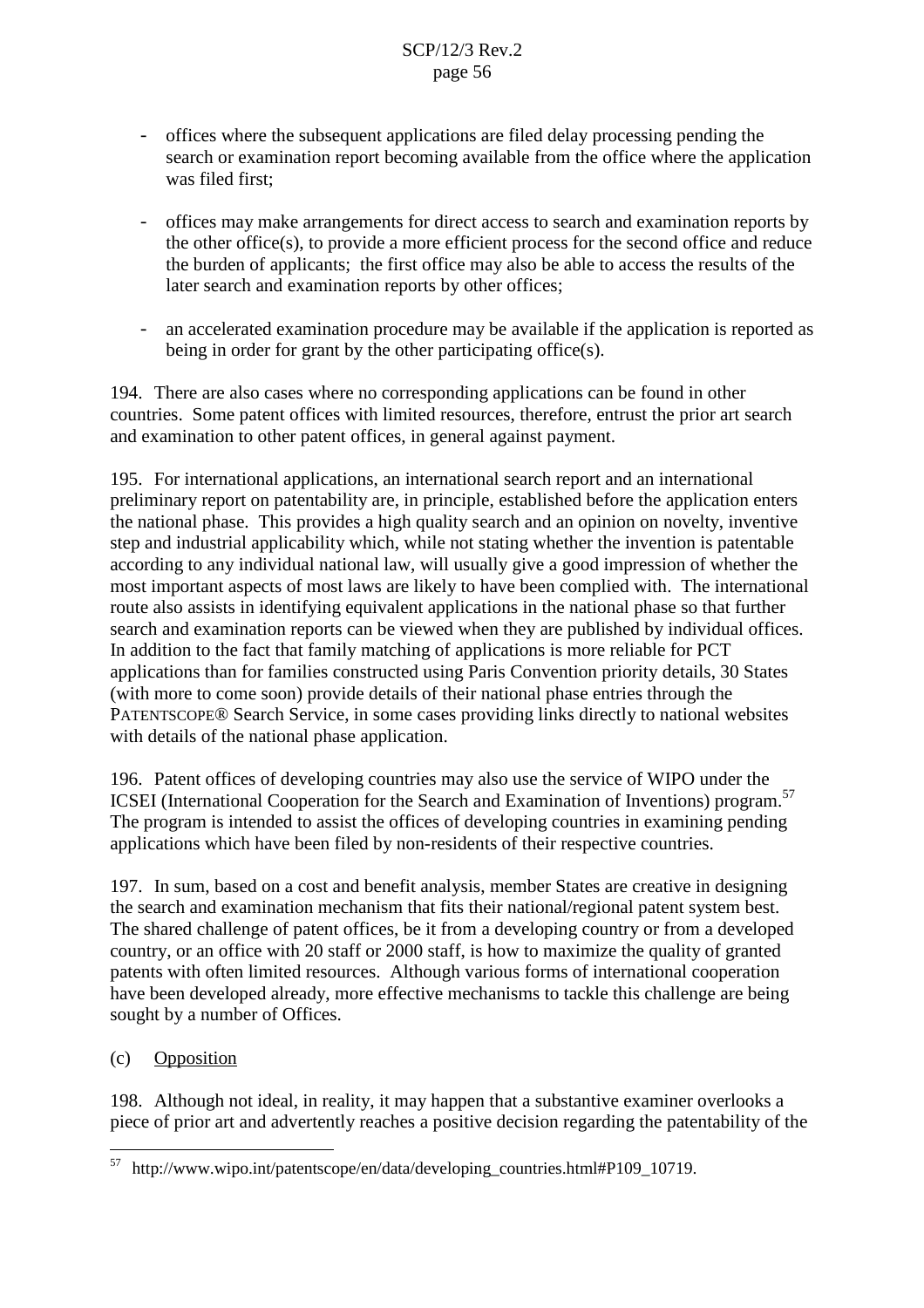claimed invention. In order to prevent the grant of a deficient patent during the procedure before the office, some patent Offices provide an opposition procedure for a limited period during which third parties may oppose the grant of the patent, for example, on the basis that the claimed invention is not new or does not involve an inventive-step. Through the participation of third parties who may be well informed about the technology concerned, the opposition procedure complements the examination procedure and increases the credibility of granted patents. In general, an opportunity to review a decision by the patent Office to grant a patent is provided either by a competent court or by an administrative/quasi-judicial body the decision of which can be reviewed by a judicial body. The opposition system provides an additional, administrative layer of review, which is simpler than a court procedure or a quasi-judicial procedure. Compared with the revocation procedure by a court, the grounds for requesting the opposition procedure may be limited to certain patentability requirements. In general, an opposition may be filed by any person, while a patent revocation procedure may be initiated by a party who fulfills certain conditions, for example, being an interested party or being adversely affected by the decision appealed.

199. With respect to the timing, some countries provide pre-grant opposition proceedings, some provide post-grant opposition proceedings and some provide both pre- and post-grant opposition proceedings. In the case of pre-grant opposition proceedings, generally, after a positive decision of the examiner to grant the patent, the application at the pre-grant stage is made available to the public and any opposition to the grant of the patent may be filed during the prescribed period. If no opposition was filed during that period, a patent will be granted. On the other hand, in case of post-grant proceedings, after the publication of a granted patent, third parties are given the possibility to oppose the grant before the patent Office within a certain time period. Therefore, a post-grant opposition system does not extend the period between the filing of the application and the grant of a patent, keeping in mind, however, that the number of applications subject to opposition is rather limited. In Europe, for example, the opposition proceedings usually take two to three years and the ratio of opposition to granted patents is about 5%.<sup>58</sup> In India, the opposition rate is around 4%.<sup>59</sup>

200. In addition to the differences between post-grant and pre-grant oppositions, the national/regional laws vary significantly in terms of both procedural and substantive requirements. Those differences include: the time limit to submit a request for opposition, the extent of participation by the opponent during the proceedings, whether it is an *inter partes* or *ex parte* procedure and whether a self-opposition by the applicant/patentee is permitted or not.

#### (d) Demand Management

201. The increase in demand for patent rights places additional pressures on patent offices to examine and grant, or refuse, patent applications. Eventually, this results in increased backlogs in patent offices, and increasing pendency periods. Figure 11 shows, for those patent offices for which statistics are available, the number of patent applications pending examination in 2005 and the increase, or decrease, since 2003. Note that the definition of "pending application" may vary from one office to another due to different procedures,

<sup>&</sup>lt;sup>58</sup> Adam Jolly and Jeremy Philpott "The Handbook of European Intellectual Property Management";<br>European Patent Office, Annual Report 2006.

Intellectual Property India, Annual Report 2005-2006.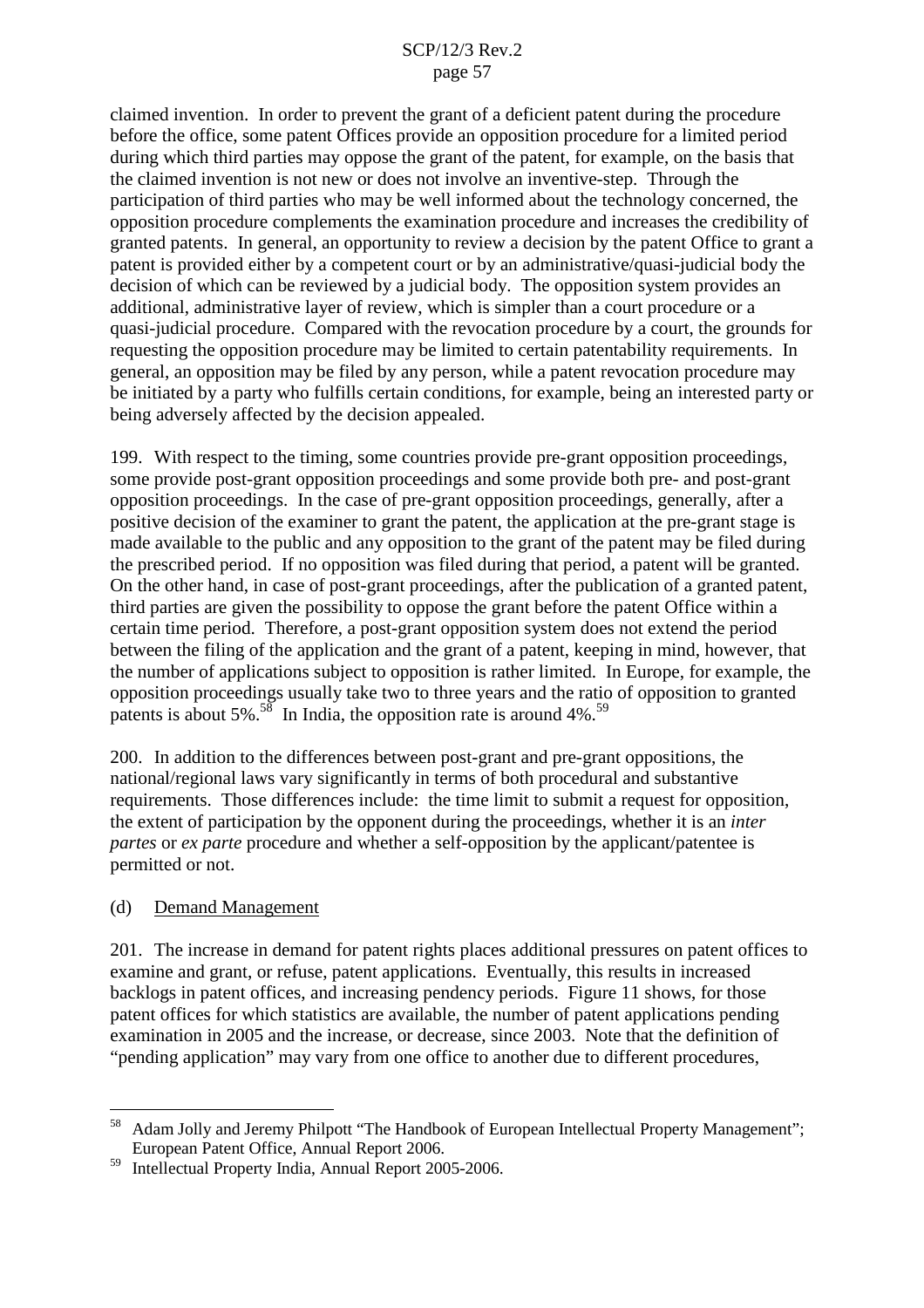therefore the absolute numbers of pending applications in different offices may not be directly comparable.





202. The United States of America and Japan have the largest numbers of pending patent applications and the numbers have increased by 46.2% and 60.7%, respectively, between 2003 and 2005. It should be noted that, in the case of Japan, recent changes to the time limit for a request for examination have led to an exceptional increase in the examination workload which should decrease significantly in the next few years. Large increases are also seen in Canada, Hungary and China.

203. In some offices, such as Germany, the Republic of Korea and the European Patent Office, the numbers of pending applications have been relatively stable in recent years whereas a small number of offices have reduced the numbers of pending applications.

204. Consequently, countries have been taking various national measures to cope with the increasing demand with limited resources. Those measures include, for example:

- simplification and streamlining of the procedures before the office;
- hiring, training and retention of human resources;
- effective utilization of information technology for the purposes of office procedures as well as communication with applicants and representatives; and
- out-sourcing certain administrative tasks to a private sector.

205. Further, some offices have established practices to discourage applicants to file a large number of claims or mega applications through legal requirements as well as through the fee structure.

206. National measures, however, have a limited effect on resolving the issue of growing demand. The increase in the number of filings by non-residents in patent offices worldwide is one of the forces behind the increases in workload and numbers of pending applications.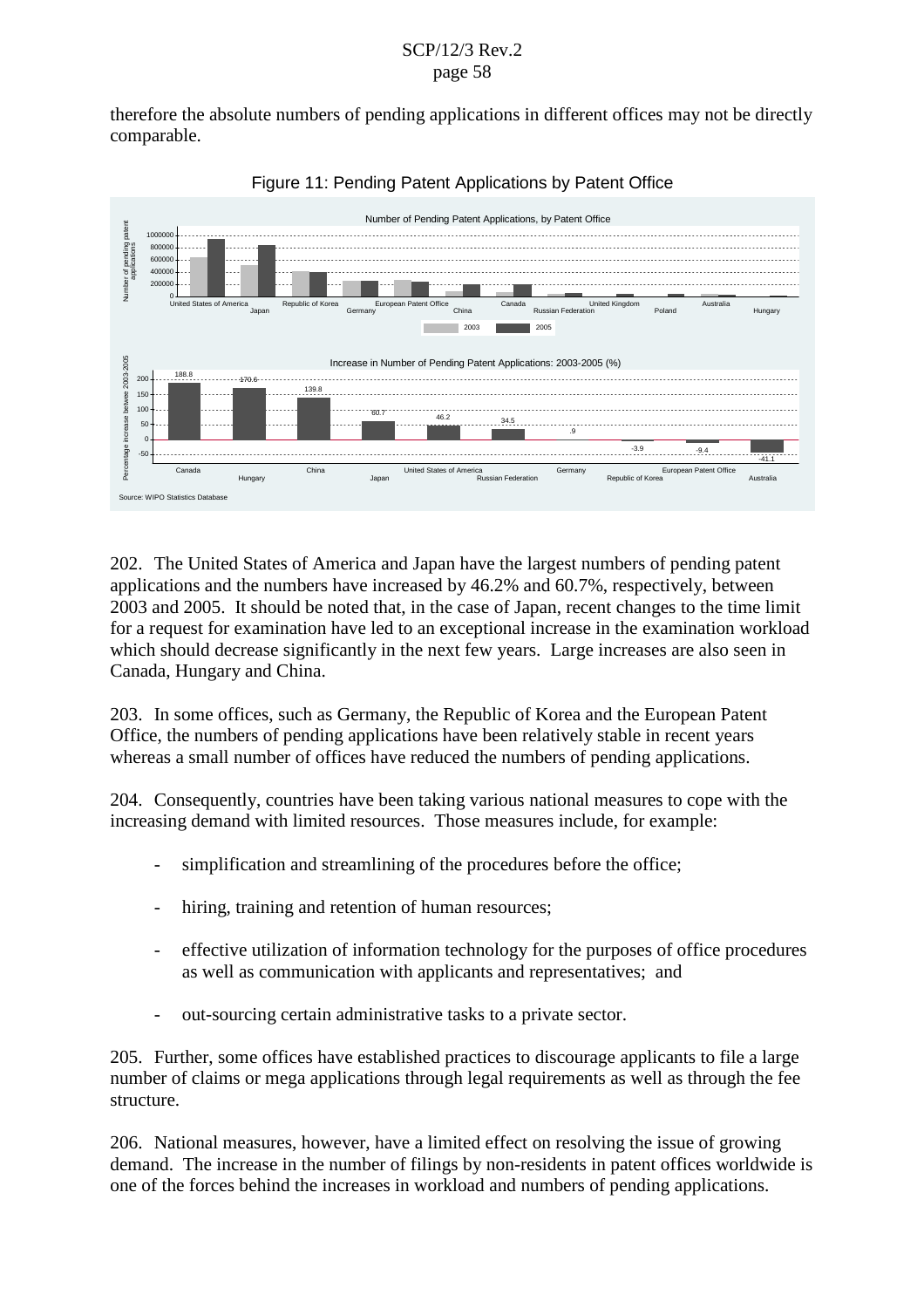There is evidence to suggest that, in many cases, applications for the same invention are being examined multiple times by different patent offices. Consequently, countries are increasingly seeking for international cooperation. One of the ways to effectively cooperate is to identify duplication undertaken by more than one office with regard to applications containing the same invention, and to streamline such duplication at the international level.

207. As regards the national and regional patent procedures, the major part of duplication in terms of workload of the offices is attributed to the search and examination processes, since they require considerable resources: competent substantive examiners who cover all fields of technology and are familiar with both technology and the patent law, shall read patent applications, conduct a search on patent and non-patent literature, and analyze the patentability of claimed inventions. According to Trilateral statistics, among the first applications filed in the Trilateral offices, around 240,000 applications are filed in more than one Trilateral offices, and thus search and examination work has been duplicated.<sup>60</sup>

208. Therefore, using search and examination results of other offices with respect to family applications is considered one of the promising means to cope with the increasing number of patent applications. As described under sub-Chapter (b), the form of such utilization varies from a unilateral decision to use search and examination results of other offices to more sophisticated and systematic way of usage. If the common usage of search and examination reports is one way to address demand management, questions arise as to what can be done, at the international level, to effectively support the international utilization of those reports and how to increase confidence towards the work done by other offices, in view of the fact that differences are observed under the national laws and practices regarding some key issues on patentability, such as novelty and inventive step.

209. With respect to the PCT procedure, as described under sub-Chapter (b), avoiding duplication of the procedures under the international phase and the procedures under the national phase would facilitate streamlining the whole PCT procedure. Further, duplication of work by the different offices involved, such as the receiving office, the International Searching Authority, the International Preliminary Examination Authority, the International Bureau and the designated/elected office, should be avoided for efficient operation of the system.

## (e) Prior Art

210. "Prior art" determines the scope of novelty and inventive step, two major patentability requirements that prevent patents from being granted in respect of inventions which already exist or which are obvious compared to existing inventions. "Prior art" is, in general, all knowledge that has been made available to the public prior to the filing or priority date of a patent application under examination, whether it existed by way of written or oral disclosure or by way of public use.<sup>61</sup> Today, information published on the Internet is increasingly taken

<sup>&</sup>lt;sup>60</sup> Trilateral Statistical Report 2006, Fig. 3.13<br>[http://www.trilateral.net/tsr/tsr\_2006/3\_worldwide\_pat\_act\_2006.pdf].

In some countries, even if it has not been made available to the public, an invention which was on sale in the country before the relevant date forms part of the prior art.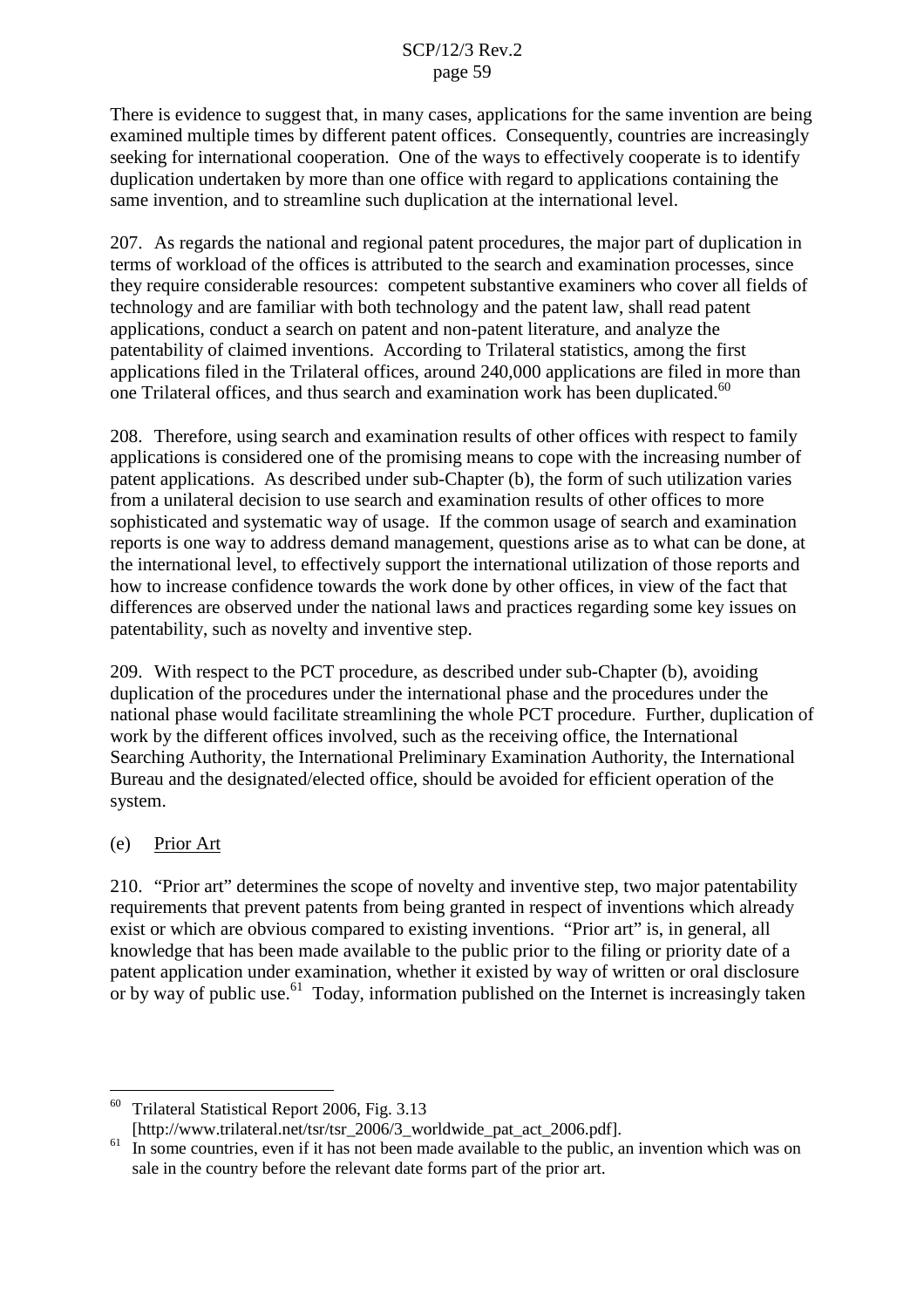into consideration.<sup>62</sup> The questions as to what should constitute "prior art" at a given time, and the scope and timing of the "availability to the public",  $63$  have been the subject of debate for a long time in the context of the draft Treaty Supplementing the Paris Convention as Far as Patents Are Concerned (draft 1991 Patent Harmonization Treaty) and the draft SPLT. Although national/regional laws provide different definitions, as described in Annex II, many similarities exist among them.

211. One such difference is based on the distinction between printed publications and other disclosures such as oral disclosures and prior use. In some countries, information which was publicly disclosed orally or through use in a foreign country does not constitute part of the prior art. Accordingly, under the patent law of those countries, a patent may be granted on an invention which is identical to, or obvious from, undocumented knowledge already available in the public domain, for example, in the form of traditional knowledge, in another country. Without a universal recognition of the prior art effect, there is the risk that patent rights are granted on subject matter that is already in the public domain in another country. Further, in view of the increasing operational cooperation among patent offices, a universal understanding of the definition of prior art is the basis for a common understanding with respect to novelty and inventive step.

212. Another major difference among national/regional laws is the prior art effect of an application filed earlier, but published after the filing (priority) date of the application under examination. However, harmonization of the legal requirements on this particular point may have less impact on the operational cooperation among patent offices, since the earlier applications filed in a national office are different from one country to the other.

213. Since most countries apply a broad definition of prior art, i.e., any information made available to the public in any form without any geographical limitation form part of the prior art, it is essential to ensure an efficient and effective access to prior art information, in order to ensure a credible determination of novelty and inventive step.

# (f) Novelty

214. It is generally understood that the patent system is a social contract between the inventor and the public: on the one hand, it grants exclusive rights to a patentee to prevent others from commercially using the patented invention without his consent, and on the other hand, it obliges him to disclose his invention in a manner that the invention can be carried out by a person skilled in the art. Since one of the features of the patent system is to make new information available to the public in exchange of the exclusive rights, an invention which has already been put in the public domain (and thus the public does not gain any new information through its disclosure) should be, by definition, excluded from patent protection.

215. Consequently, novelty of the invention is a fundamental and undisputed condition of patentability in any patent system. In Article 27.1, the TRIPS Agreement provides that, in order to be patentable, an invention shall be new. Since only the absence of novelty, but not

<sup>&</sup>lt;sup>62</sup> "Results of the Questionnaires Concerning Disclosure of Information on the Internet and Other Issues Relating to the Internet" (WIPO document SCP/5/4); "Disclosure of Technical Information

on the Internet and its Impact on Patentability" (WIPO document SCP/4/5). <sup>63</sup> "Information Provided by Members of the Standing Committee on the Law of Patents (SCP) Concerning the Definition of Prior Art - Brief Summary" (WIPO document SCP/6/INF/2).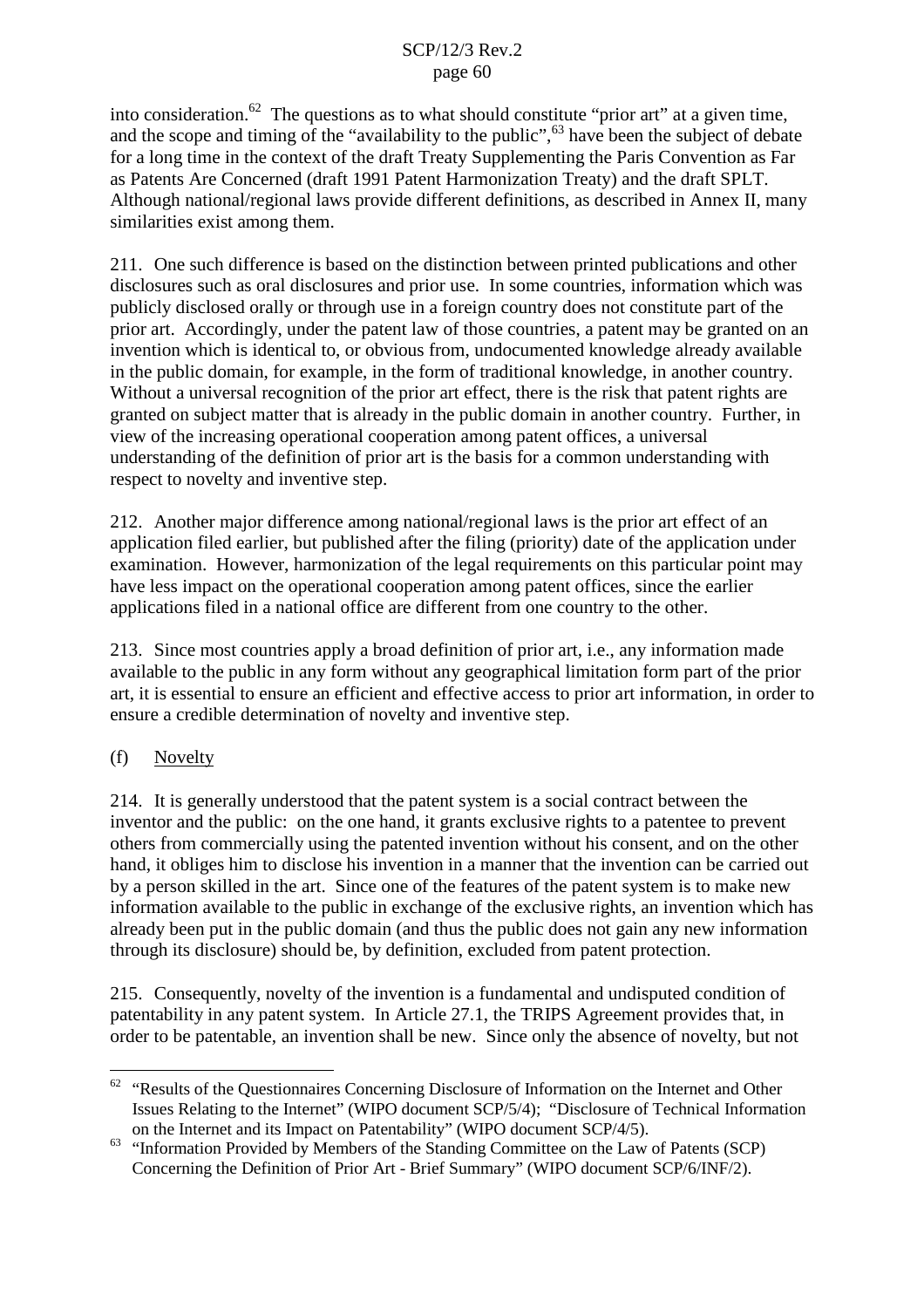its existence can be proved, in general, an invention is new if it does not form part of the prior art, or was not known, used or described before the filing or priority date.

216. Further, in order to examine whether a claimed invention is novel or not, it is necessary to determine the scope of the claimed invention. How claims are interpreted and how the scope of the claims is defined are thus decisive factors for examining the novelty.

## (g) Inventive Step

217. As stated above, an exclusive patent right is justified only where it meets the objective of the patent system, i.e., to provide incentives to create new and useful inventions, which would benefit society at large. Obviously, an invention that already exists does not contribute to technological development and to social benefit. In addition, granting an exclusive right to an invention which can be obviously or easily conceived by others does not promote innovation and technological and economic development. Rather, it prevents others from using and making inventions that are nothing more than obvious modifications to the existing state of the art. Therefore, in order to justify the grant of an exclusive patent right, the invention shall, among other criteria, exhibit a sufficient "inventive step" (be non-obvious). In Article 27.1, the TRIPS Agreement provides that, in order to be patentable, an invention shall involve an inventive step.

218. In many laws, the inventive step requirement means that a claimed invention shall not be obvious to a person skilled in the art at the time of the filing date (or, where applicable, priority date), or at the time the invention was made, in view of the prior art. In some countries, instead of the expression "obvious" (or "non-obvious"), expressions such as "inventions which could have been easily made" or "[an invention] having prominent substantive features and representing a notable progress" appear in national laws (see Annex II). Whatever term is used, the definition of "prior art" or "state of the art", directly affects the determination of the inventive step. Where the scope of the prior art is limited, it is more likely that a certain claimed invention would be considered as involving an inventive step. Further, as for the novelty requirement, the interpretation and determination of the scope of the claimed invention is essential for the determination of the inventive step.

219. National and regional authorities have developed various methodologies that can be applied when assessing inventive step, such as the "problem and solution"-approach used in the EPO, the "Graham test" in the United States of America and the "reasoning test" in Japan. Further, the interpretation of the term "inventive step"("non-obviousness") by national courts has developed into a body of case law in many countries. Since a vast majority of inventions are based on existing inventions, how to assess inventive step in an invention based on a combination of existing features has been extensively developed in a number of jurisdictions. Based on such case law, a number of patent offices publish examination guidelines, which are addressed primarily to the office's examiners for consistent application of the law, but also to applicants and patent practitioners for a better understanding of office practices.<sup>64</sup> Such examination guidelines typically contain the methodology, various factors to be taken into consideration (for example, problems to be solved by the invention, advantageous effects of the invention and secondary considerations such as commercial success and long-felt needs) and practical examples in various technical fields.

<sup>64</sup> http://www.wipo.int/patent-law/en/guidelines.html.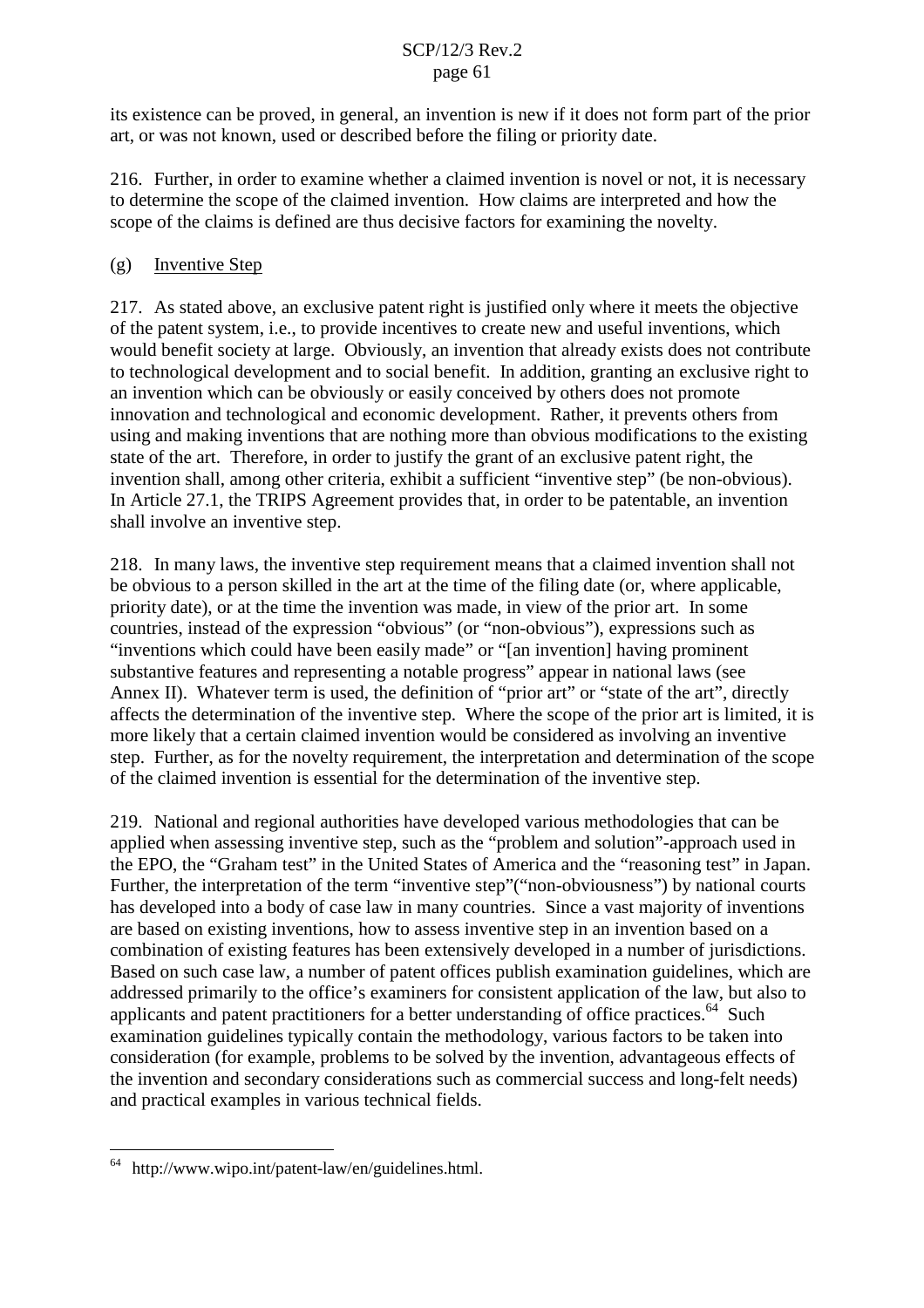220. The concrete application of the inventive step requirement is quite complex and it cannot be simply limited to a debate on a "high" level of inventive step versus a "low" level of inventive step.

## (h) Grace Period

221. As indicated in sub-Chapter (e) above, in principle, any information made available to the public becomes part of the prior art. In other words, once an invention is made available to the public, it is not (or at least should not be) possible to obtain a patent on the same invention or on an invention which is obvious from the invention made available to the public. However, the strict observation of such rule may not always be appropriate in view of striking a balance between the interest of the inventor and those of third parties. For example, it may not be justified that each and every public disclosure, even if it was beyond the control of the inventor, should lead to the loss of the opportunity to obtain a patent. In other cases, the inventor may not be able to wait for disclosing his invention to a potential future partner or investor until the filing of the patent application. Under other circumstances, public research organizations, universities and certain firms may wish to disclose the results of the research to the public as early as possible, which may in fact facilitate access to research results by third parties. Therefore, preventing all public disclosures of an invention before the filing date may delay the dissemination of the knowledge to the public and be unreasonably restrictive to the inventor. On the other hand, any exception to the definition of prior art should take into account the legitimate interests of the inventor as well as of third parties.

222. Under the patent law of the United States of America, which applies the first-to-invent principle, the public disclosure of an invention before the filing date as such does not affect the patentabilty of the invention. If there was no time limit to file a patent application, an inventor would have no incentive to file a patent application in the first place, but rather, he might file a patent application and seek patent protection only where a competitor brings the same invention to the market. Such a strategy would increase legal uncertainty for third parties. Therefore, according to Section 102(b) of U.S.C. 35, an invention which was patented, described in a printed publication in any country or in public use or on sale in the United States of America more than one year prior to the filing date forms part of the prior art. In other words, where an invention was disclosed in a certain manner, the inventor has one year to file a patent application. Such a mechanism provides the possibility for an inventor to publicly disclose his invention under certain conditions prior to the filing of a patent application.

223. Lack or inadequacy of protection of industrial property at international exhibitions was one of the reasons which promoted the conclusion of the Paris Convention in 1883. The Paris Convention provides, in Article 11, an obligation for member States to establish and maintain legislation in order to protect patentable inventions in respect of goods exhibited at official or officially recognized international exhibitions held in the territory of any member States. The Convention, however, leaves it to the domestic legislation of a member State to choose the means for offering such protection, including the duration of the temporary protection. Consequently, as it can be observed in Annex II, the types of disclosures that are covered by the grace period, its length and conditions are not harmonized, although we can observe certain patterns in many countries.

224. One of the peculiarities of the grace period in the international patent system is that, unless a uniform grace period at the international level is established, an applicant cannot fully enjoy the benefits of the grace period at the national level, since the disclosure made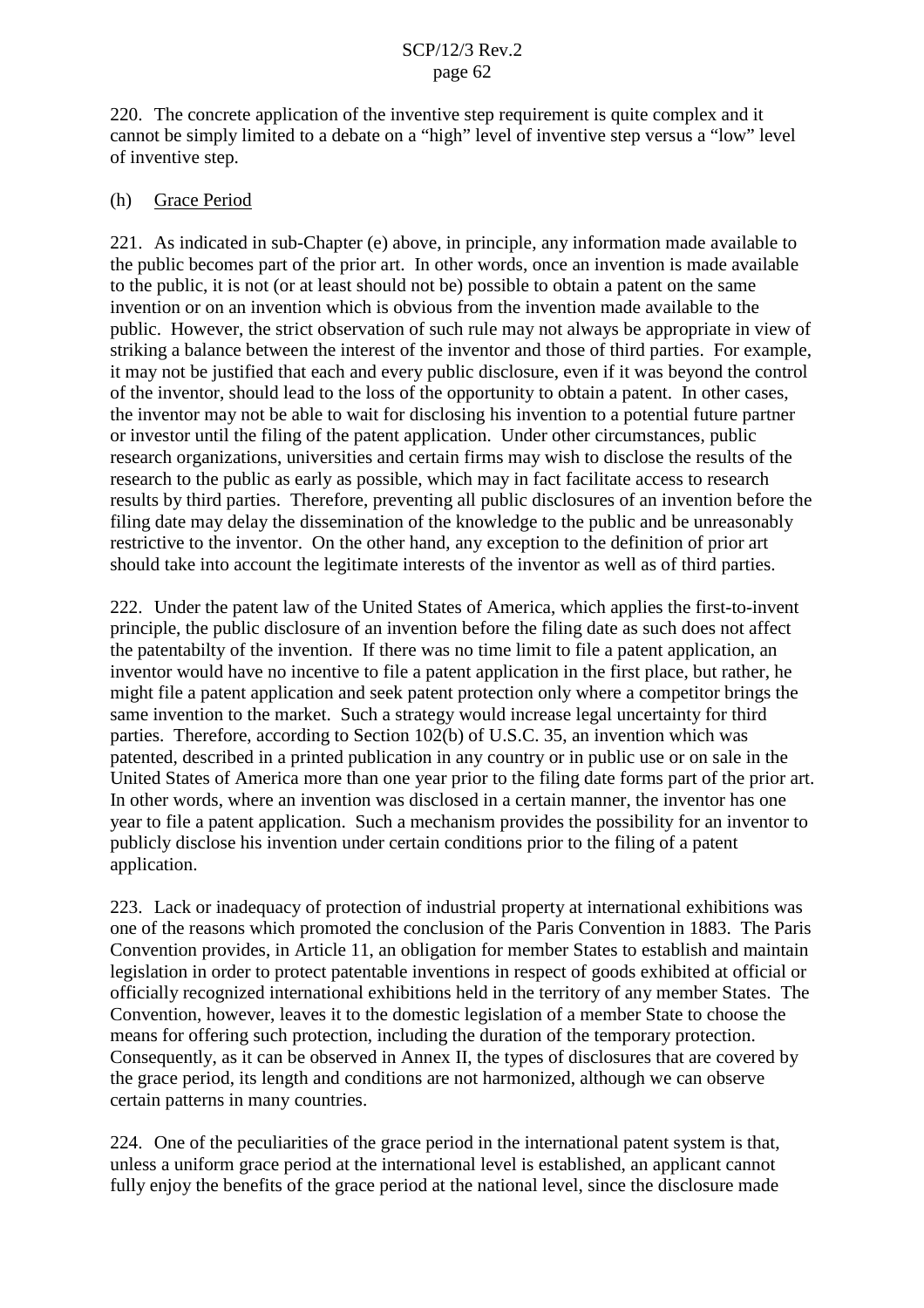under certain conditions in one place might affect patentability in other countries. For example, if the duration of the grace period differs among national/regional laws, the applicant has no other choice than preparing and filing patent applications on the basis of the shortest grace period, and would need to be familiar with different rules under different national/regional laws. Even worse, if one of the countries in which the applicant seeks patent protection has no grace period, the applicant can practically not enjoy the benefits of the grace period in all those countries. The grace period also serves as a safety net for an applicant who is not aware of the definition of prior art under the patent law and inadvertently disclosed his invention to the public before filing a patent application.

#### (i) Sufficiency of Disclosure

225. As described in Chapter II, one of the pillars that justifies the patent system is the public disclosure function of the system. Consequently, one of the important requirements under the patent law is that the invention shall be sufficiently disclosed in the patent application so that, once it is published, the innovative knowledge contained in the patent application can be disseminated to the public.

226. According to Article 29.1 of the TRIPS Agreement, Members shall require that an applicant for a patent shall disclose the invention in a manner sufficiently clear and complete for the invention to be carried out by a person skilled in the art. Consequently, this is the minimum standard for WTO members, and as it can be found in Annex II, the provisions of national/regional laws are largely harmonized in this area. The interpretation of the provisions and of national/regional practices, however, may be more nuanced. The questions arising in respect of the interpretation of the disclosure requirement include, for example, the following: what is the definition of a "person skilled in the art"? What is the extent of disclosure that can be considered "sufficient and complete"? At which point in time shall the disclosure of the invention be considered sufficient?

227. Article 29.1 of the TRIPS Agreement further states that members may require the applicant to indicate the best mode for carrying out the invention known to the inventor at the filing date, or where priority is claimed, at the priority date of the application. Consequently, some countries require the best mode to be indicated in the application, while other countries allow any mode for carrying out the invention (see Annex II).

228. Further, in many countries, where the application refers to biologically reproducible material which cannot be sufficiently disclosed in the written application, the sufficient disclosure requirement is considered to be complied with by the deposit of such material, to the extent that the disclosure requirement cannot otherwise be complied with. The Budapest Treaty provides a mechanism that the deposit of a microorganism with any "international depositary authority" suffices for the purposes of patent procedure before the national patent offices of the Contracting States (and regional patent offices which recognize such effect) in order to eliminate the need to deposit the microorganism in each country in which patent protection is sought. The Budapest Treaty, however, does not regulate the formal and substantive requirements concerning national/regional deposits with respect to national/regional applications under the laws of its Contracting States. For example, the timing for the deposit to be made is not internationally harmonized. In certain countries, the deposit has to be made at the latest on the filing date of the application, while at least in one country, it may be made during the pendency of the application under certain conditions.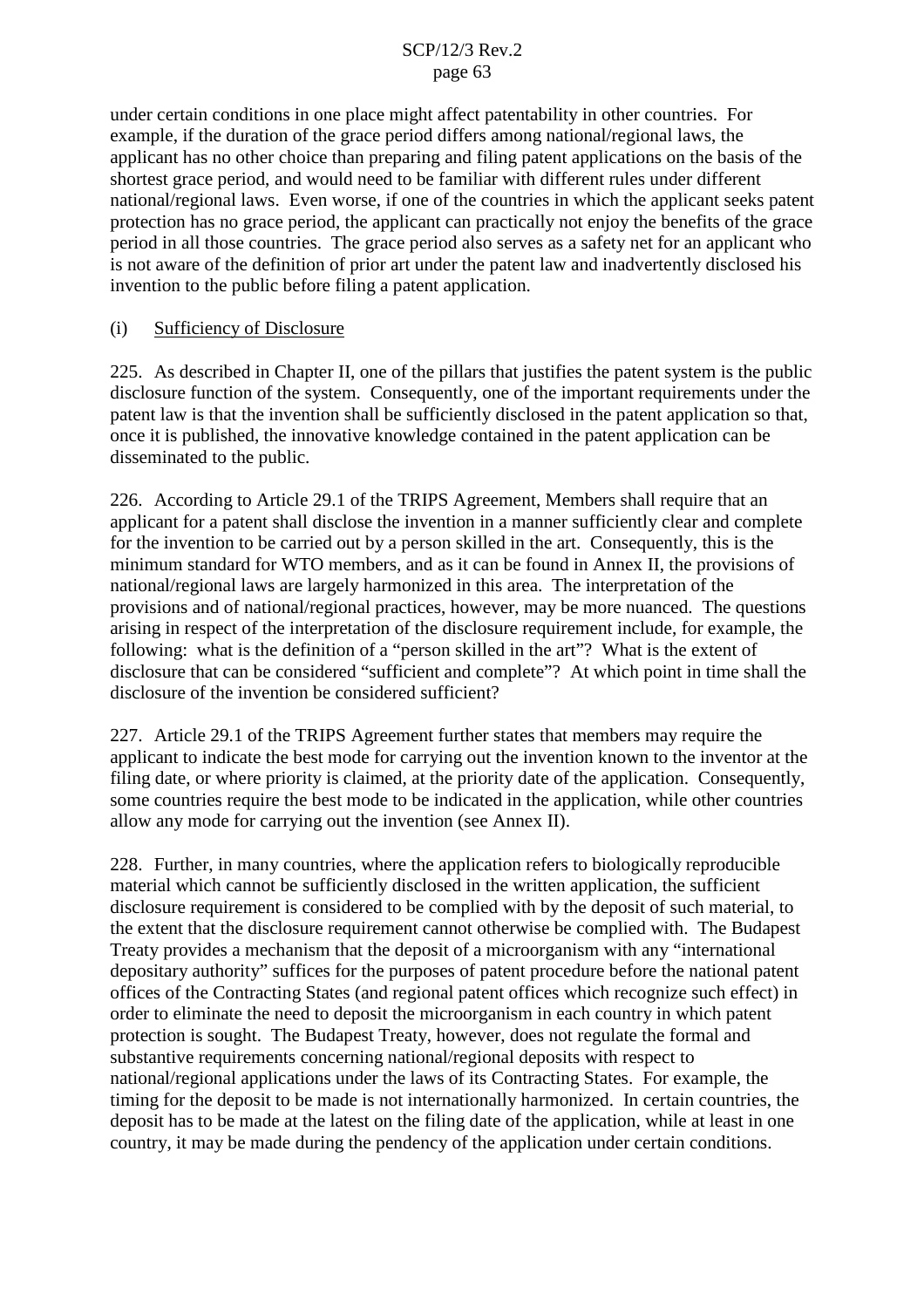## (j) Subject Matter Coverage and Exclusions

229. What is considered subject matter entitled to patent protection? This is one of the fundamental questions that characterize the patent system. There is a general understanding that the patent system protects "inventions", but not literary or artistic works, signs or aesthetic appearances. Article 27.1 of the TRIPS Agreement states that, in principle, "any inventions, whether products or processes, in all fields of technology" shall enjoy patent protection. The scope of the term "invention", as well as how it is defined in the national legislation, are not uniform, although certain common underlying features can be found (see Annex II). The differences in the national laws reflect the political choice of the country concerned in view of the aim of the patent system to promote innovation and technological and economic development.

230. One of the differences is that in the majority of the countries, the concept of invention includes some form of technical character or technical idea. Therefore, business methods as such and financial methods as such are not patentable subject matter in most countries. In other countries, technicality is not a requirement for patentable subject matter. Further, in some countries, the term "invention" is defined in the law, while in others, the scope of the term "invention" needs to be extracted from a non-exhaustive list of subject matter.

231. As an exception to the above general scope of the invention, Article 27.2 and 3 of the TRIPS Agreement provide that certain inventions may be excluded from patentability by WTO Members. Those inventions are:

- inventions the prevention within their territory of the commercial exploitation of which is necessary to protect order public or morality, including to protect human, animal or plant life or health or to avoid serious prejudice to the environment, provided that such exclusion is not made merely because the exploitation is prohibited by their law (TRIPS Agreement, Article 27.2);
- diagnostic, therapeutic and surgical methods for the treatment of human or animals (TRIPS Agreement, Article 27.3(a));
- plants and animals other than micro-organisms, and essentially biological processes for the production of plants or animals other than non-biological and microbiological processes. However, Members shall provide for protection of plant varieties either by patents or by an effective sui generis system or by any combination thereof (TRIPS Agreement, Article 27.3(b)).

232. Consequently, a number of countries provide some or all of those exceptions in the national legislation (see Annex II).

233. In connection with subject matter coverage and exceptions, Article 4*quater* of the Paris Convention provides that the Contracting States shall not refuse the grant of a patent or invalidate a patent on the ground that the sale of the patented product or of a product obtained by means of a patented process is subject to restrictions or limitations resulting from the domestic law, for example, relating to the security or quality of the product.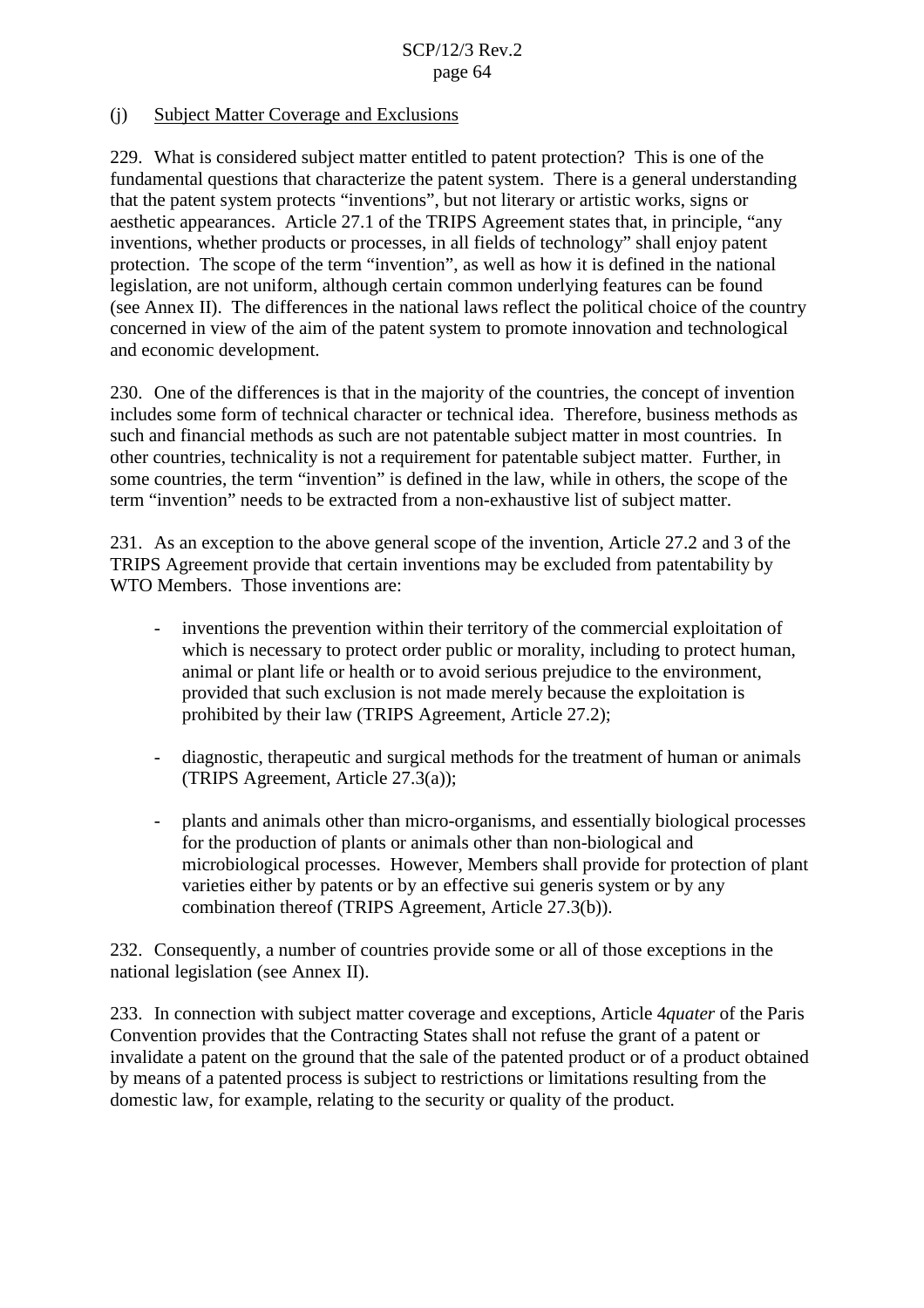234. As provided in Article 27.3(b) of the TRIPS Agreement, this provision has been under review at the Council for TRIPS since December 1998. The Doha Ministerial Declaration<sup>65</sup> touched upon the review of Article 27.3(b) together with the review of the implementation of the TRIPS Agreement under Article 71.1 and negotiations on outstanding implementing issues. The Doha Ministerial Declaration mandated the Council for TRIPS to examine, *inter alia*, the relationship between the TRIPS Agreement and the Convention on Biological Diversity, the protection of traditional knowledge and folklore, and other relevant new developments raised by members pursuant to Article 71.1. In undertaking this work, the TRIPS Council shall be guided by the objectives and principles set out in Articles 7 and 8 of the TRIPS Agreement and shall take fully into account the development dimension.

## (k) Exceptions and Limitations to the Rights

235. In view of the policy objective of the patent system, the scope of the exclusive patent right is carefully designed under national patent laws, which aims to strike a balance between the legitimate interests of the right holders and the legitimate interests of third parties. Article 30 of the TRIPS Agreement allows members to provide exceptions to the exclusive rights conferred, provided that such exceptions do not conflict with the normal exploitation of the patent and do not prejudice the legitimate interests of the patent owner, taking into account the legitimate interests of third parties.

236. The Paris Convention, in Article 5, also contains provisions concerning compulsory licenses. Further, Article 5*ter* provides certain limitations on the exclusive rights in cases where strict enforcement of such rights may be prejudicial to public interest in maintaining freedom of transport. In principle, if ships, aircraft or land vehicles temporarily enter the territory of foreign countries, it is not necessary to obtain licenses on patents in force in these countries in order to avoid infringing such patents.

237. Taking into consideration the above international rules, a number of countries provide in their national legislations certain exceptions and limitations to the exclusive rights (see Annex II). For example, the rights conferred by a patent do not extend to the following acts under some national laws:

- acts done for private and non-commercial use;
- uses for articles on aircraft, land vehicles or vessels of other countries which temporarily or accidentally enter the airspace, territory or waters of the respective country;
- acts done only for experimental purposes or research purposes;
- acts performed by any person who, in good faith, before the filing date (priority date) of the application on which the patent is granted, was using the invention or was making effective and serious preparation for such use in the respective country (prior user's exception);
- acts solely for uses reasonably related to the development and submission of information required for obtaining a regulatory approval;

http://www.wto.org/english/thewto\_e/minist\_e/min01\_e/mindecl\_e.htm.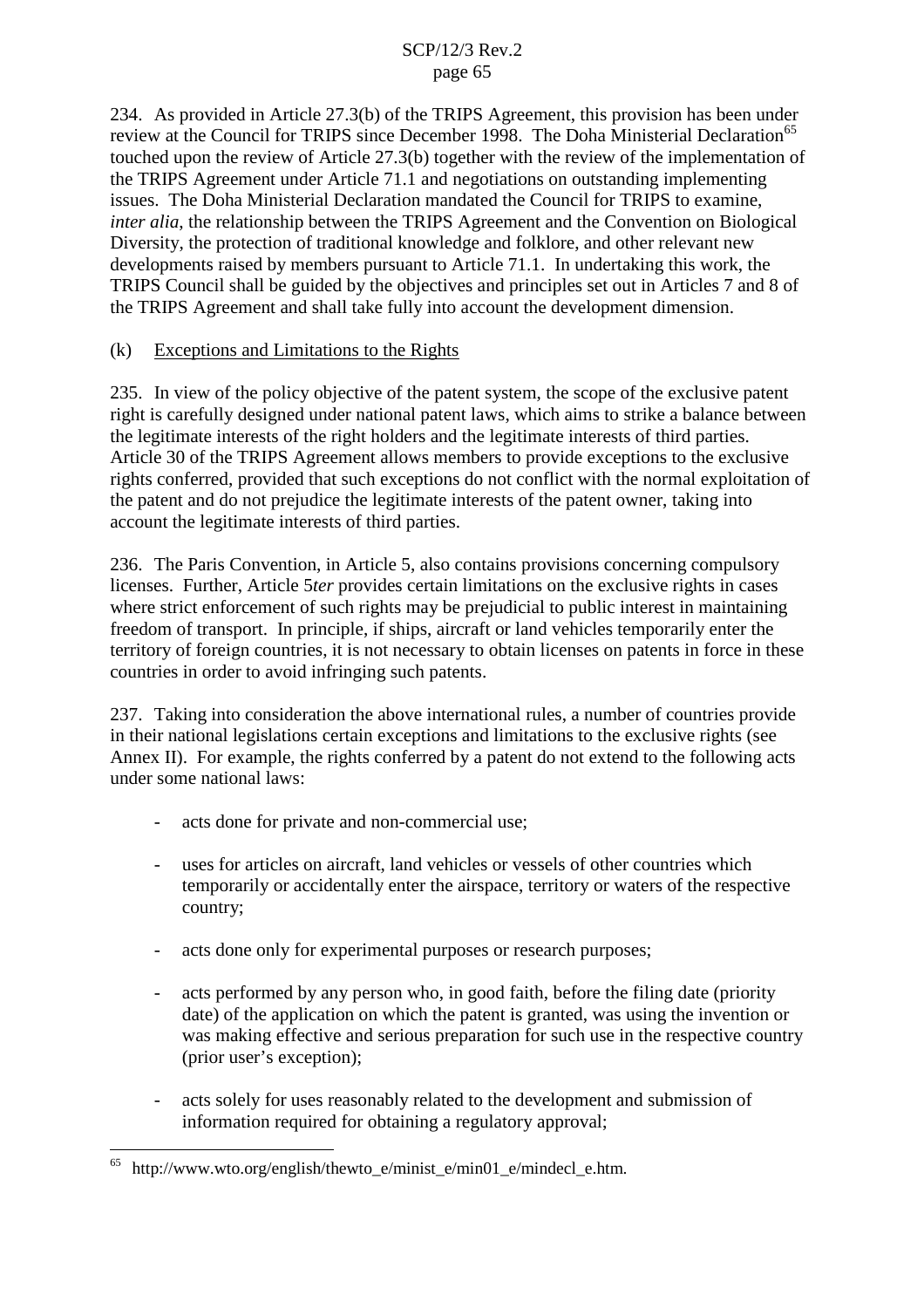- preparation of drugs in accordance with a medical prescription.

238. Further, in Article 31, the TRIPS Agreement provides that a Member may allow, under the stipulated conditions, other use than that allowed under Article 30 without authorization of the right holder. In connection with Article 31, the Doha Ministerial Declaration on the TRIPS Agreement and Public Health<sup>66</sup> specifically states that each member has the right to grant compulsory licenses and the freedom to determine the grounds upon which such licenses are granted, and to determine what constitutes a national emergency or other circumstances of extreme urgency, it being understood that public health crises, including those relating to HIV/AIDS, tuberculosis, malaria and other epidemics, can represent a national emergency or other circumstances of extreme urgency. Furthermore, in order to solve the problem of Members with insufficient or no manufacturing capacities in the pharmaceutical sector facing difficulties in making effective use of compulsory licensing under the TRIPS Agreement, following the instruction under paragraph 6 of the Doha Ministerial Declaration on the TRIPS Agreement and Public Health, WTO Members decided on a "waiver" that removed limitations on exports under compulsory license to countries that cannot manufacture the pharmaceuticals themselves in  $2003^{67}$  and made that decision permanent by amending the TRIPS Agreement.<sup>68</sup>

239. As regards the exhaustion of the patent right, Article 6 of the TRIPS Agreement states that, for purposes of dispute settlement under this Agreement, subject to the provisions of Articles 3 and 4 of the TRIPS Agreement, nothing in the TRIPS Agreement shall be used to address the issue of exhaustion of intellectual property rights. The Doha Ministerial Declaration on the TRIPS Agreement and Public Health clarified that the effect of the provisions in the TRIPS Agreement that are relevant to the exhaustion of intellectual property rights is to leave each member free to establish its own regime for such exhaustion without challenge, subject to the MFN and national treatment provisions under the Agreement.

240. The above exceptions limit the enforcement of rights conferred by a patent. In the laws of some countries, there exist exceptions that extend the enforcement of rights, i.e., acts which may be deemed as patent infringement under certain circumstances. An example of such exceptions is an indirect infringement or a contributory infringement. In principle, making, using and selling only one or some elements of the claimed invention does not constitute infringement. However, a strict application of such principle may not always protect the right holder from a third party who unfairly took advantage of the patented invention. For example, a third party may supply parts which relate to material elements of the patented invention for a final assembly by individuals, or a third party supplies a machine which is exclusively used to make a patented invention. Taking into account the legitimate interests of the right holder and the legitimate interests of third parties, certain actions are considered as indirect infringement, under some national laws. The conditions of indirect infringement, however, are significantly different from one country to another.

<sup>&</sup>lt;sup>66</sup> http://www.wto.org/english/thewto\_e/minist\_e/min01\_e/mindecl\_trips\_e.htm.<br><sup>67</sup> http://www.wto.org/english/tratop\_e/trips\_e/implem\_para6\_e.htm.<br><sup>68</sup> http://www.wto.org/english/tratop\_e/trips\_e/wtl641\_e.htm.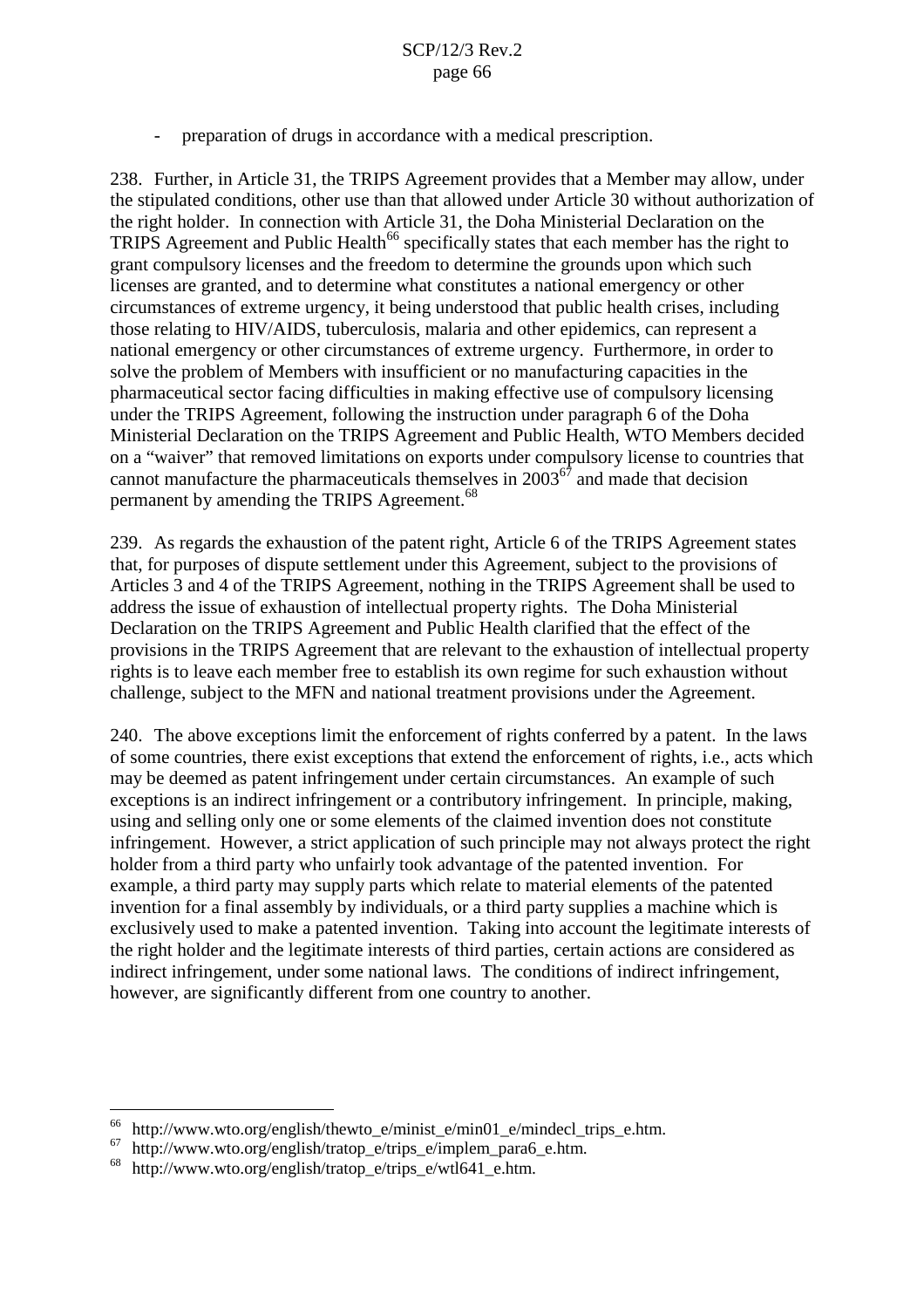## (l) Quality

(i) Objectives of Quality Management

241. Errors in patent grant and administration procedures can cause difficulties for rights-holders, competitors, users of patent information and the patent Offices themselves. Correcting an error can be difficult and expensive. Failure to recognize that an error exists can also have costly effects. For example, the grant of a patent which does not meet the necessary requirements may cause competitors to believe that they cannot enter the relevant market unless they negotiate a license with the patentee, or they might have to undergo expensive litigation in order to have the patent revoked to avoid an infringement action. Failure to update the register to show that a patent has been renewed may mean that the patent has expired and competitors may begin to make investments, only to discover later that the patent was still in force.

242. Consequently, many offices have introduced quality management systems to ensure that their procedures are appropriate for delivering high quality results. Some have had their quality management systems certified in accordance with a recognized standard, most commonly ISO 9001:2000. Such standards cover the processes and systems of an organization rather than the quality of the service actually delivered, but are indicative that systems are in place which encourage high quality results and measure outputs to check the quality of the work and to address any problems, thus encouraging continued improvements in systems.

243. Actual implementations of quality management systems vary enormously from office to office, depending on office size and the types of work involved (examination systems differ greatly in needs from registration systems). The details need to be tailored to meet the particular needs of the Office and its partners (such as Offices in other States) and users (including patent applicants and those affected by national rights or using the published information). However, certain general principles run through any system operating at various levels. At a fundamental level, the Office should be clear on its functions and provide the necessary resources (staff, premises, equipment and training) to deliver these functions effectively. Procedures should be properly documented and feedback mechanisms provided (both internal and through customer communication) to identify problems and opportunities so that procedures could be improved to avoid recurrence of problems. Staff responsibilities should be clear and, to the extent possible, objectives should be measurable.

## (ii) Importance of Quality Management at the International Level

244. Quality management is important to individual Offices for ensuring that their own domestic responsibilities are discharged properly. However, it also has an international aspect in that a large proportion of patent applications are pursued in more than one jurisdiction, whether through the Paris Convention or PCT route. In such cases, the same application (subject to translation and changes designed to meet particular local requirements) is processed separately and often simultaneously by several different Offices, each conducting effectively the same checks in parallel. In the case of large Offices, the result is an enormous amount of duplicated work. Clearly, each Office has a responsibility to ensure that the local standards are met, but the effort involved in doing this can be significantly reduced if an Office clearly understands what work is being done by other Offices, taking into account any significant differences between their patent systems, so that further work only needs to be done to the extent that it is objectively necessary.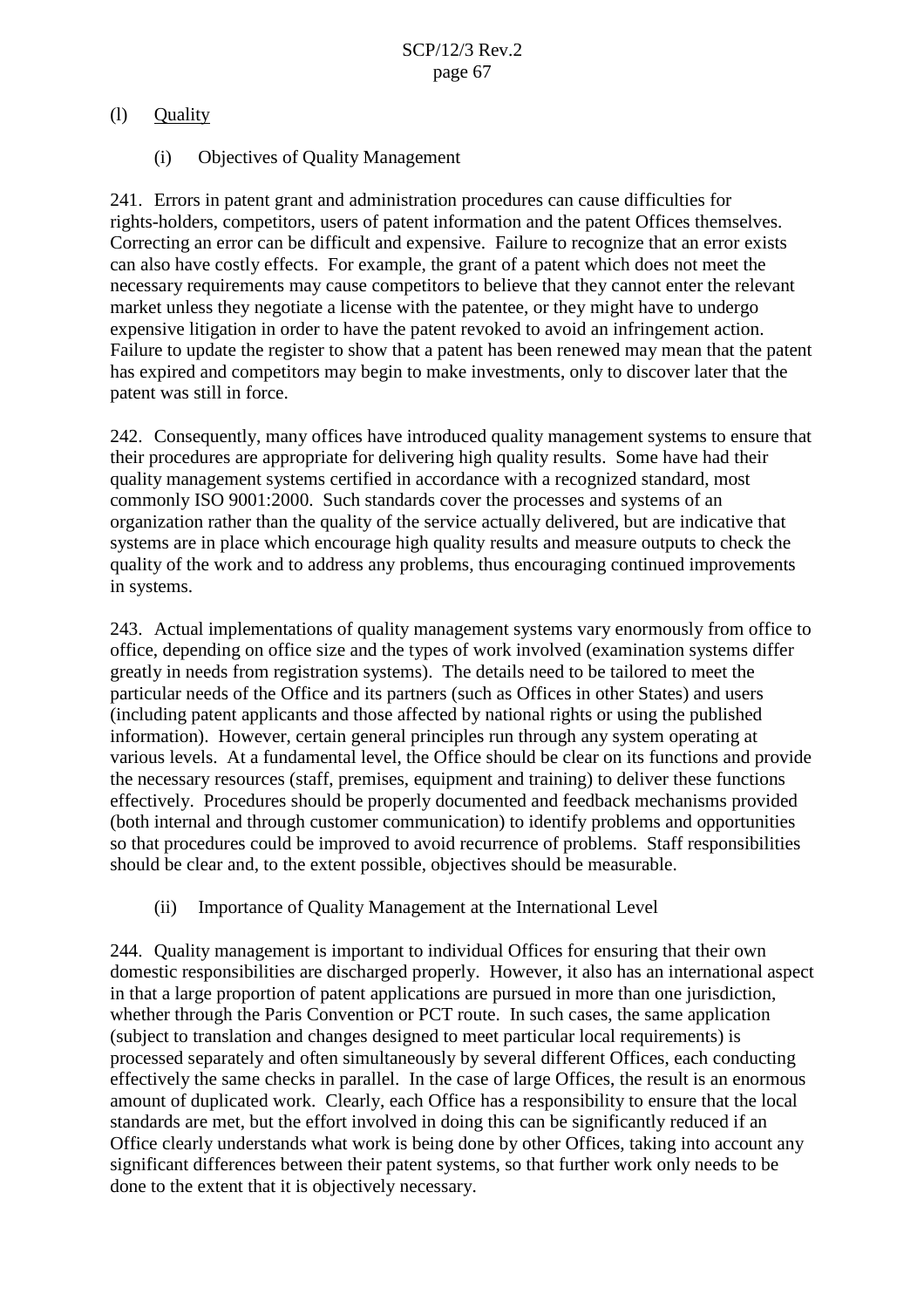245. Even in the case where two Offices have very different procedures, knowledge of the other Office's quality management systems may be important. For example, in the case of an office where applications are registered without first conducting search and examination, it may be of relevance for applicants and third parties to know the outcome of search and examination in other offices. In this case, knowledge of the existence of effective quality management systems in such other offices may significantly increase the confidence in the reader's view of the reports and granted patents, allowing a better assessment of the extent to which the local patent meets domestic patentability requirements.

(iii) Existing Mechanisms to Ensure Quality

246. Existing quality management systems take a wide variety of forms. Most major offices have had some form of quality review for many years. In the last decade, many have seen the need to review and extend these systems to ensure that they are truly comprehensive, rather than providing isolated quality review systems for individual functions (especially search and examination) which have often developed independently and in an *ad-hoc* manner. The main influences on these systems have been the popular quality management approaches, such as ISO 9001:2001 and the EFQM Excellence Model, as well as the PCT Common Quality Framework for International Search and Preliminary Examination, set out in Chapter 21 of the PCT International Search and Preliminary Guidelines. These Guidelines require International Authorities under the PCT to establish quality management systems with certain features important to ensuring effective search and examination according to the requirements of the PCT. The systems established in accordance with the Guidelines are reported by International Authorities and discussed by the Meeting of International Authorities. Other mechanisms for common discussion and development of quality systems also exist where Offices work together on a formal basis, most notably the European Quality System which forms an integral part of the European Patent Network established within the European Patent Organisation.

247. It should also be recalled that many patent laws have quality-related aspects built into them. As described in sub-Chapters (b) and (c), these include requirements for search and examination, the opportunity for third parties to make comments or even become directly involved in the review of rights through opposition or validity proceedings, and requirements for patent applicants to submit information relating to searches and examinations carried out on corresponding applications in other States. Offices are exploring means to extend such reviews to be faster, cheaper and more effective.

## (m) Challenges in the Fields of Emerging Technologies

248. Technologies develop and new technologies emerge constantly. The term "Internet year" typically describes the incredible speed of new technological development and possibilities that could be offered to the public. Since their creation, the patent system has faced, and developed together with, new developments in technologies such as mechanics, chemistry and electronics. More recently, it has been facing challenges from biotechnology, digital technology and nanotechnology. The aim of the patent system, i.e., to foster innovation, put the patent law in a position that it is constantly reviewed in the face of new technological developments.

249. There are a number of systemic challenges when the patent law faces new emerging technology. The first area of concern relates to the question as to whether a new innovation is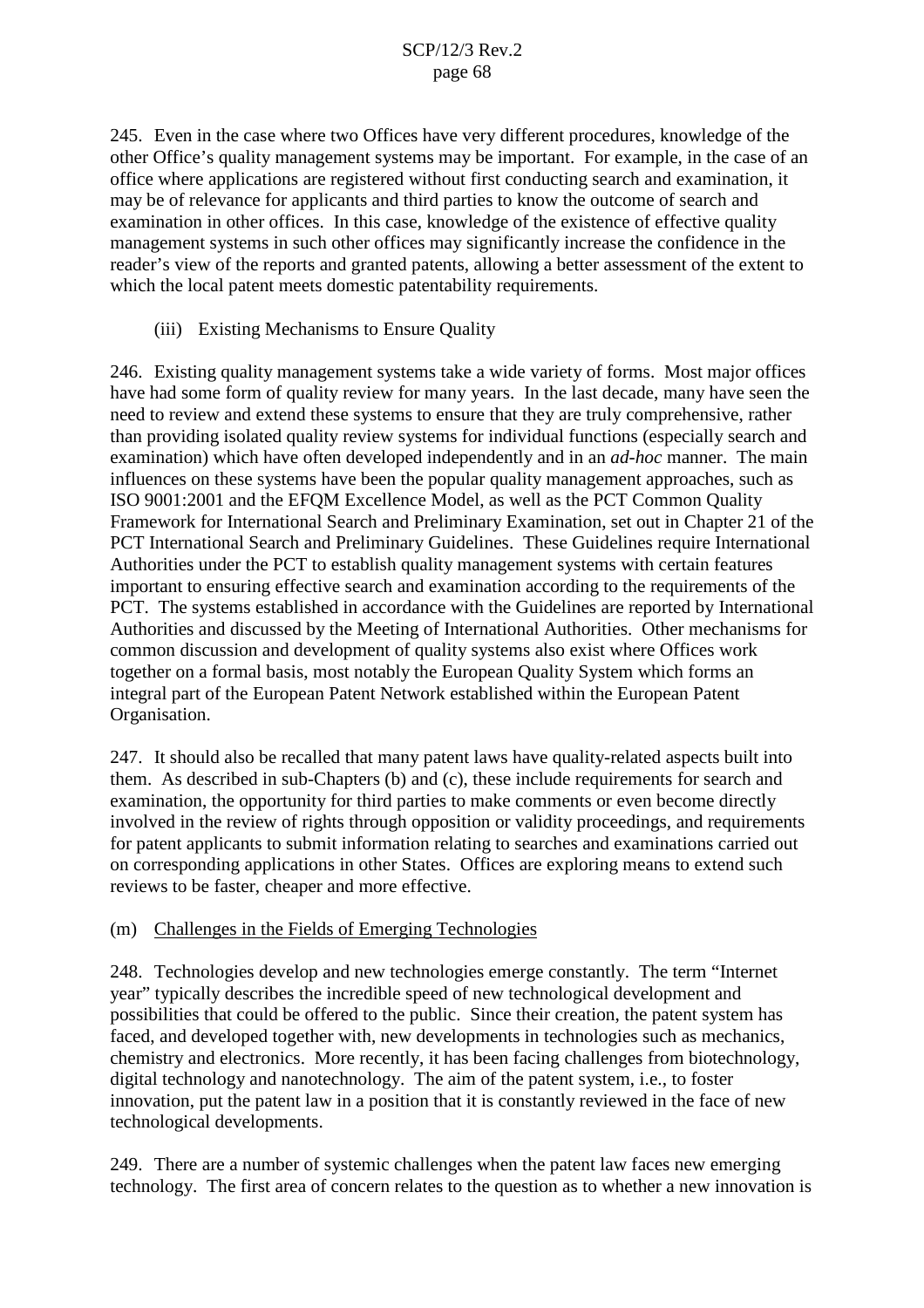covered by patentable subject matter under the patent law (also see sub-Chapter (j) above). Biological materials, transgenic living entities and software implemented business methods are some examples that have spurred debates. Secondly, when a new technology emerges, there are few relevant items of prior art which provide the basis for determining novelty and inventive step. Also, when the technology is very new, for example, the current stage of nanotechnology, it is said that there is no set of established nomenclature within the field. With few references to conduct patentability examination on the one hand and various undefined terms used by experts on the other hand, it is often criticized that patents are issued on overly broad claims at the time the new technology emerges. In the same manner, determining the compliance with the disclosure requirement and industrial applicability (utility) requirement can also be difficult. Past experiences suggest that, with the development of technology from a cutting-edge stage to a more mature stage, questions relating to the applications of patent law on that technology would gradually be clarified and legal certainty and predictability would increase due to convergence of practices and case law.

250. Since the exclusive right conferred by a patent is justified by public disclosure of the full scope of the patented invention, defining the breadth of the claims which are supported by the disclosure of the invention is a cornerstone of the patent system. However, with very little information available in the field, the right amount of disclosure is not always obvious. The above difficulties are aggravated when technology develops in a cross-cutting area, such as bioinformatics and nanotechnology. The comprehensive analysis of the technology and the determination of patentability are more complicated in such cross-disciplinary field of technology.

251. Beyond those concerns addressing the compatibility of new inventions with the current patent law, a more fundamental question has also been posed. That is, whether the current patent law is an appropriate mechanism to foster innovation in a specific new technological area. For example, licensing and other issues related to the exploitation of patents are areas of discussion particularly in the areas of biotechnology and information and communication technology. In the biotechnological field, down-stream innovations may be covered by a broad patent granted at an early stage of innovation. It was pointed out that an extensive patenting of upstream research may hinder the development of downstream research. The number and breadth of patents granted to early fundamental research have raised concerns about patent thickets and royalty stacking. Particularly in the area of biotechnology, reachthrough claims in patents, especially for research tools, were flagged as potential impediments to further research and development. <sup>69</sup> Ethical issues (see Chapter IX) surrounding the enforcement of biotechnological inventions are controversial as well. Further, recent developments in the field of information and communication technology have brought the possibility of consolidating various features and functions into one product. This possibility could be further extended by nanotechnology. As described in Chapter VIII(c), situations which are so-called "patent thickets" have been addressed by recent studies.

252. In the area of software-implemented inventions, due to the special characteristics of software innovation, some people consider that patent protection of software would inhibit competition in this field. It is said that software innovation typically involves cumulative,

<sup>&</sup>lt;sup>69</sup> Various arguments concerning gene patents are summarized in "Gene Patents: A brief Overview of Intellectual Property Issues" CRS Reports for Congress, October 3, 2006; W Cohen and J. Walsh "Real Impediment to Academic Biomedical Research", May 15, 2007, [http://www.nber.org/books\_in\_progress/innovation8/cohen-walsh6-19-07.pdf].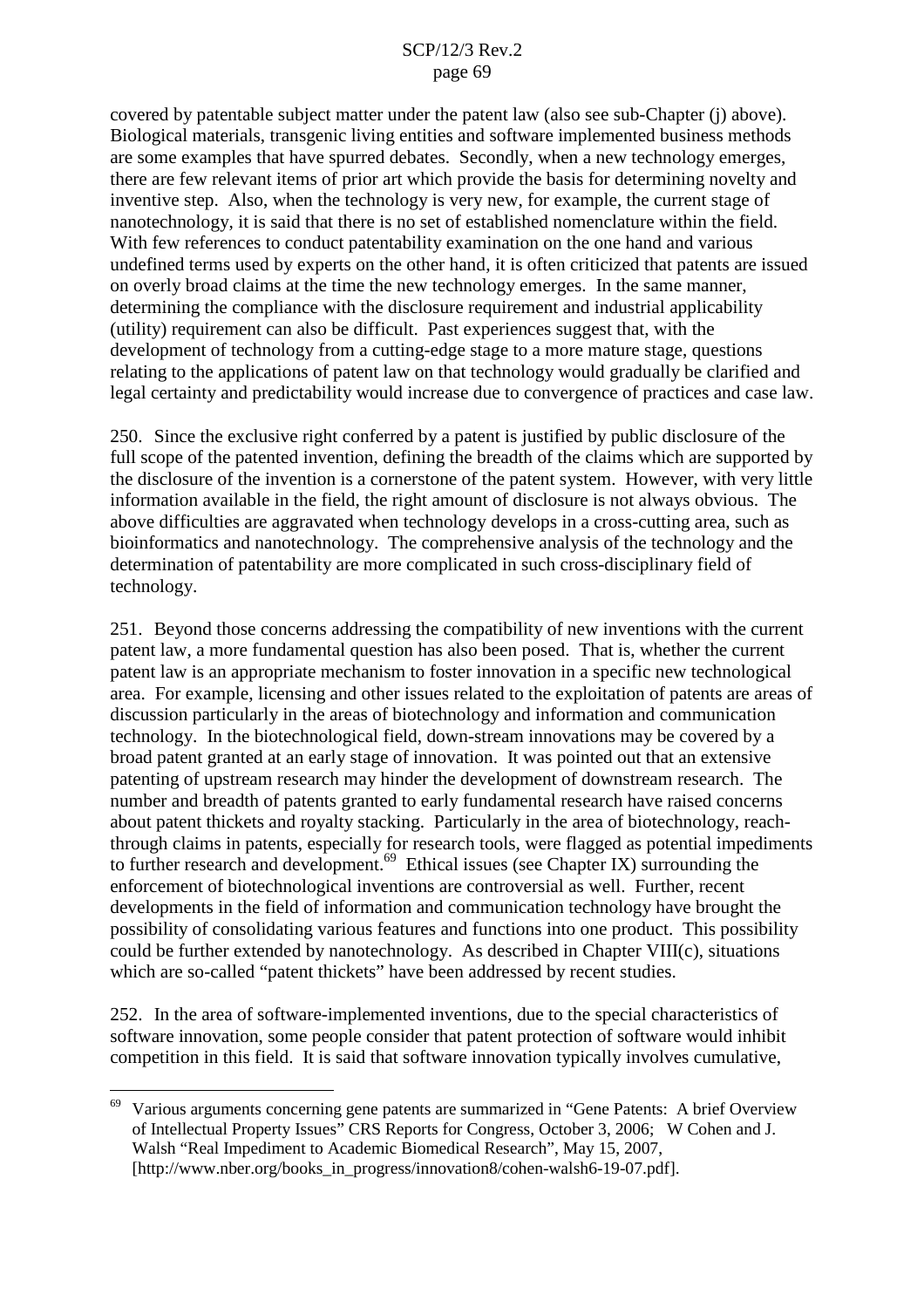sequential development and re-use of others' work. In the field of information and communication technology, it inherently requires that the users are "connected". In other words, the value of a good or service depends on the number of users of that good or service (network effect). In order to communicate and share information and files, interoperability needs to be preserved among programs, systems and network components. Under those circumstances, a lock-in effect may occur. Consequently, some argue that the mechanism of the patent system that grants an exclusive right does not promote the development of the software industry, but promotes other models such as an open source.

253. The open source provides successful alternative models to manage the ownership of the copyright on software. One of the concerns relating to open source software is that software developed under an open source license may infringe a patent covering the open source software. In order to cope with the reality that a number of computer-implemented inventions have been granted in many jurisdictions, the GNU General Public License version 3 (GPL v3) explicitly provides that users are protected from patent infringement suit by the program's contributors and redistributors.

# VII. SUPPORT STRUCTURES FOR THE PATENT SYSTEM

254. The patent system does not exist in a vacuum. In order to truly empower the patent system as a tool for technological development and economic growth, it has to be viewed in a broader context, together with national economic and development policies and strategies. A number of countries have thus formulated national intellectual property policies which are integrated in their scientific, cultural, trade, economic and educational policies. <sup>70</sup> The intellectual property policies support coherent and effective implementation of intellectual property strategies nation-wide with a view to optimizing the benefits derived from intellectual property rights.

255. While the patent law provides the legal framework for the patent system, a number of other features support the patent system so that it works in the way it is intended to work. To name but a few, human resource development, education, effective and efficient IP office administration, awareness of the potential impact of the patent system by researchers in the private and public sectors, universities, civil societies and the public, and effective and efficient enforcement of rights by judiciaries and customs. Where a dispute relating to the enforcement of rights or the validity of patents cannot be resolved between the parties, the possibility of settling the dispute through arbitration or mediation exists if both parties agree. However, in some cases, a court ruling is sought to resolve the dispute. Therefore, accessibility of court procedures, legal certainty and timely judgments are relevant to the effectiveness of the patent system (see Chapter VIII(a)). Further, in order to leverage the value of the IP assets, the market structure should be supportive to knowledge dissemination and technology transfer.

# (a) Patent Attorneys

256. Among the various direct and indirect support mechanisms in respect of the patent system, patent attorneys and patent agents play a significant role in developing a functioning patent system. They are generally recorded in a registry of industrial property offices after

<sup>70</sup> http://www.wipo.int/ip-development/en/strategies/national\_ip\_strategies.html.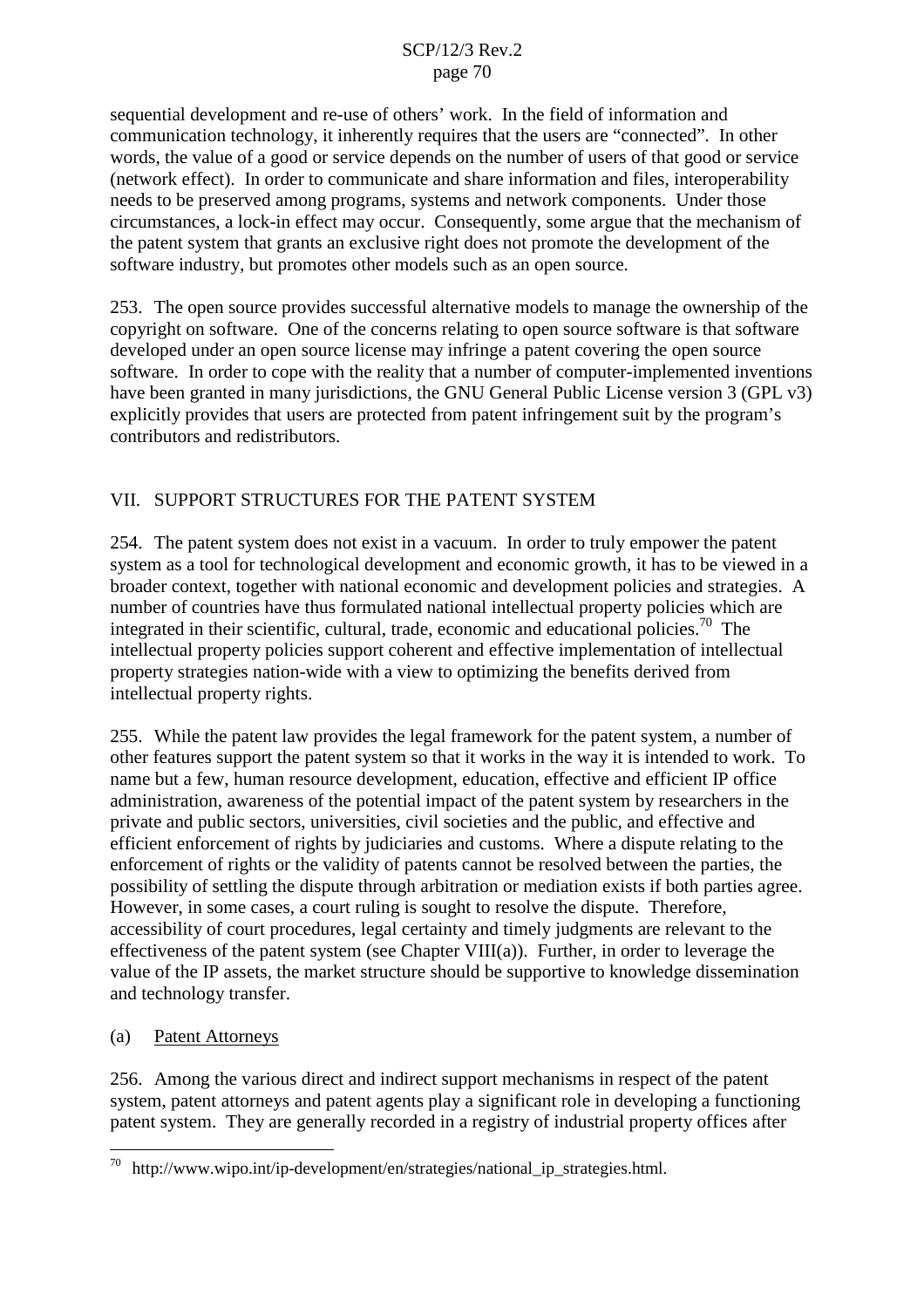passing qualifying examinations. However, it is not possible to generally define the title "patent attorney" or "patent agent", since the qualification and the bestowed power under the applicable law are different from one country to the other. In some countries, patent attorneys may be legally qualified in general law and additionally pass an examination. Consequently, they are entitled to represent a party before the courts. In other countries, patent attorneys may not be required to have legal qualification (although they may need to have at least intellectual property law expertise and legal training).<sup>71</sup>

257. The role of patent attorneys is, in general, giving advice and assisting inventors and applicants in order to obtain and maintain patents: for example, drafting and preparation of patent applications, representing the applicant before the patent office, responding to office actions and assisting the patentee to maintain and enforce his right. The patent attorneys may also represent a third party during the opposition and invalidation proceedings. Therefore, not only the knowledge of technology, but also the knowledge of at least substantive and procedural patent law as well as some familiarity with case law are required to become a patent attorney. The patent attorney should be able to provide a full range of possible protection or enforcement option available to the client and assist the client if a patent was erroneously granted or an abuse of right was found.

258. The patent attorneys, therefore, play an important role in the "checks and balances" mechanism of the patent system. Whether a local inventor can obtain patent protection with a maximum scope of claims, whether he can defend his rights or whether he can successfully challenge another's patent may, to a significant extent, depend on the skills of his local patent attorney. A recent report shows that low public awareness of IP creates less IP business opportunities, which leads to a vicious circle of lower availability of professional IP services and lesser familiarity with IP.<sup>72</sup>

#### (b) Professional Privilege

259. In general, when a client seeks an opinion from a qualified lawyer, communications between the lawyer and his client are accorded the "privilege" of not being required to be disclosed in a court of law. The purpose of establishing such a privilege is to encourage those who seek advice and those who provide advice to be fully transparent and honest in the process. Those who seek advice should provide the advisor with all the information that could be relevant to obtain the best advice, including aspects which may run counter to his position. On the other hand, the advisor should be able to be completely frank. Therefore, in order to ensure a high quality of legal advice, the exchange of instructions and advice should not be restricted due to the fear of disclosure of their communications.

260. In the course of a legal action for patent infringement, it is usual for one side or the other to oblige another party to disclose any documents relating to the communication between the patent attorney and the party in the hope that damaging statements may be found on the record which would destroy an alleged infringer's defense or show that there had been

 $71$  In view of the diversity of the definition, the term "patent attorney" is used in this paper to describe a person who is a professional representative, in a general sense, for the purposes of patent

<sup>&</sup>lt;sup>72</sup> Prof. T. Ogada "Challenges Faced by Developing Countries in Teaching and Conducting Research on Intellectual Property"

<sup>[</sup>http://www.wipo.int/academy/en/meetings/iped\_sym\_05/papers/pdf/ogada\_paper.pdf].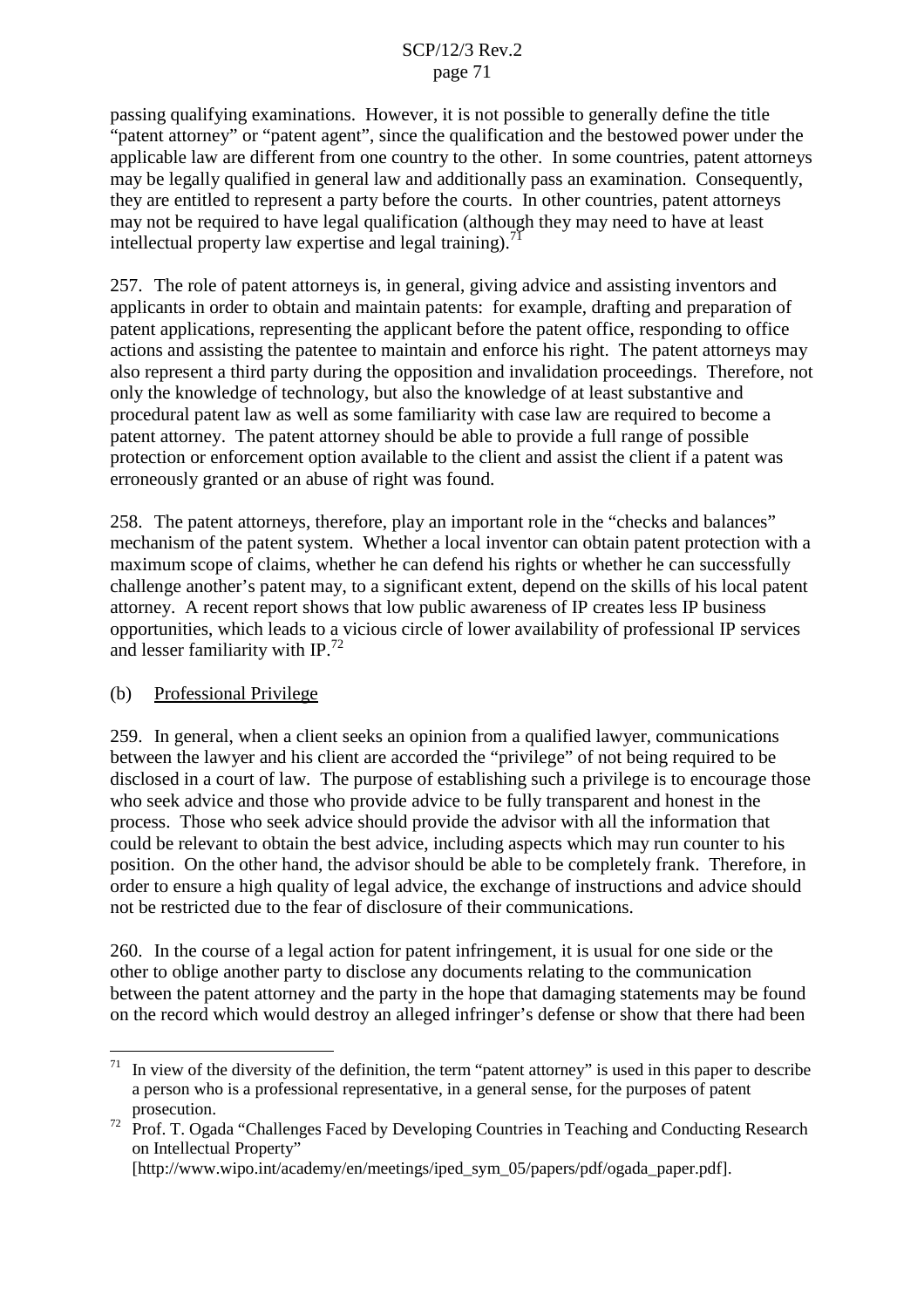abuse of rights by the patentee. Communications between patent attorneys and clients often contain technical matters which are closely inter-related with legal questions under consideration by a court. However, when a client seeks the opinion of a patent attorney, not all countries provide privilege to the advice the patent attorney gave to his client or keep the communication between the patent attorney and the client confidential from the court. The national rules in this respect vary significantly from one country to another. Some countries recognize that legal professional privilege extends to patent attorneys. On the contrary, some countries do not recognize a privilege between patent attorneys and their clients. In some countries, the protection of patent attorneys' communications takes another form or receives additional protection, for example, it may be a crime or violation of professional rules for a patent attorney to disclose clients' confidences.<sup>73</sup> Even if the patent attorney's privilege is recognized, the scope of communications covered by the privilege and the extent of privilege that overseas patent attorneys enjoy are different from one country to another. In some countries, the patent attorney's privilege is recognized for the qualified patent attorneys in that country, but not for patent attorneys qualified overseas.

261. Since more and more applicants seek patent protection abroad, the lack of uniform standards on privilege and on the recognition of a privilege in different countries causes serious concerns among practitioners. For example, if the privilege is not recognized in one of the several countries in which a patent owner wishes to enforce his patent, there is a risk that he receives an order by a court which does not recognize the legal privilege to disclose the contents of the confidential communications of the advice obtained in the country in which the privilege is available. Consequently, the effect of the privilege in the advice will be lost. In another case, if only patent attorneys who are qualified in the country can enjoy a professional privilege before the court of that country, a client is not protected from a court's order that requires the disclosure of communication between the client and an overseas patent attorney with respect to the patent under question and corresponding family applications and patents.

262. In view of the lack of standardized rules available at the international level, the International Association for the Protection of Intellectual Property (AIPPI) adopted a resolution on the Attorney-Client Privilege and the Patent and/or Trademark Attorneys Profession in 2003, in which it supports the provision of attorney-client privilege for patent and trademark attorneys throughout all of the national jurisdictions.<sup>74</sup>

(c) Creating a Marketplace

263. Against the backdrop of intensifying global competition, the R&D cycle of products is becoming shorter and shorter. Further, technology has become more complex and sophisticated. To meet such challenges, in addition to the traditional vertical integration of the value chain, open innovation models have been widely introduced in the business sector.<sup>75</sup> Instead of conducting and performing all the activities from R&D to the market entry within the same company, procurement of knowledge is sought from external sources through, for example, contractual research, R&D cooperation, licensing and outsourcing. Collaboration

<sup>&</sup>lt;sup>73</sup> Report of AIPPI Special Committee Q163, March 2002.<br><sup>74</sup> Resolution, Question 163 — Attorney-Client Privilege and the Patent and/or Trademark Attorneys Profession, AIPPI; in cooperation with the AIPPI, WIPO will organize a Conference on Client Privilege in Intellectual Property Professional Advice on May <sup>22</sup> and 23, <sup>2008</sup> in Geneva. <sup>75</sup> The Economist, October 11, 2007.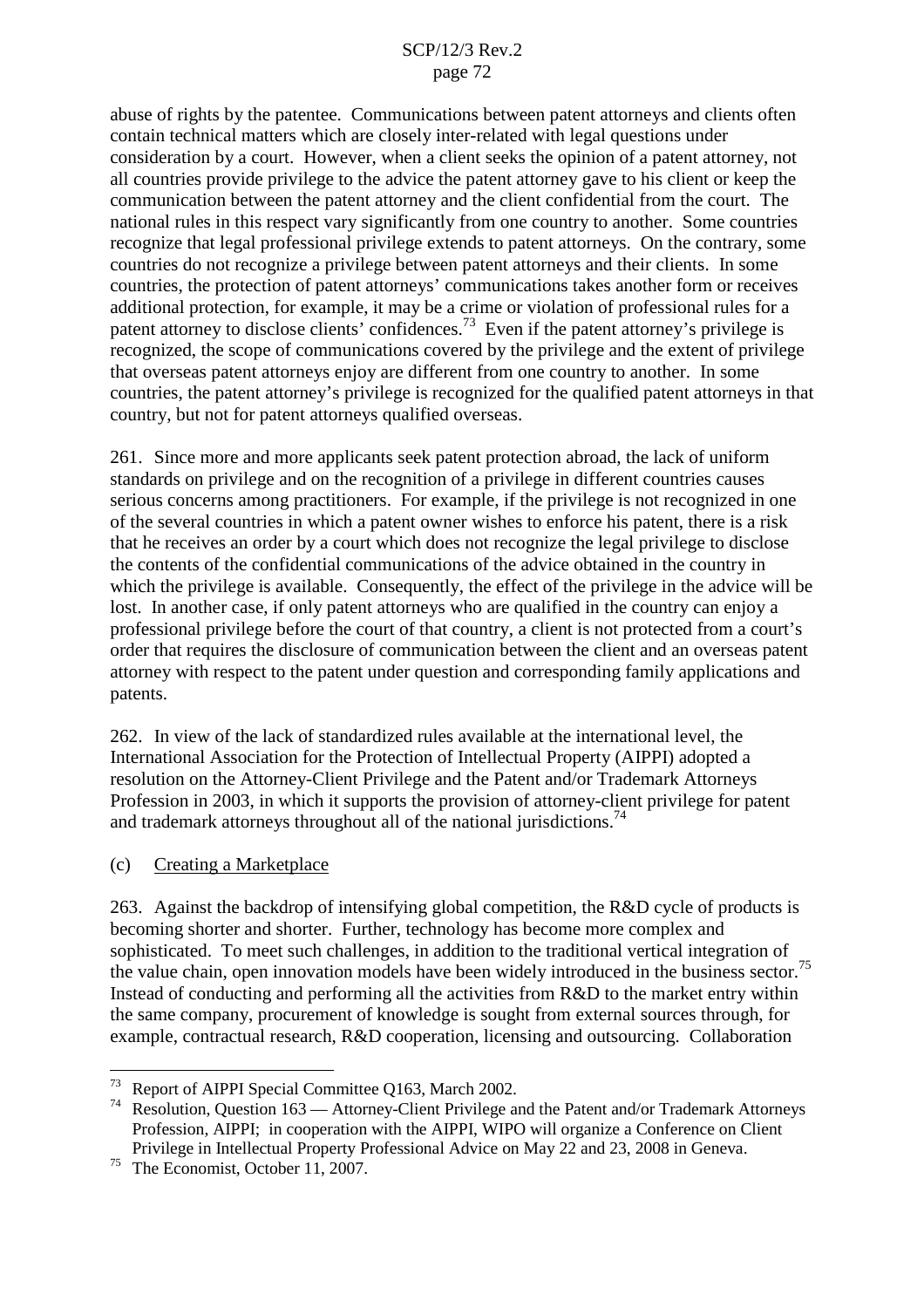with public research institutes and universities, licensing out, creation of joint ventures and spin offs are well-known models. A number of companies invite, on their web sites, new ideas from consumers and others, and offer potential partnerships in order to expand the source of innovation (user-driven innovation model).

264. What is common in all business models regarding open innovation is that there is a transfer of knowledge from one party to another, and the patent system plays a fundamental role to support the mechanism of transferring knowledge between a party who wants to leverage the technology and a party who wants to procure external technology.

265. In order to realize such transactions of technology, in the first place, potential buyers and potential sellers of technology, should be identified. The United States Patent and Trademark Office, for example, publishes information concerning patents available for license and sale in its Official Gazette.<sup>76</sup> A number of national and regional authorities are active in promoting licensing through assisting market assessment and finding business partners. They also provide a user friendly platform on the Internet where potential buyers and sellers can meet.<sup>77</sup> Generally speaking, such platforms provide a description of technology offered/searched or a list of licensable patents and contact information. A number of commercial patent transaction businesses also exist, for example, IP auction businesses.<sup>78</sup>

266. Another common mechanism to encourage technology transfer is to provide financial incentives. A number of countries provide a discount on patent maintenance fees if a patent owner offers a non-exclusive license to any third party. In addition, tax reductions on royalty income generated by patent licenses are accepted in some countries.

267. With the broader recognition that patents are useful instruments to trade technologies, as the term "IP asset" suggests, patents are increasingly recognized to be intangible assets in the financial market. Patents can be exploited as a means to attract external sources of financing. For a small start-up company, patents play an important role to raise funds from venture capital. Some companies offer securitization of patents which uses royalty fees generated from securitized patents as capital for investors. In addition, some banks accept patents as collateral for bank loans. One of the keys to the broader application of transaction of patents is patent valuation. Credible and reliable patent valuation mechanisms, in particular, monetary valuation, are needed in order to further facilitate the transaction of patents.

268. The supportive mechanisms for funding and transferring technology exist not only in developed countries but also in developing countries. For example, the Gujarat Grassroots Innovation Augmentation Network (GIAN) and the National Innovation Foundation (NIF) supported by the Department of Science and Technology in India provide venture capital funding and assist commercialization of high potential grassroots innovation.<sup>79</sup> It is said that,

<sup>&</sup>lt;sup>76</sup> http://www.uspto.gov/web/patents/patog/week50/OG/TOC.htm#ref11.<br><sup>77</sup> For example, a patent licensing database by Japan's National Center for Industrial Property Information and Training (NCIPI) [http://www.inpit.go.jp/english/index.html], Innovation Relay Centres (IRCs) by the European Commission [http://irc.cordis.lu], the National Technology Transfer Center (NTTC) in the United States of America [http://www.nttc.edu/default.asp] and IP Market Place for Patents by the Danish Patent and Trademark Office [http://www.dkpto.org/].<br><sup>78</sup> It was reported that a patent for a continuous play broadcast system was sold for US\$1.75 million

at one of those auctions. [Managing Intellectual Property Weekly News, October 26, 2007].<br>http://www.gian.org.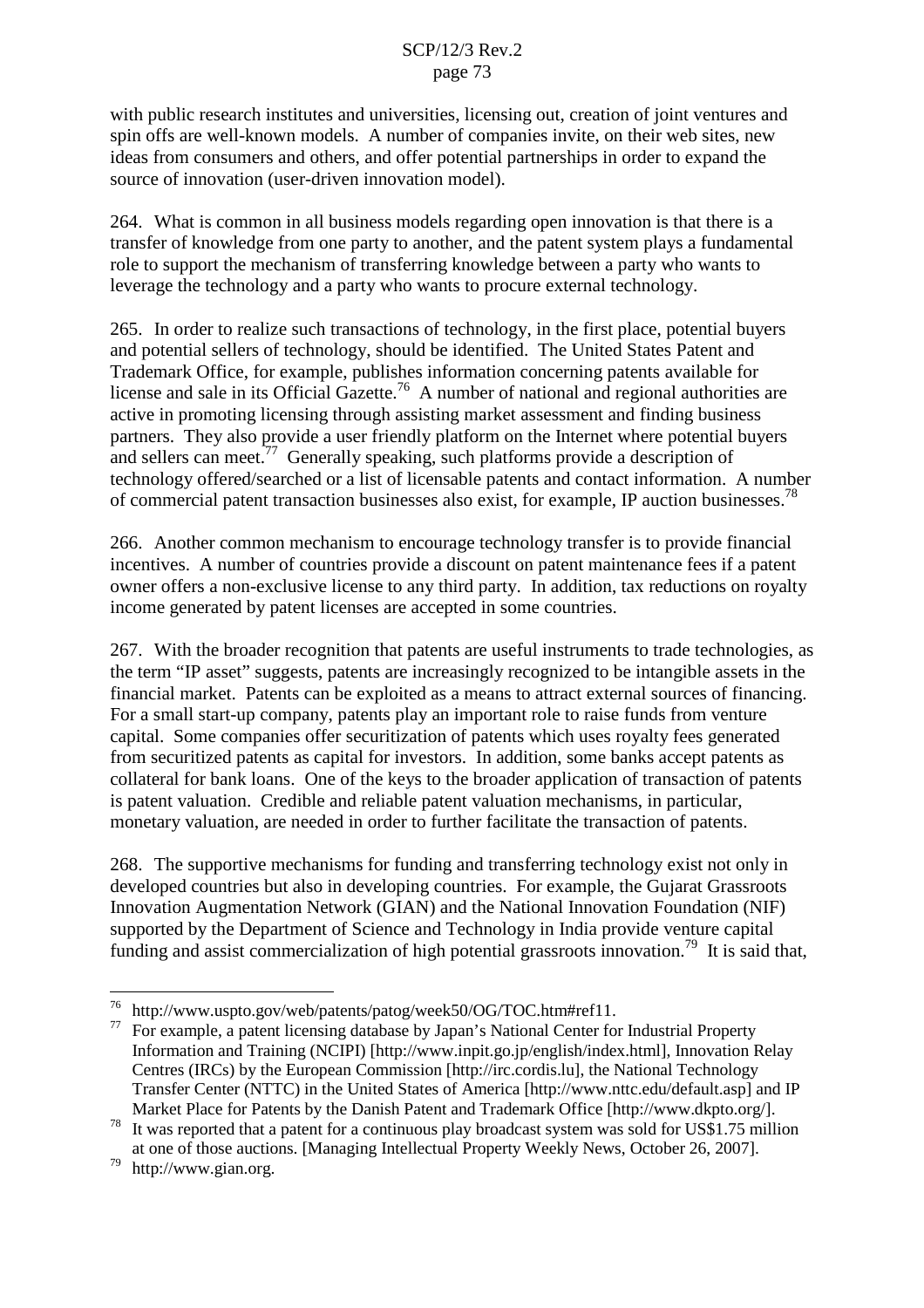for those grassroot innovators whose only resource is knowledge, protection of intellectual property rights is necessary to leverage the knowledge.<sup>80</sup> In Malaysia, the Malaysian Technology Development Cooperation was initially set up by the Government of Malaysia in 1992 to promote and commercialize local research and to invest in new ventures that can bring in new technologies from abroad. Since then, it has evolved to an integrated venture capital solutions provider.

### VIII. PERCEIVED THREATS TO THE EFFECTIVENESS OF PATENTS AS INCENTIVES TO INNOVATION

269. In general, the patent system is considered to establish a trade-off between the exclusive rights granted to patentees and the public disclosure of patented inventions, aiming at promoting innovative activities by society at large. To this end, policy makers search for an effective and efficient system for obtaining, maintaining, and enforcing rights with an adequate mechanism to disseminate innovative knowledge and technology. In previous chapters, the importance of quality, timing and costs for the effective and efficient patent system that develops hand in hand with the globalization and technological development has been highlighted. In particular, overall costs of obtaining, maintaining and enforcing patents at the international level are primary obstacles for enhancing the access to the international patent system. Since R&D and marketing activities are increasingly carried out across the border, under the principle of territoriality, lack of harmonized rules regarding substantive patent law, court procedures and cross-border jurisdiction, among others, increase costs and the risk of legal uncertainty.

270. The patent system presumes the existence of competitors who are capable of learning and analyzing the published patents and developing further inventions which could be alternatives to the patented invention or a new invention with a new or superior function. Through the promotion of such further innovation by competitors, the public would benefit from increased choice or quality of products available in the market. In the recent past, concerns have been raised as to whether patents are impinging on the possibility of further innovation by third parties by granting exclusive rights on subject matter the availability of which is, by definition, limited. In the case of DNA patents, it is limited by nature, and in the case of patents on standard technologies, alternatives are not possible due to *de jure* or *de facto* rules. The potential conflict between the need to ensure interoperability and the exclusive patent rights in the area of network and communication technology was already mentioned. Is the trade-off between exclusivity and disclosure an effective incentive to boost future innovation while maximizing social welfare?

271. Since a patent right is a negative exclusive right, i.e., it is not a right to use the patented invention, but is a right to prevent others from using such invention without the patentee's consent, it allows the patent to be exploited in various ways. Patented technology can be exclusively used by the patentee. Patents can be used to block competitors from entering the market, or it may be obtained with a view to securing future freedom to operate. The motive to patent may be for a cross-licensing deal, or a patent may be licensed-out for royalty income. Patents may be used for financing purposes or for generating income, such as through a patent auction. In some cases, patents may be obtained in order to provide incentives to employee researchers. Depending on the business environment, those various

http://www.nif.org.in/intellectual\_management.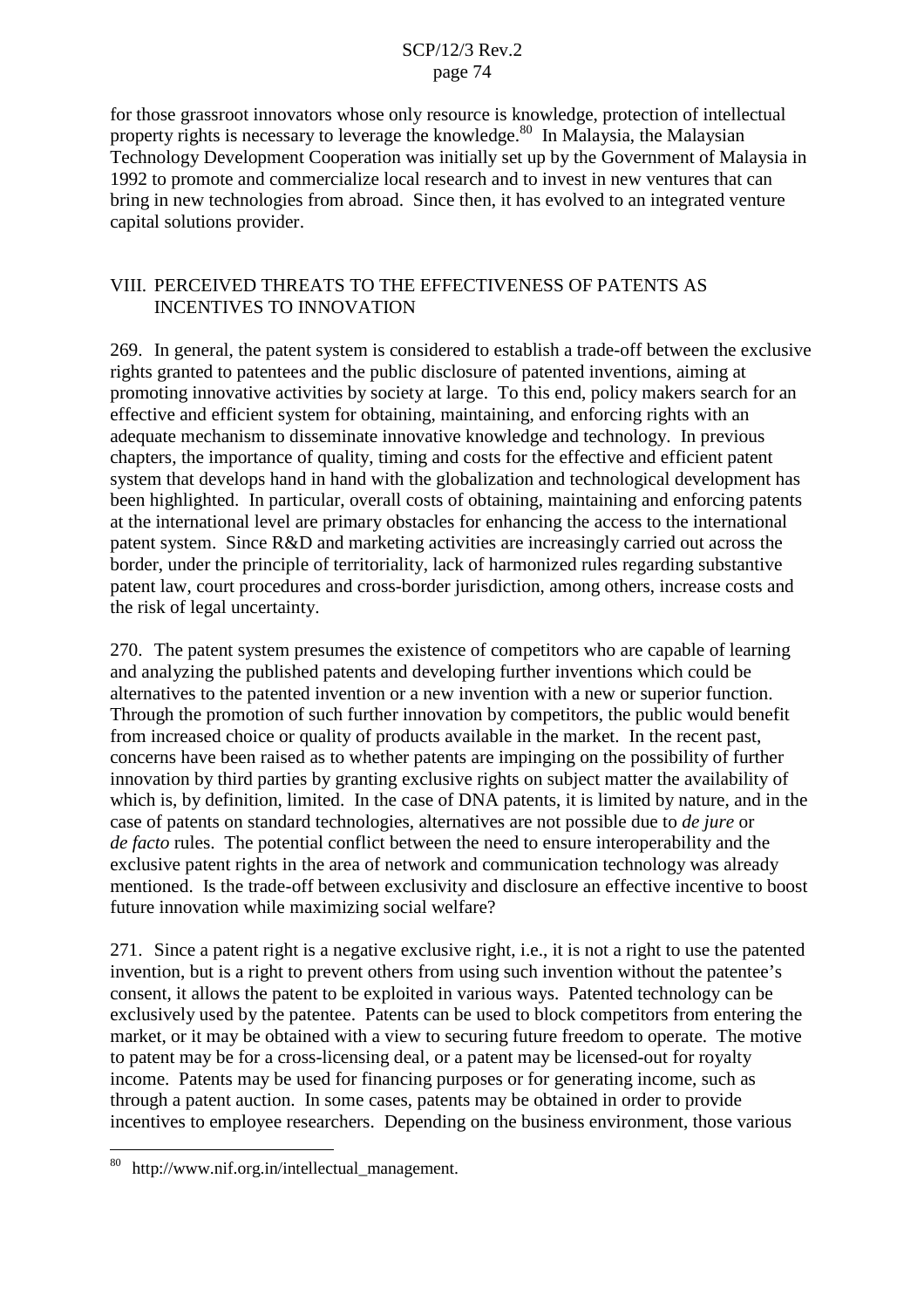ways of exploitation may be strategically combined for the purpose of maximizing a return on investment.

272. Most recently, patents are used as financial devices for capitalization, and the production of goods can be separated from the exploitation of the rights. One of the most criticized examples are patent trolls. On a positive note, patents can be used to attract venture capital, bank loans or securities markets for, in particular, but not limited to, start-ups. The development of computer and information technology allows us to collect and analyze patent information and other technical data, create and evaluate patent portfolios, and set up patent strategies in more thorough and systematic ways.

273. In this Chapter, three issues, namely, litigation, costs and patent thickets are considered as to their effects on the functioning of the patent system.

# (a) Litigation

274. Where a dispute arises in respect of the enforceability of rights, litigation is the last resort to resolve the case. Since a patent is worth nothing if it is not enforceable, accessibility to court procedures, legal certainty and timely judgments play an important role for the correct well-functioning of the patent system. There are a number of questions, however, concerning the functioning of the current litigation system.

275. In general, legal actions in the patent field involve high costs. It is said that the average cost of patent litigation is US\$2 million in the United States of America,  $81 \text{ } \text{\textsterling}150,000$  to €1,500,000 in the United Kingdom and €50,000 in Germany.<sup>82</sup> As shown in Chapter II(b), patenting activities are increasingly going beyond national borders. Because the rights attached to patents can be enforced only in the territory of grant, parties face litigation not only in their home country but also abroad with respect to the same invention. The cost of litigation could then become prohibitively expensive for a party without financial resources, such as a private party or a small and medium-sized enterprise. Cross-border litigation raises costs partly because of the fact that patent laws as well as court procedures are different from one country to the other. In the case of patent infringement, courts in different countries estimate damages in different ways. The absence of harmonized rules creates legal uncertainty at the international level, and encourages so-called "forum-shopping" by those who know how to benefit from the differences among national systems or among different courts.

276. The costs and legal uncertainty may further increase due to the time it takes a court to deliver the judgment. The longer it takes, the more not only the parties involved in the case, but also third parties as well as consumers are affected by the legal uncertainty.

277. Since disputes relating to patents may often involve highly technical elements, judges need both legal and technical understanding and competencies. In certain countries, technical experts are assigned to assist judges, or a special patent court, or an intellectual property court, has been established in order to meet the needs of quality and timeliness of the judgments.

<sup>&</sup>lt;sup>81</sup> AIPLA 2003 Report of Economic Survey.<br><sup>82</sup> Assessment of the Impact of the European Patent Litigation Agreement (EPLA) on Litigation of European Patents, European Patent Office, February 2006.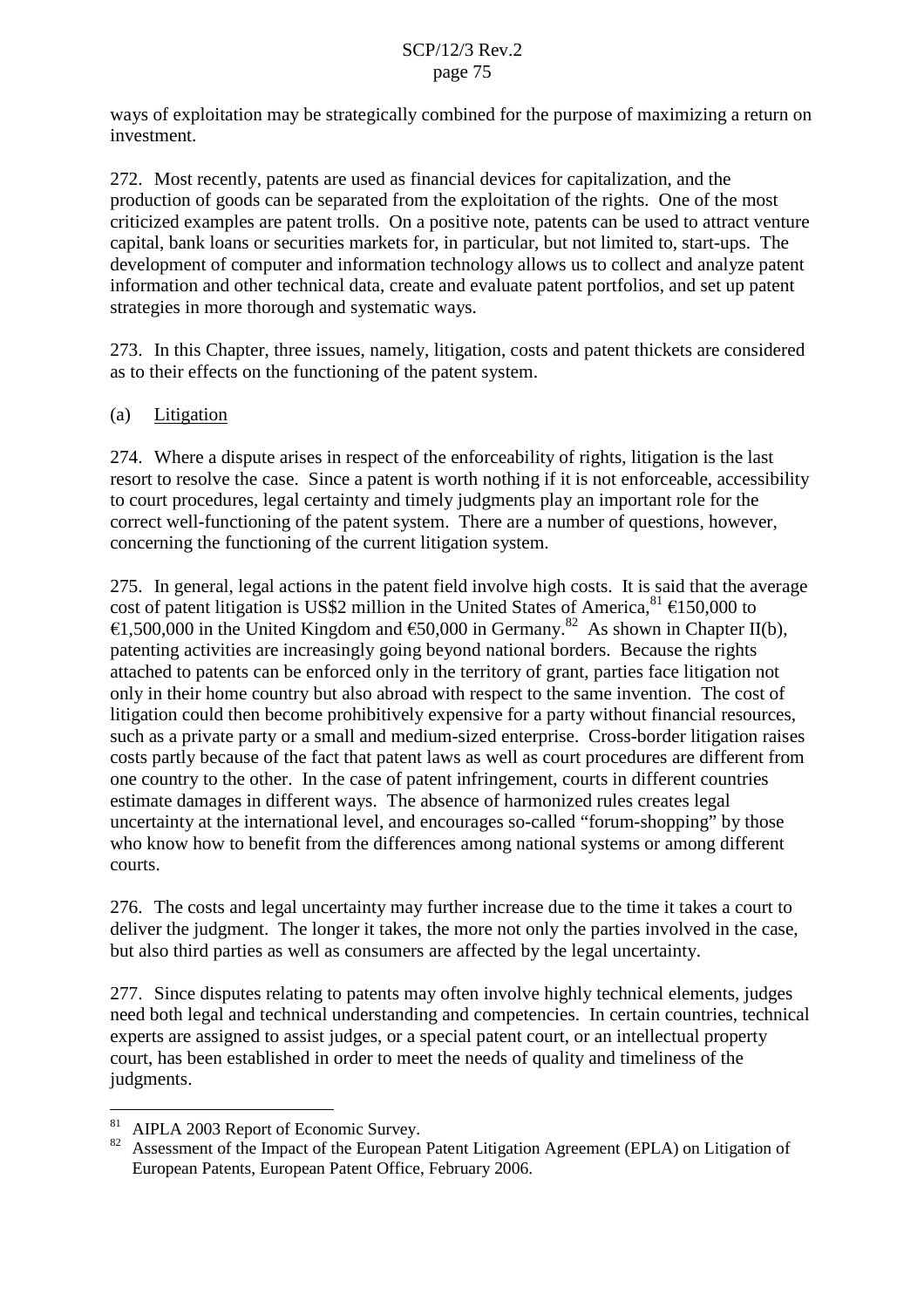278. With respect to the remedies available in the case of patent infringement, in general, a patent owner may seek an injunctive order against the infringement, demand damages or seek measures for recovery of damages to the reputation due to such infringement. With the development of patent-based business models and the ever-increasing complexity of technology, some raise concerns over the current practices regarding injunctive relief and the calculation of damages. For example, a number of business models today rely on the patented technology itself and the exploitation of patent rights without any production of patented products. Some of them may be research-based start-ups whose income is based on research results protected by patents. In other cases, they may be patent trolls whose only purpose is claiming damages or high settlement fees through aggressive lawsuits. Should injunctive relief be accorded to all patent infringement cases, and if not, what are the criteria for its application? Similarly, where a product involves thousands of patents, what would be a fair practice to calculate the damages caused by the infringement of one particular patent?

279. Since more parties face litigation not only in their home country but also abroad, questions regarding jurisdiction for infringement actions, such as cross-border injunction, and applicable law have been addressed at the international level in recent years, but the issues have been largely unresolved.<sup>83</sup> Further, since R&D cooperation and business alliances may be formed across borders, disputes regarding the rights of co-owners with respect to the exploitation of patents may be subject to questions of international private law as to which national law would be applicable in a specific case. National laws significantly differ in this regard, although in general, the freedom of the co-owners to regulate their relationship is acknowledged. 84

280. As alternative mechanisms to settle disputes, mediation, arbitration or other alternative dispute resolutions (ADR) are available. ADR is appropriate for most intellectual property dispute, especially between parties from different jurisdictions. If well managed, it can save money and time, and parties may retain better control over the dispute resolution process.<sup>85</sup>

(b) Patent Thickets

281. In general the term "patent thicket" describes a situation where a product involves a web of patents that are owned by a number of different patentees so that a company which wants to commercialize the product is required to "clear" all the patents involved. This phenomenon is well-known in complex technologies, such as information and communication technologies, and in technical fields where a number of companies compete at the same level so that a fragmentation of patent ownership occurs. A changing research environment, increasing complexity and sophistication of technology and certain patenting strategies may have an influence on patent thickets.

<sup>&</sup>lt;sup>83</sup> WIPO Forum on Private International Law and Intellectual Property, Geneva, January 30 and 31, 2001 (see, in particular, WIPO documentWIPO/PIL/01/3); Convention on Choice of Court

Agreement, June 30, 2005.<br><sup>84</sup> AIPPI Question 194: The Impact of Co-ownership of Intellectual Property Rights on Their

Exploitation; Resolution adopted on October 9, 2007.<br><sup>85</sup> Further information about WIPO Arbitration and Mediation Center is available at: http://www.wipo.int/amc/en/.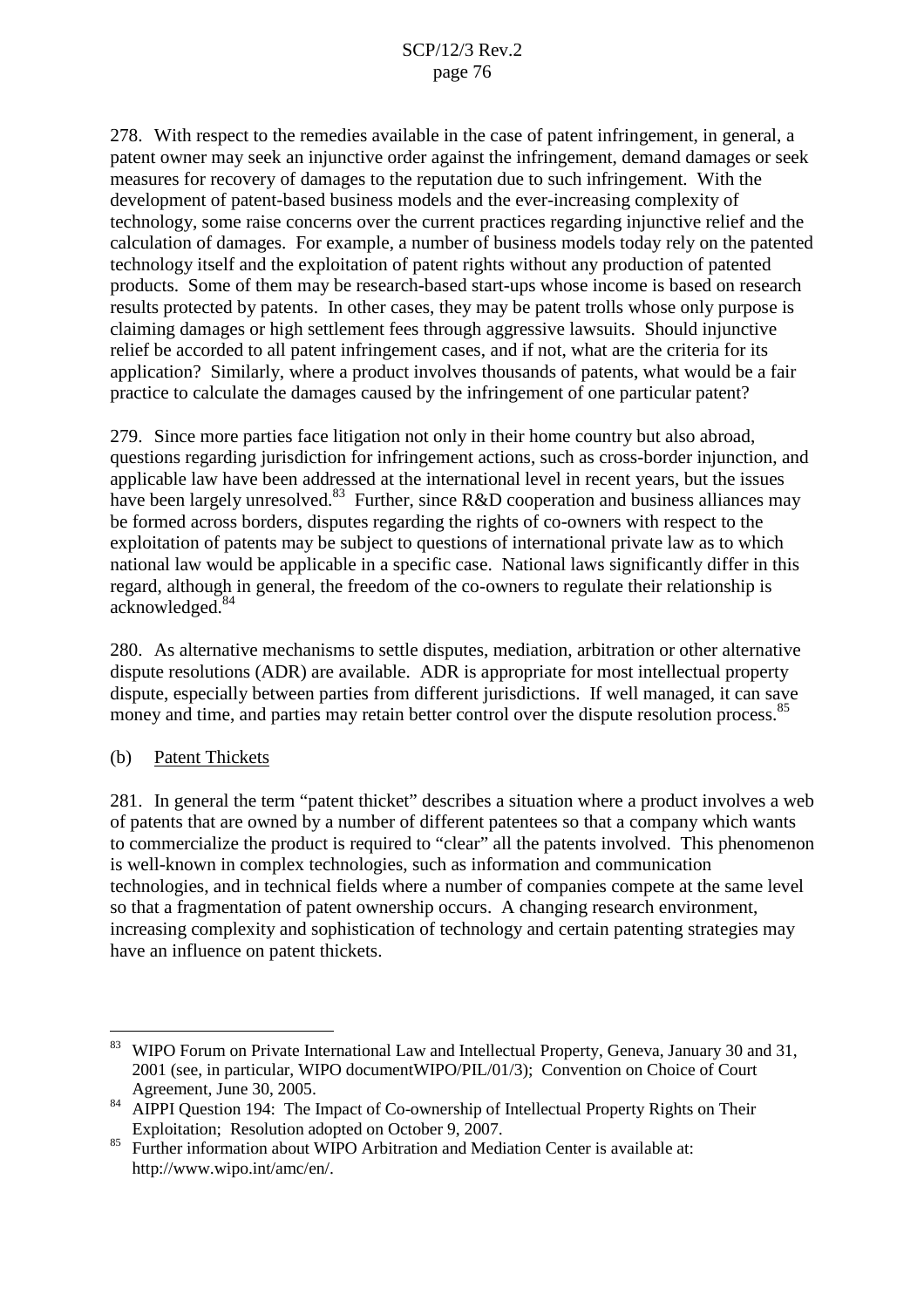282. Although there is no generally agreed objective definition of the term "patent thicket", it suggests negative effects due to a "thicket" of patents, in particular, in the sense that third parties may be blocked from using a patented technology. The potential problems addressed are centered on the excessive transaction cost. Some suggest that cross-licensing may solve the vertical R&D and hold-up problems. By entering a cross licensing agreement, companies may secure freedom to operate. On the other hand, there is a risk that the problem is exacerbated because each competing company tries to build a bigger patent portfolio than competitors in order to create a better bargaining power to negotiate cross licenses. Another solution consists of patent pools to reduce a transaction cost, although some raise concerns about their compatibility with competition law (see Chapter IV(a)).

283. It can be expected that combination and assimilation of technologies will further develop in the future. The boundaries of so-called "fields of technology" are more and more blurred. The same is true for various industries. It is said that, in the future, communication, computing and consumer electronics (3C) will be integrated in a single home network. According to an OECD report, as innovation becomes more science-based, and multi-disciplinary research draws together researchers and innovators from different fields with different practices for protecting IP, limitations on research access could become more widespread.<sup>86</sup>

284. The results of the empirical studies in this area vary. One study found that, among academic researchers in the biomedical field, only 3% abandoned a project during the last three years because of too many patents covering their research field. It found that access to tangible research input was more problematic, as 20% of academic-to-academic requests were refused.<sup>87</sup> However, another survey found that  $40\%$  – including 76% of those in the biosciences industry – responded that their research was affected by difficulties in accessing patented technologies: 58% reported delays, 50% reported changes in their research plans, and 28% abandoned their research. The most common reason for changing or abandoning the research was overly-complex licensing negotiations (58%), followed by high individual royalties (49%).<sup>88</sup>

285. In sum, threats to an effective and efficient patent system are perceived in respect of the following key concepts:

- Accessibility: The access to the international patent system covers not only patent granting procedures but also patent enforcement and invalidation procedures. Overall costs of obtaining and enforcing patents are primary obstacles for enhancing the access to the international patent system and to the benefits derived therefrom. Further, lack of support structures in the social, legal and economic market frameworks is another obstacle. The concept of accessibility also includes accessibility to technologies within the framework of the international patent system at fair cost. Further, certain emerging technologies and some particular business models have raised concerns as to the costs for third parties.

<sup>&</sup>lt;sup>86</sup> Valuation and Exploitation of Intellectual Property (OECD document DSTI/DOC(2006)5).<br><sup>87</sup> Reaping the Benefits of Genomic and Proteomic Research, National Academy of Sciences

<sup>[</sup>http://www.nationalacademies.org/gateway/pga/3330.html]. <sup>88</sup> Intellectual Property in the AAAS Scientific Community: <sup>A</sup> Descriptive Analysis of the Results of

a Pilot Survey on the Effects of Patenting on Science, American Association for the Advancement of Science [http://sippi.aaas.org/survey/].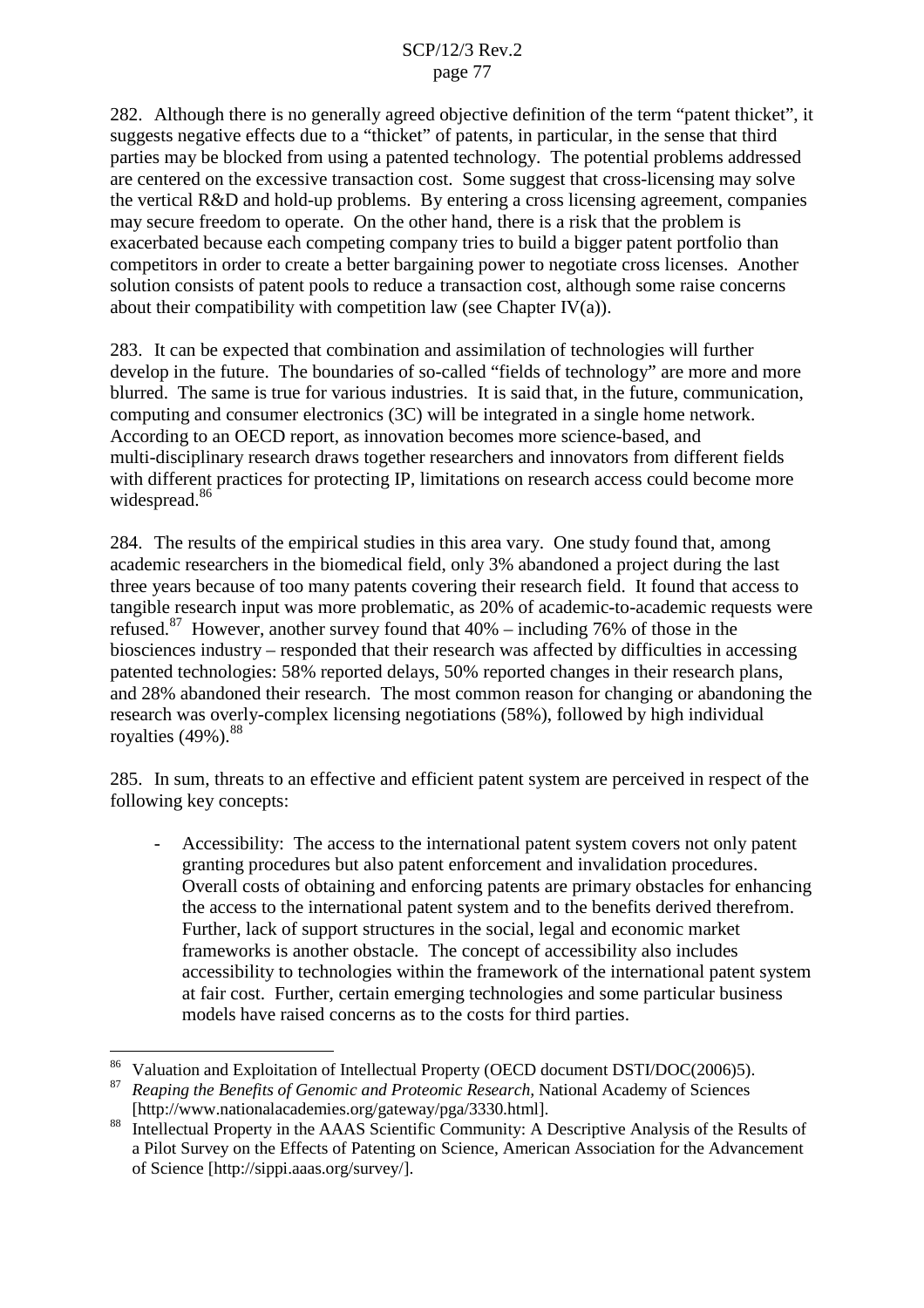- Timeliness: The unprecedented increase in demand for patent rights and the subsequent increase of the workload for patent offices has resulted in longer prosecution periods. Although a number of international efforts have been undertaken to address this problem, the need to develop improved platforms to facilitate further cooperation has been advocated.
- Quality: A high legitimacy of the output of patent offices (for example, decisions to grant a patent or refuse a patent application) is desirable, since the costs arising from the mistakes made by patent offices will generally be borne by the users of the patent system, including the general public. An international mechanism to ensure the quality of patents would facilitate further cooperation among the offices. National patentability requirements are also under scrutiny, since national search and examination results increasingly have an international dimension.
- Flexibility: The flexibility of the international patent system has undergone a twofold test. The first test related to the harmonization of patent laws, with a view to enhance accessibility, legal certainty and quality of the system and promote international cooperation. The second one tested the diversity of participants in the international patent system as well as the geographic distribution of patents. Further, depending on the fields of technology and business models, innovation and exploitation mechanisms vary significantly. An international framework that is flexible enough to support and meet various needs is requested.

# IX. THE INNOVATION INCENTIVE IN THE CONTEXT OF PUBLIC POLICY **OBJECTIVES**

286. The patent system, as a conscious regulatory intervention to advance certain public policy goals, has long attracted skepticism as to its validity and public benefit. This is in part because of a fundamental paradox, an aspect of the patent system which is to some counter-intuitive – the patent system seeks to promote the production of public goods, yet it does this by creating exclusions from the public domain – even if these are carefully confined exclusive rights over certain well-defined forms of new technology. Ideally, as a policy tool, the patent system is intended to create those exclusive rights that are necessary to harness private interest sufficiently to create public goods – in this case, public goods being new technologies, effectively and practically made available to the public, without undue impositions on the public.<sup>89</sup> The first codification of the core doctrines of patent law in the common law legal tradition, the English Statute of Monopolies of 1624, was passed to promote competition and to abolish monopolies that hindered legitimate trade. It took aim at monopolies that had been granted "upon misinformations and untrue pretences of public good." The patent of invention was recognized as an exception under this law, confirming that some exclusive rights are necessary to promote innovation within a legal mechanism aimed at promoting competition.

<sup>89</sup> Judge Rader from the United States Court of Appeals for the Federal Circuit stated that the patent system can be viewed as a "generation gift" that offers free use of technology once a patent has been expired. [http://ipcenter.bna.com/pic2/ip.nsf/id/BNAP-6WAK96?OpenDocument].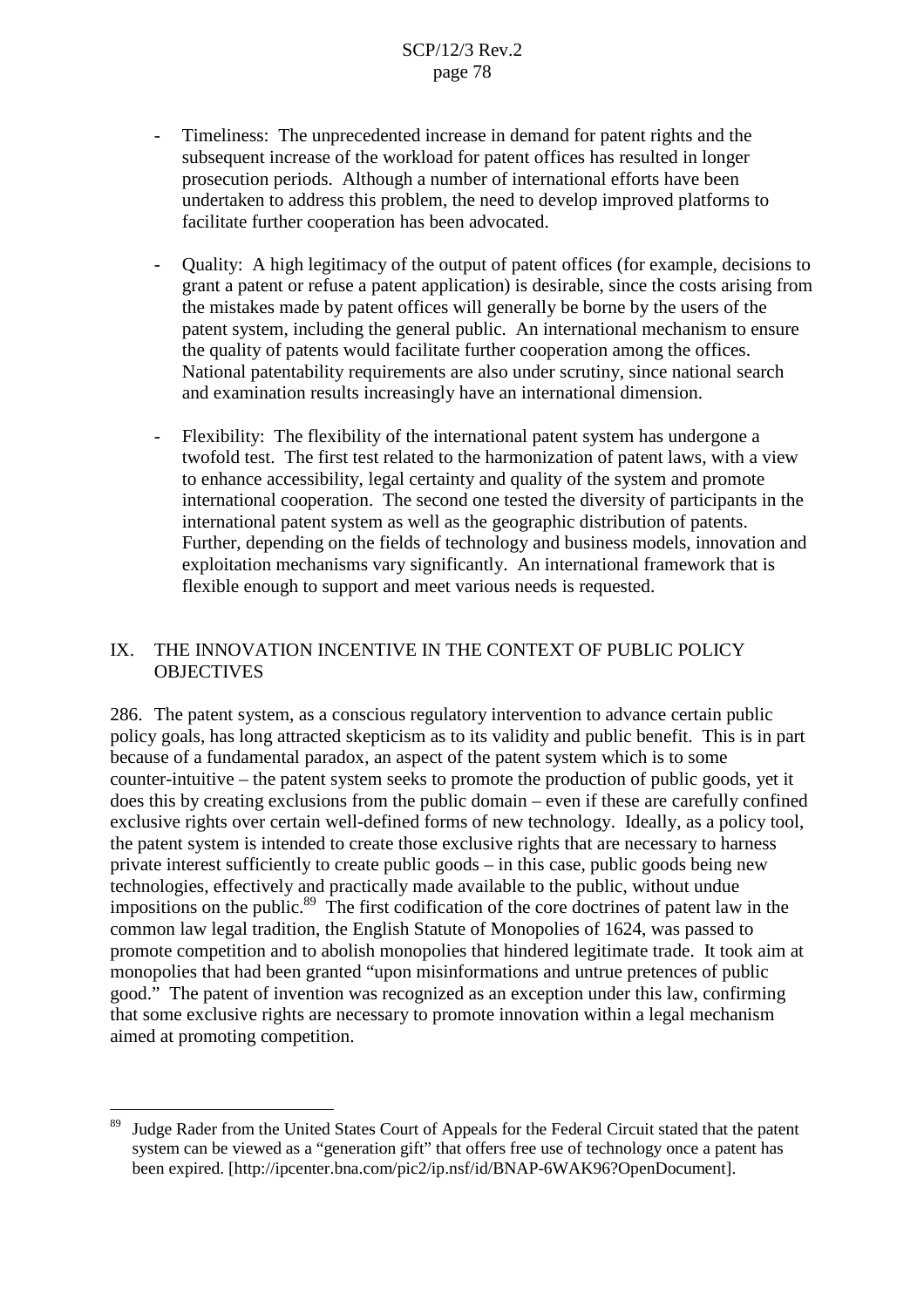287. This contrast between the public interest and the public domain leads to a second paradox or policy tension. Those very fields where the public interest and access to new technologies is most important – in general, the life sciences, and especially those technologies that provide for basic human needs (health, food, a safe environment) – can be the very same areas of technology where harnessing sufficient resources and focusing them on areas of greatest need can be most problematic, where market-oriented incentives are felt to be inadequate, and where public funded technological inputs can be most significant. It is therefore no coincidence that much of the current debate over the legitimacy and effectiveness of the patent system as a public policy tool focus on these specific areas of technology. This is most strikingly the case for biomedical technologies, and pharmaceuticals and vaccines in particular: thus there are proposals for alternative incentive structures focused on public health, such as prize funds<sup>90</sup> and an R&D treaty;<sup>91</sup> proposals for alternative innovation mechanisms for public health innovation, such as adaptations of 'open source' structures;<sup>92</sup> the debate over how public-funded IP should be effectively and appropriately managed typically concentrates on medical technologies,<sup>93</sup> because of the strong public interest. These proposals and models variously involve new ways of exercising patent rights, or avoiding use of patents altogether.

288. The analysis of the innovation effect of the patent system in the context of public policy objectives should be undertaken at macro and micro levels:

- At the *macro* level, how does the patent system function on the whole, in garnering new resources and focusing them on innovation that is in the public interest, in promoting effective disclosure and dissemination of technological knowledge together with metadata about technology actors and trends;
- At the *micro* level, how do individual actors patent holders and patent licensees actually behave, and how can and should they behave, in making choices over how to deploy patent rights, given the diverse array of options, ranging over exclusive exploitation, exclusive and non-exclusive licensing, open source or cross licensing structures that may create a defined technology commons,<sup>94</sup> waiving rights for

<sup>&</sup>lt;sup>90</sup> E.g. Love and Hubbard. The Big Idea: Prizes to Stimulate R&D for New Medicines. KEI Research

Paper 2007:1. <sup>91</sup> E.g. Public Health, Innovation and Intellectual Property Rights, Report of the Commission on Intellectual Property Rights, Innovation and Public Health, World Health Organization, 2006 (at 90-91): Recognizing the need for an international mechanism to increase global coordination and funding of medical R&D, the sponsors of the medical R&D treaty proposal should undertake further work to develop these ideas so that governments and policy-makers may make an informed

decision.<br><sup>92</sup> An early proposal included : Maurer et al. Finding cures for tropical diseases: is open source an answer? PLoS Medicine, 2004, 1:183–186.<br>Rai, Arti K. and Eisenberg, Rebecca S., "Bayh-Dole Reform and the Progress of Biomedicine" .

Law and Contemporary Problems, Vol. 66, No. 1 Available at SSRN:

http://ssrn.com/abstract=348343 or DOI: 10.2139/ssrn.348343.<br><sup>94</sup> E.g. BiOS (Biological Open Source) Licenses ('a legally enforceable framework to enable the sharing of the capability to use patented and non-patented technology, which may include materials and methods, within a dynamically expanding group of those who all agree to the same principles of responsible sharing, a "protected commons"'), at http://www.bios.net/daisy/bios/licenses/398.html.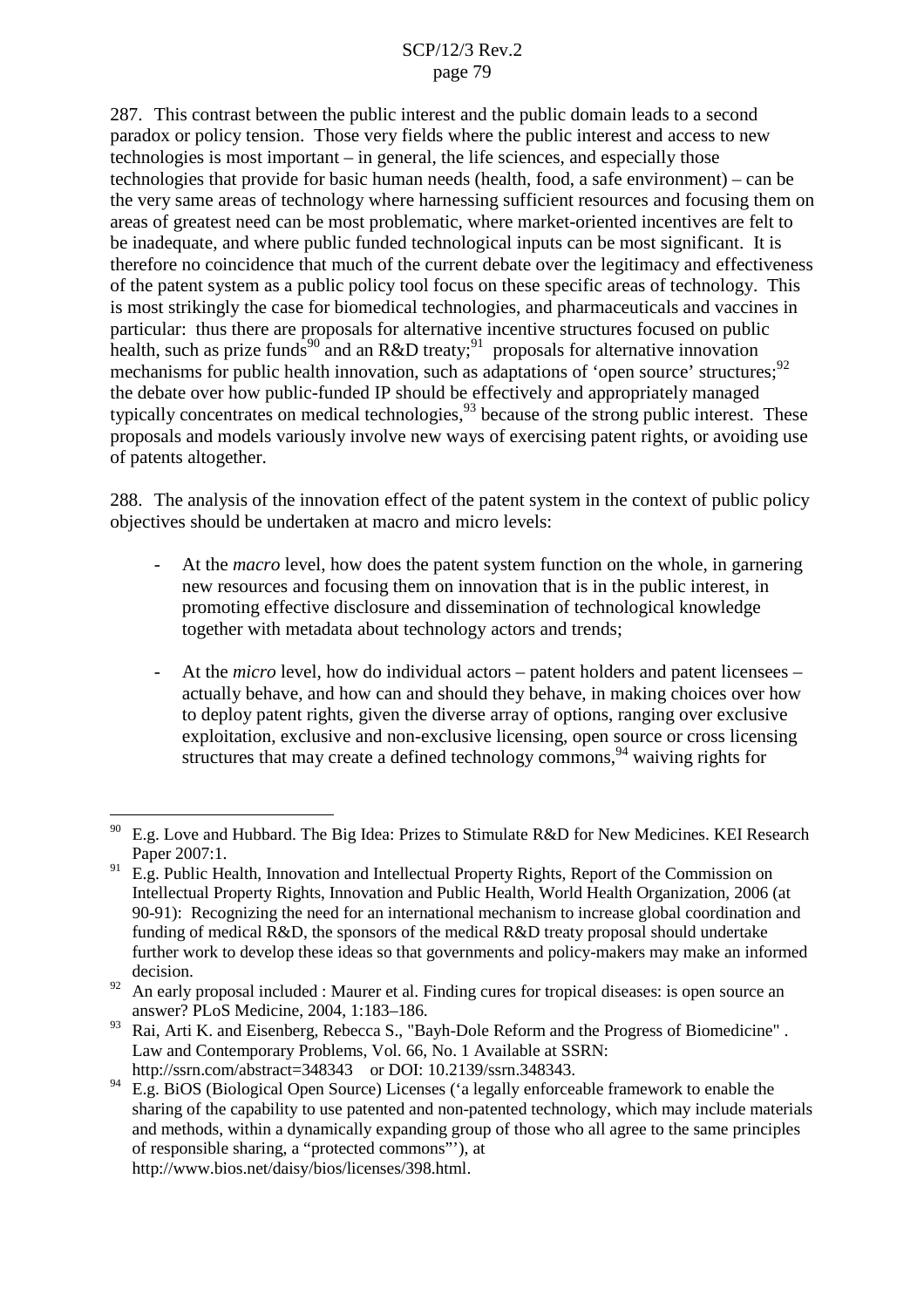certain users or humanitarian licensing, <sup>95</sup> humanitarian and tiered pricing, and other public-welfare-oriented licensing strategies.

289. The net impact of the system depends on the broader policy and legal settings that shape the system at the macro level, but also, critically, on the cumulative impact of millions of decisions and actions taken at the micro level.

290. The macro analysis – analysis of the system as a system – can focus on how it functions in its own terms, such as the likelihood that the system, in practice, corresponds to the objectives established for it in principle – in other words, the degree to which patents, as actually granted, conform with the public interest as defined in the patentability criteria, and in turn whether the system is accordingly functioning to promote the development of beneficial new technologies or is rewarding opportunistic use of gaps in the documented prior art or trivial adaptations of established technologies. The incentive to innovate, however, is also measured in terms beyond the patent system, in the broader realm of public policy and public international law. Hence there is debate about the macro analysis of how the incentive effect of the patent system interacts with other regulatory mechanisms and how it affects other policy interests – for example, whether granting of some biotechnology related patents contradicts the principles of the Convention on Biological Diversity, and whether permitting patents on pharmaceuticals unacceptably impedes access to affordable healthcare, thus frustrating public health programs.

# (a) Health

291. It is, understandably enough, the field of public health in which the incentive effect and the public welfare impact of the patent system are most critically under scrutiny – this being where public welfare is most at stake. This debate has not been confined to conventional IP policy forums. A major task of the World Trade Organization in the first half of this decade has been the establishment, under the TRIPS Agreement, of a mechanism calculated to recalibrate the balance between incentive and access within the patent system, with a focus on the public health needs of developing countries with limited industrial capacity. It is a measure of the significance of this issue that the sole amendment agreed to in the entire complex package of WTO agreements - since the WTO was established in 1995 - concerns patents and public health. The World Health Organization has undertaken important initiatives to promote policy analysis and debate in this area as well, through the Commission on Intellectual Property, Innovation and Public Health (CIPIH) and the work of the Intergovernmental Working Group (IGWG).

292. Debate and analysis of the health policy implications of the patent system has addressed both the macro and micro levels as identified above. The initial focus has been on the macro level – concerning such questions as the overall legal framework for the international patent system, the extent of the policy space defined by the legal framework, and the flexibilities available within that space. But there has been an increasing focus also on the micro level, or the manner in which individual choices are made (i) concerning the granting of patents (strengthening the capacity of patent examiners to make optimal assessments on patentability), (ii) concerning the licensing and other exercise of patent rights (such as humanitarian use and open source licensing options), (iii) concerning the exercise of

Brewster et al, "Facilitating Humanitarian Access to Pharmaceutical and Agricultural Innovation" in *MIHR-PIPRA IP Handbook of Best Practices*, 2007.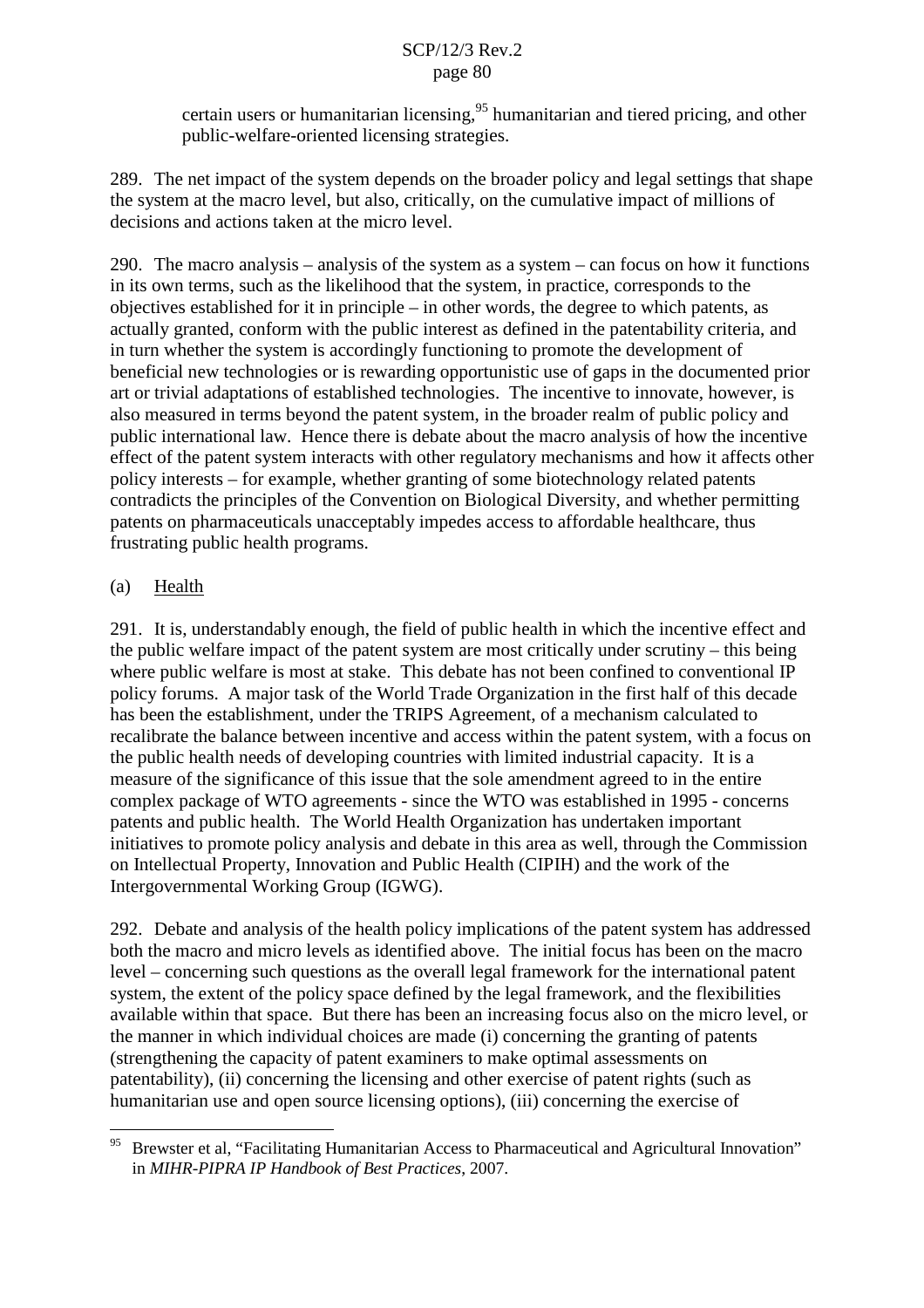exceptions to patent rights (such as government use and compulsory licensing authorizations) and (iv) concerning the enforcement of patent rights (such as the grant of injunctions and the quantum of damages to be awarded). Taken together, these macro and micro factors have potentially enormous influence on the overall impact of the patent system in promoting public health. A key challenge for the international public health and IP policy communities is how systematically to work through this complex range of issues, to assess the impact and implications of the many choices available within the overall framework of the system.

293. In the meantime, there is a widespread view that the empirical basis for debate and analysis on the relationship between patents and public health needs strengthening through the greater availability of clear, accessible and geographically representative information about patenting activity in the domain of human health. WIPO is currently developing, in dialogue and partnership with the WHO, a range of pilot landscapes on patents in key public health areas, with a view to developing more comprehensive information resources for public health policymakers in line with the priorities and needs that they set.

## (b) Biological Diversity and Traditional Knowledge

294. The international patent system had until recently operated with the conventional assumption that traditional knowledge (TK) and biological diversity were a background input to inventive activity and not of direct operational concern to the practical functioning of the patent system. This past assumption has been vigorously challenged, at both the micro and macro levels of analysis, on the basis of concerns that:

- legal definitions and their practical implementation have systematically excluded certain TK and genetic resources from the purview of patent search and examination for patentability;
- where patent applications and granted patents make direct use of TK and genetic resources to attain the claimed invention, in some cases patent claims are made out directly to cover pre-existing TK and genetic resources in circumstances that raise questions about; and
- where genetic resources and TK are used in claimed inventions, there may not be adequate arrangements to ensure that the resources and knowledge were used with the prior informed consent of the custodians concerned, and that benefits of such use are shared equitably in line with the principles and objectives of the Convention on Biological Diversity (CBD).

295. The CBD's objectives concern the conservation of biological diversity, sustainable use of its components, and equitable sharing of benefits arising from its use. It recognizes the role of TK relating to biodiversity. The challenge for the IP system, and for the patent system in particular, is to recognize genuine innovation, while operating consistently with the principles of prior informed consent and equitable benefit sharing. Two essential scenarios are put forward in the discussion:

- the direct patenting of source material: a patent (or application) directly claims as an invention genetic resources (or associated traditional knowledge) obtained from a separate source;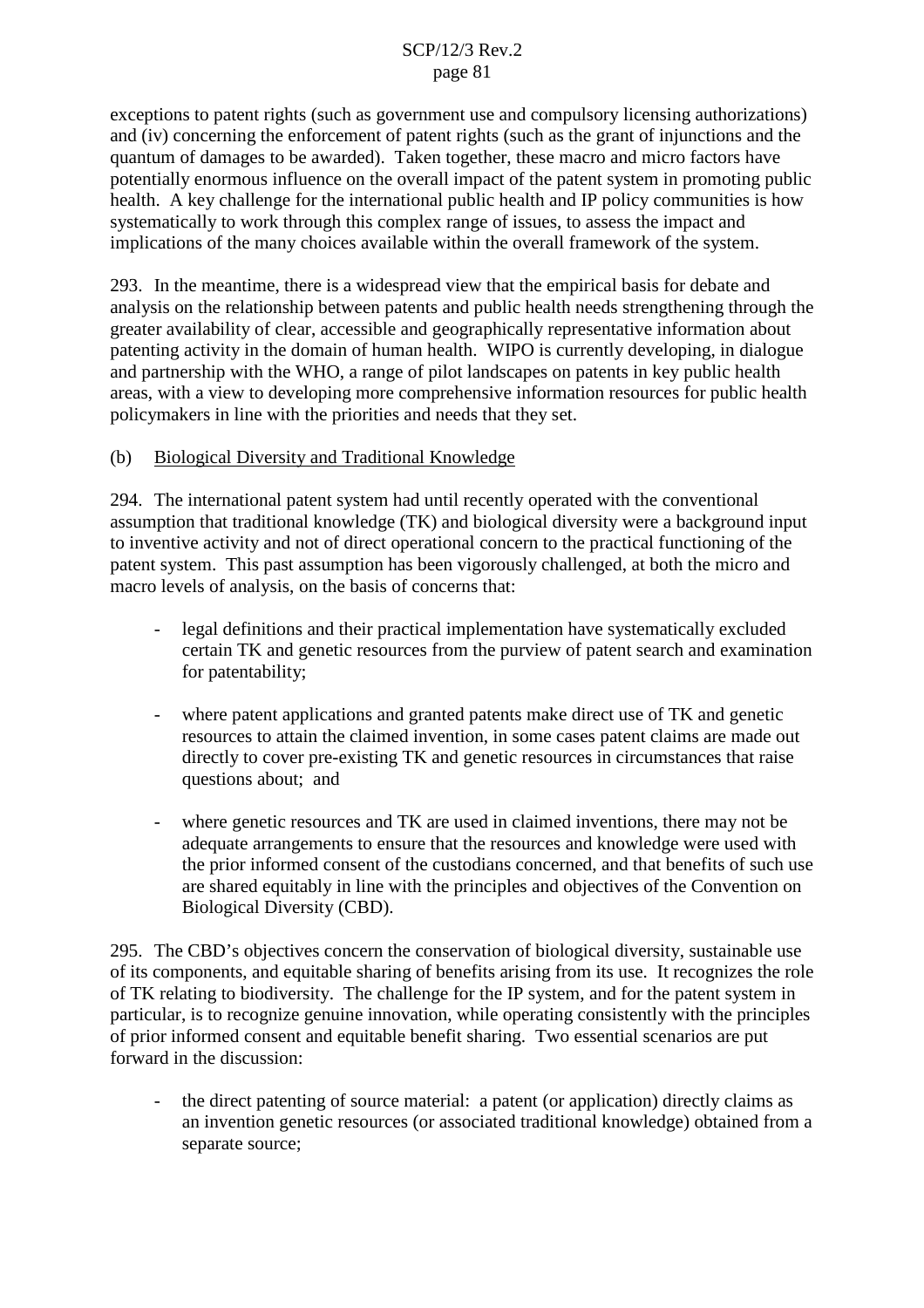- patenting inventions derived from source material: a patent (or application) claims an invention that is somehow derived from or somehow makes use of genetic resources or TK.

296. Background questions that are under active debate concern how to guarantee that genetic resources or TK have been legitimately accessed, how to ensure patents as granted are consistent with equitable benefit-sharing, and how the patent system can overall promote and advance equitable benefit-sharing.

297. The responses to these questions again operate at the macro and micro levels. At the macro level, international proposals have been developed in several fora – the CBD, the WTO and in several WIPO fora – that would link the grant or exercise of patent rights more directly and explicitly to the circumstances of access and the nature of use of genetic resources (and associated TK). Such "disclosure requirements" would create or confirm a legal linkage between genetic resources or TK used and the claimed invention. Their effective legal scope may in some cases go beyond disclosure *per se* (that is, beyond a simple requirement to provide information about genetic resources or TK), and may have an effect on substantive legal questions such as the patentability of invention as such; the applicant's entitlement to apply for or to be granted a patent; and the enforcement of patents that are considered to be obtained inequitably. Other systematic responses to these concerns have included practical steps within the PCT system and the International Patent Classification for the more systematic and appropriate consideration of relevant TK and genetic resources in the course of patent search and examination, the development of guidelines and other resources for patent authorities to deal with TK and genetic resources in a more informed and effective manner, and the strengthening of the legal and practical framework for the recognition of relevant TK (including recognition of orally disclosed TK).

298. Supplementing these core macro level questions, there is considerable activity to ensure more positive linkages between the patent system and TK and genetic resources at the practical, micro level – focusing on patent search and examination, so that in practice there is reduced likelihood of illegitimate patents being granted that claim genetic resources/TK directly or non-inventive derivatives of genetic resources/TK, but also to facilitate the equitable sharing of benefits from legitimate patenting of derivative inventions, through the development of practical capacity and awareness on the part of custodians of TK and genetic resources, and work on guidelines to support choices in the way mutually agreed terms for access to genetic resources are structured so as to safeguard equitable sharing of resulting benefits.

# (c) Ethics

299. In addition to the general legal and policy framework, life sciences research and development are subject to particular scrutiny from an ethical perspective. Life sciences research touches on fundamental human needs such as human health, food and a safe environment, and on fundamental values such as human dignity and integrity: it is therefore subject to strong public interest and ethical considerations. It is a sector which has a strong component of public and publicly-funded or philanthropically funded research, and many important inputs to applied research and development can be traced to public sources. The products of life sciences research are typically subject to intensive and lengthy regulatory processes, which (i) create the need to establish appropriate mechanisms and incentives to generate necessary data on the impact of new technologies (such as clinical trials for the safety and efficacy of new pharmaceuticals), and in turn lead to (ii) concerns about access to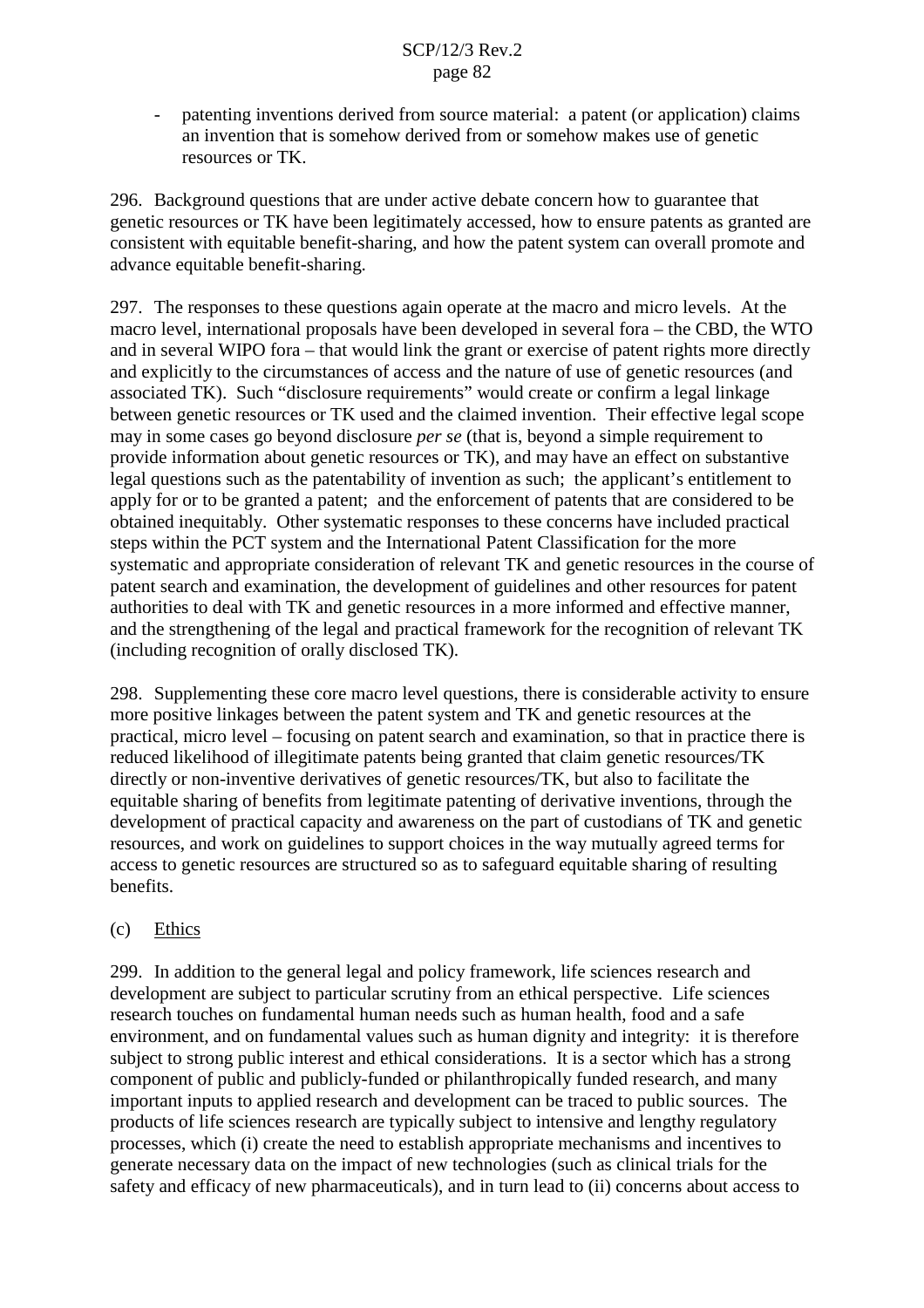and use of such data. There can be significant ethical questions regarding genetic inputs to research, whether these are human genetic resources or genetic resources obtained through bioprospecting or research collaboration.

300. These ethical concerns flow also into the use of patents for life sciences research. These concerns arise at four distinct levels:

- The ethical aspects of a technology as such: certain practices may be considered unethical and contrary to morality and consequently simply prohibited. However, such prohibition alone does not automatically prevent the grant of patents related to this knowledge. In addition, not all countries may have the same restrictions. As a result, many patent laws exclude explicitly the grant of patents where the exploitation of inventions is considered to be contrary to *ordre public* or morality.
- The ethical aspects of national authorities granting exclusive IP rights over a technology: for instance, patenting genes has been controversial, from the point of view of whether it is, for instance, ethically sound for society to grant exclusive property rights over nucleotide sequences that are derived from the human genome, and what constraints should apply.
- The ethical aspects of an individual seeking exclusive IP rights over a technology: for instance, the argument has been made that there should be legal or ethical constraints on seeking patents for an invention based on genetic resources or traditional knowledge obtained without prior informed consent and without equitable benefit sharing, and legal measures have been introduced in national laws and proposed for international law to enforce this. Similarly, there is a debate over the patenting of inventions derived from research on human subjects, without their explicit consent not to medical treatment as such but to the commercial use and patenting of such derivatives.
- The ethical aspects of the forms of exercising exclusive rights over a technology by an IP right holder: for instance, there has been a debate over the ethical basis of exclusive or restrictive licensing of diagnostic tools that are in themselves the legitimate subject matter of valid patents.

301. Such ethical questions, by their very nature, are dependent on the cultural and social values of different communities and societies, leaving questions over the appropriate role of an international patent system which spans numerous different communities and considerable diversity in ethical views and moral systems. A clear distinction may be made, on the one hand, between the recognition, within the international system, of the role and significance of ethical and moral considerations – a macro level question, that may be dealt with on an international plane; and on the other hand specific findings and assessments about the ethical implications of a particular patent or patented technology – a micro level question, which is likely to be dealt with in diverse ways in different societies.

302. At the international level, four general trends can be discerned, however:

- Transparency: The Universal Declaration on Bioethics and Human Rights calls for the greatest possible flow and the rapid sharing of knowledge concerning medical, scientific and technological developments. The patent system has a fundamental role to play in promoting this flow of timely information, disclosing new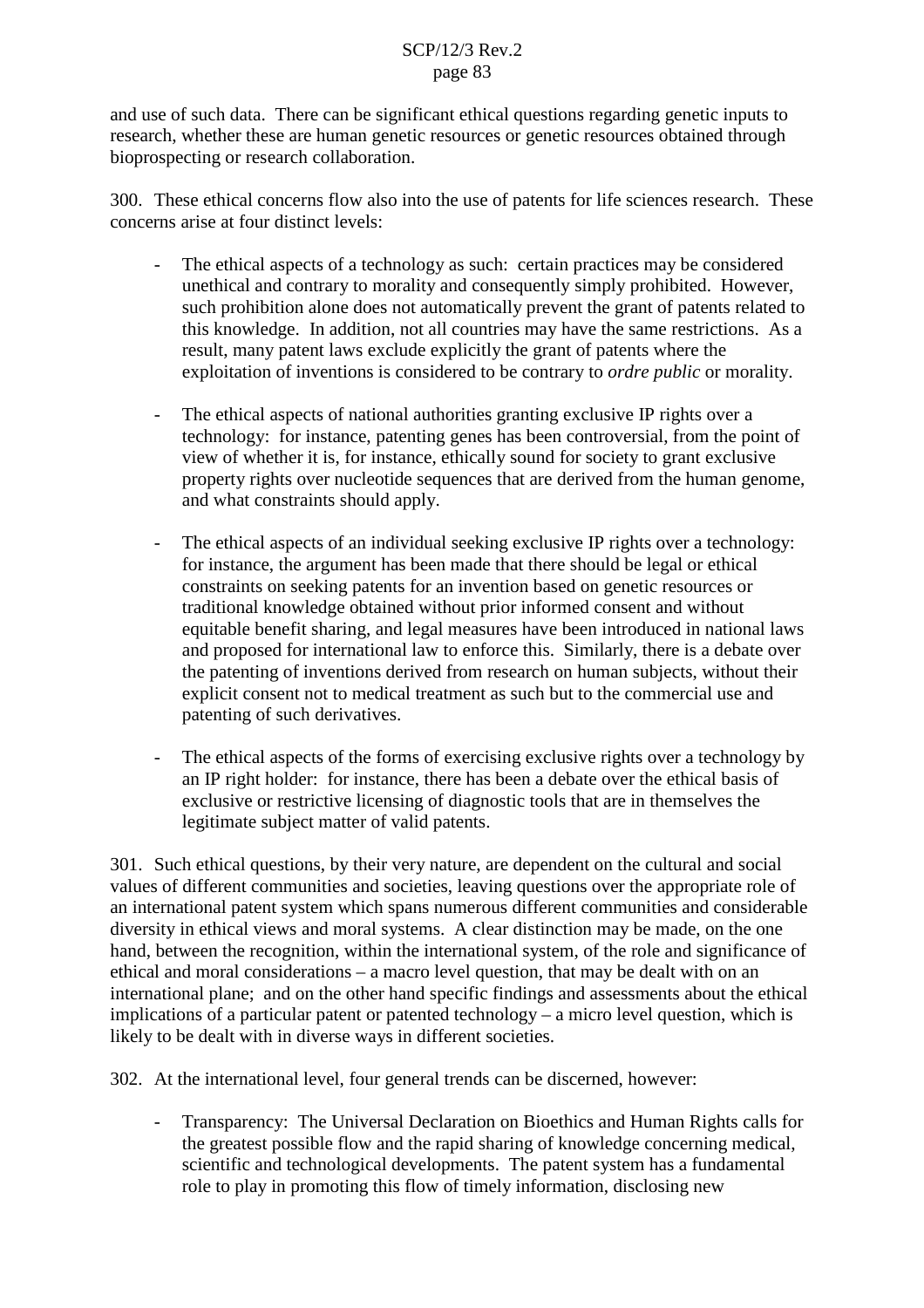technologies at an early stage in their development as well as the identity of inventors, commercial enterprises, as well as governmental and educational institutes that are involved in the creation and development of those technologies. The transparency of the patent system may therefore help to support ethical scrutiny of biotechnology and can help to inform the bioethics debate, provided more accessible information resources are available for policymakers.

- Consent: Bioethics cases have concerned the use of human tissue as inputs for research, leading to patented inventions, raising questions about prior informed consent of the human subjects concerned, and whether consent extends to the patenting of outputs from research. A similar debate applies to other genetic resources, such as genetic resources obtained through bioprospecting, which are subsequently used in research to create new technologies for which patent protection may be sought. For instance, the CBD, at the level of international law, provides that the use of genetic resources is subject to the principle of prior informed consent. Consent is a key issue in bioethics, and it can be helpful to explore the relationship and the boundaries between legal and ethical aspects of consent to use genetic inputs to research.
- Equitable sharing of benefits: A further crosscutting theme is how the benefits of research should be shared, and what it means for the sharing to be equitable. This potentially has both legal and ethical aspects. For example, the CBD establishes as an international legal principle that the benefits of research on genetic resources should be equitably shared. Similarly, articulating a principle at the level of bioethics, the UDBHR calls for 'equitable access to medical, scientific and technological developments as well as the greatest possible flow and the rapid sharing of knowledge concerning those developments and the sharing of benefits, with particular attention to the needs of developing countries.' As one means of generating benefits from biotechnological research, the IP system and in particular the patent system could have a potential ancillary role in helping to identify and equitably apportion such benefits.
- Accommodating different value systems: ethics may be guided by the community's sense of morality and the values of the community, raising questions about how these different value systems should be recognized in the interpretation and application of exceptions in patent law for technology that is contrary to morality. Generally, the scope for ethical assessments is marked out at the international level, but the application and assessment of ethical questions remains within the province of national law. Thus at the level of international law, States may choose to exclude from patent protection inventions where the prevention of the commercial exploitation of those inventions within their territory is necessary to protect *ordre public* or morality.<sup>96</sup> But it is at the national level that a country may choose to pass a law giving effect to such a 'morality' exclusion, and when such a law is implemented, a decision maker would be required to assess whether the commercial exploitation of a certain technology would be contrary to *ordre public* or morality from the standpoint of the prevailing ethical values of that country.

Article 27.2, WTO TRIPS Agreement.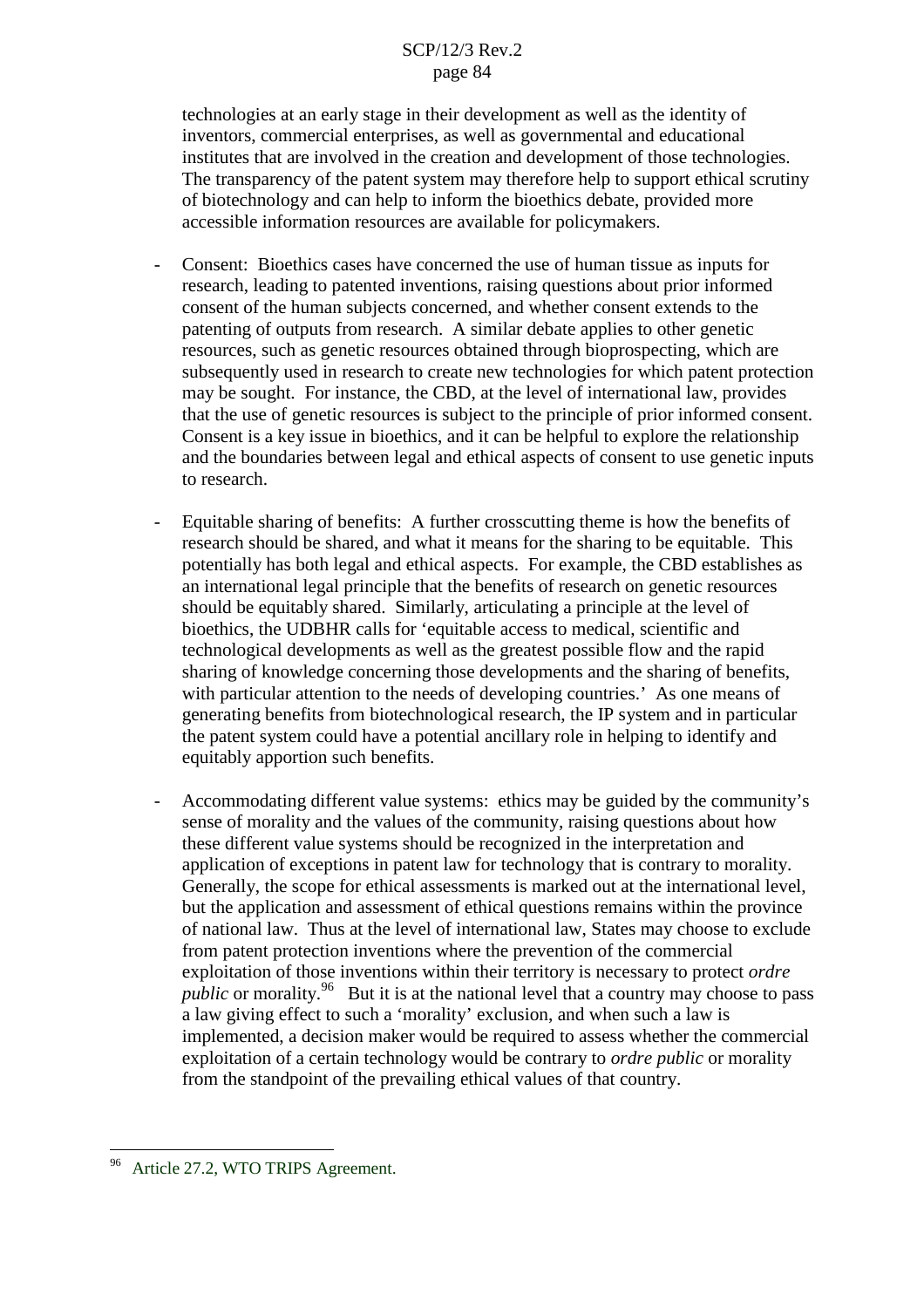## X. DEVELOPMENT RELATED CONCERNS

303. While attempts have been made to address the development dimension in relation to each of the issues discussed in the previous parts of the present document, this chapter sets out a summary of some of the most frequently raised aspects relating to development.

304. Undoubtedly, development is one of the most urgent challenges that the international community is facing today. Its importance is acknowledged not only for the benefit of developing countries but also for the benefit of developed nations. In the context of the United Nations, the United Nations Millennium Declaration was adopted in 2000 in order to respond to the world's major development challenges. The Declaration recognizes that the central challenge is to ensure that globalization becomes a positive force for all. In addition to an intensified globalization, the world is in a transition to a knowledge-based economy where knowledge will become a strong competitive advantage in the globalized market.

305. Against this backdrop, the implementation costs and benefits of the international patent system for developing countries have been vastly debated in the past years. In WIPO, a proposal for a development agenda for WIPO was first launched by Argentina and Brazil and supported by an additional 12 developing countries at the 2004 WIPO General Assembly. The proposal resulted in the adoption of a Development Agenda consisting of 46 recommendations to enhance the development dimension of the Organization's activities, including the establishment of a Committee on Development and Intellectual Property (CDIP), which will monitor, assess, discuss and report on the implementation of all recommendations adopted, in coordination with relevant WIPO bodies, and will discuss IP and development-related issues as agreed by the Committee and decided by the General Assembly. In the context of the deliberations on the international patent system, among the six clusters of activities adopted, the proposals in Cluster B (norm-setting, flexibility, public policy and public domain), Cluster C (technology transfer, information and communication technologies (ICT) and access to knowledge) and Cluster D (assessment, evaluation and impact studies), may be considered to be of particular relevance.<sup>97</sup>

306. The patent system was created as a mechanism to promote technological development, diffusion and transfer of technology and private investment flows. The international patent system is aiming at achieving, or at least facilitating, those goals at the international level. However, a fundamental concern has been raised in respect of the international patent system, namely that the current system runs counter to, rather than to be complementary to, the individual national efforts of development. As the UNCTAD's Innovation Capability Index suggests, there are large gaps among countries in terms of technological activity and human capital. This gap does not just exist between developed and developing countries, but also among the developing countries and countries in transition economies.<sup>58</sup> At one end of the spectrum, there are countries with high technological activities and highly skilled human capital. Other countries are characterized by moderate technological activities, but by a high

<sup>&</sup>lt;sup>97</sup> General Report Adopted by the Assemblies (WIPO document  $A/43/16$ )

<sup>[</sup>http://www.wipo.int/edocs/mdocs/govbody/en/a\_43/a\_43\_16-main1.doc]. <sup>98</sup> UNCTAD, World Investment Report <sup>2005</sup> – Transnational Corporations and the Internationalization of R&D. The Report also found that major businesses are shifting more of their R&D to selected developing countries as a reaction to increased competition. The types of such R&D have been shifting towards technology developments for regional or global markets and applied research.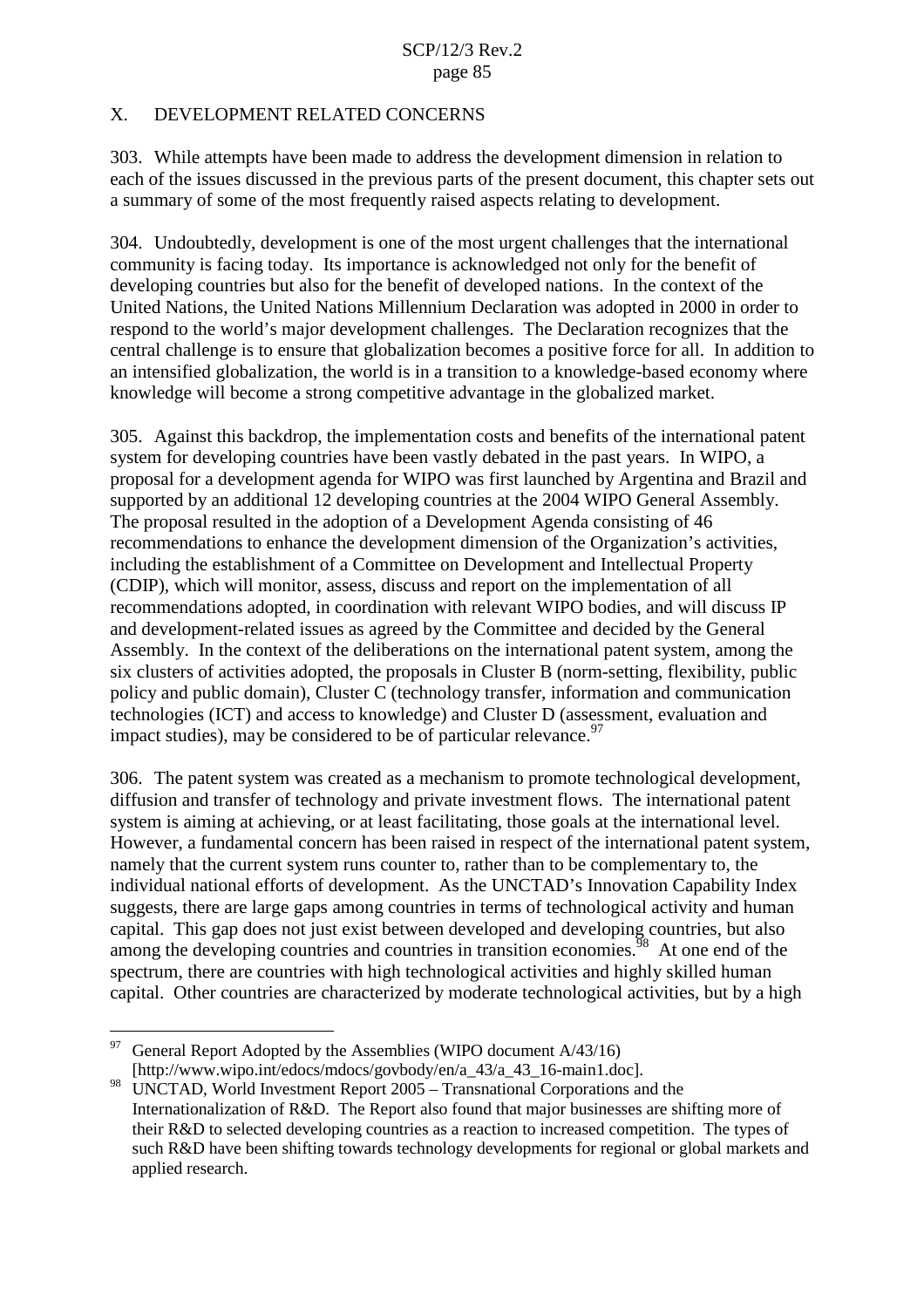level of skilled human capital capable of absorbing imported technology, thus involving a risk of imitation and free-riding. At the other end of the spectrum, there are countries which have little technological activity and are poorly connected with the global network of learning and knowledge creation.

307. In view of this innovation capacity gap, the question has been raised as to whether, and to what extent, the international patent system is supportive of the national efforts of development irrespective of the level of the country's economic development. First, there are concerns about the costs incurred vis-à-vis the benefits flowing from the international patent system. Some say that access to the international patent system by innovators in developing countries is prevented due to its high costs. <sup>99</sup> As described in Chapter VIII, the cost of obtaining, maintaining and enforcing patents at the international level is one of the issues at the heart of the challenges to the efficiency of the international patent system. Despite the globalized economy, the territoriality of the patent system requires competitors and third parties to challenge the validity of patents and to pursue litigations in foreign countries.

308. Further, one of the functions of the patent system is the diffusion of technology through the publication of patent applications and patents. As indicated in Chapter III, patent information is not only a source of technological knowledge, but also a source of information useful for business and national policy decision-making. However, the cost to make such information easily available to the public as well as the lack of infrastructure and support mechanisms at the national level make it difficult for some countries to fully benefit from patent information. From the viewpoint of national governments, establishing and maintaining a national patent administration is costly. In particular, substantive search and examination of patent applications require both financial and human resources, which may not always be easily available in all countries. As indicated in Chapter VI, designing a national patent system that maximizes the quality and validity of granted patents in an environment of limited resources is a real challenge.

309. Secondly, there are concerns that the international patent system does not sufficiently allow countries to tailor their national patent system in a way such as to respond to national development and other policy objectives.

310. Not only in developing countries, but also in developed countries, the international procurement of technology has been recognized as an essential means to stimulate innovative activities and to be competitive in globalized markets. Given the large innovation capability gap, countries with a lower level of technological development rely extensively on technology transfer from countries with more technological capacities. In the context of the WIPO Development Agenda, some countries have raised concerns that technology transfer does not yield the expected results and that unwillingness to transfer technology might cause a competitive threat. It is said that sustainable economic development requires active, continuous technological efforts by enterprises, along with government policies that help firms attract, absorb and adapt technologies.<sup>100</sup> In addition to technological skills, expertise to negotiate fair technology transfer agreements would be one of the elements for successful

<sup>&</sup>lt;sup>99</sup> Precisely speaking, such concerns are also valid for innovators from developed countries who do not have enough financial means. However, in those countries, supportive market mechanisms,

such as joint ventures, may be available.  $100$  UNCTAD, World Investment Report 2005 – Transnational Corporations and the Internationalization of R&D.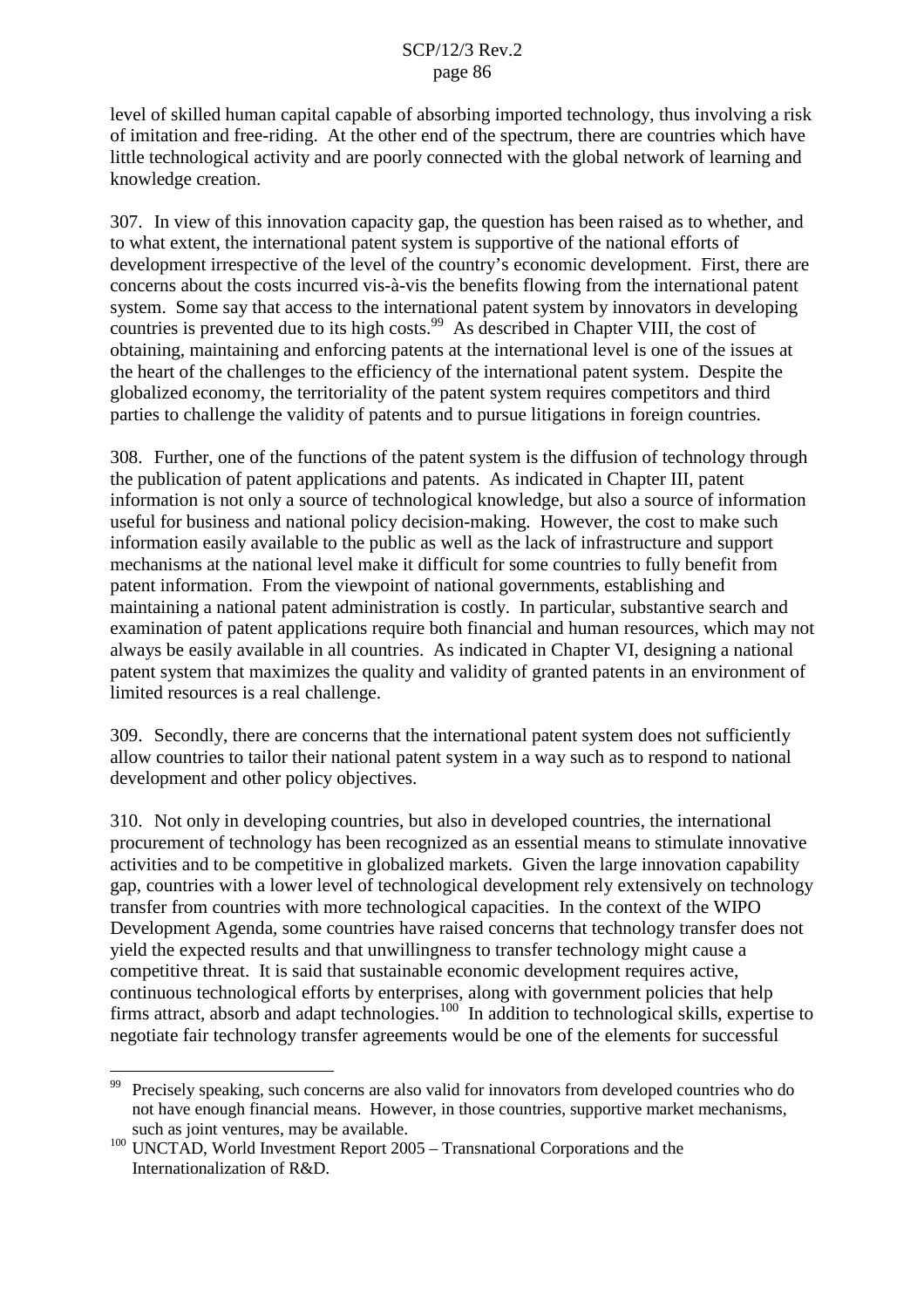technology transfer. As indicated in Chapter IV, the contributions of the international patent system to transfer of technology are multifaceted, and the concerns surrounding the international patent system and technology transfer are equally multifaceted.

311. Another concern often raised by developing countries is the perceived negative impact of the international patent system on fundamental public policy objectives such as public health, nutrition, education and the conservation of biological diversity. If any international instrument was to be established, it is argued that it should acknowledge and seek to preserve public interest flexibilities and the policy space of member States. In particular, the importance of safeguarding the exceptions and limitations existing in the domestic laws of member States is highlighted. As indicated in Chapter IX, in the context of public policy objectives and the innovation incentive which the patent system is intended to achieve, the issues surrounding public health and access to drugs have been intensively debated in the last years, as some argue that patents restrict access to such goods (as well as to knowledge) and their exploitation by those who might need it most. Another area of concern is how the international patent system could constitute a supportive mechanism to pursue the conservation of biological diversity, the sustainable use of its components and the fair and equitable sharing of benefits arising out of the utilization of genetic resources, as stated in the Convention on Biodiversity.

312. Thirdly, concerns have been raised as to how to implement, in the national laws, the public policy flexibilities that best fit the needs of each country. The current international frameworks allow member States to exercise their power to provide a number of mechanisms to prevent abusive uses of patent rights (for example, measures against anticompetitive patent licensing practices and issuance of compulsory licenses) and that take into account the public interest.

313. Many of the above concerns have been widely expressed in the SCP when a proposal designed to limit the draft SPLT to the definition of prior art, the grace period, novelty and inventive step was made. For a detailed report of those discussions, see Chapter  $V(g)$ . Those who supported the proposal stated that it was in the common interest of all member States to improve patent quality, simplify the procedures and to reduce the costs and duplication of work by patent offices. In order to reach those objectives, it was argued that an agreement on more consistent and common standards on core prior art-related principles of patent law would facilitate mutual cooperation among WIPO member States and provide the best opportunity for meaningful results for both developed and developing countries in the near future.

314. Those who opposed the proposal, however, were of the view that the concerns of developing countries, such as the cross-cutting nature and the significant implication of this process on public policy objectives for developing countries, together with the importance of subjects such as public interest, flexibility on existing intellectual property laws, transfer of technology, curbing of anti-competitive practices and disclosure of the origin of genetic resources in patent applications, needed to be duly considered. In order to strike a balance between the creation of the international intellectual property system with demands on upward harmonization of national patent laws, on the one hand, and the safeguarding of existing flexibilities and national policy space, on the other, it was considered that negotiations on the SPLT should take on board issues of concern to all Members as a single undertaking.